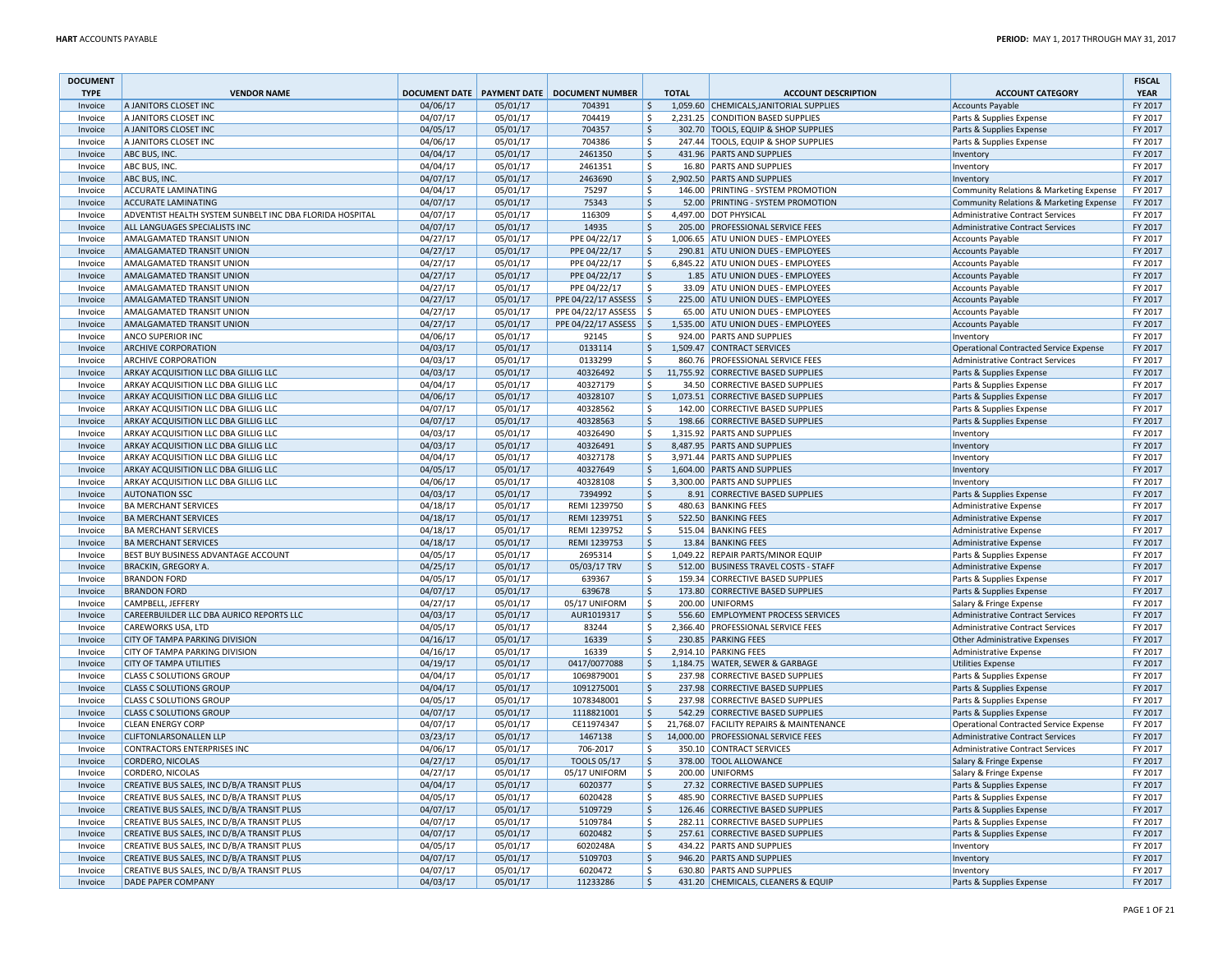| <b>DOCUMENT</b><br><b>TYPE</b> | <b>VENDOR NAME</b>                                           |          |          | DOCUMENT DATE   PAYMENT DATE   DOCUMENT NUMBER |                     | <b>TOTAL</b>     | <b>ACCOUNT DESCRIPTION</b>                                 | <b>ACCOUNT CATEGORY</b>                            | <b>FISCAL</b><br><b>YEAR</b> |
|--------------------------------|--------------------------------------------------------------|----------|----------|------------------------------------------------|---------------------|------------------|------------------------------------------------------------|----------------------------------------------------|------------------------------|
| Invoice                        | DESIGN-BUILD ENGINEERS & CONTRACTORS, INC                    | 04/05/17 | 05/01/17 | PO17001596-1                                   | \$                  |                  | 7,775.52 ASSOC TRANSIT IMPRV (min 1%) CONSTRUCT ADA ACCESS | <b>Capital Grant Expense</b>                       | FY 2017                      |
| Invoice                        | <b>DESIGN-BUILD ENGINEERS &amp; CONTRACTORS, INC.</b>        | 04/05/17 | 05/01/17 | PO17001596-1                                   | -\$                 |                  | 5,045.98 COT Z01 CBD CONSTRUCT BUS STOP/SHELTER            | Capital Grant Expense                              | FY 2017                      |
| Invoice                        | DESIGN-BUILD ENGINEERS & CONTRACTORS, INC                    | 04/05/17 | 05/01/17 | PO17001596-1                                   | -\$                 |                  | 142.50 TRANSIT ENHANCEMT (MIN 1%) CONSTRUCT ADA ACCESS     | <b>Capital Grant Expense</b>                       | FY 2017                      |
| Invoice                        | <b>DESIGNLAB INC</b>                                         | 04/05/17 | 05/01/17 | 216401                                         | $\mathsf{\hat{S}}$  |                  | 2,070.99 UNIFORMS                                          | Salary & Fringe Expense                            | FY 2017                      |
| Invoice                        | <b>DESIGNLAB INC</b>                                         | 04/05/17 | 05/01/17 | 216401                                         | Ŝ.                  |                  | 12,662.43 UNIFORMS                                         | Salary & Fringe Expense                            | FY 2017                      |
| Invoice                        | DORSEY, RODNEY O.                                            | 04/27/17 | 05/01/17 | 05/17 UNIFORM                                  | l \$                |                  | 200.00 UNIFORMS                                            | Salary & Fringe Expense                            | FY 2017                      |
| Invoice                        | DRISCOLL, MICHAEL                                            | 04/27/17 | 05/01/17 | 05/17 UNIFORM                                  | -Ś                  |                  | 200.00 UNIFORMS                                            | Salary & Fringe Expense                            | FY 2017                      |
| Invoice                        | DUNN, LOUIS                                                  | 04/27/17 | 05/01/17 | <b>TOOLS 05/17</b>                             | l \$                |                  | 378.00 TOOL ALLOWANCE                                      | Salary & Fringe Expense                            | FY 2017                      |
| Invoice                        | DUNN, LOUIS                                                  | 04/27/17 | 05/01/17 | 05/17 UNIFORM                                  | \$                  |                  | 200.00 UNIFORMS                                            | Salary & Fringe Expense                            | FY 2017                      |
| Invoice                        | EARL W. COLVARD INC. DBA BOULEVARD TIRE CENTER               | 04/05/17 | 05/01/17 | 19-175915                                      | $\mathsf{S}$        |                  | 25.00 TIRES PURCHASED                                      | Parts & Supplies Expense                           | FY 2017                      |
| Invoice                        | EARL W. COLVARD INC. DBA BOULEVARD TIRE CENTER               | 04/06/17 | 05/01/17 | 19-GS175909                                    | -Ŝ                  |                  | 290.22 TIRES PURCHASED                                     | Parts & Supplies Expense                           | FY 2017                      |
| Invoice                        | EARL W. COLVARD INC. DBA BOULEVARD TIRE CENTER               | 04/07/17 | 05/01/17 | 19-175911                                      | l\$                 |                  | 25.00 TIRES PURCHASED                                      | Parts & Supplies Expense                           | FY 2017                      |
| Invoice                        | <b>ENPLUG INC</b>                                            | 04/07/17 | 05/01/17 | 13368                                          | l \$                |                  | 499.00 PROFESSIONAL SERVICE FEES                           | Administrative Contract Services                   | FY 2017                      |
| Invoice                        | <b>FEIGENBAUM, STEVEN</b>                                    | 04/25/17 | 05/01/17 | 05/07/17 TRV                                   | $\mathsf{\hat{S}}$  |                  | 224.00 BUSINESS TRAVEL COSTS - STAFF                       | Administrative Expense                             | FY 2017                      |
| Invoice                        | <b>FERMAN CHEVROLET</b>                                      | 04/05/17 | 05/01/17 | 852543631                                      | Ŝ.                  |                  | 1,692.46 CORRECTIVE REPAIR SERVICES                        | <b>Operational Contracted Service Expense</b>      | FY 2017                      |
| Invoice                        | <b>FINISHMASTER INC</b>                                      | 04/04/17 | 05/01/17 | 76299323                                       | l\$                 |                  | 95.23 PARTS AND SUPPLIES                                   | Inventory                                          | FY 2017                      |
| Invoice                        | FLEET PRODUCTS, INC.                                         | 04/05/17 | 05/01/17 | 1471737                                        | \$                  |                  | 89.90 CORRECTIVE BASED SUPPLIES                            | Parts & Supplies Expense                           | FY 2017                      |
| Invoice                        | <b>GENFARE</b>                                               | 04/06/17 | 05/01/17 | 90117230                                       | $\mathsf{S}$        |                  | 205.55 REPAIR PARTS/MINOR EQUIP                            | Parts & Supplies Expense                           | FY 2017                      |
| Invoice                        | GENUINE PARTS CO DBA NAPA AUTO                               | 04/06/17 | 05/01/17 | 817091                                         | \$                  |                  | 1,418.40 PARTS AND SUPPLIES                                | Inventory                                          | FY 2017                      |
| Invoice                        | <b>GOODYEAR TIRE &amp; RUBBER CO</b>                         | 04/04/17 | 05/01/17 | 0083152440                                     | l\$                 |                  | 75.98 TIRES LEASED - ADA/PARA FL-5307P-2017 POP            | <b>Capital Grant Expense</b>                       | FY 2017                      |
| Invoice                        | <b>GOODYEAR TIRE &amp; RUBBER CO</b>                         | 04/04/17 | 05/01/17 | 0083152440                                     | $\zeta$             |                  | 303.92 TIRES LEASED - BUS FL-5307P-2017 POP                | Capital Grant Expense                              | FY 2017                      |
| Invoice                        | <b>GRAINGER</b>                                              | 04/05/17 | 05/01/17 | 9407916999                                     | l\$                 |                  | 163.10 CORRECTIVE BASED SUPPLIES                           | Parts & Supplies Expense                           | FY 2017                      |
| Invoice                        | <b>GRAINGER</b>                                              | 04/07/17 | 05/01/17 | 9410513619                                     | l\$                 |                  | 36.30 CORRECTIVE BASED SUPPLIES                            | Parts & Supplies Expense                           | FY 2017                      |
| Invoice                        | <b>GRAINGER</b>                                              | 04/04/17 | 05/01/17 | 9406754664                                     | $\ddot{\varsigma}$  |                  | 135.84 TOOLS, EQUIP & SHOP SUPPLIES                        | Parts & Supplies Expense                           | FY 2017                      |
| Invoice                        | <b>GRAINGER</b>                                              | 04/05/17 | 05/01/17 | 9408171966                                     | Ŝ.                  |                  | 226.24 TOOLS, EQUIP & SHOP SUPPLIES                        | Parts & Supplies Expense                           | FY 2017                      |
| Invoice                        | GRAYROBINSON, P.A.                                           | 04/04/17 | 05/01/17 | 10697604                                       | l\$                 |                  | 1.305.00 LEGAL FEES GENERAL COUNSEL                        | Administrative Contract Services                   | FY 2017                      |
| Invoice                        | GRAYROBINSON, P.A.                                           | 04/04/17 | 05/01/17 | 10697653                                       | S,                  |                  | 8,000.00 LEGAL FEES GENERAL COUNSEL                        | Administrative Contract Services                   | FY 2017                      |
| Invoice                        | GUARANTEED RADIATORS OF TAMPA INC                            | 04/07/17 | 05/01/17 | 080747                                         | -\$                 |                  | 2,380.00 PARTS AND SUPPLIES                                | Inventory                                          | FY 2017                      |
|                                | <b>GULF COAST THERMO KING</b>                                | 04/04/17 | 05/01/17 | IV68857                                        | \$                  |                  | 41.63 CORRECTIVE BASED SUPPLIES                            | Parts & Supplies Expense                           | FY 2017                      |
| Invoice<br>Invoice             | <b>GULF COAST THERMO KING</b>                                | 04/06/17 | 05/01/17 | <b>IV68869</b>                                 | $\mathsf{S}$        |                  | 2.796.44 PARTS AND SUPPLIES                                |                                                    | FY 2017                      |
| Invoice                        | HAYS HOLDING CORP AKA VEREDUS                                | 04/02/17 | 05/01/17 | 170009400                                      | $\zeta$             |                  | 2,720.00 BUDGET FOR INHOUSE TEMP HELP                      | Inventory<br>Salary & Fringe Expense               | FY 2017                      |
|                                | <b>HERITAGE PROPANE</b>                                      | 04/19/17 | 05/01/17 | 3064094133                                     | ∣\$                 |                  | 100.42 PROPANE FACILITIES                                  | <b>Utilities Expense</b>                           | FY 2017                      |
| Invoice                        | <b>HIDAY &amp; RICKE PA</b>                                  | 04/27/17 | 05/01/17 | PPE 04/22/17                                   | l \$                |                  | 66.50 ACCOUNTS PAYABLE - MANUAL ACCRUALS                   | <b>Accounts Payable</b>                            | FY 2017                      |
| Invoice                        | HILLSBOROUGH TRANSIT AUTHORITY ERF                           | 04/27/17 | 05/01/17 | PPE 04/22/17                                   | $\ddot{\varsigma}$  |                  | 55.00 EMPLOYEE RECREATION FUND                             |                                                    | FY 2017                      |
| Invoice<br>Invoice             | HILLSBOROUGH TRANSIT AUTHORITY ERF                           | 04/27/17 | 05/01/17 | PPE 04/22/17                                   | -Ŝ                  |                  | 5.00 EMPLOYEE RECREATION FUND                              | <b>Accounts Payable</b>                            | FY 2017                      |
| Invoice                        | HILLSBOROUGH TRANSIT AUTHORITY ERF                           | 04/27/17 | 05/01/17 | PPE 04/22/17                                   | l \$                |                  | 392.50 EMPLOYEE RECREATION FUND                            | <b>Accounts Payable</b><br><b>Accounts Payable</b> | FY 2017                      |
|                                | <b>HOME DEPOT</b>                                            | 04/12/17 | 05/01/17 | 1970777                                        | \$                  |                  | 94.13 CORRECTIVE BASED SUPPLIES                            |                                                    | FY 2017                      |
| Invoice                        |                                                              | 04/14/17 |          |                                                |                     |                  |                                                            | Parts & Supplies Expense                           | FY 2017                      |
| Invoice                        | <b>HOME DEPOT</b>                                            |          | 05/01/17 | 9970932                                        | $\ddot{\varsigma}$  |                  | 244.81 CORRECTIVE BASED SUPPLIES                           | Parts & Supplies Expense                           |                              |
| Invoice                        | <b>HOME DEPOT</b>                                            | 04/14/17 | 05/01/17 | 9970965                                        | \$                  |                  | 28.05 CORRECTIVE BASED SUPPLIES                            | Parts & Supplies Expense                           | FY 2017                      |
| Invoice                        | <b>HOME DEPOT</b>                                            | 04/25/17 | 05/01/17 | 8971638                                        | $\zeta$<br>S.       |                  | 23.61 CORRECTIVE BASED SUPPLIES                            | Parts & Supplies Expense                           | FY 2017<br>FY 2017           |
| Invoice                        | HOWARD, DAMON                                                | 04/27/17 | 05/01/17 | TOOLS 05/17                                    |                     |                  | 378.00 TOOL ALLOWANCE                                      | Salary & Fringe Expense                            |                              |
| Invoice                        | HOWARD, DAMON                                                | 04/27/17 | 05/01/17 | 05/17 UNIFORM                                  | l\$                 |                  | 200.00 UNIFORMS                                            | Salary & Fringe Expense                            | FY 2017                      |
| Invoice                        | IEH AUTO PARTS HOLDING LLC DBA AUTO PLUS                     | 04/03/17 | 05/01/17 | 066965487                                      | \$                  |                  | 419.52 PARTS AND SUPPLIES                                  | Inventory                                          | FY 2017                      |
| Invoice                        | IEH AUTO PARTS HOLDING LLC DBA AUTO PLUS                     | 04/03/17 | 05/01/17 | 066965490                                      | $\ddot{\varsigma}$  |                  | 6.00 PARTS AND SUPPLIES                                    | Inventory                                          | FY 2017                      |
| Invoice                        | <b>INTEGRATED BUSINESS GROUP</b>                             | 04/07/17 | 05/01/17 | INV012728                                      | -\$                 |                  | 800.00 PROFESSIONAL SERVICE FEES                           | Administrative Contract Services                   | FY 2017                      |
| Invoice                        | <b>INTERNAL REVENUE SERVICE</b>                              | 04/27/17 | 05/01/17 | PPE 04/22/17                                   | l \$                |                  | 901.42 ACCOUNTS PAYABLE - MANUAL ACCRUALS                  | <b>Accounts Payable</b>                            | FY 2017                      |
| Invoice                        | JAMES RIVER SOLUTIONS LLC                                    | 04/04/17 | 05/01/17 | S273466-IN                                     | \$                  | 11,921.68 DIESEL |                                                            | Fuel and Oil Expense                               | FY 2017                      |
| Invoice                        | JAMES RIVER SOLUTIONS LLC                                    | 04/05/17 | 05/01/17 | S273465-IN                                     | $\mathsf{S}$        | 11,968.46 DIESEL |                                                            | Fuel and Oil Expense                               | FY 2017                      |
| Invoice                        | JAMES RIVER SOLUTIONS LLC                                    | 04/05/17 | 05/01/17 | S273467-IN                                     | \$                  | 12,173.60 DIESEL |                                                            | Fuel and Oil Expense                               | FY 2017                      |
| Invoice                        | <b>JAMES RIVER SOLUTIONS LLC</b>                             | 04/06/17 | 05/01/17 | S273468-IN                                     | Ŝ.                  | 12.265.68 DIESEL |                                                            | Fuel and Oil Expense                               | FY 2017                      |
| Invoice                        | JAMES RIVER SOLUTIONS LLC                                    | 04/07/17 | 05/01/17 | S270350-IN                                     | Ŝ.                  | 11,981.25 DIESEL |                                                            | Fuel and Oil Expense                               | FY 2017                      |
| Invoice                        | JAMES RIVER SOLUTIONS LLC                                    | 04/04/17 | 05/01/17 | S273466-IN                                     | -\$                 |                  | 2,526.61 DIESEL & GAS EXCISE TAX                           | <b>Tax Expense</b>                                 | FY 2017                      |
| Invoice                        | JAMES RIVER SOLUTIONS LLC                                    | 04/05/17 | 05/01/17 | S273465-IN                                     | -\$                 |                  | 2,536.53 DIESEL & GAS EXCISE TAX                           | <b>Tax Expense</b>                                 | FY 2017                      |
| Invoice                        | <b>JAMES RIVER SOLUTIONS LLC</b>                             | 04/05/17 | 05/01/17 | S273467-IN                                     | Ś                   |                  | 2,538.92 DIESEL & GAS EXCISE TAX                           | <b>Tax Expense</b>                                 | FY 2017                      |
| Invoice                        | JAMES RIVER SOLUTIONS LLC                                    | 04/06/17 | 05/01/17 | S273468-IN                                     | -Ś                  |                  | 2,541.99 DIESEL & GAS EXCISE TAX                           | Tax Expense                                        | FY 2017                      |
| Invoice                        | JAMES RIVER SOLUTIONS LLC                                    | 04/07/17 | 05/01/17 | S270350-IN                                     | l Ş                 |                  | 2,540.97 DIESEL & GAS EXCISE TAX                           | <b>Tax Expense</b>                                 | FY 2017                      |
| Invoice                        | JANEK CORPORATION, THE                                       | 04/04/17 | 05/01/17 | 98686                                          | \$                  |                  | 700.00 PARTS AND SUPPLIES                                  | Inventory                                          | FY 2017                      |
| Invoice                        | JANEK CORPORATION, THE                                       | 04/05/17 | 05/01/17 | 98718                                          | $\mathsf{S}$        |                  | 400.00 PARTS AND SUPPLIES                                  | Inventory                                          | FY 2017                      |
| Invoice                        | JESTO TRANSMISSIONS OF FLORIDA                               | 04/25/17 | 05/01/17 | 22835                                          | -\$                 |                  | 4,097.26 CORRECTIVE REPAIR SERVICES                        | Operational Contracted Service Expense             | FY 2017                      |
| Invoice                        | KENWORTH OF CENTRAL FLORIDA INC                              | 04/03/17 | 05/01/17 | CI67808                                        | l\$                 |                  | 188.00 PARTS AND SUPPLIES                                  | Inventory                                          | FY 2017                      |
| Invoice                        | KEYSTONE (US) MANAGEMENT INC DBA TYCO INTEGRATED SECURITY LL | 04/08/17 | 05/01/17 | 28393879                                       | $\ddot{\mathsf{S}}$ |                  | 275.87 CONTRACT SERVICES                                   | Operational Contracted Service Expense             | FY 2017                      |
| Invoice                        | KEYSTONE (US) MANAGEMENT INC DBA TYCO INTEGRATED SECURITY LL | 04/08/17 | 05/01/17 | 28393917                                       | $\ddot{\varsigma}$  |                  | 290.87 CONTRACT SERVICES                                   | Operational Contracted Service Expense             | FY 2017                      |
| Invoice                        | KEYSTONE (US) MANAGEMENT INC DBA TYCO INTEGRATED SECURITY LL | 04/08/17 | 05/01/17 | 28393923                                       | $\ddot{\mathsf{S}}$ |                  | 1,784.39 CONTRACT SERVICES                                 | Operational Contracted Service Expense             | FY 2017                      |
| Invoice                        | KEYSTONE (US) MANAGEMENT INC DBA TYCO INTEGRATED SECURITY LL | 04/08/17 | 05/01/17 | 28393924                                       | $\zeta$             |                  | 329.70 CONTRACT SERVICES                                   | Operational Contracted Service Expense             | FY 2017                      |
| Invoice                        | LIFT-U DIV OF HOGAN MFG INC                                  | 04/07/17 | 05/01/17 | 181608                                         | S.                  |                  | 572.16 PARTS AND SUPPLIES                                  | Inventory                                          | FY 2017                      |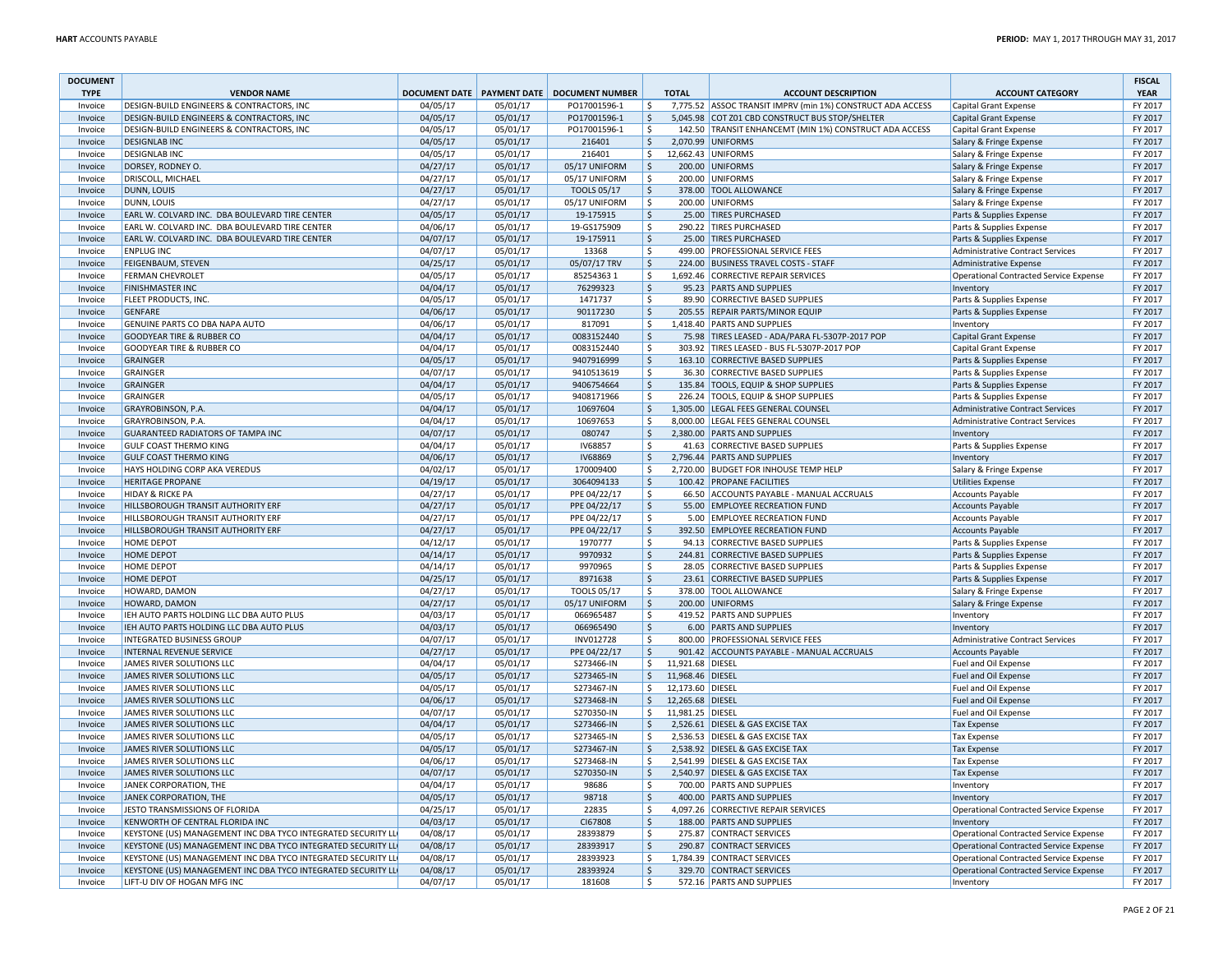| <b>DOCUMENT</b><br><b>TYPE</b> | <b>VENDOR NAME</b>                               |          |          | DOCUMENT DATE   PAYMENT DATE   DOCUMENT NUMBER |                    | <b>TOTAL</b> | <b>ACCOUNT DESCRIPTION</b>                                  | <b>ACCOUNT CATEGORY</b>                 | <b>FISCAL</b><br><b>YEAR</b> |
|--------------------------------|--------------------------------------------------|----------|----------|------------------------------------------------|--------------------|--------------|-------------------------------------------------------------|-----------------------------------------|------------------------------|
| Invoice                        | <b>MAYER ELECTRIC FIN CORP</b>                   | 04/06/17 | 05/01/17 | 21862790                                       | $\frac{1}{2}$      |              | 7.14 CORRECTIVE BASED SUPPLIES                              | Parts & Supplies Expense                | FY 2017                      |
| Invoice                        | MCI SERVICE PARTS INC                            | 04/07/17 | 05/01/17 | 3412521                                        | \$                 |              | 340.00 PARTS AND SUPPLIES                                   | Inventory                               | FY 2017                      |
| Invoice                        | MIDWEST BUS CORPORATION                          | 04/06/17 | 05/01/17 | 42043                                          | $\ddot{\varsigma}$ |              | 300.42 PARTS AND SUPPLIES                                   | Inventory                               | FY 2017                      |
| Invoice                        | MOHAWK MANUFACTURING & SUPPLY CO                 | 04/04/17 | 05/01/17 | U006746                                        | $\mathsf{S}$       |              | 591.96 PARTS AND SUPPLIES                                   | Inventory                               | FY 2017                      |
| Invoice                        | MOHAWK MANUFACTURING & SUPPLY CO                 | 04/07/17 | 05/01/17 | U006998                                        | ∣\$                |              | 840.00 PARTS AND SUPPLIES                                   | Inventory                               | FY 2017                      |
| Invoice                        | NATIONAL DRIVE                                   | 04/27/17 | 05/01/17 | PPE 04/22/17                                   | \$                 |              | 4.00 TEAMSTER UNION DUES                                    | Accounts Payable                        | FY 2017                      |
| Invoice                        | NAWAWY, NEVEEN                                   | 04/24/17 | 05/01/17 | 04/09/17 TR                                    | $\zeta$            |              | 86.94 BUSINESS TRAVEL COSTS - STAFF                         | Administrative Expense                  | FY 2017                      |
| Invoice                        | NEOPART TRANSIT LLC                              | 02/23/17 | 05/01/17 | 2320630-00                                     | Ŝ.                 |              | 109.20 PARTS AND SUPPLIES                                   | Inventory                               | FY 2017                      |
| Invoice                        | NOVA ENGINEERING & ENVIRONMENTAL LLC             | 04/03/17 | 05/01/17 | 0139821                                        | l \$               |              | 13,388.75 PROFESSIONAL SERVICES                             | <b>Administrative Contract Services</b> | FY 2017                      |
| Invoice                        | NOVA ENGINEERING & ENVIRONMENTAL LLC             | 04/03/17 | 05/01/17 | 0139822                                        | Ŝ.                 |              | 41,727.93 PROFESSIONAL SERVICES                             | Administrative Contract Services        | FY 2017                      |
| Invoice                        | NUNEZ, EMMANUEL                                  | 04/25/17 | 05/01/17 | 04/02/17 TR                                    | $\zeta$            |              | 21.72 BUSINESS TRAVEL COSTS - STAFF                         | Administrative Expense                  | FY 2017                      |
| Invoice                        | PEOPLES GAS COMPANY                              | 04/19/17 | 05/01/17 | 211012153790-0417 \$                           |                    |              | 197.57 NATURAL GAS                                          | <b>Utilities Expense</b>                | FY 2017                      |
| Invoice                        | POLO, ZJONCLYDE                                  | 04/27/17 | 05/01/17 | <b>TOOLS 05/17</b>                             | $\dot{\mathsf{S}}$ |              | 378.00 TOOL ALLOWANCE                                       | Salary & Fringe Expense                 | FY 2017                      |
| Invoice                        | POLO, ZJONCLYDE                                  | 04/27/17 | 05/01/17 | 05/17 UNIFORM                                  | Ŝ.                 |              | 200.00 UNIFORMS                                             | Salary & Fringe Expense                 | FY 2017                      |
| Invoice                        | PORTER PAINTS                                    | 04/07/17 | 05/01/17 | 917102090759                                   | $\ddot{\varsigma}$ |              | 275.60 CORRECTIVE BASED SUPPLIES                            | Parts & Supplies Expense                | FY 2017                      |
| Invoice                        | R&C DIESEL PARTS SUPPLY                          | 04/04/17 | 05/01/17 | 346515                                         | \$                 |              | 475.00 PARTS AND SUPPLIES                                   | Inventory                               | FY 2017                      |
| Invoice                        | RICHARD P JOBLOVE, PA                            | 04/27/17 | 05/01/17 | PPE 04/22/17                                   | $\zeta$            |              | 125.00 ACCOUNTS PAYABLE - MANUAL ACCRUALS                   | <b>Accounts Payable</b>                 | FY 2017                      |
| Invoice                        | <b>RUSH TRUCK CENTER</b>                         | 04/03/17 | 05/01/17 | 3005975343                                     | $\zeta$            |              | 356.22 CORRECTIVE BASED SUPPLIES                            | Parts & Supplies Expense                | FY 2017                      |
| Invoice                        | <b>RUSH TRUCK CENTER</b>                         | 04/03/17 | 05/01/17 | 3005979795                                     | l\$                |              | 265.86 CORRECTIVE BASED SUPPLIES                            | Parts & Supplies Expense                | FY 2017                      |
| Invoice                        | <b>RUSH TRUCK CENTER</b>                         | 04/03/17 | 05/01/17 | 3005979795                                     | Ŝ.                 |              | 15.44 CORRECTIVE BASED SUPPLIES                             | Parts & Supplies Expense                | FY 2017                      |
| Invoice                        | <b>RUSH TRUCK CENTER</b>                         | 04/04/17 | 05/01/17 | 3005986217                                     | $\zeta$            |              | 20.61 CORRECTIVE BASED SUPPLIES                             | Parts & Supplies Expense                | FY 2017                      |
| Invoice                        | SCHINDLER ELEVATOR CORP                          | 04/01/17 | 05/01/17 | 8104505005                                     | \$                 |              | 634.65 CONTRACT SERVICES                                    | Operational Contracted Service Expense  | FY 2017                      |
| Invoice                        | SCHINDLER ELEVATOR CORP                          | 04/01/17 | 05/01/17 | 8104505005                                     | $\ddot{\varsigma}$ |              | 261.27 CONTRACT SERVICES                                    | Operational Contracted Service Expense  | FY 2017                      |
| Invoice                        | SEABOARD DISTRIBUTION, INC                       | 04/03/17 | 05/01/17 | 184886                                         | $\mathsf{S}$       |              | 2,970.00 ENGINE OIL (OIL & LUBE)                            | Fuel and Oil Expense                    | FY 2017                      |
| Invoice                        | SEABOARD DISTRIBUTION, INC                       | 04/03/17 | 05/01/17 | 184886                                         | $\ddot{\varsigma}$ |              | 15.00 ENGINE OIL (OIL & LUBE)                               | Fuel and Oil Expense                    | FY 2017                      |
| Invoice                        | SODEXO FITNESS CENTER NETPARK                    | 04/27/17 | 05/01/17 | PPE 04/22/17                                   | -\$                |              | 80.25 ACCOUNTS PAYABLE - MANUAL ACCRUALS                    | <b>Accounts Payable</b>                 | FY 2017                      |
| Invoice                        | <b>SOL DAVIS PRINTING INC</b>                    | 04/06/17 | 05/01/17 | 47897                                          | $\zeta$            |              | 353.00 PRINTING - SCHEDULES                                 | Community Relations & Marketing Expense | FY 2017                      |
| Invoice                        | SOUTHEAST POWER SYSTEMS OF TAMPA INC             | 04/04/17 | 05/01/17 | 22 218149                                      | \$                 |              | 203.64 CONDITION BASED SUPPLIES                             | Parts & Supplies Expense                | FY 2017                      |
| Invoice                        | SOUTHEAST POWER SYSTEMS OF TAMPA INC             | 04/04/17 | 05/01/17 | 22 218149                                      | l\$                |              | 16.41 FREIGHT CHARGES                                       | Parts & Supplies Expense                | FY 2017                      |
| Invoice                        | SSI LUBRICANTS, LLC                              | 04/07/17 | 05/01/17 | 45087-BO                                       | Ŝ.                 |              | 9,900.00 TRANSMISSION FLUID                                 | Fuel and Oil Expense                    | FY 2017                      |
| Invoice                        | <b>SSI LUBRICANTS, LLC</b>                       | 04/07/17 | 05/01/17 | 45087-BO                                       | $\zeta$            |              | 11.00 TRANSMISSION FLUID                                    | Fuel and Oil Expense                    | FY 2017                      |
| Invoice                        | STANLEY CONVERGENT SECURITY SOLUTIONS, INC.      | 04/03/17 | 05/01/17 | 14457574                                       | \$                 |              | 399.27 CONTRACT SERVICES                                    | Operational Contracted Service Expense  | FY 2017                      |
| Invoice                        | STANLEY CONVERGENT SECURITY SOLUTIONS, INC.      | 04/03/17 | 05/01/17 | 14457574                                       | $\ddot{\varsigma}$ |              | 113.61 CONTRACT SERVICES                                    | Operational Contracted Service Expense  | FY 2017                      |
| Invoice                        | <b>STATE OF FLORIDA</b>                          | 04/19/17 | 05/01/17 | 2N-7424                                        | $\mathsf{S}$       |              | 88.76 TELEPHONE                                             | <b>Utilities Expense</b>                | FY 2017                      |
| Invoice                        | <b>SUN STATE INTERNATIONAL TRUCKS LLC</b>        | 04/04/17 | 05/01/17 | X20000593801                                   | l\$                |              | 58.61 CORRECTIVE BASED SUPPLIES                             | Parts & Supplies Expense                | FY 2017                      |
| Invoice                        | SUN STATE INTERNATIONAL TRUCKS LLC               | 04/07/17 | 05/01/17 | R200018245 01                                  | -\$                |              | 330.00 CORRECTIVE REPAIR SERVICES                           | Operational Contracted Service Expense  | FY 2017                      |
| Invoice                        | <b>SUN STATE INTERNATIONAL TRUCKS LLC</b>        | 04/07/17 | 05/01/17 | R20001824901                                   | $\zeta$            |              | 220.00 CORRECTIVE REPAIR SERVICES                           | Operational Contracted Service Expense  | FY 2017                      |
| Invoice                        | SUN STATE INTERNATIONAL TRUCKS LLC               | 04/07/17 | 05/01/17 | R200018409 01                                  | Ŝ.                 |              | 255.00 CORRECTIVE REPAIR SERVICES                           | Operational Contracted Service Expense  | FY 2017                      |
| Invoice                        | SUNSTATE WRECKER SERVICE INC                     | 04/03/17 | 05/01/17 | 168560                                         | l\$                |              | 187.50 TOWING CHARGES                                       | Operational Contracted Service Expense  | FY 2017                      |
| Invoice                        | SUNSTATE WRECKER SERVICE INC                     | 04/03/17 | 05/01/17 | 168561                                         | \$                 |              | 300.00 TOWING CHARGES                                       | Operational Contracted Service Expense  | FY 2017                      |
| Invoice                        | <b>SUNSTATE WRECKER SERVICE INC</b>              | 04/03/17 | 05/01/17 | 168812                                         | $\zeta$            |              | 73.00 TOWING CHARGES                                        | Operational Contracted Service Expense  | FY 2017                      |
| Invoice                        | SUNSTATE WRECKER SERVICE INC                     | 04/04/17 | 05/01/17 | 167407                                         | -\$                |              | 90.00 TOWING CHARGES                                        | Operational Contracted Service Expense  | FY 2017                      |
| Invoice                        | SUNSTATE WRECKER SERVICE INC                     | 04/05/17 | 05/01/17 | 168577                                         | $\ddot{\varsigma}$ |              | 225.00 TOWING CHARGES                                       | Operational Contracted Service Expense  | FY 2017                      |
| Invoice                        | SUNSTATE WRECKER SERVICE INC                     | 04/07/17 | 05/01/17 | 167913                                         | Ŝ.                 |              | 93.00 TOWING CHARGES                                        | Operational Contracted Service Expense  | FY 2017                      |
| Invoice                        | <b>SUNSTATE WRECKER SERVICE INC</b>              | 04/07/17 | 05/01/17 | 168576                                         | $\ddot{\varsigma}$ |              | 225.00 TOWING CHARGES                                       | Operational Contracted Service Expense  | FY 2017                      |
| Invoice                        | TAMPA ARMATURE WORKS INC DBA TAW TAMPA           | 04/06/17 | 05/01/17 | 11016572                                       | -\$                |              | 18,225.00 STREETCAR MAINT ACTIVITIES FL-2016-062 FY14,15,16 | Capital Grant Expense                   | FY 2017                      |
| Invoice                        | TAMPA BAY FEDERAL CREDIT UNION                   | 04/27/17 | 05/01/17 | PPE 04/22/17                                   | $\zeta$            |              | 576.17 ACCOUNTS PAYABLE - MANUAL ACCRUALS                   | <b>Accounts Payable</b>                 | FY 2017                      |
| Invoice                        | TAMPA ELECTRIC COMPANY                           | 04/19/17 | 05/01/17 | 211012153196-0417                              | ۱s                 |              | 5,855.42 ELECTRICITY                                        | <b>Utilities Expense</b>                | FY 2017                      |
| Invoice                        | TAMPA ELECTRIC COMPANY                           | 04/19/17 | 05/01/17 | 211012153535-0417                              | $\vert$ \$         |              | 2,441.14 ELECTRICITY                                        | <b>Utilities Expense</b>                | FY 2017                      |
| Invoice                        | TAMPA ELECTRIC COMPANY                           | 04/19/17 | 05/01/17 | 211012154251-0417                              | ΙŚ                 |              | 6,605.26 ELECTRICITY                                        | <b>Utilities Expense</b>                | FY 2017                      |
| Invoice                        | TAMPA ELECTRIC COMPANY                           | 04/19/17 | 05/01/17 | 211012154509-0417                              | l\$                |              | 1,645.87 ELECTRICITY                                        | <b>Utilities Expense</b>                | FY 2017                      |
| Invoice                        | TAMPA ELECTRIC COMPANY                           | 04/19/17 | 05/01/17 | 211012154749-0417   \$                         |                    |              | 200.29 ELECTRICITY                                          | <b>Utilities Expense</b>                | FY 2017                      |
| Invoice                        | TAMPA ELECTRIC COMPANY                           | 04/20/17 | 05/01/17 | 211012154939-0417                              | - Ś                |              | 344.35 ELECTRICITY                                          | <b>Utilities Expense</b>                | FY 2017                      |
| Invoice                        | TAMPA ELECTRIC COMPANY                           | 04/24/17 | 05/01/17 | 211012155118-0417                              | -\$                |              | 11.51 ELECTRICITY                                           | <b>Utilities Expense</b>                | FY 2017                      |
| Invoice                        | THEMIS SOLUTIONS INC                             | 04/03/17 | 05/01/17 | <b>INV-3878</b>                                | \$                 |              | 222.00 DUES, SUBSCRIPTIONS & FEES                           | Administrative Expense                  | FY 2017                      |
| Invoice                        | THEMIS SOLUTIONS INC                             | 04/03/17 | 05/01/17 | <b>INV-3879</b>                                | -\$                |              | 222.00 DUES, SUBSCRIPTIONS & FEES                           | Administrative Expense                  | FY 2017                      |
| Invoice                        | THEMIS SOLUTIONS INC                             | 04/03/17 | 05/01/17 | <b>INV-3888</b>                                | $\zeta$            |              | 222.00 DUES, SUBSCRIPTIONS & FEES                           | Administrative Expense                  | FY 2017                      |
| Invoice                        | THEMIS SOLUTIONS INC                             | 04/03/17 | 05/01/17 | <b>INV-3889</b>                                | \$                 |              | 222.00 DUES, SUBSCRIPTIONS & FEES                           | Administrative Expense                  | FY 2017                      |
| Invoice                        | THOMAS, CYRUM                                    | 04/27/17 | 05/01/17 | 05/17 UNIFORM                                  | l s                |              | 200.00 UNIFORMS                                             | Salary & Fringe Expense                 | FY 2017                      |
| Invoice                        | TRANSDIESEL OF LAKELAND INC                      | 04/03/17 | 05/01/17 | 19369                                          | S.                 |              | 3,325.00 ASSOC CAP MAINT FY2016 POP                         | Capital Grant Expense                   | FY 2017                      |
| Invoice                        | TRANSDIESEL OF LAKELAND INC                      | 04/03/17 | 05/01/17 | 19387                                          | $\zeta$            |              | 3,325.00 ASSOC CAP MAINT FY2016 POP                         | Capital Grant Expense                   | FY 2017                      |
| Invoice                        | TRANSDIESEL OF LAKELAND INC                      | 04/03/17 | 05/01/17 | 19401                                          | S.                 |              | 3,325.00 ASSOC CAP MAINT FY2016 POP                         | Capital Grant Expense                   | FY 2017                      |
| Invoice                        | TRANSDIESEL OF LAKELAND INC                      | 04/03/17 | 05/01/17 | 19413                                          | $\mathsf{\hat{S}}$ |              | 3,325.00 ASSOC CAP MAINT FY2016 POP                         | <b>Capital Grant Expense</b>            | FY 2017                      |
| Invoice                        | TRANSDIESEL OF LAKELAND INC                      | 04/05/17 | 05/01/17 | 19423                                          | \$                 |              | 3,325.00 ASSOC CAP MAINT FY2016 POP                         | Capital Grant Expense                   | FY 2017                      |
| Invoice                        | TRANSIT HOLDING INC DBA AFTERMARKET PARTS CO LLC | 04/03/17 | 05/01/17 | 81160816                                       | l\$                |              | 963.62 PARTS AND SUPPLIES                                   | Inventory                               | FY 2017                      |
|                                |                                                  |          |          |                                                |                    |              |                                                             |                                         |                              |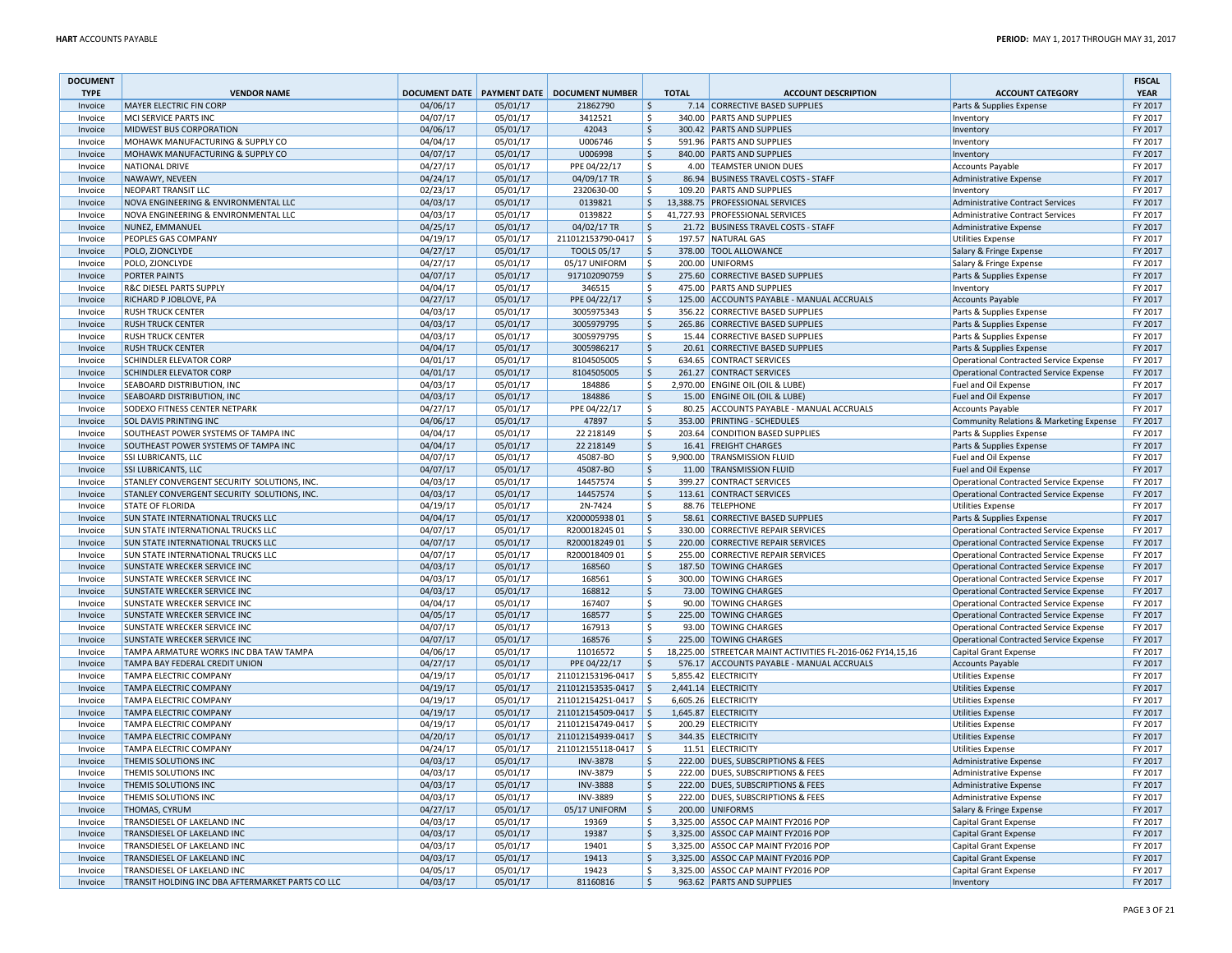| <b>DOCUMENT</b><br><b>TYPE</b> | <b>VENDOR NAME</b>                                       |          |          | DOCUMENT DATE PAYMENT DATE DOCUMENT NUMBER |                     | <b>TOTAL</b> | <b>ACCOUNT DESCRIPTION</b>                                                                       | <b>ACCOUNT CATEGORY</b>                                              | <b>FISCAL</b><br><b>YEAR</b> |
|--------------------------------|----------------------------------------------------------|----------|----------|--------------------------------------------|---------------------|--------------|--------------------------------------------------------------------------------------------------|----------------------------------------------------------------------|------------------------------|
| Invoice                        | TRANSIT HOLDING INC DBA AFTERMARKET PARTS CO LLC         | 04/03/17 | 05/01/17 | 81160874                                   | ۱\$.                |              | 200.40 PARTS AND SUPPLIES                                                                        | Inventory                                                            | FY 2017                      |
| Invoice                        | TROPICAL SURVEILLANCE & INVESTIGATIONS INC (TSI)         | 04/03/17 | 05/01/17 | TPL-2017022360                             | \$                  |              | 40.00 GENERAL INVESTIGATION                                                                      | Self Insured General Liability Expense                               | FY 2017                      |
| Invoice                        | TROPICAL SURVEILLANCE & INVESTIGATIONS INC (TSI)         | 04/03/17 | 05/01/17 | TPL-2017022371                             | Ŝ.                  |              | 40.00 GENERAL INVESTIGATION                                                                      | Self Insured General Liability Expense                               | FY 2017                      |
| Invoice                        | TROPICAL SURVEILLANCE & INVESTIGATIONS INC (TSI)         | 04/03/17 | 05/01/17 | TPL-2017023214                             | l s                 |              | 40.00 GENERAL INVESTIGATION                                                                      | Self Insured General Liability Expense                               | FY 2017                      |
| Invoice                        | TROPICAL SURVEILLANCE & INVESTIGATIONS INC (TSI)         | 04/03/17 | 05/01/17 | TPL-2017023226                             | l \$                |              | 40.00 GENERAL INVESTIGATION                                                                      | Self Insured General Liability Expense                               | FY 2017                      |
| Invoice                        | TROPICAL SURVEILLANCE & INVESTIGATIONS INC (TSI)         | 04/03/17 | 05/01/17 | TPL-2017023227                             | l \$                |              | 55.00 GENERAL INVESTIGATION                                                                      | Self Insured General Liability Expense                               | FY 2017                      |
| Invoice                        | TROPICAL SURVEILLANCE & INVESTIGATIONS INC (TSI)         | 04/03/17 | 05/01/17 | TPL-2017024300                             | \$                  |              | 41.45 GENERAL INVESTIGATION                                                                      | Self Insured General Liability Expense                               | FY 2017                      |
| Invoice                        | TROPICAL SURVEILLANCE & INVESTIGATIONS INC (TSI)         | 04/03/17 | 05/01/17 | TPL-2017024301                             | $\zeta$             |              | 10.00 GENERAL INVESTIGATION                                                                      | Self Insured General Liability Expense                               | FY 2017                      |
| Invoice                        | TROPICAL SURVEILLANCE & INVESTIGATIONS INC (TSI)         | 04/03/17 | 05/01/17 | TPL-2017024304                             | l \$                |              | 244.45 GENERAL INVESTIGATION                                                                     | Self Insured General Liability Expense                               | FY 2017                      |
| Invoice                        | TROPICAL SURVEILLANCE & INVESTIGATIONS INC (TSI)         | 04/04/17 | 05/01/17 | TPL-2017022363                             | l \$                |              | 40.00 GENERAL INVESTIGATION                                                                      | Self Insured General Liability Expense                               | FY 2017                      |
| Invoice                        | TROPICAL SURVEILLANCE & INVESTIGATIONS INC (TSI)         | 04/04/17 | 05/01/17 | TPL-2017022372                             | l\$                 |              | 40.00 GENERAL INVESTIGATION                                                                      | Self Insured General Liability Expense                               | FY 2017                      |
| Invoice                        | TROPICAL SURVEILLANCE & INVESTIGATIONS INC (TSI)         | 04/04/17 | 05/01/17 | TPL-2017023198                             | ∣\$                 |              | 40.00 GENERAL INVESTIGATION                                                                      | Self Insured General Liability Expense                               | FY 2017                      |
| Invoice                        | TROPICAL SURVEILLANCE & INVESTIGATIONS INC (TSI)         | 04/04/17 | 05/01/17 | TPL-2017023217                             | Ŝ.                  |              | 40.00 GENERAL INVESTIGATION                                                                      | Self Insured General Liability Expense                               | FY 2017                      |
| Invoice                        | TROPICAL SURVEILLANCE & INVESTIGATIONS INC (TSI)         | 04/04/17 | 05/01/17 | TPL-2017023218                             | l \$                |              | 40.00 GENERAL INVESTIGATION                                                                      | Self Insured General Liability Expense                               | FY 2017                      |
| Invoice                        | TROPICAL SURVEILLANCE & INVESTIGATIONS INC (TSI)         | 04/04/17 | 05/01/17 | TPL-2017023220                             | l \$                |              | 55.00 GENERAL INVESTIGATION                                                                      | Self Insured General Liability Expense                               | FY 2017                      |
| Invoice                        | TROPICAL SURVEILLANCE & INVESTIGATIONS INC (TSI)         | 04/04/17 | 05/01/17 | TPL-2017023224                             | l \$                |              | 55.00 GENERAL INVESTIGATION                                                                      | Self Insured General Liability Expense                               | FY 2017                      |
| Invoice                        | TROPICAL SURVEILLANCE & INVESTIGATIONS INC (TSI)         | 04/04/17 | 05/01/17 | TPL-2017024988                             | \$                  |              | 82.00 GENERAL INVESTIGATION                                                                      | Self Insured General Liability Expense                               | FY 2017                      |
| Invoice                        | TROPICAL SURVEILLANCE & INVESTIGATIONS INC (TSI)         | 04/05/17 | 05/01/17 | TPL-2017022359                             | $\zeta$             |              | 40.00 GENERAL INVESTIGATION                                                                      | Self Insured General Liability Expense                               | FY 2017                      |
| Invoice                        | TROPICAL SURVEILLANCE & INVESTIGATIONS INC (TSI)         | 04/05/17 | 05/01/17 | TPL-2017023215                             | l \$                |              | 55.00 GENERAL INVESTIGATION                                                                      | Self Insured General Liability Expense                               | FY 2017                      |
| Invoice                        | TROPICAL SURVEILLANCE & INVESTIGATIONS INC (TSI)         | 04/05/17 | 05/01/17 | TPL-2017023221                             | l \$                |              | 80.00 GENERAL INVESTIGATION                                                                      | Self Insured General Liability Expense                               | FY 2017                      |
| Invoice                        | TROPICAL SURVEILLANCE & INVESTIGATIONS INC (TSI)         | 04/05/17 | 05/01/17 | TPL-2017023228                             | ۱\$.                |              | 40.00 GENERAL INVESTIGATION                                                                      | Self Insured General Liability Expense                               | FY 2017                      |
| Invoice                        | TROPICAL SURVEILLANCE & INVESTIGATIONS INC (TSI)         | 04/05/17 | 05/01/17 | TPL-2017025038                             | ∣\$                 |              | 48.00 GENERAL INVESTIGATION                                                                      | Self Insured General Liability Expense                               | FY 2017                      |
| Invoice                        | TROPICAL SURVEILLANCE & INVESTIGATIONS INC (TSI)         | 04/05/17 | 05/01/17 | TPL-2017025107                             | Ŝ.                  |              | 4.00 GENERAL INVESTIGATION                                                                       | Self Insured General Liability Expense                               | FY 2017                      |
| Invoice                        | TROPICAL SURVEILLANCE & INVESTIGATIONS INC (TSI)         | 04/06/17 | 05/01/17 | TPL-2017022374                             | l s                 |              | 40.00 GENERAL INVESTIGATION                                                                      | Self Insured General Liability Expense                               | FY 2017                      |
| Invoice                        | TROPICAL SURVEILLANCE & INVESTIGATIONS INC (TSI)         | 04/06/17 | 05/01/17 | TPL-2017024952                             | Ŝ.                  |              | 40.00 GENERAL INVESTIGATION                                                                      | Self Insured General Liability Expense                               | FY 2017                      |
| Invoice                        | TROPICAL SURVEILLANCE & INVESTIGATIONS INC (TSI)         | 04/07/17 | 05/01/17 | TPL-2017024951                             | \$                  |              | 40.00 GENERAL INVESTIGATION                                                                      | Self Insured General Liability Expense                               | FY 2017                      |
|                                |                                                          | 04/05/17 | 05/01/17 | 914 2156956                                | \$                  |              | 116.70 CONTRACT SERVICES                                                                         | Operational Contracted Service Expense                               | FY 2017                      |
| Invoice                        | UNIFIRST CORPORATION                                     |          |          |                                            | $\zeta$             |              |                                                                                                  |                                                                      | FY 2017                      |
| Invoice                        | UNIFIRST CORPORATION                                     | 04/05/17 | 05/01/17 | 914 2156998                                |                     |              | 26.40 CONTRACT SERVICES                                                                          | Operational Contracted Service Expense                               |                              |
| Invoice                        | UNIFIRST CORPORATION                                     | 04/05/17 | 05/01/17 | 914 2157256                                | l \$                |              | 42.00 UNIFORMS                                                                                   | Salary & Fringe Expense                                              | FY 2017                      |
| Invoice                        | UNIFIRST CORPORATION                                     | 04/05/17 | 05/01/17 | 914 2157257                                | l \$                |              | 47.25 UNIFORMS                                                                                   | Salary & Fringe Expense                                              | FY 2017                      |
| Invoice                        | UNIFIRST CORPORATION                                     | 04/05/17 | 05/01/17 | 914 2157258                                | ۱\$.                |              | 146.80 UNIFORMS                                                                                  | Salary & Fringe Expense                                              | FY 2017                      |
| Invoice                        | UNIFIRST CORPORATION                                     | 04/05/17 | 05/01/17 | 914 2157259                                | ∣\$                 |              | 21.00 UNIFORMS                                                                                   | Salary & Fringe Expense                                              | FY 2017                      |
| Invoice                        | UNIFIRST CORPORATION                                     | 04/05/17 | 05/01/17 | 914 2157260                                | $\mathsf{S}$        |              | 26.25 UNIFORMS                                                                                   | Salary & Fringe Expense                                              | FY 2017                      |
| Invoice                        | UNIFIRST CORPORATION                                     | 04/05/17 | 05/01/17 | 914 2157261                                | l \$                |              | 47.25 UNIFORMS                                                                                   | Salary & Fringe Expense                                              | FY 2017                      |
| Invoice                        | UNIFIRST CORPORATION                                     | 04/05/17 | 05/01/17 | 914 2157262                                | Ŝ.                  |              | 15.75 UNIFORMS                                                                                   | Salary & Fringe Expense                                              | FY 2017                      |
| Invoice                        | UNIFIRST CORPORATION                                     | 04/05/17 | 05/01/17 | 914 2157262                                | \$                  |              | 5.25 UNIFORMS                                                                                    | Salary & Fringe Expense                                              | FY 2017                      |
| Invoice                        | UNIFIRST CORPORATION                                     | 04/05/17 | 05/01/17 | 914 2157262                                | $\ddot{\mathsf{S}}$ |              | 2.03 UNIFORMS                                                                                    | Salary & Fringe Expense                                              | FY 2017                      |
| Invoice                        | UNIFIRST CORPORATION                                     | 04/05/17 | 05/01/17 | 914 2157262                                | ∣\$                 |              | 10.50 UNIFORMS                                                                                   | Salary & Fringe Expense                                              | FY 2017                      |
| Invoice                        | UNIFIRST CORPORATION                                     | 04/05/17 | 05/01/17 | 914 2157262                                | l \$                |              | 21.00 UNIFORMS                                                                                   | Salary & Fringe Expense                                              | FY 2017                      |
| Invoice                        | UNIFIRST CORPORATION                                     | 04/05/17 | 05/01/17 | 914 2157263                                | l \$                |              | 222.41 UNIFORMS                                                                                  | Salary & Fringe Expense                                              | FY 2017                      |
| Invoice                        | UNIFIRST CORPORATION                                     | 04/05/17 | 05/01/17 | 914 2157264                                | ۱\$.                |              | 98.60 UNIFORMS                                                                                   | Salary & Fringe Expense                                              | FY 2017                      |
| Invoice                        | UNIFIRST CORPORATION                                     | 04/05/17 | 05/01/17 | 914 2157265                                | \$                  |              | 3.51 UNIFORMS                                                                                    | Salary & Fringe Expense                                              | FY 2017                      |
| Invoice                        | UNIFIRST CORPORATION                                     | 04/05/17 | 05/01/17 | 914 2157265                                | l \$                |              | 21.03 UNIFORMS                                                                                   | Salary & Fringe Expense                                              | FY 2017                      |
| Invoice                        | UNIFIRST CORPORATION                                     | 04/05/17 | 05/01/17 | 914 2157265                                | l \$                |              | 5.36 UNIFORMS                                                                                    | Salary & Fringe Expense                                              | FY 2017                      |
| Invoice                        | UNITED FIRE PROTECTION INC                               | 04/03/17 | 05/01/17 | IN00024583                                 | Ŝ.                  |              | 250.00 FACILITY REPAIRS & MAINTENANCE                                                            | Operational Contracted Service Expense                               | FY 2017                      |
| Invoice                        | UNITED WAY OF TAMPA BAY, INC.                            | 04/27/17 | 05/01/17 | PPE 04/22/17                               | l \$                |              | 10.00 UNITED FUND - EMPLOYEES                                                                    | Accounts Payable                                                     | FY 2017                      |
| Invoice                        | UNITED WAY OF TAMPA BAY, INC.                            | 04/27/17 | 05/01/17 | PPE 04/22/17                               | \$                  |              | 80.00 UNITED WAY FUND - EMPLOYEES                                                                | Accounts Payable                                                     | FY 2017                      |
| Invoice                        | US DEPT OF EDUCATION NATIONAL PAYMENT CENTER             | 04/27/17 | 05/01/17 | PPE 04/22/17                               | ∣\$                 |              | 374.52 ACCOUNTS PAYABLE - OTHER                                                                  | <b>Accounts Payable</b>                                              | FY 2017                      |
| Invoice                        | <b>VALDEZ, MANUEL</b>                                    | 04/27/17 | 05/01/17 | 05/17 UNIFORM                              | l s                 |              | 200.00 UNIFORMS                                                                                  | Salary & Fringe Expense                                              | FY 2017                      |
| Invoice                        | VEHICLE MAINTENANCE PROGRAM INC                          | 04/05/17 | 05/01/17 | INV-267692                                 | $\mathsf{S}$        |              | 137.40 PARTS AND SUPPLIES                                                                        | Inventory                                                            | FY 2017                      |
| Invoice                        | WINDHAM PROFESSIONALS, INC                               | 04/27/17 | 05/01/17 | PPE 04/22/17                               | ۱\$.                |              | 355.51 ACCOUNTS PAYABLE - MANUAL ACCRUALS                                                        | Accounts Payable                                                     | FY 2017                      |
| Invoice                        | ZEP SALES AND SERVICE                                    | 04/04/17 | 05/01/17 | 9002755579                                 | \$                  |              | 2,633.24 PARTS AND SUPPLIES                                                                      | Inventory                                                            | FY 2017                      |
| Invoice                        | 100 BLACK MEN OF TAMPA BAY INC                           | 04/25/17 | 05/08/17 | 06/16/17 LUNCH                             | Ŝ.                  |              | 80.00 MARKETING COMMUNITY SPONSORSHIPS--COMPLIANCE OFFI( Community Relations & Marketing Expense |                                                                      | FY 2017                      |
| Invoice                        | A JANITORS CLOSET INC                                    | 04/12/17 | 05/08/17 | 704534                                     | l \$                |              | 237.85 TOOLS, EQUIP & SHOP SUPPLIES                                                              | Parts & Supplies Expense                                             | FY 2017                      |
| Invoice                        | ADVENTIST HEALTH SYSTEM SUNBELT INC DBA FLORIDA HOSPITAL | 03/01/17 | 05/08/17 | 2448559801-20170301 \$                     |                     |              | 1,260.00 DOT PHYSICAL                                                                            | Administrative Contract Services                                     | FY 2017                      |
| Invoice                        | ADVENTIST HEALTH SYSTEM SUNBELT INC DBA FLORIDA HOSPITAL | 04/03/17 | 05/08/17 | 116342                                     | ۱\$.                |              | 1,050.00 DOT PHYSICAL                                                                            | Administrative Contract Services                                     | FY 2017                      |
| Invoice                        | ADVENTIST HEALTH SYSTEM SUNBELT INC DBA FLORIDA HOSPITAL | 04/03/17 | 05/08/17 | 116343                                     | \$                  |              | 804.00 DOT PHYSICAL                                                                              | Administrative Contract Services                                     | FY 2017                      |
| Invoice                        | ADVENTIST HEALTH SYSTEM SUNBELT INC DBA FLORIDA HOSPITAL | 04/03/17 | 05/08/17 | 2448559801-20161101 \$                     |                     |              | 252.00 DOT PHYSICAL                                                                              | Administrative Contract Services                                     | FY 2017                      |
| Invoice                        | ADVENTIST HEALTH SYSTEM SUNBELT INC DBA FLORIDA HOSPITAL | 04/03/17 | 05/08/17 | 2448559801-20161201 \$                     |                     |              | 882.00 DOT PHYSICAL                                                                              | Administrative Contract Services                                     | FY 2017                      |
| Invoice                        | ADVENTIST HEALTH SYSTEM SUNBELT INC DBA FLORIDA HOSPITAL | 04/12/17 | 05/08/17 | 2448559801-20170101 \$                     |                     |              | 630.00 DOT PHYSICAL                                                                              | Administrative Contract Services                                     | FY 2017                      |
|                                | ADVENTIST HEALTH SYSTEM SUNBELT INC DBA FLORIDA HOSPITAL | 04/12/17 | 05/08/17 | 2448559801-20170201 \$                     |                     |              | 168.00 DOT PHYSICAL                                                                              |                                                                      | FY 2017                      |
| Invoice                        |                                                          |          |          |                                            |                     |              |                                                                                                  | Administrative Contract Services<br>Administrative Contract Services |                              |
| Invoice                        | ADVENTIST HEALTH SYSTEM SUNBELT INC DBA FLORIDA HOSPITAL | 03/01/17 | 05/08/17 | 2448559801-20170301 \$                     |                     |              | 426.00 DRUG & ALCOHOL SCREENING FEES                                                             |                                                                      | FY 2017                      |
| Invoice                        | ADVENTIST HEALTH SYSTEM SUNBELT INC DBA FLORIDA HOSPITAL | 04/03/17 | 05/08/17 | 116344                                     | ۱\$.                |              | 450.00 DRUG & ALCOHOL SCREENING FEES                                                             | Administrative Contract Services                                     | FY 2017                      |
| Invoice                        | ADVENTIST HEALTH SYSTEM SUNBELT INC DBA FLORIDA HOSPITAL | 04/03/17 | 05/08/17 | 2448559801-20161101 \$                     |                     |              | 90.00 DRUG & ALCOHOL SCREENING FEES                                                              | Administrative Contract Services                                     | FY 2017                      |
| Invoice                        | ADVENTIST HEALTH SYSTEM SUNBELT INC DBA FLORIDA HOSPITAL | 04/03/17 | 05/08/17 | 2448559801-20161201 \$                     |                     |              | 135.00 DRUG & ALCOHOL SCREENING FEES                                                             | Administrative Contract Services                                     | FY 2017                      |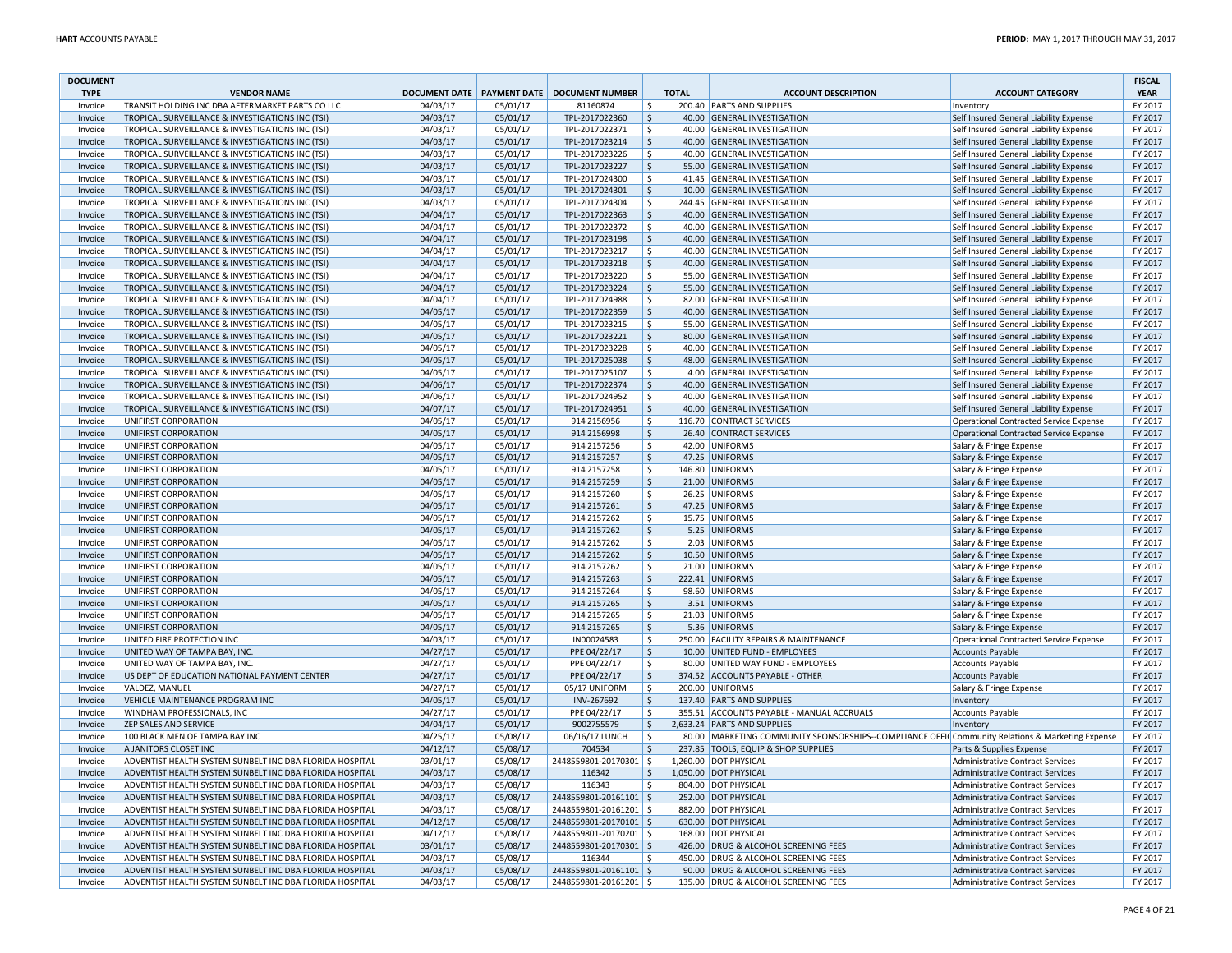| <b>DOCUMENT</b><br><b>TYPE</b> | <b>VENDOR NAME</b>                                                              |                      |                      | DOCUMENT DATE   PAYMENT DATE   DOCUMENT NUMBER |                     | <b>TOTAL</b> | <b>ACCOUNT DESCRIPTION</b>                                                | <b>ACCOUNT CATEGORY</b>                                                           | <b>FISCAL</b><br><b>YEAR</b> |
|--------------------------------|---------------------------------------------------------------------------------|----------------------|----------------------|------------------------------------------------|---------------------|--------------|---------------------------------------------------------------------------|-----------------------------------------------------------------------------------|------------------------------|
| Invoice                        | ADVENTIST HEALTH SYSTEM SUNBELT INC DBA FLORIDA HOSPITAL                        | 04/12/17             | 05/08/17             | 2448559801-20170101 \$                         |                     |              | 250.00 DRUG & ALCOHOL SCREENING FEES                                      | <b>Administrative Contract Services</b>                                           | FY 2017                      |
| Invoice                        | ADVENTIST HEALTH SYSTEM SUNBELT INC DBA FLORIDA HOSPITAL                        | 04/12/17             | 05/08/17             | 2448559801-20170201 \$                         |                     |              | 185.00 DRUG & ALCOHOL SCREENING FEES                                      | <b>Administrative Contract Services</b>                                           | FY 2017                      |
| Invoice                        | ALLEN, NORTON & BLUE PA                                                         | 04/10/17             | 05/08/17             | 125764                                         | Ŝ.                  |              | 3,042.00 LEGAL FEES LABOR ATTORNEY                                        | Administrative Contract Services                                                  | FY 2017                      |
| Invoice                        | ANCO SUPERIOR INC                                                               | 04/14/17             | 05/08/17             | 92235                                          | \$                  |              | 792.00 PARTS AND SUPPLIES                                                 | Inventory                                                                         | FY 2017                      |
| Invoice                        | ARKAY ACQUISITION LLC DBA GILLIG LLC                                            | 04/13/17             | 05/08/17             | 40330381                                       | $\zeta$             |              | 2.341.00 CORRECTIVE BASED SUPPLIES                                        | Parts & Supplies Expense                                                          | FY 2017                      |
| Invoice                        | ARKAY ACQUISITION LLC DBA GILLIG LLC                                            | 04/13/17             | 05/08/17             | 40330384                                       | -\$                 |              | 1,496.72 CORRECTIVE BASED SUPPLIES                                        | Parts & Supplies Expense                                                          | FY 2017                      |
| Invoice                        | ARKAY ACQUISITION LLC DBA GILLIG LLC                                            | 04/10/17             | 05/08/17             | 40329024                                       | ∣\$                 |              | 72.72 PARTS AND SUPPLIES                                                  | Inventory                                                                         | FY 2017                      |
| Invoice                        | ARKAY ACQUISITION LLC DBA GILLIG LLC                                            | 04/11/17             | 05/08/17             | 40329455                                       | $\mathsf{S}$        |              | 727.20 PARTS AND SUPPLIES                                                 | Inventory                                                                         | FY 2017                      |
| Invoice                        | ARKAY ACQUISITION LLC DBA GILLIG LLC                                            | 04/11/17             | 05/08/17             | 40329456                                       | l \$                |              | 339.20 PARTS AND SUPPLIES                                                 | Inventory                                                                         | FY 2017                      |
| Invoice                        | ARKAY ACQUISITION LLC DBA GILLIG LLC                                            | 04/12/17             | 05/08/17             | 40329888                                       | -\$                 |              | 1,065.62 PARTS AND SUPPLIES                                               | Inventory                                                                         | FY 2017                      |
| Invoice                        | ARKAY ACQUISITION LLC DBA GILLIG LLC                                            | 04/13/17             | 05/08/17             | 40330382                                       | $\zeta$             |              | 3,920.72 PARTS AND SUPPLIES                                               | Inventory                                                                         | FY 2017                      |
| Invoice                        | ARKAY ACQUISITION LLC DBA GILLIG LLC                                            | 04/13/17             | 05/08/17             | 40330383                                       | l \$                |              | 3,868.60 PARTS AND SUPPLIES                                               | Inventory                                                                         | FY 2017                      |
| Invoice                        | <b>AUTONATION SSC</b>                                                           | 04/11/17             | 05/08/17             | 7404521                                        | ∣\$                 |              | 40.16 CORRECTIVE BASED SUPPLIES                                           | Parts & Supplies Expense                                                          | FY 2017                      |
| Invoice                        | <b>AUTONATION SSC</b>                                                           | 04/13/17             | 05/08/17             | 7407579                                        | S.                  |              | 311.32 CORRECTIVE BASED SUPPLIES                                          | Parts & Supplies Expense                                                          | FY 2017                      |
| Invoice                        | <b>BELL &amp; ROPER, PA</b>                                                     | 04/10/17             | 05/08/17             | 50628                                          | $\zeta$             |              | 108.00 LEGAL FEES                                                         | Insurance Premiums & Actuarial Study                                              | FY 2017                      |
| Invoice                        | <b>BELL &amp; ROPER, PA</b>                                                     | 04/10/17             | 05/08/17             | 50629                                          | l \$                |              | 108.00 LEGAL FEES                                                         | Insurance Premiums & Actuarial Study                                              | FY 2017                      |
| Invoice                        | <b>BELL &amp; ROPER, PA</b>                                                     | 04/10/17             | 05/08/17             | 50630                                          | l \$                |              | 468.80 LEGAL FEES                                                         | Insurance Premiums & Actuarial Study                                              | FY 2017                      |
| Invoice                        | BELL & ROPER, PA                                                                | 04/10/17             | 05/08/17             | 50631                                          | -\$                 |              | 234.00 LEGAL FEES                                                         | Insurance Premiums & Actuarial Study                                              | FY 2017                      |
| Invoice                        | <b>BELL &amp; ROPER, PA</b>                                                     | 04/10/17             | 05/08/17             | 50632                                          | l \$                |              | 162.00 LEGAL FEES                                                         | Insurance Premiums & Actuarial Study                                              | FY 2017                      |
| Invoice                        | <b>BELL &amp; ROPER, PA</b>                                                     | 04/10/17             | 05/08/17             | 50634                                          | \$                  |              | 36.00 LEGAL FEES                                                          | Insurance Premiums & Actuarial Study                                              | FY 2017                      |
| Invoice                        | <b>BELL &amp; ROPER, PA</b>                                                     | 04/10/17<br>04/10/17 | 05/08/17             | 50635<br>2698022                               | ∣\$<br>l \$         |              | 1,213.90 LEGAL FEES                                                       | Insurance Premiums & Actuarial Study                                              | FY 2017<br>FY 2017           |
| Invoice                        | BEST BUY BUSINESS ADVANTAGE ACCOUNT<br><b>BOARD OF COUNTY COMMISSIONERS HTV</b> | 05/01/17             | 05/08/17             | HART170501                                     | ∣\$                 |              | 157.45 MACHINE/EQUIP MAINTENANCE<br>410.08 Production Cost - Direct Media | Operational Contracted Service Expense<br>Community Relations & Marketing Expense | FY 2017                      |
| Invoice                        | <b>BRANDON FORD</b>                                                             | 01/30/17             | 05/08/17<br>05/08/17 | 631807 CORES                                   | -\$                 |              | 150.00 CORRECTIVE BASED SUPPLIES                                          | Parts & Supplies Expense                                                          | FY 2017                      |
| Invoice<br>Invoice             | <b>BRANDON FORD</b>                                                             | 03/20/17             | 05/08/17             | 637369 CORE                                    | ∣\$                 |              | 35.00 CORRECTIVE BASED SUPPLIES                                           | Parts & Supplies Expense                                                          | FY 2017                      |
| Invoice                        | <b>BRANDON FORD</b>                                                             | 04/05/17             | 05/08/17             | 084167                                         | l \$                |              | 35.06 CORRECTIVE BASED SUPPLIES                                           | Parts & Supplies Expense                                                          | FY 2017                      |
| Invoice                        | <b>BRANDON FORD</b>                                                             | 04/14/17             | 05/08/17             | 640610                                         | ∣\$                 |              | 501.36 CORRECTIVE BASED SUPPLIES                                          | Parts & Supplies Expense                                                          | FY 2017                      |
| Invoice                        | <b>BRANDON FORD</b>                                                             | 04/13/17             | 05/08/17             | 640424                                         | \$                  |              | 421.12 PARTS AND SUPPLIES                                                 | Inventory                                                                         | FY 2017                      |
| Invoice                        | <b>BROWNS TROPHIES INC</b>                                                      | 04/12/17             | 05/08/17             | G 35850                                        | ∣\$                 |              | 22.61 CONTRACTED OFFICE SUPPLIES                                          | Parts & Supplies Expense                                                          | FY 2017                      |
| Invoice                        | <b>BYTEMARK INC</b>                                                             | 04/10/17             | 05/08/17             | 1731                                           | <sub>S</sub>        |              | 3,054.31 BANKING FEES REGIONAL FAREBOX                                    | Administrative Expense                                                            | FY 2017                      |
| Invoice                        | <b>CIGNA BEHAVIORAL HEALTH</b>                                                  | 03/15/17             | 05/08/17             | 46078                                          | <sub>S</sub>        |              | 1,155.00 COUNSELING SERVICES                                              | Administrative Contract Services                                                  | FY 2017                      |
| Invoice                        | CIGNA HEALTH AND LIFE INS CO                                                    | 02/21/17             | 05/08/17             | 2101183                                        | Ŝ.                  |              | 12,231.80 HEALTH INSURANCE EXCESS EXPENSE                                 | Salary & Fringe Expense                                                           | FY 2017                      |
| Invoice                        | CIGNA HEALTH AND LIFE INS CO                                                    | 03/21/17             | 05/08/17             | 2114681                                        | $\zeta$             |              | 12,950.80 HEALTH INSURANCE EXCESS EXPENSE                                 | Salary & Fringe Expense                                                           | FY 2017                      |
| Invoice                        | CIGNA HEALTH AND LIFE INS CO                                                    | 04/21/17             | 05/08/17             | 2128108                                        | \$                  |              | 12,218.30 HEALTH INSURANCE EXCESS EXPENSE                                 | Salary & Fringe Expense                                                           | FY 2017                      |
| Invoice                        | CIGNA HEALTH AND LIFE INS CO                                                    | 02/21/17             | 05/08/17             | 2101183                                        | \$                  |              | 75,272.40 HEALTH INSURANCE THIRD PARTY COSTS                              | Salary & Fringe Expense                                                           | FY 2017                      |
| Invoice                        | CIGNA HEALTH AND LIFE INS CO                                                    | 03/21/17             | 05/08/17             | 2114681                                        | $\mathsf{S}$        |              | 79,808.85 HEALTH INSURANCE THIRD PARTY COSTS                              | Salary & Fringe Expense                                                           | FY 2017                      |
| Invoice                        | CIGNA HEALTH AND LIFE INS CO                                                    | 04/21/17             | 05/08/17             | 2128108                                        | $\mathsf{S}$        |              | 75,254.85 HEALTH INSURANCE THIRD PARTY COSTS                              | Salary & Fringe Expense                                                           | FY 2017                      |
| Invoice                        | <b>CINTAS CORPORATION</b>                                                       | 04/28/17             | 05/08/17             | B-17-10-39                                     | Ŝ.                  |              | 973.94 CLAIMS SETTLEMENTS                                                 | Self Insured General Liability Expense                                            | FY 2017                      |
| Invoice                        | CITY OF TAMPA POLICE DEPT YEARLY SERVICES                                       | 04/10/17             | 05/08/17             | 1134312                                        | S,                  |              | 60,176.12 SECURITY SERVICES                                               | Operational Contracted Service Expense                                            | FY 2017                      |
| Invoice                        | <b>CITY OF TAMPA UTILITIES</b>                                                  | 05/01/17             | 05/08/17             | 0517/0004429                                   | \$                  |              | 146.60 WATER, SEWER & GARBAGE                                             | Utilities Expense                                                                 | FY 2017                      |
| Invoice                        | <b>CITY OF TAMPA UTILITIES</b>                                                  | 05/02/17             | 05/08/17             | 0517/0004428                                   | ∣\$                 |              | 3,012.36 WATER, SEWER & GARBAGE                                           | Utilities Expense                                                                 | FY 2017                      |
| Invoice                        | <b>CLASS C SOLUTIONS GROUP</b>                                                  | 04/10/17             | 05/08/17             | 1118874001                                     | l \$                |              | 611.13 CORRECTIVE BASED SUPPLIES                                          | Parts & Supplies Expense                                                          | FY 2017                      |
| Invoice                        | <b>CLASS C SOLUTIONS GROUP</b>                                                  | 04/12/17             | 05/08/17             | 1100322002                                     | ∣\$                 |              | 5.42 CORRECTIVE BASED SUPPLIES                                            | Parts & Supplies Expense                                                          | FY 2017                      |
| Invoice                        | <b>CLASS C SOLUTIONS GROUP</b>                                                  | 04/13/17             | 05/08/17             | 1138113001                                     | S.                  |              | 129.31 CORRECTIVE BASED SUPPLIES                                          | Parts & Supplies Expense                                                          | FY 2017                      |
| Invoice                        | <b>CLASS C SOLUTIONS GROUP</b>                                                  | 04/13/17             | 05/08/17             | 1138179001                                     | $\ddot{\mathsf{S}}$ |              | 496.67 CORRECTIVE BASED SUPPLIES                                          | Parts & Supplies Expense                                                          | FY 2017                      |
| Invoice                        | <b>CLASS C SOLUTIONS GROUP</b>                                                  | 04/14/17<br>04/13/17 | 05/08/17             | 1138284001                                     | Ŝ.<br>l \$          |              | 1,144.84 CORRECTIVE BASED SUPPLIES                                        | Parts & Supplies Expense                                                          | FY 2017<br>FY 2017           |
| Invoice                        | <b>CLASS C SOLUTIONS GROUP</b><br><b>CLIFTONLARSONALLEN LLP</b>                 |                      | 05/08/17             | 1119937001                                     | -Ś                  |              | 788.05 TOOLS, EQUIP & SHOP SUPPLIES<br>2,000.00 EXTERNAL AUDITING FEES    | Parts & Supplies Expense                                                          | FY 2017                      |
| Invoice                        | <b>CLIFTONLARSONALLEN LLP</b>                                                   | 04/10/17<br>04/10/17 | 05/08/17<br>05/08/17 | 1495220<br>1495221                             | \$                  |              | 12,818.00 OPERATING CONTINGENCY                                           | Administrative Contract Services<br>Other Administrative Expenses                 | FY 2017                      |
| Invoice                        | <b>CLIFTONLARSONALLEN LLP</b>                                                   | 04/10/17             | 05/08/17             | 1495217                                        | \$                  |              | 4,000.00 PROFESSIONAL SERVICE FEES                                        | Administrative Contract Services                                                  | FY 2017                      |
| Invoice<br>Invoice             | CREATIVE BUS SALES, INC D/B/A TRANSIT PLUS                                      | 04/10/17             | 05/08/17             | 6020440                                        | $\zeta$             |              | 143.29 CORRECTIVE BASED SUPPLIES                                          | Parts & Supplies Expense                                                          | FY 2017                      |
| Invoice                        | CREATIVE BUS SALES, INC D/B/A TRANSIT PLUS                                      | 04/10/17             | 05/08/17             | 6020490                                        | l \$                |              | 394.48 CORRECTIVE BASED SUPPLIES                                          | Parts & Supplies Expense                                                          | FY 2017                      |
| Invoice                        | CREATIVE BUS SALES, INC D/B/A TRANSIT PLUS                                      | 04/12/17             | 05/08/17             | 6020524                                        | $\zeta$             |              | 98.28 CORRECTIVE BASED SUPPLIES                                           | Parts & Supplies Expense                                                          | FY 2017                      |
| Invoice                        | CREATIVE BUS SALES, INC D/B/A TRANSIT PLUS                                      | 04/14/17             | 05/08/17             | 6020527                                        | \$                  |              | 47.30 CORRECTIVE BASED SUPPLIES                                           | Parts & Supplies Expense                                                          | FY 2017                      |
| Invoice                        | CREATIVE BUS SALES, INC D/B/A TRANSIT PLUS                                      | 04/14/17             | 05/08/17             | 6020085                                        | Ŝ.                  |              | 527.40 PARTS AND SUPPLIES                                                 | Inventory                                                                         | FY 2017                      |
| Invoice                        | CREATIVE BUS SALES, INC D/B/A TRANSIT PLUS                                      | 04/14/17             | 05/08/17             | 6020248B                                       | -S                  |              | 3,114.32 PARTS AND SUPPLIES                                               | Inventory                                                                         | FY 2017                      |
| Invoice                        | <b>DIAMOND VIEW STUDIOS LLC</b>                                                 | 05/02/17             | 05/08/17             | 201705020F                                     | \$                  |              | 2,500.00 MARKETING COMMUNITY PARTNERSHIP                                  | Community Relations & Marketing Expense                                           | FY 2017                      |
| Invoice                        | <b>DIAMOND VIEW STUDIOS LLC</b>                                                 | 05/02/17             | 05/08/17             | 201705021F                                     | -Ś                  |              | 1,520.00 MARKETING COMMUNITY PARTNERSHIP                                  | Community Relations & Marketing Expense                                           | FY 2017                      |
| Invoice                        | <b>DIAMOND VIEW STUDIOS LLC</b>                                                 | 05/02/17             | 05/08/17             | 201705022F                                     | \$                  |              | 2,900.00 MARKETING COMMUNITY PARTNERSHIP                                  | Community Relations & Marketing Expense                                           | FY 2017                      |
| Invoice                        | <b>DIAMOND VIEW STUDIOS LLC</b>                                                 | 05/02/17             | 05/08/17             | 201705023F                                     | l \$                |              | 2,900.00 MARKETING COMMUNITY PARTNERSHIP                                  | Community Relations & Marketing Expense                                           | FY 2017                      |
| Invoice                        | <b>DIAMOND VIEW STUDIOS LLC</b>                                                 | 05/02/17             | 05/08/17             | 201705028F                                     | \$                  |              | 788.00 PROFESSIONAL SERVICE FEES                                          | Administrative Contract Services                                                  | FY 2017                      |
| Invoice                        | DIRECT MEDIA, INC.                                                              | 04/07/17             | 05/08/17             | 49353                                          | ۱\$.                |              | 200.00 CORRECTIVE BASED SUPPLIES                                          | Parts & Supplies Expense                                                          | FY 2017                      |
| Invoice                        | <b>DIRECTV LLC</b>                                                              | 05/01/17             | 05/08/17             | 31295627585                                    | \$                  |              | 57.99 CABLE TELEVISION SERVICES                                           | Utilities Expense                                                                 | FY 2017                      |
| Invoice                        | DVM INSURANCE AGENCY DBA NATIONWIDE PET INS                                     | 02/28/17             | 05/08/17             | 02012017                                       | -\$                 |              | 501.04 FLEX COMP - EMPLOYEES                                              | Accounts Payable                                                                  | FY 2017                      |
| Invoice                        | DVM INSURANCE AGENCY DBA NATIONWIDE PET INS                                     | 03/28/17             | 05/08/17             | 03012017                                       | l \$                |              | 725.25 FLEX COMP - EMPLOYEES                                              | Accounts Payable                                                                  | FY 2017                      |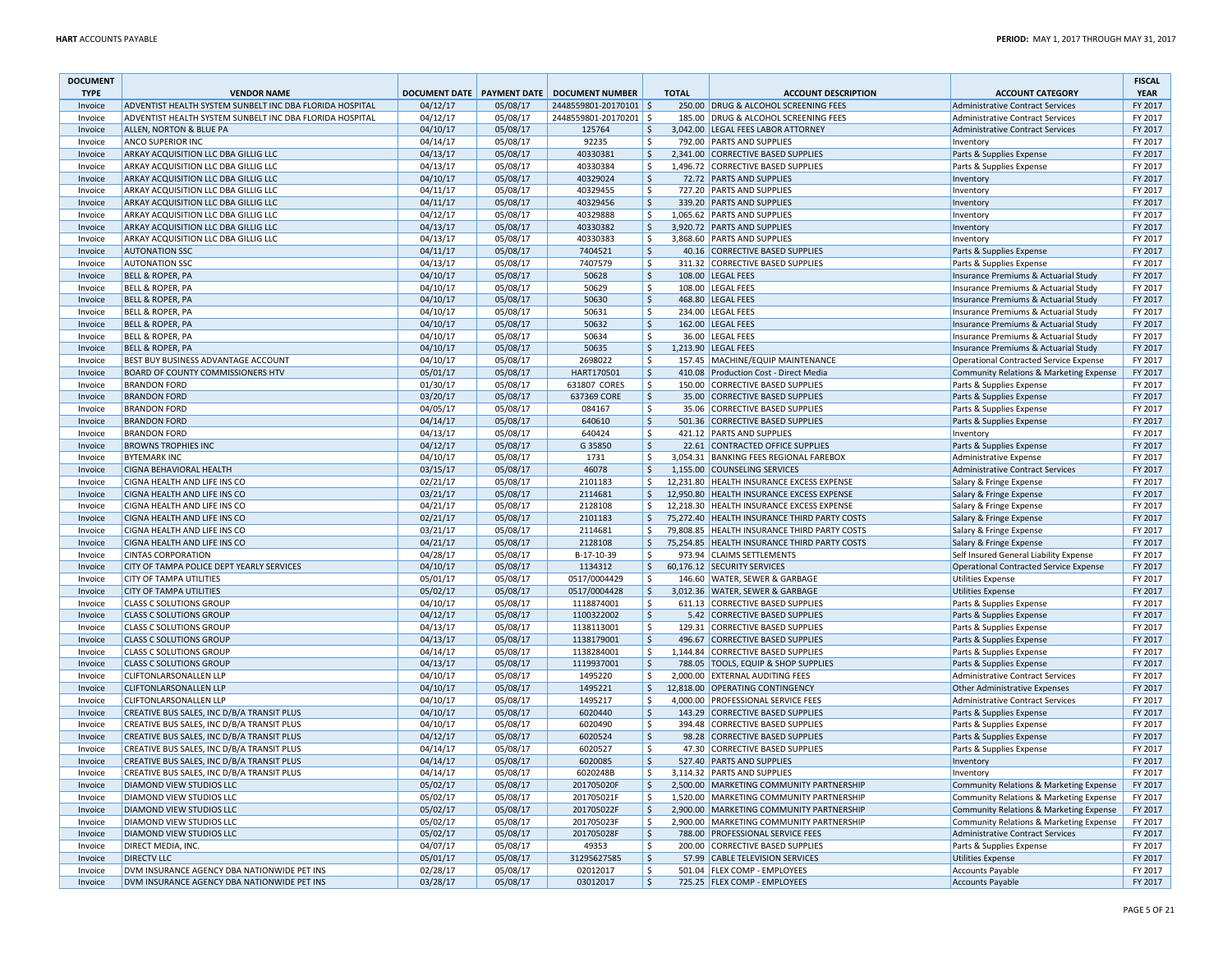| <b>DOCUMENT</b><br><b>TYPE</b> | <b>VENDOR NAME</b>                              |          |          | DOCUMENT DATE   PAYMENT DATE   DOCUMENT NUMBER |                    | <b>TOTAL</b>     | <b>ACCOUNT DESCRIPTION</b>                 | <b>ACCOUNT CATEGORY</b>                       | <b>FISCAL</b><br><b>YEAR</b> |
|--------------------------------|-------------------------------------------------|----------|----------|------------------------------------------------|--------------------|------------------|--------------------------------------------|-----------------------------------------------|------------------------------|
| Invoice                        | EARL W. COLVARD INC. DBA BOULEVARD TIRE CENTER  | 04/13/17 | 05/08/17 | 19-GS176230                                    | Ŝ.                 |                  | 156.84 TIRES PURCHASED                     | Parts & Supplies Expense                      | FY 2017                      |
| Invoice                        | EARL W. COLVARD INC. DBA BOULEVARD TIRE CENTER  | 04/14/17 | 05/08/17 | 19-176483                                      | \$                 |                  | 25.00 TIRES PURCHASED                      | Parts & Supplies Expense                      | FY 2017                      |
| Invoice                        | EARL W. COLVARD INC. DBA BOULEVARD TIRE CENTER  | 04/14/17 | 05/08/17 | 19-GS176130                                    | $\zeta$            |                  | 141.34 TIRES PURCHASED                     | Parts & Supplies Expense                      | FY 2017                      |
| Invoice                        | ELECTRIC SALES & SERVICE INC                    | 04/11/17 | 05/08/17 | 35766                                          | l \$               |                  | 419.25 CORRECTIVE BASED SUPPLIES           | Parts & Supplies Expense                      | FY 2017                      |
| Invoice                        | FIVE POINTS SERVICES INC                        | 04/12/17 | 05/08/17 | 54095                                          | -\$                |                  | 363.00 DIESEL EXHAUST FLUID                | Fuel and Oil Expense                          | FY 2017                      |
| Invoice                        | <b>FIVE POINTS SERVICES INC</b>                 | 04/11/17 | 05/08/17 | 54108                                          | ∣\$                |                  | 850.00 TOOLS, EQUIP & SHOP SUPPLIES        | Parts & Supplies Expense                      | FY 2017                      |
| Invoice                        | FLORIDA DEPT OF HIGHWAY SAFETY & MOTOR VEHICLES | 05/01/17 | 05/08/17 | 052017MVRS                                     | ۱Ś                 |                  | 5,528.00 CONTRACT SERVICES                 | <b>Administrative Contract Services</b>       | FY 2017                      |
| Invoice                        | <b>FRONTIER FLORIDA LLC</b>                     | 04/25/17 | 05/08/17 | 0417/2251629                                   | \$                 |                  | 59.79 TELEPHONE                            | <b>Utilities Expense</b>                      | FY 2017                      |
| Invoice                        | <b>FRONTIER FLORIDA LLC</b>                     | 04/25/17 | 05/08/17 | 0417/6264349                                   | \$                 |                  | 54.73 TELEPHONE                            | <b>Utilities Expense</b>                      | FY 2017                      |
| Invoice                        | <b>FRONTIER FLORIDA LLC</b>                     | 04/28/17 | 05/08/17 | 0417/2286330                                   | $\mathsf{S}$       |                  | 164.19 TELEPHONE                           | <b>Utilities Expense</b>                      | FY 2017                      |
| Invoice                        | <b>FRONTIER FLORIDA LLC</b>                     | 04/28/17 | 05/08/17 | 0417/5589030                                   | l \$               |                  | 109.46 TELEPHONE                           | <b>Utilities Expense</b>                      | FY 2017                      |
| Invoice                        | <b>FRONTIER FLORIDA LLC</b>                     | 04/28/17 | 05/08/17 | 0417/6127970                                   | \$                 |                  | 22.15 TELEPHONE                            | <b>Utilities Expense</b>                      | FY 2017                      |
| Invoice                        | <b>G&amp;K SERVICES CO</b>                      | 04/13/17 | 05/08/17 | 1071857506                                     | Ŝ.                 |                  | 264.09 CONTRACT SERVICES                   | <b>Operational Contracted Service Expense</b> | FY 2017                      |
| Invoice                        | GASPARILLA MUSIC FESTIVAL CORP                  | 04/04/17 | 05/08/17 | 373                                            | S.                 |                  | 450.00 ADVERTISING & PROMOTIONS            | Community Relations & Marketing Expense       | FY 2017                      |
| Invoice                        | <b>GATOR FORD TRUCK SALES</b>                   | 04/15/17 | 05/08/17 | 244074                                         | \$                 |                  | 489.27 CORRECTIVE BASED SUPPLIES           | Parts & Supplies Expense                      | FY 2017                      |
| Invoice                        | <b>GATOR FORD TRUCK SALES</b>                   | 04/15/17 | 05/08/17 | 244878                                         | ∣\$                |                  | 564.66 CORRECTIVE BASED SUPPLIES           | Parts & Supplies Expense                      | FY 2017                      |
| Invoice                        | <b>GENFARE</b>                                  | 04/12/17 | 05/08/17 | 90117626                                       | -\$                |                  | 327.82 CORRECTIVE BASED SUPPLIES           | Parts & Supplies Expense                      | FY 2017                      |
| Invoice                        | GENUINE PARTS CO DBA NAPA AUTO                  | 04/13/17 | 05/08/17 | 818233                                         | ∣\$                |                  | 69.90 CORRECTIVE BASED SUPPLIES            | Parts & Supplies Expense                      | FY 2017                      |
| Invoice                        | GENUINE PARTS CO DBA NAPA AUTO                  | 04/14/17 | 05/08/17 | 818579                                         | l \$               |                  | 76.44 CORRECTIVE BASED SUPPLIES            | Parts & Supplies Expense                      | FY 2017                      |
| Invoice                        | GENUINE PARTS CO DBA NAPA AUTO                  | 04/14/17 | 05/08/17 | 818383                                         | $\ddot{\varsigma}$ |                  | 1,073.84 PARTS AND SUPPLIES                | Inventory                                     | FY 2017                      |
| Invoice                        | <b>GOODYEAR TIRE &amp; RUBBER CO</b>            | 04/10/17 | 05/08/17 | 0083307511                                     | ۱Ś                 |                  | 80.00 TIRES LEASED - BUS FL-5307P-2017 POP | Capital Grant Expense                         | FY 2017                      |
| Invoice                        | <b>GRAINGER</b>                                 | 04/11/17 | 05/08/17 | 9413022709                                     | \$                 |                  | 390.94 CORRECTIVE BASED SUPPLIES           | Parts & Supplies Expense                      | FY 2017                      |
| Invoice                        | <b>GULF COAST THERMO KING</b>                   | 04/11/17 | 05/08/17 | IV68977                                        | $\zeta$            |                  | 25.36 CORRECTIVE BASED SUPPLIES            | Parts & Supplies Expense                      | FY 2017                      |
| Invoice                        | <b>GULF COAST THERMO KING</b>                   | 04/14/17 | 05/08/17 | IV68937                                        | S.                 |                  | 348.82 CORRECTIVE BASED SUPPLIES           | Parts & Supplies Expense                      | FY 2017                      |
| Invoice                        | <b>GULF COAST THERMO KING</b>                   | 04/14/17 | 05/08/17 | <b>IV68869A</b>                                | $\zeta$            |                  | 1.398.22 PARTS AND SUPPLIES                | Inventory                                     | FY 2017                      |
| Invoice                        | <b>HAMPTON INN &amp; SUITES</b>                 | 04/25/17 | 05/08/17 | 82791958                                       | ۱\$                |                  | 149.00 BUSINESS TRAVEL COSTS - STAFF       | Administrative Expense                        | FY 2017                      |
| Invoice                        | HAYS HOLDING CORP AKA VEREDUS                   | 04/09/17 | 05/08/17 | 170009815                                      | ۱Ś                 |                  | 2,720.00 BUDGET FOR INHOUSE TEMP HELP      | Salary & Fringe Expense                       | FY 2017                      |
| Invoice                        | HOLLAND AND KNIGHT LLP                          | 05/05/17 | 05/08/17 | 5503079                                        | ∣\$                |                  | 7,500.00 PROFESSIONAL SERVICE FEES         | <b>Administrative Contract Services</b>       | FY 2017                      |
| Invoice                        | <b>HOME DEPOT</b>                               | 04/21/17 | 05/08/17 | 2971414                                        | l \$               |                  | 271.06 CORRECTIVE BASED SUPPLIES           | Parts & Supplies Expense                      | FY 2017                      |
| Invoice                        | <b>HOME DEPOT</b>                               | 04/26/17 | 05/08/17 | 7971741                                        | $\ddot{\varsigma}$ |                  | 15.91 CORRECTIVE BASED SUPPLIES            | Parts & Supplies Expense                      | FY 2017                      |
| Invoice                        | <b>HOME DEPOT</b>                               | 04/27/17 | 05/08/17 | 6970108                                        | l \$               |                  | 118.68 CORRECTIVE BASED SUPPLIES           | Parts & Supplies Expense                      | FY 2017                      |
| Invoice                        | <b>HOME DEPOT</b>                               | 04/27/17 | 05/08/17 | 6970125                                        | \$                 |                  | 3.96 CORRECTIVE BASED SUPPLIES             | Parts & Supplies Expense                      | FY 2017                      |
| Invoice                        | <b>HOME DEPOT</b>                               | 04/27/17 | 05/08/17 | 6971824                                        | $\zeta$            |                  | 55.30 CORRECTIVE BASED SUPPLIES            | Parts & Supplies Expense                      | FY 2017                      |
| Invoice                        | <b>HOME DEPOT</b>                               | 05/01/17 | 05/08/17 | 2972052                                        | l \$               |                  | 407.35 CORRECTIVE BASED SUPPLIES           | Parts & Supplies Expense                      | FY 2017                      |
| Invoice                        | <b>HOME DEPOT</b>                               | 05/02/17 | 05/08/17 | 1972133                                        | l \$               |                  | 190.64 CORRECTIVE BASED SUPPLIES           | Parts & Supplies Expense                      | FY 2017                      |
| Invoice                        | <b>HOME DEPOT</b>                               | 05/03/17 | 05/08/17 | 0972190                                        | ∣\$                |                  | 152.31 CORRECTIVE BASED SUPPLIES           | Parts & Supplies Expense                      | FY 2017                      |
| Invoice                        | <b>HOME DEPOT</b>                               | 05/04/17 | 05/08/17 | 9972347                                        | -\$                |                  | 32.95 CORRECTIVE BASED SUPPLIES            | Parts & Supplies Expense                      | FY 2017                      |
| Invoice                        | HOWCO ENVIRONMENTAL SERVICES                    | 04/10/17 | 05/08/17 | 0204066                                        | ∣\$                |                  | 130.00 CONTRACT SERVICES                   | <b>Operational Contracted Service Expense</b> | FY 2017                      |
| Invoice                        | <b>INTEGRAL ENERGY LLC</b>                      | 05/03/17 | 05/08/17 | HARTFLMS050317                                 | ۱s                 |                  | 8,485.78 PROFESSIONAL SERVICES             | <b>Administrative Contract Services</b>       | FY 2017                      |
| Invoice                        | JAMES J ODOM JR                                 | 04/05/17 | 05/08/17 | FMCS 16-56260-3                                | \$                 |                  | 3,136.03 ARBITRATIONS/EMPLOYEE ACTIONS     | <b>Administrative Contract Services</b>       | FY 2017                      |
| Invoice                        | JAMES RIVER SOLUTIONS LLC                       | 04/10/17 | 05/08/17 | S273469-IN                                     | Ŝ.                 | 12,369.01 DIESEL |                                            | Fuel and Oil Expense                          | FY 2017                      |
| Invoice                        | JAMES RIVER SOLUTIONS LLC                       | 04/10/17 | 05/08/17 | S273470-IN                                     | S,                 | 12,453.42 DIESEL |                                            | Fuel and Oil Expense                          | FY 2017                      |
| Invoice                        | JAMES RIVER SOLUTIONS LLC                       | 04/11/17 | 05/08/17 | S273471-IN                                     | \$                 | 12,610.06 DIESEL |                                            | Fuel and Oil Expense                          | FY 2017                      |
| Invoice                        | JAMES RIVER SOLUTIONS LLC                       | 04/12/17 | 05/08/17 | S273473-IN                                     | S.                 | 12,622.08 DIESEL |                                            | Fuel and Oil Expense                          | FY 2017                      |
| Invoice                        | JAMES RIVER SOLUTIONS LLC                       | 04/13/17 | 05/08/17 | S273474-IN                                     | Ŝ.                 | 12,641.06 DIESEL |                                            | Fuel and Oil Expense                          | FY 2017                      |
| Invoice                        | JAMES RIVER SOLUTIONS LLC                       | 04/10/17 | 05/08/17 | S273469-IN                                     | S.                 |                  | 2,550.89 DIESEL & GAS EXCISE TAX           | <b>Tax Expense</b>                            | FY 2017                      |
| Invoice                        | JAMES RIVER SOLUTIONS LLC                       | 04/10/17 | 05/08/17 | S273470-IN                                     | -\$                |                  | 2,539.95 DIESEL & GAS EXCISE TAX           | <b>Tax Expense</b>                            | FY 2017                      |
| Invoice                        | JAMES RIVER SOLUTIONS LLC                       | 04/11/17 | 05/08/17 | S273471-IN                                     | S.                 |                  | 2,543.36 DIESEL & GAS EXCISE TAX           | <b>Tax Expense</b>                            | FY 2017                      |
| Invoice                        | JAMES RIVER SOLUTIONS LLC                       | 04/12/17 | 05/08/17 | S273473-IN                                     | \$                 |                  | 2,539.95 DIESEL & GAS EXCISE TAX           | <b>Tax Expense</b>                            | FY 2017                      |
| Invoice                        | JAMES RIVER SOLUTIONS LLC                       | 04/13/17 | 05/08/17 | S273474-IN                                     | ∣\$                |                  | 2,538.24 DIESEL & GAS EXCISE TAX           | <b>Tax Expense</b>                            | FY 2017                      |
| Invoice                        | JONES, ERNESTINE                                | 04/13/17 | 05/08/17 | PPE 04/08/17                                   | l \$               |                  | 90.55 ACCOUNTS PAYABLE - MANUAL ACCRUALS   | <b>Accounts Payable</b>                       | FY 2017                      |
| Invoice                        | KENWORTH OF CENTRAL FLORIDA INC                 | 04/14/17 | 05/08/17 | CI68560                                        | \$                 |                  | 54.06 PARTS AND SUPPLIES                   | Inventory                                     | FY 2017                      |
| Invoice                        | LEE, KENYATTA                                   | 05/04/17 | 05/08/17 | 03/12/17 TR                                    | -\$                |                  | 83.08 BUSINESS TRAVEL COSTS - STAFF        | Administrative Expense                        | FY 2017                      |
| Invoice                        | LEE, KENYATTA                                   | 05/04/17 | 05/08/17 | 04/02/17 TR                                    | S.                 |                  | 155.88 BUSINESS TRAVEL COSTS - STAFF       | Administrative Expense                        | FY 2017                      |
| Invoice                        | LEGAL CLUB OF AMERICA CORPORATION               | 02/27/17 | 05/08/17 | 0000281404                                     | -\$                |                  | 434.00 PRE-PAID LEGAL - EMPLOYEES          | <b>Accounts Payable</b>                       | FY 2017                      |
| Invoice                        | LEGAL CLUB OF AMERICA CORPORATION               | 03/21/17 | 05/08/17 | 0000281840                                     | -S                 |                  | 448.00 PRE-PAID LEGAL - EMPLOYEES          | <b>Accounts Payable</b>                       | FY 2017                      |
| Invoice                        | LLOYDS OF SHELTON AUTO                          | 04/12/17 | 05/08/17 | 1004481                                        | $\zeta$            |                  | 328.15 CORRECTIVE BASED SUPPLIES           | Parts & Supplies Expense                      | FY 2017                      |
| Invoice                        | MANGROVE EMPLOYER SERVICES INC                  | 02/28/17 | 05/08/17 | INVR00046288                                   | l \$               |                  | 1,223.10 DUES, SUBSCRIPTIONS & FEES        | Administrative Expense                        | FY 2017                      |
| Invoice                        | MANGROVE EMPLOYER SERVICES INC                  | 03/31/17 | 05/08/17 | INVR00046832                                   | ۱\$                |                  | 1,223.10 DUES, SUBSCRIPTIONS & FEES        | Administrative Expense                        | FY 2017                      |
| Invoice                        | MAYER ELECTRIC FIN CORP                         | 04/10/17 | 05/08/17 | 21873778                                       | $\zeta$            |                  | 67.56 CORRECTIVE BASED SUPPLIES            | Parts & Supplies Expense                      | FY 2017                      |
| Invoice                        | MCDANIEL, OSCAR                                 | 05/04/17 | 05/08/17 | 04/28/17 TR                                    | l \$               |                  | 197.71 BUSINESS TRAVEL COSTS - STAFF       | Administrative Expense                        | FY 2017                      |
| Invoice                        | MCKETHAN, ERIC                                  | 05/04/17 | 05/08/17 | 04/28/17 TR                                    | \$                 |                  | 146.59 BUSINESS TRAVEL COSTS - STAFF       | Administrative Expense                        | FY 2017                      |
| Invoice                        | MICROSOFT CORPORATION                           | 04/14/17 | 05/08/17 | 9620933926                                     | \$                 |                  | 65,752.00 COMPUTER SOFTWARE SVC. FEES      | <b>Operational Contracted Service Expense</b> | FY 2017                      |
| Invoice                        | MID FLORIDA ARMORED & ATM SERVICES INC          | 04/12/17 | 05/08/17 | 24086                                          | $\ddot{\varsigma}$ |                  | 650.00 ARMORED CAR SERVICES                | Operational Contracted Service Expense        | FY 2017                      |
| Invoice                        | MOHAWK MANUFACTURING & SUPPLY CO                | 04/13/17 | 05/08/17 | U007306                                        | -Ŝ                 |                  | 256.08 PARTS AND SUPPLIES                  | Inventory                                     | FY 2017                      |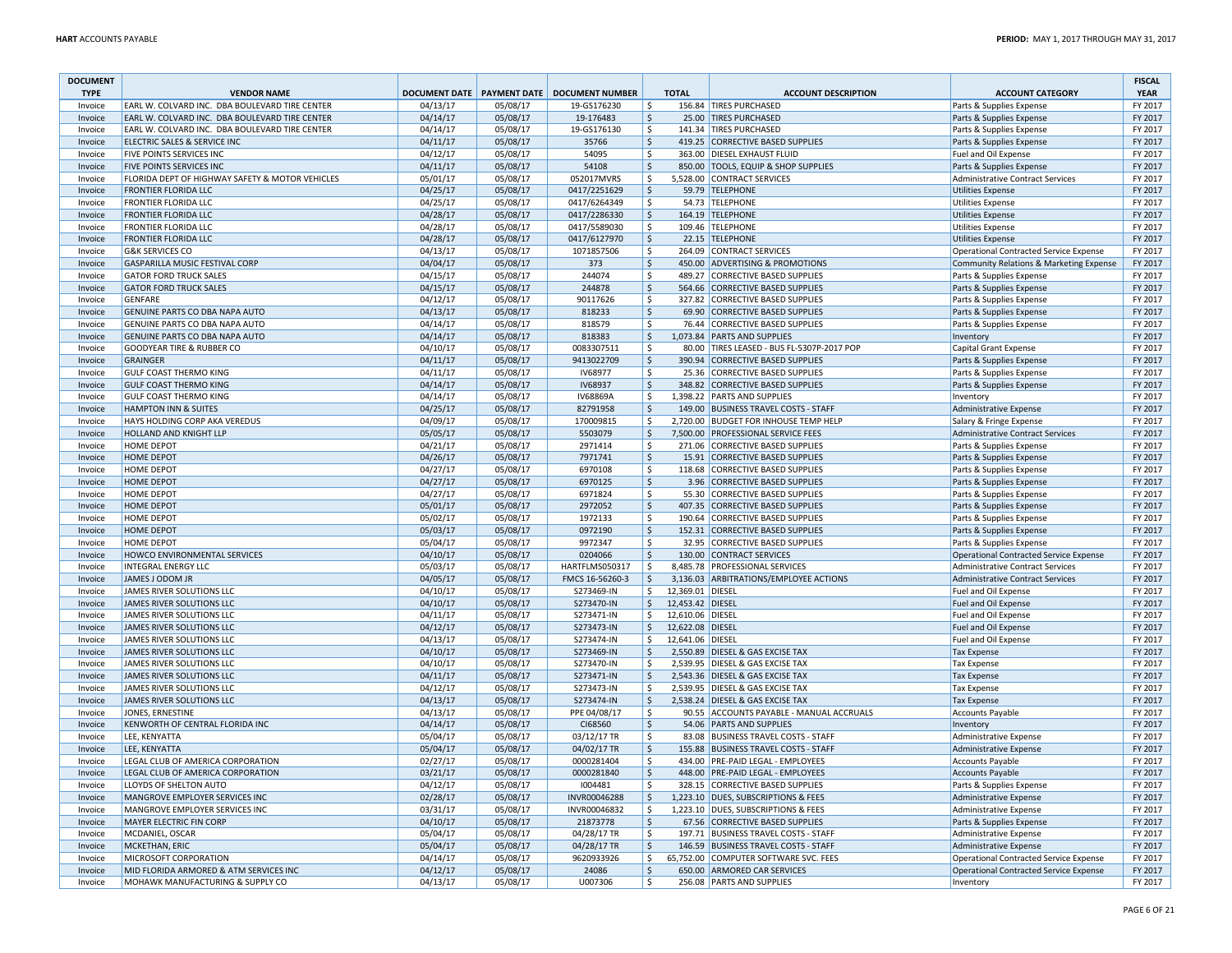| <b>DOCUMENT</b><br><b>TYPE</b> | <b>VENDOR NAME</b>                                      |          |          | DOCUMENT DATE   PAYMENT DATE   DOCUMENT NUMBER |                     | <b>TOTAL</b> | <b>ACCOUNT DESCRIPTION</b>                                                                        | <b>ACCOUNT CATEGORY</b>                 | <b>FISCAL</b><br><b>YEAR</b> |
|--------------------------------|---------------------------------------------------------|----------|----------|------------------------------------------------|---------------------|--------------|---------------------------------------------------------------------------------------------------|-----------------------------------------|------------------------------|
| Invoice                        | NATIONAL ASSOCIATION OF BLACK WOMEN IN CONSTRUCTION INC | 05/02/17 | 05/08/17 | 06/01/17 BRONZE                                | $\ddot{\varsigma}$  |              | 250.00 MARKETING COMMUNITY SPONSORSHIPS--COMPLIANCE OFFI( Community Relations & Marketing Expense |                                         | FY 2017                      |
| Invoice                        | NAWAWY, NEVEEN                                          | 05/03/17 | 05/08/17 | 75%GEODZ511                                    | S.                  |              | 1,894.50 TUITION REIMBURSEMENT PROG                                                               | Salary & Fringe Expense                 | FY 2017                      |
| Invoice                        | NAWAWY, NEVEEN                                          | 05/03/17 | 05/08/17 | 75%GEODZ511B                                   | $\ddot{\varsigma}$  |              | 77.59 TUITION REIMBURSEMENT PROG                                                                  | Salary & Fringe Expense                 | FY 2017                      |
| Invoice                        | <b>NEOPART TRANSIT LLC</b>                              | 04/12/17 | 05/08/17 | 2324724-00                                     | \$                  |              | 244.00 PARTS AND SUPPLIES                                                                         | Inventory                               | FY 2017                      |
| Invoice                        | <b>NEW PIG CORPORATION</b>                              | 04/14/17 | 05/08/17 | 22181070-00                                    | ۱\$                 |              | 511.44 CORRECTIVE BASED SUPPLIES                                                                  | Parts & Supplies Expense                | FY 2017                      |
| Invoice                        | <b>NEWARK CORPORATION</b>                               | 04/13/17 | 05/08/17 | 28931886                                       | $\zeta$             |              | 252.22 CORRECTIVE BASED SUPPLIES                                                                  | Parts & Supplies Expense                | FY 2017                      |
| Invoice                        | NOEL, ROSE-MERLINE                                      | 05/01/17 | 05/08/17 | <b>PUBLIX 03/17</b>                            | l \$                |              | 43.46 BUSINESS MEETING COST                                                                       | Administrative Expense                  | FY 2017                      |
| Invoice                        | NOEL, ROSE-MERLINE                                      | 05/01/17 | 05/08/17 | WINN DIXIE 03/17                               | l\$                 |              | 7.99 BUSINESS MEETING COST                                                                        | <b>Administrative Expense</b>           | FY 2017                      |
| Invoice                        | PENINSULA ENERGY SERVICES COMPANY INC D/B/A PESCO       | 05/04/17 | 05/08/17 | 0417-433972                                    | $\frac{1}{2}$       |              | 33,705.96 COMPRESSED NATURAL GAS                                                                  | Fuel and Oil Expense                    | FY 2017                      |
| Invoice                        | <b>R&amp;C DIESEL PARTS SUPPLY</b>                      | 04/14/17 | 05/08/17 | 346528                                         | $\mathsf{S}$        |              | 95.00 PARTS AND SUPPLIES                                                                          | Inventory                               | FY 2017                      |
| Invoice                        | RANDALL, DEANNA                                         | 04/25/17 | 05/08/17 | PUBLIX 04/25/17                                | l\$                 |              | 133.52 ORGANIZATION PROGRAMS & EVENTS                                                             | <b>Administrative Expense</b>           | FY 2017                      |
| Invoice                        | RANDALL, DEANNA                                         | 04/26/17 | 05/08/17 | <b>DUNKIN 04/17</b>                            | l s                 |              | 44.95 ORGANIZATION PROGRAMS & EVENTS                                                              | Administrative Expense                  | FY 2017                      |
| Invoice                        | RANDALL, DEANNA                                         | 04/26/17 | 05/08/17 | SVC 04/17                                      | l \$                |              | 31.62 ORGANIZATION PROGRAMS & EVENTS                                                              | Administrative Expense                  | FY 2017                      |
| Invoice                        | RANDALL, DEANNA                                         | 04/26/17 | 05/08/17 | WINN DIXIE 04/17                               | l\$                 |              | 13.00 ORGANIZATION PROGRAMS & EVENTS                                                              | Administrative Expense                  | FY 2017                      |
| Invoice                        | REPUBLIC SVS OF FL LP DBA REPUBLIC WASTE SVS            | 04/15/17 | 05/08/17 | 0696-000655483                                 | $\ddot{\mathsf{S}}$ |              | 619.77 WATER, SEWER & GARBAGE                                                                     | <b>Utilities Expense</b>                | FY 2017                      |
| Invoice                        | <b>ROBERT J MUIR</b>                                    | 05/01/17 | 05/08/17 | 101                                            | $\zeta$             |              | 150.00 CONSULTANT FEES                                                                            | Self Insured General Liability Expense  | FY 2017                      |
| Invoice                        | <b>RUSH TRUCK CENTER</b>                                | 04/14/17 | 05/08/17 | 3006097929                                     | l\$                 |              | 512.67 CORRECTIVE BASED SUPPLIES                                                                  | Parts & Supplies Expense                | FY 2017                      |
| Invoice                        | <b>RUSH TRUCK CENTER</b>                                | 04/12/17 | 05/08/17 | 3006072797                                     | \$                  |              | 1,055.60 PARTS AND SUPPLIES                                                                       | Inventory                               | FY 2017                      |
| Invoice                        | <b>SAMS CLUB DIRECT</b>                                 | 05/02/17 | 05/08/17 | 9461439632                                     | l\$                 |              | 127.20 ORGANIZATION PROGRAMS & EVENTS                                                             | Administrative Expense                  | FY 2017                      |
| Invoice                        | <b>SAMS CLUB DIRECT</b>                                 | 05/02/17 | 05/08/17 | 9482752254                                     | $\mathsf{S}$        |              | 25.44 ORGANIZATION PROGRAMS & EVENTS                                                              | Administrative Expense                  | FY 2017                      |
| Invoice                        | SEABOARD DISTRIBUTION, INC                              | 04/12/17 | 05/08/17 | 185328                                         | $\ddot{\varsigma}$  |              | 1,227.90 ANTI FREEZE/COOLANT                                                                      | Fuel and Oil Expense                    | FY 2017                      |
| Invoice                        | SEABOARD DISTRIBUTION, INC                              | 04/12/17 | 05/08/17 | 185328                                         | $\zeta$             |              | 8.25 ANTI FREEZE/COOLANT                                                                          | Fuel and Oil Expense                    | FY 2017                      |
| Invoice                        | SEABOARD DISTRIBUTION. INC                              | 04/10/17 | 05/08/17 | 185193                                         | $\ddot{\varsigma}$  |              | 728.85 ENGINE OIL (OIL & LUBE)                                                                    | Fuel and Oil Expense                    | FY 2017                      |
| Invoice                        | SEABOARD DISTRIBUTION, INC                              | 04/10/17 | 05/08/17 | 185193                                         | \$                  |              | 2.83 ENGINE OIL (OIL & LUBE)                                                                      | Fuel and Oil Expense                    | FY 2017                      |
| Invoice                        | SEABOARD DISTRIBUTION, INC                              | 04/12/17 | 05/08/17 | 185328                                         | $\ddot{\varsigma}$  |              | 722.40 ENGINE OIL (OIL & LUBE)                                                                    | Fuel and Oil Expense                    | FY 2017                      |
| Invoice                        | SEABOARD DISTRIBUTION, INC                              | 04/12/17 | 05/08/17 | 185328                                         | \$                  |              | 2.80 ENGINE OIL (OIL & LUBE)                                                                      | Fuel and Oil Expense                    | FY 2017                      |
| Invoice                        | <b>SECURE ON-SITE SHREDDING</b>                         | 04/13/17 | 05/08/17 | 2537041317                                     | l \$                |              | 20.00 CONTRACT SERVICES                                                                           | Operational Contracted Service Expense  | FY 2017                      |
| Invoice                        | SECURE ON-SITE SHREDDING                                | 04/13/17 | 05/08/17 | 2539041317                                     | \$                  |              | 20.00 CONTRACT SERVICES                                                                           | Operational Contracted Service Expense  | FY 2017                      |
| Invoice                        | SECURE ON-SITE SHREDDING                                | 04/13/17 | 05/08/17 | 2541041317                                     | l \$                |              | 20.00 CONTRACT SERVICES                                                                           | Operational Contracted Service Expense  | FY 2017                      |
| Invoice                        | SECURE ON-SITE SHREDDING                                | 04/13/17 | 05/08/17 | 2543041317                                     | $\mathsf{S}$        |              | 40.00 CONTRACT SERVICES                                                                           | Operational Contracted Service Expense  | FY 2017                      |
| Invoice                        | SECURE ON-SITE SHREDDING                                | 04/13/17 | 05/08/17 | 2545041317                                     | $\ddot{\varsigma}$  |              | 32.00 CONTRACT SERVICES                                                                           | Operational Contracted Service Expense  | FY 2017                      |
| Invoice                        | SKYBASE COMMUNICATIONS LLC                              | 04/15/17 | 05/08/17 | 28686                                          | \$                  |              | 1,725.00 PROFESSIONAL SERVICE FEES                                                                | <b>Administrative Contract Services</b> | FY 2017                      |
| Invoice                        | <b>SOLSTICE BENEFITS INC</b>                            | 02/13/17 | 05/08/17 | W675283                                        | $\ddot{\varsigma}$  |              | 97.07 SUPPLEMENTAL VISION PLAN                                                                    | <b>Accounts Payable</b>                 | FY 2017                      |
| Invoice                        | SOLSTICE BENEFITS INC                                   | 02/13/17 | 05/08/17 | W675283                                        | $\ddot{\mathsf{S}}$ |              | 4,065.09 SUPPLEMENTAL VISION PLAN                                                                 | <b>Accounts Payable</b>                 | FY 2017                      |
| Invoice                        | <b>SOLSTICE BENEFITS INC</b>                            | 02/13/17 | 05/08/17 | W675283                                        | $\ddot{\varsigma}$  |              | 411.15 SUPPLEMENTAL VISION PLAN                                                                   | <b>Accounts Payable</b>                 | FY 2017                      |
| Invoice                        | SOLSTICE BENEFITS INC                                   | 03/11/17 | 05/08/17 | W695981                                        | $\zeta$             |              | 97.07 SUPPLEMENTAL VISION PLAN                                                                    | <b>Accounts Payable</b>                 | FY 2017                      |
| Invoice                        | <b>SOLSTICE BENEFITS INC</b>                            | 03/11/17 | 05/08/17 | W695981                                        | l \$                |              | 4,062.34 SUPPLEMENTAL VISION PLAN                                                                 | <b>Accounts Payable</b>                 | FY 2017                      |
| Invoice                        | SOLSTICE BENEFITS INC                                   | 03/11/17 | 05/08/17 | W695981                                        | -\$                 |              | 430.30 SUPPLEMENTAL VISION PLAN                                                                   | <b>Accounts Payable</b>                 | FY 2017                      |
| Invoice                        | <b>SOLSTICE BENEFITS INC</b>                            | 04/19/17 | 05/08/17 | W755995                                        | l\$                 |              | 97.07 SUPPLEMENTAL VISION PLAN                                                                    | <b>Accounts Payable</b>                 | FY 2017                      |
| Invoice                        | SOLSTICE BENEFITS INC                                   | 04/19/17 | 05/08/17 | W755995                                        | S,                  |              | 1,628.03 SUPPLEMENTAL VISION PLAN                                                                 | <b>Accounts Payable</b>                 | FY 2017                      |
| Invoice                        | <b>SOLSTICE BENEFITS INC</b>                            | 04/19/17 | 05/08/17 | W755995                                        | $\ddot{\varsigma}$  |              | 430.30 SUPPLEMENTAL VISION PLAN                                                                   | <b>Accounts Payable</b>                 | FY 2017                      |
| Invoice                        | SOUTHEAST POWER SYSTEMS OF TAMPA INC                    | 04/13/17 | 05/08/17 | 23 163084                                      | l \$                |              | 363.76 PARTS AND SUPPLIES                                                                         | Inventory                               | FY 2017                      |
| Invoice                        | SOUTHEAST POWER SYSTEMS OF TAMPA INC                    | 04/14/17 | 05/08/17 | 23 16 310 2                                    | $\ddot{\varsigma}$  |              | 1,025.66 PARTS AND SUPPLIES                                                                       | Inventory                               | FY 2017                      |
| Invoice                        | SOUTHERN COMPUTER WAREHOUSE                             | 04/10/17 | 05/08/17 | IN-000416978                                   | $\ddot{\mathsf{S}}$ |              | 142.00 MACHINE/EQUIP MAINTENANCE                                                                  | Operational Contracted Service Expense  | FY 2017                      |
| Invoice                        | SOUTHERN COMPUTER WAREHOUSE                             | 04/10/17 | 05/08/17 | IN-000416978                                   | ۱\$                 |              | 308.20 MACHINE/EQUIP MAINTENANCE                                                                  | Operational Contracted Service Expense  | FY 2017                      |
| Invoice                        | SOUTHERN COMPUTER WAREHOUSE                             | 04/10/17 | 05/08/17 | IN-000416978                                   | $\zeta$             |              | 347.80 MACHINE/EQUIP MAINTENANCE                                                                  | Operational Contracted Service Expense  | FY 2017                      |
| Invoice                        | SOUTHERN COMPUTER WAREHOUSE                             | 04/10/17 | 05/08/17 | IN-000417015                                   | l s                 |              | 60.76 MACHINE/EQUIP MAINTENANCE                                                                   | Operational Contracted Service Expense  | FY 2017                      |
| Invoice                        | SOUTHERN COMPUTER WAREHOUSE                             | 04/10/17 | 05/08/17 | IN-000417069                                   | \$                  |              | 243.04 MACHINE/EQUIP MAINTENANCE                                                                  | Operational Contracted Service Expense  | FY 2017                      |
| Invoice                        | <b>SSI LUBRICANTS, LLC</b>                              | 04/10/17 | 05/08/17 | 45767                                          | l\$                 |              | 707.85 ENGINE OIL (OIL & LUBE)                                                                    | Fuel and Oil Expense                    | FY 2017                      |
| Invoice                        | <b>SSI LUBRICANTS, LLC</b>                              | 04/10/17 | 05/08/17 | 45767                                          | $\mathsf{S}$        |              | 2.48 ENGINE OIL (OIL & LUBE)                                                                      | Fuel and Oil Expense                    | FY 2017                      |
| Invoice                        | STATE CHEMICAL MFG CO                                   | 04/13/17 | 05/08/17 | 98218536                                       | $\ddot{\varsigma}$  |              | 206.85 CHEMICALS, CLEANERS & EQUIP                                                                | Parts & Supplies Expense                | FY 2017                      |
| Invoice                        | STATE CHEMICAL MFG CO                                   | 04/13/17 | 05/08/17 | 98218536                                       | $\zeta$             |              | 26.90 CHEMICALS, CLEANERS & EQUIP                                                                 | Parts & Supplies Expense                | FY 2017                      |
| Invoice                        | <b>STC FIRE AND EMERGENCY</b>                           | 04/12/17 | 05/08/17 | 510461                                         | $\ddot{\mathsf{S}}$ |              | 1,102.20 CONDITION BASE MAINT SERVICE                                                             | Parts & Supplies Expense                | FY 2017                      |
| Invoice                        | STC FIRE AND EMERGENCY                                  | 04/12/17 | 05/08/17 | 510461                                         | S.                  |              | 2,957.80 CORRECTIVE REPAIR SERVICES                                                               | Operational Contracted Service Expense  | FY 2017                      |
| Invoice                        | SUN GRAPHIC TECHNOLOGIES INC                            | 04/14/17 | 05/08/17 | 101665                                         | $\mathsf{\hat{S}}$  |              | 821.25 PRINTING - SYSTEM PROMOTION                                                                | Community Relations & Marketing Expense | FY 2017                      |
| Invoice                        | <b>SUNPASS</b>                                          | 05/01/17 | 05/08/17 | 329423 05-17                                   | -S                  |              | 2,709.87 TOLLS ONLY                                                                               | <b>Other Administrative Expenses</b>    | FY 2017                      |
| Invoice                        | <b>SUNPASS</b>                                          | 05/01/17 | 05/08/17 | 329423 05-17                                   | l\$                 |              | 318.81 TOLLS ONLY                                                                                 | Other Administrative Expenses           | FY 2017                      |
| Invoice                        | <b>SUNPASS</b>                                          | 05/01/17 | 05/08/17 | 329423 05-17                                   | -\$                 |              | 4,941.53 TOLLS ONLY                                                                               | Other Administrative Expenses           | FY 2017                      |
| Invoice                        | SUNSTATE WRECKER SERVICE INC                            | 04/11/17 | 05/08/17 | 167396                                         | l\$                 |              | 102.00 TOWING CHARGES                                                                             | Operational Contracted Service Expense  | FY 2017                      |
| Invoice                        | SUNSTATE WRECKER SERVICE INC                            | 04/11/17 | 05/08/17 | 167408                                         | $\zeta$             |              | 135.00 TOWING CHARGES                                                                             | Operational Contracted Service Expense  | FY 2017                      |
| Invoice                        | SUNSTATE WRECKER SERVICE INC                            | 04/11/17 | 05/08/17 | 168067                                         | $\ddot{\varsigma}$  |              | 375.00 TOWING CHARGES                                                                             | Operational Contracted Service Expense  | FY 2017                      |
| Invoice                        | SUNSTATE WRECKER SERVICE INC                            | 04/11/17 | 05/08/17 | 168622                                         | \$                  |              | 300.00 TOWING CHARGES                                                                             | Operational Contracted Service Expense  | FY 2017                      |
| Invoice                        | SUNSTATE WRECKER SERVICE INC                            | 04/11/17 | 05/08/17 | 168623                                         | $\zeta$             |              | 337.50 TOWING CHARGES                                                                             | Operational Contracted Service Expense  | FY 2017                      |
| Invoice                        | <b>SUTRAK CORPORATION</b>                               | 02/01/17 | 05/08/17 | IN02103                                        | \$                  |              | 59,600.00 STREETCAR MAINT ACTIVITIES FL-54-0009                                                   | Capital Grant Expense                   | FY 2017                      |
| Invoice                        | <b>SUTRAK CORPORATION</b>                               | 02/23/17 | 05/08/17 | IN02104                                        | l \$                |              | 59,600.00 STREETCAR MAINT ACTIVITIES FL-54-0009                                                   | Capital Grant Expense                   | FY 2017                      |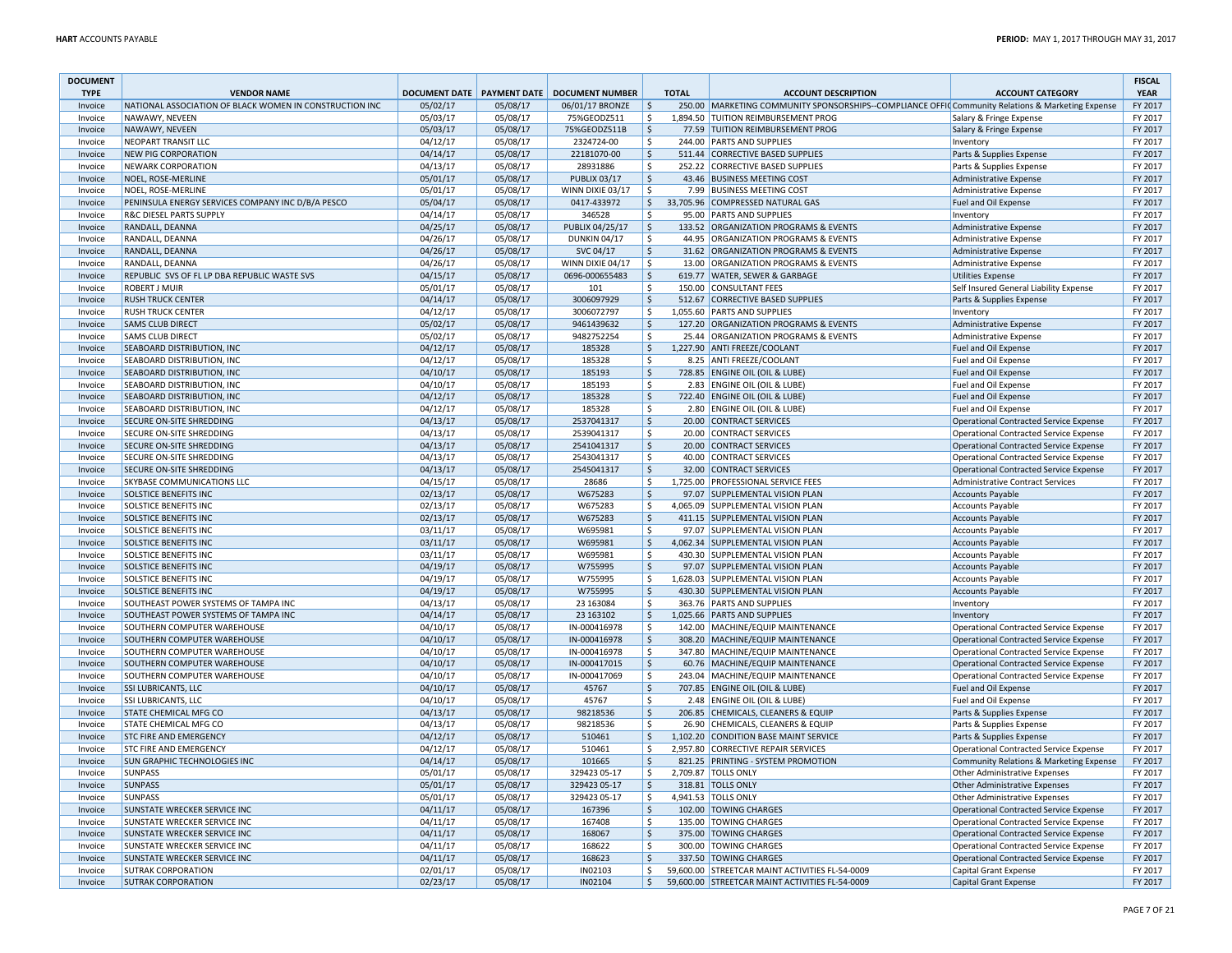| <b>DOCUMENT</b><br><b>TYPE</b> | <b>VENDOR NAME</b>                               |                      |                      | DOCUMENT DATE   PAYMENT DATE   DOCUMENT NUMBER |                     | <b>TOTAL</b> | <b>ACCOUNT DESCRIPTION</b>                                  | <b>ACCOUNT CATEGORY</b>                            | <b>FISCAL</b><br><b>YEAR</b> |
|--------------------------------|--------------------------------------------------|----------------------|----------------------|------------------------------------------------|---------------------|--------------|-------------------------------------------------------------|----------------------------------------------------|------------------------------|
| Invoice                        | TAMPA ARMATURE WORKS INC DBA TAW TAMPA           | 04/12/17             | 05/08/17             | 11016614                                       | l \$                |              | 18,225.00 STREETCAR MAINT ACTIVITIES FL-2016-062 FY14,15,16 | <b>Capital Grant Expense</b>                       | FY 2017                      |
| Invoice                        | <b>TAMPA ELECTRIC COMPANY</b>                    | 04/27/17             | 05/08/17             | 211012155373-0417 \$                           |                     |              | 258.54 ELECTRICITY                                          | <b>Utilities Expense</b>                           | FY 2017                      |
| Invoice                        | <b>TAMPA ELECTRIC COMPANY</b>                    | 04/27/17             | 05/08/17             | 211012155613-0417                              | $\vert$ \$          |              | 238.94 ELECTRICITY                                          | <b>Utilities Expense</b>                           | FY 2017                      |
| Invoice                        | <b>TAMPA ELECTRIC COMPANY</b>                    | 04/27/17             | 05/08/17             | 211012155811-0417 \$                           |                     |              | 314.11 ELECTRICITY                                          | <b>Utilities Expense</b>                           | FY 2017                      |
| Invoice                        | <b>TAMPA ELECTRIC COMPANY</b>                    | 04/28/17             | 05/08/17             | 211012156033-0417                              | l S                 |              | 28.52 ELECTRICITY                                           | <b>Utilities Expense</b>                           | FY 2017                      |
| Invoice                        | <b>TAMPA ELECTRIC COMPANY</b>                    | 04/28/17             | 05/08/17             | 211012156322-0417 \$                           |                     |              | 401.65 ELECTRICITY                                          | <b>Utilities Expense</b>                           | FY 2017                      |
| Invoice                        | <b>TAMPA ELECTRIC COMPANY</b>                    | 05/01/17             | 05/08/17             | 211012156538-0517   \$                         |                     |              | 24.40 ELECTRICITY                                           | Utilities Expense                                  | FY 2017                      |
| Invoice                        | TAMPA KOREAN UNITED METHODIST CHURCH             | 05/01/17             | 05/08/17             | 49                                             | S.                  |              | 3,000.00 LEASE & RENTAL LAND                                | Administrative Expense                             | FY 2017                      |
| Invoice                        | <b>TAMPA SPRING COMPANY</b>                      | 04/11/17             | 05/08/17             | 106967                                         | \$                  |              | 136.08 CORRECTIVE BASED SUPPLIES                            | Parts & Supplies Expense                           | FY 2017                      |
| Invoice                        | TINDALE-OLIVER & ASSOC INC                       | 04/12/17             | 05/08/17             | 8256                                           | $\mathsf{S}$        |              | 60,137.53 SHORT RANGE TDP/COA (COMP OP ANALYSIS)            | <b>Capital Grant Expense</b>                       | FY 2017                      |
| Invoice                        | <b>TORRES, GAYLE</b>                             | 05/05/17             | 05/08/17             | 04/22/17 TR                                    | \$                  |              | 69.32 BUSINESS TRAVEL COSTS - STAFF                         | Administrative Expense                             | FY 2017                      |
| Invoice                        | TRANSDIESEL OF LAKELAND INC                      | 04/10/17             | 05/08/17             | 19435                                          | $\ddot{\varsigma}$  |              | 2,725.00 ASSOC CAP MAINT FL-90-X831-01 FY2014 POP           | <b>Capital Grant Expense</b>                       | FY 2017                      |
| Invoice                        | TRANSIT HOLDING INC DBA AFTERMARKET PARTS CO LLC | 04/13/17             | 05/08/17             | 81167654                                       | \$                  |              | 39.30 PARTS AND SUPPLIES                                    | Inventory                                          | FY 2017                      |
| Invoice                        | TRANSIT HOLDING INC DBA AFTERMARKET PARTS CO LLC | 04/13/17             | 05/08/17             | 81167826                                       | $\ddot{\varsigma}$  |              | 2,207.82 PARTS AND SUPPLIES                                 | Inventory                                          | FY 2017                      |
| Invoice                        | TROPICAL SURVEILLANCE & INVESTIGATIONS INC (TSI) | 04/10/17             | 05/08/17             | TPL-2017024958                                 | -Ŝ                  |              | 40.00 GENERAL INVESTIGATION                                 | Self Insured General Liability Expense             | FY 2017                      |
| Invoice                        | TROPICAL SURVEILLANCE & INVESTIGATIONS INC (TSI) | 04/10/17             | 05/08/17             | TPL-2017024961                                 | l s                 |              | 40.00 GENERAL INVESTIGATION                                 | Self Insured General Liability Expense             | FY 2017                      |
| Invoice                        | TROPICAL SURVEILLANCE & INVESTIGATIONS INC (TSI) | 04/10/17             | 05/08/17             | TPL-2017024964                                 | Ŝ.                  |              | 40.00 GENERAL INVESTIGATION                                 | Self Insured General Liability Expense             | FY 2017                      |
| Invoice                        | TROPICAL SURVEILLANCE & INVESTIGATIONS INC (TSI) | 04/10/17             | 05/08/17             | TPL-2017026378                                 | l \$                |              | 55.00 GENERAL INVESTIGATION                                 | Self Insured General Liability Expense             | FY 2017                      |
| Invoice                        | TROPICAL SURVEILLANCE & INVESTIGATIONS INC (TSI) | 04/10/17             | 05/08/17             | TPL-2017026403                                 | $\zeta$             |              | 21.00 GENERAL INVESTIGATION                                 | Self Insured General Liability Expense             | FY 2017                      |
| Invoice                        | TROPICAL SURVEILLANCE & INVESTIGATIONS INC (TSI) | 04/10/17             | 05/08/17             | TPL-2017026404                                 | \$                  |              | 47.25 GENERAL INVESTIGATION                                 | Self Insured General Liability Expense             | FY 2017                      |
| Invoice                        | TROPICAL SURVEILLANCE & INVESTIGATIONS INC (TSI) | 04/10/17             | 05/08/17             | TPL-2017026414                                 | ۱\$                 |              | 38.00 GENERAL INVESTIGATION                                 | Self Insured General Liability Expense             | FY 2017                      |
| Invoice                        | TROPICAL SURVEILLANCE & INVESTIGATIONS INC (TSI) | 04/10/17             | 05/08/17             | TPL-2017026415                                 | ∣\$                 |              | 3.75 GENERAL INVESTIGATION                                  | Self Insured General Liability Expense             | FY 2017                      |
| Invoice                        | TROPICAL SURVEILLANCE & INVESTIGATIONS INC (TSI) | 04/10/17             | 05/08/17             | TPL-2017026417                                 | \$                  |              | 28.00 GENERAL INVESTIGATION                                 | Self Insured General Liability Expense             | FY 2017                      |
| Invoice                        | TROPICAL SURVEILLANCE & INVESTIGATIONS INC (TSI) | 04/11/17             | 05/08/17             | TPL-2017024954                                 | $\ddot{\varsigma}$  |              | 40.00 GENERAL INVESTIGATION                                 | Self Insured General Liability Expense             | FY 2017                      |
| Invoice                        | TROPICAL SURVEILLANCE & INVESTIGATIONS INC (TSI) | 04/11/17             | 05/08/17             | TPL-2017025879                                 | -Ŝ                  |              | 80.00 GENERAL INVESTIGATION                                 | Self Insured General Liability Expense             | FY 2017                      |
| Invoice                        | TROPICAL SURVEILLANCE & INVESTIGATIONS INC (TSI) | 04/11/17             | 05/08/17             | TPL-2017025882                                 | l s                 |              | 40.00 GENERAL INVESTIGATION                                 | Self Insured General Liability Expense             | FY 2017                      |
| Invoice                        | TROPICAL SURVEILLANCE & INVESTIGATIONS INC (TSI) | 04/11/17             | 05/08/17             | TPL-2017025883                                 | Ŝ.                  |              | 40.00 GENERAL INVESTIGATION                                 | Self Insured General Liability Expense             | FY 2017                      |
| Invoice                        | TROPICAL SURVEILLANCE & INVESTIGATIONS INC (TSI) | 04/12/17             | 05/08/17             | TPL-2017025888                                 | S,                  |              | 40.00 GENERAL INVESTIGATION                                 | Self Insured General Liability Expense             | FY 2017                      |
| Invoice                        | TROPICAL SURVEILLANCE & INVESTIGATIONS INC (TSI) | 04/12/17             | 05/08/17             | TPL-2017027380                                 | $\zeta$             |              | 38.70 GENERAL INVESTIGATION                                 | Self Insured General Liability Expense             | FY 2017                      |
| Invoice                        | TROPICAL SURVEILLANCE & INVESTIGATIONS INC (TSI) | 04/13/17             | 05/08/17             | TPL-2017024953                                 | \$                  |              | 80.00 GENERAL INVESTIGATION                                 | Self Insured General Liability Expense             | FY 2017                      |
| Invoice                        | TROPICAL SURVEILLANCE & INVESTIGATIONS INC (TSI) | 04/13/17             | 05/08/17             | TPL-2017025884                                 | ۱\$                 |              | 80.00 GENERAL INVESTIGATION                                 | Self Insured General Liability Expense             | FY 2017                      |
| Invoice                        | TROPICAL SURVEILLANCE & INVESTIGATIONS INC (TSI) | 04/13/17             | 05/08/17             | TPL-2017027542                                 | ∣\$                 |              | 77.95 GENERAL INVESTIGATION                                 | Self Insured General Liability Expense             | FY 2017                      |
| Invoice                        | TROPICAL SURVEILLANCE & INVESTIGATIONS INC (TSI) | 04/13/17             | 05/08/17             | TPL-2017027549                                 | \$                  |              | 40.40 GENERAL INVESTIGATION                                 | Self Insured General Liability Expense             | FY 2017                      |
| Invoice                        | TROPICAL SURVEILLANCE & INVESTIGATIONS INC (TSI) | 04/14/17             | 05/08/17             | TPL-2017025880                                 | $\ddot{\varsigma}$  |              | 95.00 GENERAL INVESTIGATION                                 | Self Insured General Liability Expense             | FY 2017                      |
| Invoice                        | TROPICAL SURVEILLANCE & INVESTIGATIONS INC (TSI) | 04/14/17             | 05/08/17             | TPL-2017026687                                 | Ŝ.                  |              | 40.00 GENERAL INVESTIGATION                                 | Self Insured General Liability Expense             | FY 2017                      |
| Invoice                        | TROPICAL SURVEILLANCE & INVESTIGATIONS INC (TSI) | 04/14/17             | 05/08/17             | TPL-2017026688                                 | \$                  |              | 40.00 GENERAL INVESTIGATION                                 | Self Insured General Liability Expense             | FY 2017                      |
| Invoice                        | TROPICAL SURVEILLANCE & INVESTIGATIONS INC (TSI) | 04/14/17             | 05/08/17             | TPL-2017026689                                 | Ŝ.                  |              | 40.00 GENERAL INVESTIGATION                                 | Self Insured General Liability Expense             | FY 2017                      |
| Invoice                        | TROPICAL SURVEILLANCE & INVESTIGATIONS INC (TSI) | 04/14/17             | 05/08/17             | TPL-2017026691                                 | l \$                |              | 40.00 GENERAL INVESTIGATION                                 | Self Insured General Liability Expense             | FY 2017                      |
| Invoice                        | TROPICAL SURVEILLANCE & INVESTIGATIONS INC (TSI) | 04/14/17             | 05/08/17             | TPL-2017026699                                 | $\zeta$             |              | 40.00 GENERAL INVESTIGATION                                 | Self Insured General Liability Expense             | FY 2017                      |
| Invoice                        | TROPICAL SURVEILLANCE & INVESTIGATIONS INC (TSI) | 04/14/17             | 05/08/17             | TPL-2017028251                                 | \$                  |              | 28.75 GENERAL INVESTIGATION                                 | Self Insured General Liability Expense             | FY 2017                      |
| Invoice                        | UNIFIRST CORPORATION                             | 04/10/17             | 05/08/17             | 914 2158750                                    | \$                  |              | 11.52 CONTRACT SERVICES                                     | <b>Operational Contracted Service Expense</b>      | FY 2017                      |
| Invoice                        | UNIFIRST CORPORATION                             | 04/12/17             | 05/08/17             | 914 2159881                                    | ∣\$                 |              | 128.22 CONTRACT SERVICES                                    | <b>Operational Contracted Service Expense</b>      | FY 2017                      |
| Invoice                        | UNIFIRST CORPORATION                             | 04/12/17             | 05/08/17             | 914 2159882                                    | ۱\$                 |              | 41.83 CONTRACT SERVICES                                     | <b>Operational Contracted Service Expense</b>      | FY 2017                      |
| Invoice                        | UNIFIRST CORPORATION                             | 04/12/17             | 05/08/17             | 914 2159923                                    | ∣\$                 |              | 26.40 CONTRACT SERVICES                                     | <b>Operational Contracted Service Expense</b>      | FY 2017                      |
| Invoice                        | UNIFIRST CORPORATION                             | 04/12/17             | 05/08/17             | 914 2160179                                    | -Ŝ                  |              | 42.00 UNIFORMS                                              | Salary & Fringe Expense                            | FY 2017                      |
| Invoice                        | UNIFIRST CORPORATION                             | 04/12/17             | 05/08/17             | 914 2160180                                    | \$                  |              | 47.25 UNIFORMS                                              | Salary & Fringe Expense                            | FY 2017                      |
| Invoice                        | UNIFIRST CORPORATION                             | 04/12/17             | 05/08/17             | 914 2160181                                    | -Ŝ                  |              | 141.55 UNIFORMS                                             | Salary & Fringe Expense                            | FY 2017                      |
| Invoice                        | UNIFIRST CORPORATION                             | 04/12/17             | 05/08/17             | 914 2160182                                    | ∣\$                 |              | 21.00 UNIFORMS                                              | Salary & Fringe Expense                            | FY 2017                      |
| Invoice                        | UNIFIRST CORPORATION                             | 04/12/17             | 05/08/17             | 914 2160183                                    | $\zeta$             |              | 26.25 UNIFORMS                                              | Salary & Fringe Expense                            | FY 2017                      |
| Invoice                        | <b>UNIFIRST CORPORATION</b>                      | 04/12/17             | 05/08/17             | 914 2160184                                    | l \$                |              | 47.25 UNIFORMS                                              | Salary & Fringe Expense                            | FY 2017                      |
| Invoice                        | UNIFIRST CORPORATION                             | 04/12/17             | 05/08/17             | 914 2160185                                    | ۱\$                 |              | 15.75 UNIFORMS                                              | Salary & Fringe Expense                            | FY 2017                      |
| Invoice                        | UNIFIRST CORPORATION                             | 04/12/17             | 05/08/17             | 914 2160185                                    | ∣\$                 |              | 5.25 UNIFORMS                                               | Salary & Fringe Expense                            | FY 2017                      |
| Invoice                        | UNIFIRST CORPORATION                             | 04/12/17             | 05/08/17             | 914 2160185                                    | \$                  |              | 2.03 UNIFORMS                                               | Salary & Fringe Expense                            | FY 2017                      |
| Invoice                        | UNIFIRST CORPORATION                             | 04/12/17             | 05/08/17             | 914 2160185                                    | $\ddot{\varsigma}$  |              | 10.50 UNIFORMS                                              | Salary & Fringe Expense                            | FY 2017                      |
| Invoice                        | UNIFIRST CORPORATION                             | 04/12/17             | 05/08/17             | 914 2160185                                    | Ŝ.                  |              | 21.00 UNIFORMS                                              | Salary & Fringe Expense                            | FY 2017                      |
| Invoice                        | UNIFIRST CORPORATION<br>UNIFIRST CORPORATION     | 04/12/17<br>04/12/17 | 05/08/17             | 914 2160186<br>914 2160187                     | ١ş<br>۱\$           |              | 222.41 UNIFORMS<br>98.60 UNIFORMS                           | Salary & Fringe Expense<br>Salary & Fringe Expense | FY 2017<br>FY 2017           |
| Invoice<br>Invoice             | UNIFIRST CORPORATION                             | 04/12/17             | 05/08/17<br>05/08/17 | 914 2160188                                    | l \$                |              | 3.51 UNIFORMS                                               | Salary & Fringe Expense                            | FY 2017                      |
| Invoice                        | UNIFIRST CORPORATION                             | 04/12/17             | 05/08/17             | 914 2160188                                    | l \$                |              | 21.03 UNIFORMS                                              | Salary & Fringe Expense                            | FY 2017                      |
| Invoice                        | UNIFIRST CORPORATION                             | 04/12/17             | 05/08/17             | 914 2160188                                    | \$                  |              | 3.40 UNIFORMS                                               | Salary & Fringe Expense                            | FY 2017                      |
| Invoice                        | UNIFIRST CORPORATION                             | 04/12/17             | 05/08/17             | 914 2160188                                    | l \$                |              | 1.96 UNIFORMS                                               | Salary & Fringe Expense                            | FY 2017                      |
| Invoice                        | UNIVERSITY OF SOUTH FLORIDA                      | 04/21/17             | 05/08/17             | ES061410A                                      | $\ddot{\varsigma}$  |              | 325.00 MARKETING COMMUNITY PARTNERSHIP                      | Community Relations & Marketing Expense            | FY 2017                      |
| Invoice                        | <b>VERIZON WIRELESS</b>                          | 04/23/17             | 05/08/17             | 9784530084                                     | $\ddot{\mathsf{S}}$ |              | 31,591.30 CELL PHONES                                       | <b>Utilities Expense</b>                           | FY 2017                      |
| Invoice                        | <b>VERIZON WIRELESS</b>                          | 04/23/17             | 05/08/17             | 9784540191                                     | \$                  |              | 1,997.62 CELL PHONES                                        | <b>Utilities Expense</b>                           | FY 2017                      |
| Invoice                        | WITHLACOOCHEE RIVER ELECTRIC COOPERATIVE, INC    | 04/26/17             | 05/08/17             | 0417/1503148                                   | -Ŝ                  |              | 36.74 ELECTRICITY                                           | Utilities Expense                                  | FY 2017                      |
|                                |                                                  |                      |                      |                                                |                     |              |                                                             |                                                    |                              |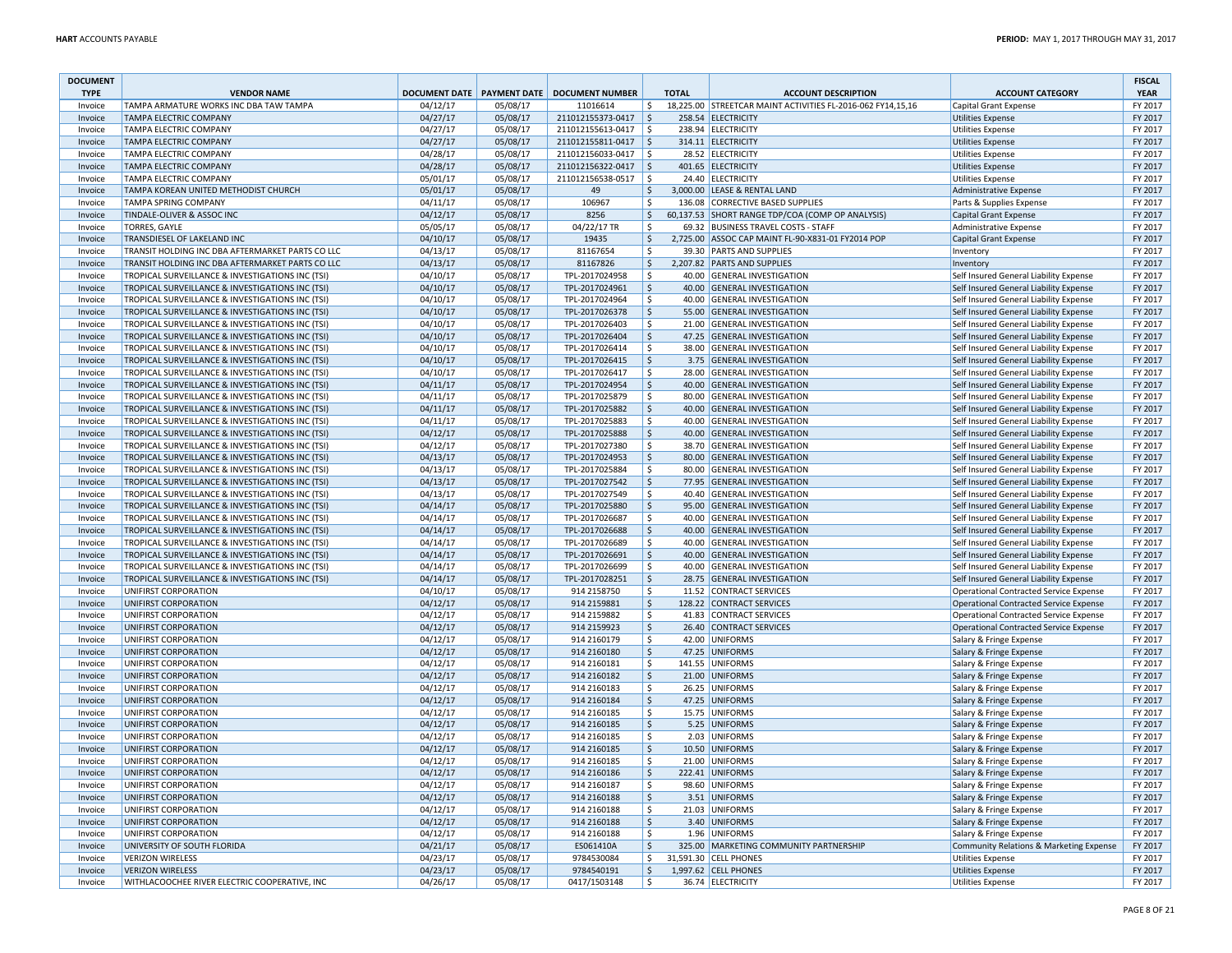| <b>DOCUMENT</b><br><b>TYPE</b> | <b>VENDOR NAME</b>                                                                             |                      |                      | DOCUMENT DATE   PAYMENT DATE   DOCUMENT NUMBER |              | <b>TOTAL</b> | <b>ACCOUNT DESCRIPTION</b>                                           | <b>ACCOUNT CATEGORY</b>                                                      | <b>FISCAL</b><br><b>YEAR</b> |
|--------------------------------|------------------------------------------------------------------------------------------------|----------------------|----------------------|------------------------------------------------|--------------|--------------|----------------------------------------------------------------------|------------------------------------------------------------------------------|------------------------------|
| Invoice                        | <b>WURTH USA INC</b>                                                                           | 04/13/17             | 05/08/17             | 95678094                                       | l \$         |              | 207.58 TOOLS, EQUIP & SHOP SUPPLIES                                  | Parts & Supplies Expense                                                     | FY 2017                      |
| Invoice                        | YELLOW CAB COMPANY OF TAMPA INC                                                                | 04/15/17             | 05/08/17             | 20706                                          | \$           |              | 47,708.00 CONTRACT SERVICES                                          | Operational Contracted Service Expense                                       | FY 2017                      |
| Invoice                        | ZEP SALES AND SERVICE                                                                          | 04/12/17             | 05/08/17             | 9002769799                                     | ۱\$          |              | 1,477.00 CONDITION BASED SUPPLIES                                    | Parts & Supplies Expense                                                     | FY 2017                      |
| Invoice                        | A JANITORS CLOSET INC                                                                          | 04/19/17             | 05/15/17             | 704675                                         | \$           |              | 450.00 CHEMICALS, JANITORIAL SUPPLIES                                | Accounts Payable                                                             | FY 2017                      |
| Invoice                        | <b>AARON BEHAR PA</b>                                                                          | 04/20/17             | 05/15/17             | 5088                                           | \$           |              | 1,004.00 LEGAL FEES                                                  | Insurance Premiums & Actuarial Study                                         | FY 2017                      |
| Invoice                        | <b>ACCURATE LAMINATING</b>                                                                     | 04/20/17             | 05/15/17             | 75470                                          | l \$         |              | 56.00 PRINTING - SYSTEM PROMOTION                                    | Community Relations & Marketing Expense                                      | FY 2017                      |
| Invoice                        | ADVANCED CABLE CONNECTION INC.                                                                 | 04/19/17             | 05/15/17             | 49955                                          | ∣\$          |              | 270.60 CONTRACT SERVICES                                             | Operational Contracted Service Expense                                       | FY 2017                      |
| Invoice                        | ADVANCED CABLE CONNECTION INC.                                                                 | 04/19/17             | 05/15/17             | 49956                                          | \$           |              | 270.60 CONTRACT SERVICES                                             | Operational Contracted Service Expense                                       | FY 2017                      |
| Invoice                        | <b>AMALGAMATED TRANSIT UNION</b>                                                               | 05/11/17             | 05/15/17             | PPE 05/06/17                                   | ۱\$          |              | 1,006.65 ATU UNION DUES - EMPLOYEES                                  | <b>Accounts Payable</b>                                                      | FY 2017                      |
| Invoice                        | <b>AMALGAMATED TRANSIT UNION</b>                                                               | 05/11/17             | 05/15/17             | PPE 05/06/17                                   | Ŝ.           |              | 313.18 ATU UNION DUES - EMPLOYEES                                    | <b>Accounts Payable</b>                                                      | FY 2017                      |
| Invoice                        | <b>AMALGAMATED TRANSIT UNION</b>                                                               | 05/11/17             | 05/15/17             | PPE 05/06/17                                   | l\$          |              | 6,845.22 ATU UNION DUES - EMPLOYEES                                  | <b>Accounts Payable</b>                                                      | FY 2017                      |
| Invoice                        | <b>AMALGAMATED TRANSIT UNION</b>                                                               | 05/11/17             | 05/15/17             | PPE 05/06/17 ASSESS   \$                       |              |              | 225.00 ATU UNION DUES - EMPLOYEES                                    | <b>Accounts Payable</b>                                                      | FY 2017                      |
| Invoice                        | AMALGAMATED TRANSIT UNION                                                                      | 05/11/17             | 05/15/17             | PPE 05/06/17 ASSESS   \$                       |              |              | 70.00 ATU UNION DUES - EMPLOYEES                                     | <b>Accounts Payable</b>                                                      | FY 2017                      |
| Invoice                        | AMALGAMATED TRANSIT UNION                                                                      | 05/11/17             | 05/15/17             | PPE 05/06/17 ASSESS                            | ۱s           |              | 1,530.00 ATU UNION DUES - EMPLOYEES                                  | <b>Accounts Payable</b>                                                      | FY 2017                      |
| Invoice                        | <b>ANCO SUPERIOR INC</b>                                                                       | 04/21/17             | 05/15/17             | 92319                                          | <sub>S</sub> |              | 2.370.00 PARTS AND SUPPLIES                                          | Inventory                                                                    | FY 2017                      |
| Invoice                        | ARKAY ACQUISITION LLC DBA GILLIG LLC<br>ARKAY ACQUISITION LLC DBA GILLIG LLC                   | 04/19/17             | 05/15/17             | 40332146                                       | ۱\$<br>∣\$   |              | 295.78 CORRECTIVE BASED SUPPLIES<br>744.79 CORRECTIVE BASED SUPPLIES | Parts & Supplies Expense                                                     | FY 2017                      |
| Invoice<br>Invoice             | ARKAY ACQUISITION LLC DBA GILLIG LLC                                                           | 04/21/17<br>04/19/17 | 05/15/17<br>05/15/17 | 40333068<br>40332145                           | S.           |              | 284.88 PARTS AND SUPPLIES                                            | Parts & Supplies Expense                                                     | FY 2017<br>FY 2017           |
| Invoice                        | ARKAY ACQUISITION LLC DBA GILLIG LLC                                                           | 04/20/17             | 05/15/17             | 40332635                                       | ۱\$          |              | 923.56 PARTS AND SUPPLIES                                            | Inventory<br>Inventory                                                       | FY 2017                      |
| Invoice                        | ARKAY ACQUISITION LLC DBA GILLIG LLC                                                           | 04/21/17             | 05/15/17             | 40333069                                       | Ŝ.           |              | 9,320.12 PARTS AND SUPPLIES                                          | Inventory                                                                    | FY 2017                      |
| Invoice                        | ARKAY ACQUISITION LLC DBA GILLIG LLC                                                           | 04/21/17             | 05/15/17             | 40333070                                       | l\$          |              | 3,255.72 PARTS AND SUPPLIES                                          | Inventory                                                                    | FY 2017                      |
| Invoice                        | <b>AUTONATION SSC</b>                                                                          | 04/17/17             | 05/15/17             | 7410155                                        | \$           |              | 233.35 CORRECTIVE BASED SUPPLIES                                     | Parts & Supplies Expense                                                     | FY 2017                      |
| Invoice                        | <b>AUTONATION SSC</b>                                                                          | 04/17/17             | 05/15/17             | 7410157                                        | l\$          |              | 40.16 CORRECTIVE BASED SUPPLIES                                      | Parts & Supplies Expense                                                     | FY 2017                      |
| Invoice                        | <b>AUTONATION SSC</b>                                                                          | 04/18/17             | 05/15/17             | 7412120                                        | \$           |              | 137.03 CORRECTIVE BASED SUPPLIES                                     | Parts & Supplies Expense                                                     | FY 2017                      |
| Invoice                        | <b>AUTONATION SSC</b>                                                                          | 04/20/17             | 05/15/17             | 7414284                                        | l \$         |              | 326.70 CORRECTIVE BASED SUPPLIES                                     | Parts & Supplies Expense                                                     | FY 2017                      |
| Invoice                        | <b>B.O.C.C.</b>                                                                                | 05/03/17             | 05/15/17             | 0517/7441310                                   | ۱s           |              | 314.75 WATER, SEWER & GARBAGE                                        | <b>Utilities Expense</b>                                                     | FY 2017                      |
| Invoice                        | <b>B.O.C.C.</b>                                                                                | 05/03/17             | 05/15/17             | 0517/7541310                                   | ۱\$          |              | 112.79 WATER, SEWER & GARBAGE                                        | <b>Utilities Expense</b>                                                     | FY 2017                      |
| Invoice                        | BARBAS, NUNEZ, SANDERS BUTLER & HOVSEPIAN, PA                                                  | 04/18/17             | 05/15/17             | 55989                                          | S.           |              | 229.90 LEGAL FEES                                                    | Insurance Premiums & Actuarial Study                                         | FY 2017                      |
| Invoice                        | BARBAS, NUNEZ, SANDERS BUTLER & HOVSEPIAN, PA                                                  | 04/18/17             | 05/15/17             | 55990                                          | $\zeta$      |              | 316.00 LEGAL FEES                                                    | Insurance Premiums & Actuarial Study                                         | FY 2017                      |
| Invoice                        | BARBAS, NUNEZ, SANDERS BUTLER & HOVSEPIAN.PA                                                   | 04/18/17             | 05/15/17             | 55991                                          | Ŝ.           |              | 222.10 LEGAL FEES                                                    | Insurance Premiums & Actuarial Study                                         | FY 2017                      |
| Invoice                        | BARBAS, NUNEZ, SANDERS BUTLER & HOVSEPIAN, PA                                                  | 04/18/17             | 05/15/17             | 55992                                          | l \$         |              | 236.10 LEGAL FEES                                                    | Insurance Premiums & Actuarial Study                                         | FY 2017                      |
| Invoice                        | BARBAS, NUNEZ, SANDERS BUTLER & HOVSEPIAN, PA                                                  | 04/18/17             | 05/15/17             | 55993                                          | -\$          |              | 157.50 LEGAL FEES                                                    | Insurance Premiums & Actuarial Study                                         | FY 2017                      |
| Invoice                        | BARBAS, NUNEZ, SANDERS BUTLER & HOVSEPIAN, PA                                                  | 04/18/17             | 05/15/17             | 55994                                          | ۱\$          |              | 624.50 LEGAL FEES                                                    | Insurance Premiums & Actuarial Study                                         | FY 2017                      |
| Invoice                        | BARBAS, NUNEZ, SANDERS BUTLER & HOVSEPIAN, PA                                                  | 04/18/17             | 05/15/17             | 55995                                          | \$           |              | 73.50 LEGAL FEES                                                     | Insurance Premiums & Actuarial Study                                         | FY 2017                      |
| Invoice                        | BARBAS, NUNEZ, SANDERS BUTLER & HOVSEPIAN.PA                                                   | 04/18/17             | 05/15/17             | 55996                                          | l \$         |              | 874.88 LEGAL FEES                                                    | Insurance Premiums & Actuarial Study                                         | FY 2017                      |
| Invoice                        | BARBAS, NUNEZ, SANDERS BUTLER & HOVSEPIAN, PA                                                  | 04/18/17             | 05/15/17             | 55997                                          | l \$         |              | 97.47 LEGAL FEES                                                     | Insurance Premiums & Actuarial Study                                         | FY 2017                      |
| Invoice                        | BARBAS, NUNEZ, SANDERS BUTLER & HOVSEPIAN, PA                                                  | 04/18/17             | 05/15/17             | 55998                                          | ∣\$          |              | 400.00 LEGAL FEES                                                    | Insurance Premiums & Actuarial Study                                         | FY 2017                      |
| Invoice                        | BARBAS, NUNEZ, SANDERS BUTLER & HOVSEPIAN, PA                                                  | 04/18/17             | 05/15/17             | 56000                                          | S.           |              | 542.10 LEGAL FEES                                                    | Insurance Premiums & Actuarial Study                                         | FY 2017                      |
| Invoice                        | BARBAS, NUNEZ, SANDERS BUTLER & HOVSEPIAN, PA                                                  | 04/18/17             | 05/15/17             | 56001                                          | $\zeta$      |              | 880.88 LEGAL FEES                                                    | Insurance Premiums & Actuarial Study                                         | FY 2017                      |
| Invoice                        | BARBAS, NUNEZ, SANDERS BUTLER & HOVSEPIAN, PA                                                  | 04/18/17             | 05/15/17             | 56002                                          | l \$         |              | 73.50 LEGAL FEES                                                     | Insurance Premiums & Actuarial Study                                         | FY 2017                      |
| Invoice                        | BARBAS, NUNEZ, SANDERS BUTLER & HOVSEPIAN, PA                                                  | 04/18/17             | 05/15/17             | 56003                                          | l \$         |              | 63.00 LEGAL FEES                                                     | Insurance Premiums & Actuarial Study                                         | FY 2017                      |
| Invoice                        | BARBAS, NUNEZ, SANDERS BUTLER & HOVSEPIAN, PA                                                  | 04/18/17             | 05/15/17             | 56004                                          | -\$          |              | 490.90 LEGAL FEES                                                    | Insurance Premiums & Actuarial Study                                         | FY 2017                      |
| Invoice                        | BARBAS, NUNEZ, SANDERS BUTLER & HOVSEPIAN, PA                                                  | 04/18/17             | 05/15/17             | 56005                                          | ∣\$<br>\$    |              | 529.10 LEGAL FEES<br>1,389.60 LEGAL FEES                             | Insurance Premiums & Actuarial Study                                         | FY 2017                      |
| Invoice<br>Invoice             | BARBAS, NUNEZ, SANDERS BUTLER & HOVSEPIAN, PA<br>BARBAS, NUNEZ, SANDERS BUTLER & HOVSEPIAN, PA | 04/18/17<br>04/18/17 | 05/15/17<br>05/15/17 | 56006<br>56007                                 | l \$         |              | 336.70 LEGAL FEES                                                    | Insurance Premiums & Actuarial Study<br>Insurance Premiums & Actuarial Study | FY 2017<br>FY 2017           |
| Invoice                        | BARBAS, NUNEZ, SANDERS BUTLER & HOVSEPIAN, PA                                                  | 04/18/17             | 05/15/17             | 56008                                          | l \$         |              | 588.04 LEGAL FEES                                                    | Insurance Premiums & Actuarial Study                                         | FY 2017                      |
| Invoice                        | BARBAS, NUNEZ, SANDERS BUTLER & HOVSEPIAN, PA                                                  | 04/18/17             | 05/15/17             | 56009                                          | ∣\$          |              | 63.00 LEGAL FEES                                                     | Insurance Premiums & Actuarial Study                                         | FY 2017                      |
| Invoice                        | BARBAS, NUNEZ, SANDERS BUTLER & HOVSEPIAN, PA                                                  | 04/18/17             | 05/15/17             | 56010                                          | S.           |              | 286.34 LEGAL FEES                                                    | Insurance Premiums & Actuarial Study                                         | FY 2017                      |
| Invoice                        | BARBAS, NUNEZ, SANDERS BUTLER & HOVSEPIAN, PA                                                  | 04/18/17             | 05/15/17             | 56011                                          | $\zeta$      |              | 336.59 LEGAL FEES                                                    | Insurance Premiums & Actuarial Study                                         | FY 2017                      |
| Invoice                        | BARBAS, NUNEZ, SANDERS BUTLER & HOVSEPIAN, PA                                                  | 04/18/17             | 05/15/17             | 56012                                          | ۱s           |              | 311.45 LEGAL FEES                                                    | Insurance Premiums & Actuarial Study                                         | FY 2017                      |
| Invoice                        | BARBAS, NUNEZ, SANDERS BUTLER & HOVSEPIAN, PA                                                  | 04/18/17             | 05/15/17             | 56013                                          | l\$          |              | 103.79 LEGAL FEES                                                    | Insurance Premiums & Actuarial Study                                         | FY 2017                      |
| Invoice                        | <b>BRANDON FORD</b>                                                                            | 04/18/17             | 05/15/17             | 640968                                         | -\$          |              | 824.45 CORRECTIVE BASED SUPPLIES                                     | Parts & Supplies Expense                                                     | FY 2017                      |
| Invoice                        | <b>BRANDON FORD</b>                                                                            | 04/20/17             | 05/15/17             | 641275                                         | ۱\$          |              | 326.18 CORRECTIVE BASED SUPPLIES                                     | Parts & Supplies Expense                                                     | FY 2017                      |
| Invoice                        | <b>BRANDON FORD</b>                                                                            | 04/21/17             | 05/15/17             | 641439                                         | \$           |              | 59.65 CORRECTIVE BASED SUPPLIES                                      | Parts & Supplies Expense                                                     | FY 2017                      |
| Invoice                        | <b>BRANDON FORD</b>                                                                            | 04/21/17             | 05/15/17             | 641488                                         | l \$         |              | 820.00 PARTS AND SUPPLIES                                            | Inventory                                                                    | FY 2017                      |
| Invoice                        | <b>BROWN, JOAN</b>                                                                             | 05/01/17             | 05/15/17             | 05/21/17 TRV                                   | ١ş           |              | 258.75 BUSINESS TRAVEL COSTS - STAFF                                 | Administrative Expense                                                       | FY 2017                      |
| Invoice                        | <b>BURK, KENNETH C.</b>                                                                        | 05/11/17             | 05/15/17             | 04/28/17 TR                                    | \$           |              | 146.59 BUSINESS TRAVEL COSTS - STAFF                                 | Administrative Expense                                                       | FY 2017                      |
| Invoice                        | CAMPBELL, JEFFERY                                                                              | 05/05/17             | 05/15/17             | 04/17 FAC EOM                                  | S.           |              | 100.00 ACCOUNTS PAYABLE - MANUAL ACCRUALS                            | Accounts Payable                                                             | FY 2017                      |
| Invoice                        | <b>CIGNA BEHAVIORAL HEALTH</b>                                                                 | 04/15/17             | 05/15/17             | 47300                                          | \$           |              | 1,155.00 COUNSELING SERVICES                                         | Administrative Contract Services                                             | FY 2017                      |
| Invoice                        | CIGNA HEALTH AND LIFE INS CO                                                                   | 02/21/17             | 05/15/17             | 2101184                                        | ۱s           |              | 3,101.74 DENTAL INSURANCE - EMPLOYER PAYABLE                         | <b>Accounts Payable</b>                                                      | FY 2017                      |
| Invoice                        | CIGNA HEALTH AND LIFE INS CO                                                                   | 02/21/17             | 05/15/17             | 2101184                                        | l \$         |              | 261.74 DENTAL INSURANCE - EMPLOYER PAYABLE                           | <b>Accounts Payable</b>                                                      | FY 2017                      |
| Invoice                        | CIGNA HEALTH AND LIFE INS CO                                                                   | 02/21/17             | 05/15/17             | 2101184                                        | \$           |              | 23.14 DENTAL INSURANCE - EMPLOYER PAYABLE                            | Accounts Payable                                                             | FY 2017                      |
| Invoice                        | CIGNA HEALTH AND LIFE INS CO                                                                   | 04/21/17             | 05/15/17             | 2128109                                        | \$           |              | 3,074.51 DENTAL INSURANCE - EMPLOYER PAYABLE                         | <b>Accounts Payable</b>                                                      | FY 2017                      |
| Invoice                        | CIGNA HEALTH AND LIFE INS CO                                                                   | 04/21/17             | 05/15/17             | 2128109                                        | l \$         |              | 187.55 DENTAL INSURANCE - EMPLOYER PAYABLE                           | <b>Accounts Payable</b>                                                      | FY 2017                      |
| Invoice                        | CIGNA HEALTH AND LIFE INS CO                                                                   | 04/21/17             | 05/15/17             | 2128109                                        | l s          |              | 23.14 DENTAL INSURANCE - EMPLOYER PAYABLE                            | <b>Accounts Payable</b>                                                      | FY 2017                      |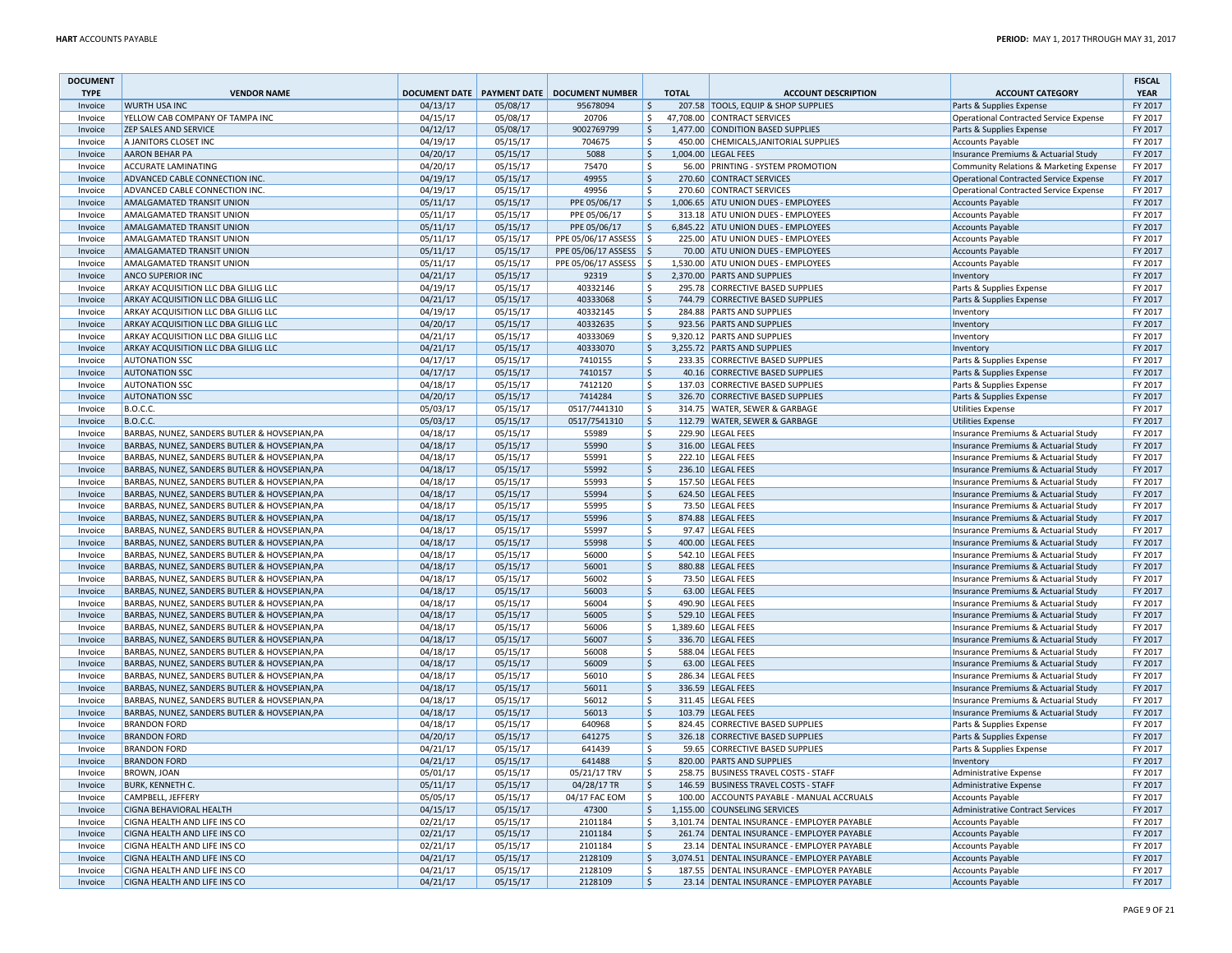| <b>DOCUMENT</b><br><b>TYPE</b> | <b>VENDOR NAME</b>                                                                            |                      |                      | DOCUMENT DATE   PAYMENT DATE   DOCUMENT NUMBER |                    | <b>TOTAL</b> | <b>ACCOUNT DESCRIPTION</b>                | <b>ACCOUNT CATEGORY</b>                            | <b>FISCAL</b><br><b>YEAR</b> |
|--------------------------------|-----------------------------------------------------------------------------------------------|----------------------|----------------------|------------------------------------------------|--------------------|--------------|-------------------------------------------|----------------------------------------------------|------------------------------|
| Invoice                        | CIGNA HEALTH AND LIFE INS CO                                                                  | 02/21/17             | 05/15/17             | 2101184                                        | \$                 |              | 495.47 DENTAL PLAN LIABILITY-EMPLOYEE     | <b>Accounts Payable</b>                            | FY 2017                      |
| Invoice                        | CIGNA HEALTH AND LIFE INS CO                                                                  | 02/21/17             | 05/15/17             | 2101184                                        | $\zeta$            |              | 16,527.27 DENTAL PLAN LIABILITY-EMPLOYEE  | <b>Accounts Payable</b>                            | FY 2017                      |
| Invoice                        | CIGNA HEALTH AND LIFE INS CO                                                                  | 02/21/17             | 05/15/17             | 2101184                                        | -\$                |              | 49.12 DENTAL PLAN LIABILITY-EMPLOYEE      | <b>Accounts Payable</b>                            | FY 2017                      |
| Invoice                        | CIGNA HEALTH AND LIFE INS CO                                                                  | 02/21/17             | 05/15/17             | 2101184                                        | $\zeta$            |              | 1,674.69 DENTAL PLAN LIABILITY-EMPLOYEE   | <b>Accounts Payable</b>                            | FY 2017                      |
| Invoice                        | CIGNA HEALTH AND LIFE INS CO                                                                  | 02/21/17             | 05/15/17             | 2101184                                        | -Ś                 |              | 501.55 DENTAL PLAN LIABILITY-EMPLOYEE     | <b>Accounts Payable</b>                            | FY 2017                      |
| Invoice                        | CIGNA HEALTH AND LIFE INS CO                                                                  | 03/21/17             | 05/15/17             | 2114682                                        | ∣\$                |              | 23,647.91 DENTAL PLAN LIABILITY-EMPLOYEE  | <b>Accounts Payable</b>                            | FY 2017                      |
| Invoice                        | CIGNA HEALTH AND LIFE INS CO                                                                  | 04/21/17             | 05/15/17             | 2128109                                        | Ŝ.                 |              | 495.47 DENTAL PLAN LIABILITY-EMPLOYEE     | <b>Accounts Payable</b>                            | FY 2017                      |
| Invoice                        | CIGNA HEALTH AND LIFE INS CO                                                                  | 04/21/17             | 05/15/17             | 2128109                                        | $\mathsf{S}$       |              | 16,400.59 DENTAL PLAN LIABILITY-EMPLOYEE  | <b>Accounts Payable</b>                            | FY 2017                      |
| Invoice                        | CIGNA HEALTH AND LIFE INS CO                                                                  | 04/21/17             | 05/15/17             | 2128109                                        | -S                 |              | 1,938.20 DENTAL PLAN LIABILITY-EMPLOYEE   | <b>Accounts Payable</b>                            | FY 2017                      |
| Invoice                        | CIGNA HEALTH AND LIFE INS CO                                                                  | 04/21/17             | 05/15/17             | 2128109                                        | $\mathsf{S}$       |              | 448.91 DENTAL PLAN LIABILITY-EMPLOYEE     | <b>Accounts Payable</b>                            | FY 2017                      |
| Invoice                        | CITICASTERS CO D/B/A IHEART MEDIA                                                             | 04/11/17             | 05/15/17             | 1106366852                                     | \$                 |              | 10,000.00 MARKETING RIDERSHIP DEVELOPMENT | Community Relations & Marketing Expense            | FY 2017                      |
| Invoice                        | <b>CITY OF TAMPA UTILITIES</b>                                                                | 05/03/17             | 05/15/17             | 0517/0379314                                   | ۱\$                |              | 178.80 WATER, SEWER & GARBAGE             | <b>Utilities Expense</b>                           | FY 2017                      |
| Invoice                        | CITY OF TAMPA UTILITIES                                                                       | 05/04/17             | 05/15/17             | 0517/0051369-3                                 | -\$                |              | 4,528.52 WATER, SEWER & GARBAGE           | <b>Utilities Expense</b>                           | FY 2017                      |
| Invoice                        | <b>CLASS C SOLUTIONS GROUP</b>                                                                | 04/17/17             | 05/15/17             | 1138179003                                     | ۱\$                |              | 35.35 CORRECTIVE BASED SUPPLIES           | Parts & Supplies Expense                           | FY 2017                      |
| Invoice                        | <b>CLASS C SOLUTIONS GROUP</b>                                                                | 04/20/17             | 05/15/17             | 1138179005                                     | -Ś                 |              | 5.47 CORRECTIVE BASED SUPPLIES            | Parts & Supplies Expense                           | FY 2017                      |
| Invoice                        | <b>CLASS C SOLUTIONS GROUP</b>                                                                | 04/20/17             | 05/15/17             | 1155612001                                     | ∣\$                |              | 232.89 CORRECTIVE BASED SUPPLIES          | Parts & Supplies Expense                           | FY 2017                      |
| Invoice                        | <b>CLASS C SOLUTIONS GROUP</b>                                                                | 04/21/17             | 05/15/17             | 1155416001                                     | Ŝ.                 |              | 292.80 CORRECTIVE BASED SUPPLIES          | Parts & Supplies Expense                           | FY 2017                      |
| Invoice                        | COLONIAL LIFE & ACCIDENT INSURANCE CO                                                         | 03/25/17             | 05/15/17             | 4147930-0302315                                | \$                 |              | 67,582.59 FLEX COMP - EMPLOYEES           | <b>Accounts Payable</b>                            | FY 2017                      |
| Invoice                        | COLONIAL LIFE & ACCIDENT INSURANCE CO                                                         | 04/25/17             | 05/15/17             | 4147930-0413268                                | ۱\$                |              | 45,540.92 FLEX COMP - EMPLOYEES           | <b>Accounts Payable</b>                            | FY 2017                      |
| Invoice                        | COWOOD, NICHOLAS                                                                              | 05/11/17             | 05/15/17             | 04/27/17 TR                                    | \$                 |              | 161.51 BUSINESS TRAVEL COSTS - STAFF      | Administrative Expense                             | FY 2017                      |
| Invoice                        | CREATIVE BUS SALES, INC D/B/A TRANSIT PLUS                                                    | 04/19/17             | 05/15/17             | 6020642                                        | ۱\$                |              | 172.64 CORRECTIVE BASED SUPPLIES          | Parts & Supplies Expense                           | FY 2017                      |
| Invoice                        | CREATIVE BUS SALES, INC D/B/A TRANSIT PLUS                                                    | 04/20/17             | 05/15/17             | 7013245                                        | \$                 |              | 159.76 PARTS AND SUPPLIES                 | Inventory                                          | FY 2017                      |
|                                | CREATIVE BUS SALES, INC D/B/A TRANSIT PLUS                                                    | 04/21/17             | 05/15/17             | 6020655                                        | ۱\$                |              | 594.64 PARTS AND SUPPLIES                 |                                                    | FY 2017                      |
| Invoice                        | <b>CURVED GLASS DISTRIBUTORS</b>                                                              | 04/18/17             | 05/15/17             | 0212036-IN                                     | ۱\$                |              | 990.00 PARTS AND SUPPLIES                 | Inventory                                          | FY 2017                      |
| Invoice                        | <b>DESIGNLAB INC</b>                                                                          |                      |                      | 216749                                         | <sub>S</sub>       |              | 983.24 UNIFORMS                           | Inventory                                          | FY 2017                      |
| Invoice<br>Invoice             | <b>DESIGNLAB INC</b>                                                                          | 04/17/17<br>04/17/17 | 05/15/17<br>05/15/17 | 216749                                         | ۱\$                |              | 6,516.32 UNIFORMS                         | Salary & Fringe Expense<br>Salary & Fringe Expense | FY 2017                      |
|                                | DIRECT MEDIA, INC.                                                                            |                      |                      | 49422                                          | .S                 |              | 8.400.00 MARKETING COMMUNITY PARTNERSHIP  |                                                    |                              |
| Invoice                        |                                                                                               | 04/07/17<br>03/06/17 | 05/15/17             | 49330                                          | S,                 |              | 1,200.00 PRODUCTION COST - DIRECT MEDIA   | Community Relations & Marketing Expense            | FY 2017<br>FY 2017           |
| Invoice                        | DIRECT MEDIA, INC.                                                                            |                      | 05/15/17             |                                                |                    |              |                                           | Community Relations & Marketing Expense            |                              |
| Invoice                        | <b>DIRECTV LLC</b>                                                                            | 05/04/17             | 05/15/17             | 31318709269                                    | ۱\$                |              | 723.88 CONTRACT SERVICES                  | Operational Contracted Service Expense             | FY 2017                      |
| Invoice                        | DVM INSURANCE AGENCY DBA NATIONWIDE PET INS<br>EARL W. COLVARD INC. DBA BOULEVARD TIRE CENTER | 04/28/17             | 05/15/17             | 04012017                                       | l \$               |              | 501.04 FLEX COMP - EMPLOYEES              | <b>Accounts Payable</b>                            | FY 2017<br>FY 2017           |
| Invoice                        |                                                                                               | 04/17/17             | 05/15/17             | 19-GS176592                                    | ۱\$.               |              | 282.70 TIRES PURCHASED                    | Parts & Supplies Expense                           |                              |
| Invoice                        | EARL W. COLVARD INC. DBA BOULEVARD TIRE CENTER                                                | 04/20/17             | 05/15/17             | 19-GS176785                                    | ۱\$                |              | 125.87 TIRES PURCHASED                    | Parts & Supplies Expense                           | FY 2017                      |
| Invoice                        | EARL W. COLVARD INC. DBA BOULEVARD TIRE CENTER                                                | 04/21/17             | 05/15/17             | 19-GS176662                                    | ۱\$                |              | 141.34 TIRES PURCHASED                    | Parts & Supplies Expense                           | FY 2017                      |
| Invoice                        | <b>ELEVATE INC</b>                                                                            | 04/13/17             | 05/15/17             | 135697                                         | \$                 |              | 3,000.00 BUSINESS DEVELOPMENT             | Administrative Expense                             | FY 2017                      |
| Invoice                        | <b>FEDERAL EXPRESS CORP</b>                                                                   | 05/02/17             | 05/15/17             | 5-788-56043                                    | -S                 |              | 9.87 POSTAGE                              | Other Administrative Expenses                      | FY 2017                      |
| Invoice                        | FERNANDEZ, RICARDO                                                                            | 05/11/17             | 05/15/17             | 04/05/17 TR                                    | ۱\$                |              | 161.51 BUSINESS TRAVEL COSTS - STAFF      | Administrative Expense                             | FY 2017                      |
| Invoice                        | <b>FLEET PRIDE</b>                                                                            | 04/20/17             | 05/15/17             | 84373535                                       | Ŝ.                 |              | 714.56 PARTS AND SUPPLIES                 | Inventory                                          | FY 2017                      |
| Invoice                        | FLORIDA PUBLIC TRANSPORTATION ASSOC                                                           | 04/13/17             | 05/15/17             | PETIT 05/2017                                  | \$                 |              | 200.00 MEETINGS - STAFF                   | Administrative Expense                             | FY 2017                      |
| Invoice                        | FLORIDA SENTINEL BULLETIN                                                                     | 03/24/17             | 05/15/17             | 6948 WORKSHOP                                  | ۱\$                |              | 459.00 CONSULTANT FEES                    | Administrative Contract Services                   | FY 2017                      |
| Invoice                        | <b>FRONTIER FLORIDA LLC</b>                                                                   | 05/01/17             | 05/15/17             | 0517/6262871                                   | $\mathsf{S}$       |              | 61.23 TELEPHONE                           | <b>Utilities Expense</b>                           | FY 2017                      |
| Invoice                        | FRONTIER FLORIDA LLC                                                                          | 05/01/17             | 05/15/17             | 0517/9723721                                   | ۱\$.               |              | 59.73 TELEPHONE                           | <b>Utilities Expense</b>                           | FY 2017                      |
| Invoice                        | <b>G&amp;K SERVICES CO</b>                                                                    | 04/20/17             | 05/15/17             | 1071860868                                     | \$                 |              | 147.45 CONTRACT SERVICES                  | Operational Contracted Service Expense             | FY 2017                      |
| Invoice                        | <b>GAIL DAHLBACK</b>                                                                          | 04/04/17             | 05/15/17             | 05/16/17 TRV                                   | ۱\$                |              | 175.50 BUSINESS TRAVEL COSTS - STAFF      | Administrative Expense                             | FY 2017                      |
| Invoice                        | <b>GARRAWAY, ROBERT</b>                                                                       | 05/11/17             | 05/15/17             | 04/28/17 TR                                    | ۱\$                |              | 146.59 BUSINESS TRAVEL COSTS - STAFF      | Administrative Expense                             | FY 2017                      |
| Invoice                        | GENUINE PARTS CO DBA NAPA AUTO                                                                | 04/17/17             | 05/15/17             | 818764                                         | <sub>S</sub>       |              | 37.62 CORRECTIVE BASED SUPPLIES           | Parts & Supplies Expense                           | FY 2017                      |
| Invoice                        | GENUINE PARTS CO DBA NAPA AUTO                                                                | 05/05/17             | 05/15/17             | 822105                                         | ۱\$                |              | 110.23 CORRECTIVE BASED SUPPLIES          | Parts & Supplies Expense                           | FY 2017                      |
| Invoice                        | GENUINE PARTS CO DBA NAPA AUTO                                                                | 05/05/17             | 05/15/17             | 822109                                         | \$                 |              | 65.23 CORRECTIVE BASED SUPPLIES           | Parts & Supplies Expense                           | FY 2017                      |
| Invoice                        | GENUINE PARTS CO DBA NAPA AUTO                                                                | 05/08/17             | 05/15/17             | 934658                                         | ∣\$                |              | 5.73 CORRECTIVE BASED SUPPLIES            | Parts & Supplies Expense                           | FY 2017                      |
| Invoice                        | <b>GRAINGER</b>                                                                               | 04/17/17             | 05/15/17             | 9417764355                                     | ۱\$                |              | 429.09 CORRECTIVE BASED SUPPLIES          | Parts & Supplies Expense                           | FY 2017                      |
| Invoice                        | <b>GRAINGER</b>                                                                               | 04/21/17             | 05/15/17             | 9422264599                                     | \$                 |              | 169.08 CORRECTIVE BASED SUPPLIES          | Parts & Supplies Expense                           | FY 2017                      |
| Invoice                        | <b>GRAINGER</b>                                                                               | 04/20/17             | 05/15/17             | 9422065434                                     | \$                 |              | 120.00 PARTS AND SUPPLIES                 | Inventory                                          | FY 2017                      |
| Invoice                        | GUARDIAN FUELING TECHNOLOGIES INC                                                             | 04/18/17             | 05/15/17             | GC2989CC01                                     | S,                 |              | 12,100.00 OPERATING CONTINGENCY           | Other Administrative Expenses                      | FY 2017                      |
| Invoice                        | <b>GULF COAST THERMO KING</b>                                                                 | 04/21/17             | 05/15/17             | IV68977A                                       | -S                 |              | 22.14 CORRECTIVE BASED SUPPLIES           | Parts & Supplies Expense                           | FY 2017                      |
| Invoice                        | <b>GULF COAST THERMO KING</b>                                                                 | 04/21/17             | 05/15/17             | IV69114                                        | $\ddot{\varsigma}$ |              | 4,194.66 PARTS AND SUPPLIES               | Inventory                                          | FY 2017                      |
| Invoice                        | <b>GULF COAST THERMO KING</b>                                                                 | 04/21/17             | 05/15/17             | IV69118                                        | <sub>S</sub>       |              | 214.24 PARTS AND SUPPLIES                 | Inventory                                          | FY 2017                      |
| Invoice                        | <b>GULF ICE SYSTEMS</b>                                                                       | 04/17/17             | 05/15/17             | 301153                                         | ۱Ş                 |              | 2,668.51 FACILITY REPAIRS & MAINTENANCE   | Operational Contracted Service Expense             | FY 2017                      |
| Invoice                        | HAYS HOLDING CORP AKA VEREDUS                                                                 | 04/16/17             | 05/15/17             | 170010346                                      | \$                 |              | 2,720.00 BUDGET FOR INHOUSE TEMP HELP     | Salary & Fringe Expense                            | FY 2017                      |
| Invoice                        | <b>HERITAGE PROPANE</b>                                                                       | 05/05/17             | 05/15/17             | 3064720622                                     | l \$               |              | 142.97 PROPANE FACILITIES                 | Utilities Expense                                  | FY 2017                      |
| Invoice                        | <b>HIDAY &amp; RICKE PA</b>                                                                   | 05/11/17             | 05/15/17             | PPE 05/06/17                                   | -\$                |              | 66.50 ACCOUNTS PAYABLE - MANUAL ACCRUALS  | <b>Accounts Payable</b>                            | FY 2017                      |
| Invoice                        | HILLSBOROUGH TRANSIT AUTHORITY ERF                                                            | 05/11/17             | 05/15/17             | PPE 05/06/17                                   | \$                 |              | 55.00 EMPLOYEE RECREATION FUND            | <b>Accounts Payable</b>                            | FY 2017                      |
| Invoice                        | HILLSBOROUGH TRANSIT AUTHORITY ERF                                                            | 05/11/17             | 05/15/17             | PPE 05/06/17                                   | \$                 |              | 5.00 EMPLOYEE RECREATION FUND             | Accounts Payable                                   | FY 2017                      |
| Invoice                        | HILLSBOROUGH TRANSIT AUTHORITY ERF                                                            | 05/11/17             | 05/15/17             | PPE 05/06/17                                   | S,                 |              | 380.00 EMPLOYEE RECREATION FUND           | Accounts Payable                                   | FY 2017                      |
| Invoice                        | HILLSBOROUGH TRANSIT AUTHORITY PETTY CASH                                                     | 05/09/17             | 05/15/17             | MAINT 05/09/17                                 | ۱\$.               |              | 83.58 CONDITION BASED SUPPLIES            | Parts & Supplies Expense                           | FY 2017                      |
| Invoice                        | HILLSBOROUGH TRANSIT AUTHORITY PETTY CASH                                                     | 05/09/17             | 05/15/17             | MAINT 05/09/17                                 | S,                 |              | 5.50 CORRECTIVE BASED SUPPLIES            | Parts & Supplies Expense                           | FY 2017                      |
| Invoice                        | HILLSBOROUGH TRANSIT AUTHORITY PETTY CASH                                                     | 05/09/17             | 05/15/17             | MAINT 05/09/17                                 | l\$                |              | 32.00 GASOLINE                            | Fuel and Oil Expense                               | FY 2017                      |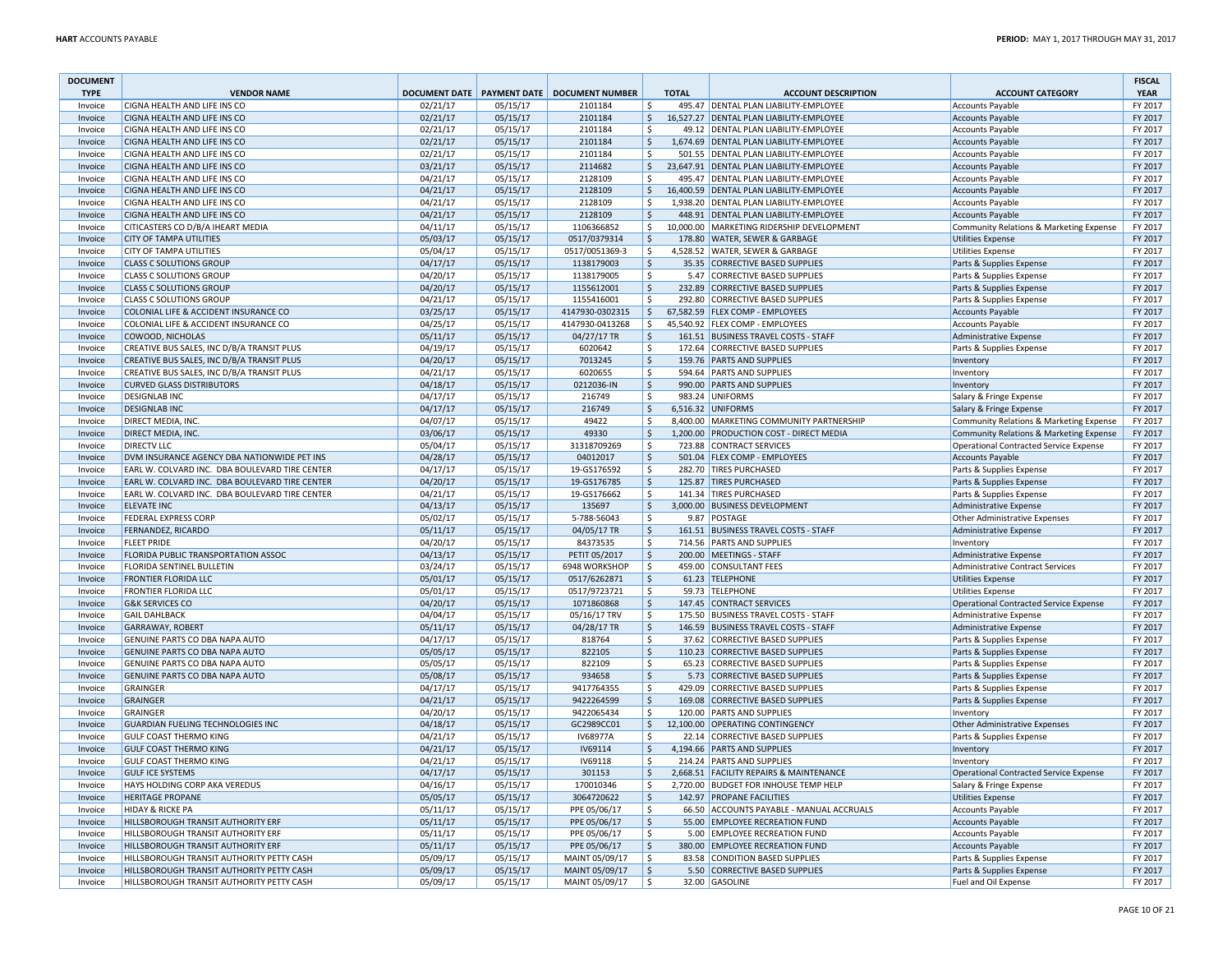| <b>DOCUMENT</b><br><b>TYPE</b> | <b>VENDOR NAME</b>                                          |                      |                      | DOCUMENT DATE   PAYMENT DATE   DOCUMENT NUMBER |                    | <b>TOTAL</b>     | <b>ACCOUNT DESCRIPTION</b>                                                                   | <b>ACCOUNT CATEGORY</b>                                                           | <b>FISCAL</b><br><b>YEAR</b> |
|--------------------------------|-------------------------------------------------------------|----------------------|----------------------|------------------------------------------------|--------------------|------------------|----------------------------------------------------------------------------------------------|-----------------------------------------------------------------------------------|------------------------------|
| Invoice                        | HILLSBOROUGH TRANSIT AUTHORITY PETTY CASH                   | 05/09/17             | 05/15/17             | MAINT 05/09/17                                 | l \$               |                  | 4.00 PARKING FEES                                                                            | Administrative Expense                                                            | FY 2017                      |
| Invoice                        | <b>HOME DEPOT</b>                                           | 05/07/17             | 05/15/17             | 6180658                                        | -\$                |                  | 75.22 CORRECTIVE BASED SUPPLIES                                                              | Parts & Supplies Expense                                                          | FY 2017                      |
| Invoice                        | HOME DEPOT                                                  | 05/07/17             | 05/15/17             | 6180661                                        | ∣\$                |                  | 19.94 CORRECTIVE BASED SUPPLIES                                                              | Parts & Supplies Expense                                                          | FY 2017                      |
| Invoice                        | HYDRAULIC ELECTRIC COMPONENT SUPPLY INC                     | 04/17/17             | 05/15/17             | 0134337-IN                                     | \$                 |                  | 569.10 PARTS AND SUPPLIES                                                                    | Inventory                                                                         | FY 2017                      |
| Invoice                        | HYDRAULIC ELECTRIC COMPONENT SUPPLY INC                     | 04/18/17             | 05/15/17             | 0134351-IN                                     | S.                 |                  | 471.92 PARTS AND SUPPLIES                                                                    | Inventory                                                                         | FY 2017                      |
| Invoice                        | <b>IBP INDUSTRIES INC</b>                                   | 04/18/17             | 05/15/17             | 23280                                          | l \$               |                  | 2,175.00 PARTS AND SUPPLIES                                                                  | Inventory                                                                         | FY 2017                      |
| Invoice                        | IEH AUTO PARTS HOLDING LLC DBA AUTO PLUS                    | 04/22/17             | 05/15/17             | 066969595                                      | $\ddot{\varsigma}$ |                  | 211.68 PARTS AND SUPPLIES                                                                    | Inventory                                                                         | FY 2017                      |
| Invoice                        | IEH AUTO PARTS HOLDING LLC DBA AUTO PLUS                    | 04/22/17             | 05/15/17             | 066969596                                      | \$                 |                  | 87.60 PARTS AND SUPPLIES                                                                     | Inventory                                                                         | FY 2017                      |
| Invoice                        | INTEGRATED BUSINESS GROUP                                   | 05/12/17             | 05/15/17             | 42042                                          | ∣\$                |                  | 12,705.00 ACQ SOFTWARE WORKPLACE UPGRADE FY2016 POP                                          | Capital Grant Expense                                                             | FY 2017                      |
| Invoice                        | <b>INTEGRATED BUSINESS GROUP</b>                            | 04/21/17             | 05/15/17             | INV012836                                      | Ŝ.                 |                  | 85.00 COMPUTER SOFTWARE SVC. FEES                                                            | Operational Contracted Service Expense                                            | FY 2017                      |
| Invoice                        | <b>INTERNAL REVENUE SERVICE</b>                             | 05/11/17             | 05/15/17             | PPE 05/06/17                                   | \$                 |                  | 903.00 ACCOUNTS PAYABLE - MANUAL ACCRUALS                                                    | <b>Accounts Payable</b>                                                           | FY 2017                      |
| Invoice                        | JAMES RIVER SOLUTIONS LLC                                   | 04/17/17             | 05/15/17             | S273476-IN                                     | \$                 | 12,644.81 DIESEL |                                                                                              | Fuel and Oil Expense                                                              | FY 2017                      |
| Invoice                        | JAMES RIVER SOLUTIONS LLC                                   | 04/18/17             | 05/15/17             | S273480-IN                                     | l \$               | 12,528.57 DIESEL |                                                                                              | Fuel and Oil Expense                                                              | FY 2017                      |
| Invoice                        | JAMES RIVER SOLUTIONS LLC                                   | 04/20/17             | 05/15/17             | S273481-IN                                     | \$                 | 12,133.49 DIESEL |                                                                                              | Fuel and Oil Expense                                                              | FY 2017                      |
| Invoice                        | JAMES RIVER SOLUTIONS LLC                                   | 04/21/17             | 05/15/17             | S273482-IN                                     | $\mathsf{S}$       | 12,163.04 DIESEL |                                                                                              | Fuel and Oil Expense                                                              | FY 2017                      |
| Invoice                        | JAMES RIVER SOLUTIONS LLC                                   | 04/21/17             | 05/15/17             | S273484-IN                                     | \$                 | 12,169.58 DIESEL |                                                                                              | Fuel and Oil Expense                                                              | FY 2017                      |
| Invoice                        | JAMES RIVER SOLUTIONS LLC                                   | 04/17/17             | 05/15/17             | S273476-IN                                     | \$                 |                  | 2,543.03 DIESEL & GAS EXCISE TAX                                                             | <b>Tax Expense</b>                                                                | FY 2017                      |
| Invoice                        | JAMES RIVER SOLUTIONS LLC                                   | 04/18/17             | 05/15/17             | S273480-IN                                     | -Ś                 |                  | 2,542.68 DIESEL & GAS EXCISE TAX                                                             | <b>Tax Expense</b>                                                                | FY 2017                      |
| Invoice                        | JAMES RIVER SOLUTIONS LLC                                   | 04/20/17             | 05/15/17             | S273481-IN                                     | S,                 |                  | 2,538.92 DIESEL & GAS EXCISE TAX                                                             | <b>Tax Expense</b>                                                                | FY 2017                      |
| Invoice                        | JAMES RIVER SOLUTIONS LLC                                   | 04/21/17             | 05/15/17             | S273482-IN                                     | <sub>S</sub>       |                  | 2,545.41 DIESEL & GAS EXCISE TAX                                                             | <b>Tax Expense</b>                                                                | FY 2017                      |
| Invoice                        | JAMES RIVER SOLUTIONS LLC                                   | 04/21/17             | 05/15/17             | S273484-IN                                     | \$                 |                  | 2,546.78 DIESEL & GAS EXCISE TAX                                                             | <b>Tax Expense</b>                                                                | FY 2017                      |
| Invoice                        | JCP LOCK & SECURITY INC                                     | 04/19/17             | 05/15/17             | 17-001926                                      | -\$                |                  | 95.19 SAFETY SUPPLIES & EQUIPMENT                                                            |                                                                                   | FY 2017                      |
|                                | JCP LOCK & SECURITY INC                                     | 04/19/17             | 05/15/17             | 17-001926                                      | ۱\$                |                  | 393.69 SAFETY SUPPLIES & EQUIPMENT                                                           | Parts & Supplies Expense                                                          | FY 2017                      |
| Invoice                        | JESTO TRANSMISSIONS OF FLORIDA                              |                      |                      | 22848                                          | <sub>S</sub>       |                  |                                                                                              | Parts & Supplies Expense                                                          |                              |
| Invoice                        |                                                             | 05/02/17             | 05/15/17             | CI69111                                        | S.                 |                  | 4,097.26 CORRECTIVE REPAIR SERVICES<br>3,082.62 PARTS AND SUPPLIES                           | Operational Contracted Service Expense                                            | FY 2017<br>FY 2017           |
| Invoice<br>Invoice             | KENWORTH OF CENTRAL FLORIDA INC<br>LA GACETA PUBLISHING INC | 04/17/17<br>03/24/17 | 05/15/17<br>05/15/17 | 17-904                                         | ۱\$                |                  | 297.00 CONSULTANT FEES                                                                       | Inventory<br>Administrative Contract Services                                     | FY 2017                      |
| Invoice                        | LA GACETA PUBLISHING INC                                    | 04/14/17             | 05/15/17             | <b>J818</b>                                    | ۱\$                |                  | 488.00 MARKETING RIDERSHIP DEVELOPMENT                                                       |                                                                                   | FY 2017                      |
|                                | LAKE DOCTORS INC                                            | 05/01/17             | 05/15/17             | 291863                                         | -\$                |                  | 125.00 CONTRACT SERVICES                                                                     | Community Relations & Marketing Expense<br>Operational Contracted Service Expense | FY 2017                      |
| Invoice                        | LEVEL 3 FINANCING INC DBA LEVEL 3 COMMUNICATIONS LLC        | 04/24/17             | 05/15/17             | 54556465                                       | ∣\$                |                  | 18,796.65 COMPUTER SOFTWARE SVC. FEES                                                        | Operational Contracted Service Expense                                            | FY 2017                      |
| Invoice<br>Invoice             | LOLLIE, DARLENE                                             | 05/02/17             | 05/15/17             | 05/21/17 TRV                                   | <sub>S</sub>       |                  | 352.00 BUSINESS TRAVEL COSTS - STAFF                                                         | Administrative Expense                                                            | FY 2017                      |
| Invoice                        | LONG AND ASSOCIATES ARCHITECTS ENGINEERS INC                | 04/17/17             | 05/15/17             | 10682-1                                        | \$                 |                  | 12,990.00 OPERATING CONTINGENCY                                                              | Other Administrative Expenses                                                     | FY 2017                      |
|                                | MAGNETIC TICKET & LABEL CORP                                |                      |                      | 530285A                                        |                    |                  | 31,660.00 MARKETING FARE MEDIA                                                               |                                                                                   | FY 2017                      |
| Invoice                        |                                                             | 04/17/17<br>04/30/17 | 05/15/17             |                                                | -\$                |                  |                                                                                              | Community Relations & Marketing Expense                                           | FY 2017                      |
| Invoice                        | MANGROVE EMPLOYER SERVICES INC                              | 04/19/17             | 05/15/17             | INVR00047390                                   | ۱\$<br>\$          |                  | 883.35 DUES, SUBSCRIPTIONS & FEES<br>228.00 CORRECTIVE BASED SUPPLIES                        | Administrative Expense                                                            |                              |
| Invoice                        | MAYER ELECTRIC FIN CORP<br><b>MD LIVE INC</b>               | 04/01/17             | 05/15/17             | 21908388<br>IGH-HTA0003                        | S.                 |                  | 2,359.00 PROFESSIONAL SERVICE FEES                                                           | Parts & Supplies Expense                                                          | FY 2017<br>FY 2017           |
| Invoice<br>Invoice             | MD LIVE INC                                                 | 05/01/17             | 05/15/17<br>05/15/17 | IGH-HTA0004                                    | ۱\$                |                  | 2,583.00 PROFESSIONAL SERVICE FEES                                                           | <b>Administrative Contract Services</b><br>Administrative Contract Services       | FY 2017                      |
| Invoice                        | MOHAWK MANUFACTURING & SUPPLY CO                            | 04/18/17             | 05/15/17             | U007551                                        | ∣\$                |                  | 183.76 PARTS AND SUPPLIES                                                                    | Inventory                                                                         | FY 2017                      |
|                                | MOHAWK MANUFACTURING & SUPPLY CO                            | 04/18/17             | 05/15/17             | U007552                                        | -\$                |                  | 333.60 PARTS AND SUPPLIES                                                                    |                                                                                   | FY 2017                      |
| Invoice                        | MOHAWK MANUFACTURING & SUPPLY CO                            | 04/21/17             | 05/15/17             | U007741                                        | ۱\$                |                  | 1,030.62 PARTS AND SUPPLIES                                                                  | Inventory<br>Inventory                                                            | FY 2017                      |
| Invoice<br>Invoice             | MONTIJO, MATTHEW                                            | 05/09/17             | 05/15/17             | 25%CGS2541                                     | Ŝ.                 |                  | 78.29 TUITION REIMBURSEMENT PROG                                                             | Salary & Fringe Expense                                                           | FY 2017                      |
| Invoice                        | MONTIJO, MATTHEW                                            | 05/09/17             | 05/15/17             | 25%CGS2541B                                    | ∣\$                |                  | 55.15 TUITION REIMBURSEMENT PROG                                                             | Salary & Fringe Expense                                                           | FY 2017                      |
| Invoice                        | MONTIJO, MATTHEW                                            | 05/09/17             | 05/15/17             | 25%SPN1121                                     | -\$                |                  | 104.39 TUITION REIMBURSEMENT PROG                                                            | Salary & Fringe Expense                                                           | FY 2017                      |
| Invoice                        | MORGAN, ROBERT                                              | 05/11/17             | 05/15/17             | 04/28/17 TR                                    | ۱\$                |                  | 146.59 BUSINESS TRAVEL COSTS - STAFF                                                         | Administrative Expense                                                            | FY 2017                      |
|                                |                                                             | 05/09/17             | 05/15/17             | NY NY 05/09/17                                 | \$                 |                  | 70.70 REPAIR PARTS/MINOR EQUIP                                                               |                                                                                   | FY 2017                      |
| Invoice<br>Invoice             | MULLOY, COLIN<br><b>NATIONAL DRIVE</b>                      | 05/11/17             | 05/15/17             | PPE 05/06/17                                   | $\zeta$            |                  | 4.00 TEAMSTER UNION DUES                                                                     | Other Administrative Expenses                                                     | FY 2017                      |
| Invoice                        | PEOPLES GAS COMPANY                                         | 05/02/17             | 05/15/17             | 211012154079-0517                              | l \$               |                  | 11,446.83 COMPRESSED NATURAL GAS                                                             | <b>Accounts Payable</b>                                                           | FY 2017                      |
|                                | PEOPLES GAS COMPANY                                         |                      |                      | 211012154079-0517                              | ۱s                 |                  | 1,053.56 COMPRESSED NATURAL GAS - FRANCHISE FEE                                              | Fuel and Oil Expense                                                              |                              |
| Invoice                        |                                                             | 05/02/17<br>04/25/17 | 05/15/17             |                                                | -S                 |                  | 2,500.00 PROFESSIONAL SERVICE FEES                                                           | Tax Expense<br><b>Administrative Contract Services</b>                            | FY 2017<br>FY 2017           |
| Invoice                        | PHILLIP A JONES                                             |                      | 05/15/17             | <b>HART 24 APR 17</b>                          | <sub>\$</sub>      |                  |                                                                                              |                                                                                   |                              |
| Invoice                        | PRO MOWER, INC.                                             | 04/21/17             | 05/15/17             | 248986                                         |                    |                  | 130.52 CORRECTIVE BASED SUPPLIES                                                             | Parts & Supplies Expense                                                          | FY 2017                      |
| Invoice<br>Invoice             | PRODIGY CONTRACTING GROUP INC                               | 05/05/17<br>05/04/17 | 05/15/17<br>05/15/17 | 2016-147-5                                     | Ŝ.<br>∣\$          |                  | 33,869.04 REHAB/RENOV ADM/MAIN FAC PM ROOF                                                   | Capital Grant Expense                                                             | FY 2017<br>FY 2017           |
|                                | <b>QUINONES, GABRIEL</b>                                    |                      |                      | 03/04/17 TR                                    |                    |                  | 100.84 BUSINESS TRAVEL COSTS - STAFF                                                         | Administrative Expense                                                            |                              |
| Invoice                        | QUINONES, GABRIEL                                           | 05/04/17             | 05/15/17             | 04/02/17 TR                                    | -\$                |                  | 79.72 BUSINESS TRAVEL COSTS - STAFF                                                          | Administrative Expense                                                            | FY 2017                      |
| Invoice                        | R&C DIESEL PARTS SUPPLY                                     | 04/17/17             | 05/15/17             | 346524                                         | \$                 |                  | 475.00 PARTS AND SUPPLIES                                                                    | Inventory                                                                         | FY 2017                      |
| Invoice                        | R&C DIESEL PARTS SUPPLY                                     | 04/20/17             | 05/15/17             | 346525                                         | \$                 |                  | 920.00 PARTS AND SUPPLIES                                                                    | Inventory                                                                         | FY 2017                      |
| Invoice                        | REPUBLIC SVS OF FL LP DBA REPUBLIC WASTE SVS                | 04/17/17             | 05/15/17             | 0696-000655480                                 | ۱\$                |                  | 212.47 WATER, SEWER & GARBAGE                                                                | <b>Utilities Expense</b>                                                          | FY 2017                      |
| Invoice                        | REPUBLIC SVS OF FL LP DBA REPUBLIC WASTE SVS                | 04/17/17             | 05/15/17             | 0696-000655481<br>0696-000655482               | ١Ş                 |                  | 212.47   WATER, SEWER & GARBAGE                                                              | Utilities Expense                                                                 | FY 2017                      |
| Invoice                        | REPUBLIC SVS OF FL LP DBA REPUBLIC WASTE SVS                | 04/17/17             | 05/15/17             |                                                | \$                 |                  | 212.47 WATER, SEWER & GARBAGE<br>125.00 ACCOUNTS PAYABLE - MANUAL ACCRUALS                   | <b>Utilities Expense</b>                                                          | FY 2017                      |
| Invoice                        | RICHARD P JOBLOVE, PA                                       | 05/11/17             | 05/15/17             | PPE 05/06/17                                   | \$                 |                  |                                                                                              | <b>Accounts Payable</b>                                                           | FY 2017                      |
| Invoice                        | ROBERT REID WEDDING ARCHITECTS, AIA, INC.                   | 04/18/17             | 05/15/17             | 170166                                         | S,                 |                  | 18,097.65 E&D SURV/SEC SYS NOT MOBILE (min 1%) FY2016 POP<br>23.32 CORRECTIVE BASED SUPPLIES | Capital Grant Expense                                                             | FY 2017                      |
| Invoice                        | <b>RUSH TRUCK CENTER</b>                                    | 04/17/17             | 05/15/17             | 3006118687                                     | \$                 |                  |                                                                                              | Parts & Supplies Expense                                                          | FY 2017                      |
| Invoice                        | <b>RUSH TRUCK CENTER</b>                                    | 04/18/17             | 05/15/17             | 3006129264                                     | \$                 |                  | 23.32 CORRECTIVE BASED SUPPLIES                                                              | Parts & Supplies Expense                                                          | FY 2017                      |
| Invoice                        | <b>RUSH TRUCK CENTER</b>                                    | 04/18/17<br>04/19/17 | 05/15/17             | 3006133340<br>3006142442                       | \$                 |                  | 84.86 CORRECTIVE BASED SUPPLIES                                                              | Parts & Supplies Expense<br>Parts & Supplies Expense                              | FY 2017<br>FY 2017           |
| Invoice                        | <b>RUSH TRUCK CENTER</b><br><b>RUSH TRUCK CENTER</b>        | 04/20/17             | 05/15/17             | 3006155378                                     | \$<br>l \$         |                  | 473.41 CORRECTIVE BASED SUPPLIES<br>84.86 CORRECTIVE BASED SUPPLIES                          | Parts & Supplies Expense                                                          | FY 2017                      |
| Invoice                        |                                                             | 04/20/17             | 05/15/17<br>05/15/17 | 3006155378                                     | l \$               |                  | 100.68 CORRECTIVE BASED SUPPLIES                                                             | Parts & Supplies Expense                                                          | FY 2017                      |
| Invoice                        | <b>RUSH TRUCK CENTER</b>                                    |                      |                      |                                                |                    |                  |                                                                                              |                                                                                   |                              |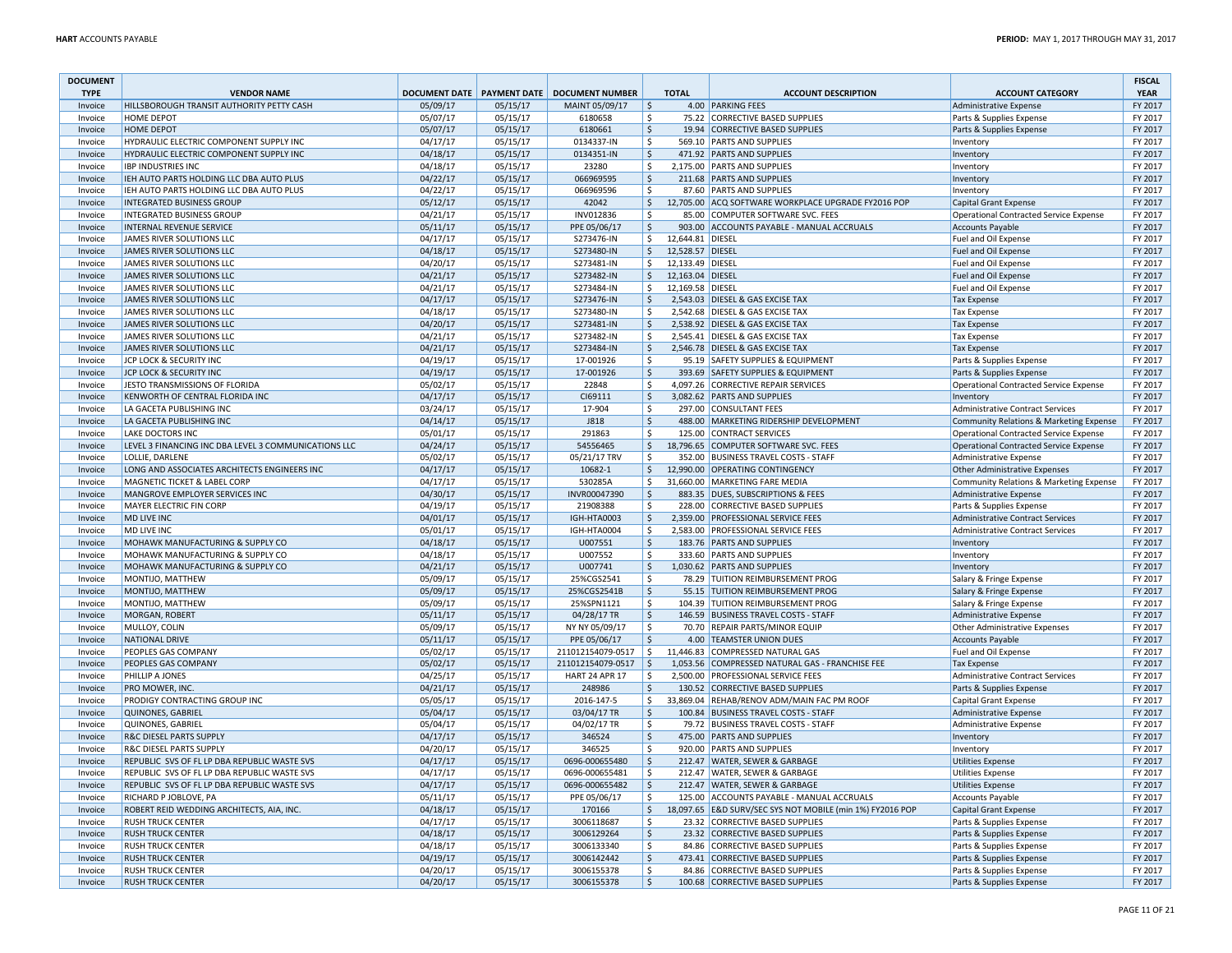| <b>DOCUMENT</b><br><b>TYPE</b> | <b>VENDOR NAME</b>                        | <b>DOCUMENT DATE</b> |                      | <b>PAYMENT DATE   DOCUMENT NUMBER</b> |                    | <b>TOTAL</b> | <b>ACCOUNT DESCRIPTION</b>                | <b>ACCOUNT CATEGORY</b>                       | <b>FISCAL</b><br><b>YEAR</b> |
|--------------------------------|-------------------------------------------|----------------------|----------------------|---------------------------------------|--------------------|--------------|-------------------------------------------|-----------------------------------------------|------------------------------|
| Invoice                        | <b>RUSH TRUCK CENTER</b>                  | 04/20/17             | 05/15/17             | 3006163036                            | -\$                |              | 421.08 PARTS AND SUPPLIES                 | Inventory                                     | FY 2017                      |
| Invoice                        | <b>SAMS CLUB DIRECT</b>                   | 05/04/17             | 05/15/17             | 9112                                  | $\zeta$            |              | 82.80 ORGANIZATION PROGRAMS & EVENTS      | Administrative Expense                        | FY 2017                      |
| Invoice                        | SCHUNK CARBON TECHNOLOGY LLC              | 03/21/17             | 05/15/17             | 92721525                              | -\$                |              | 1.386.00 PARTS AND SUPPLIES               | Inventory                                     | FY 2017                      |
| Invoice                        | SCRIPPS MEDIA INC D/B/A WFTS              | 03/31/17             | 05/15/17             | 252910-1                              | l \$               |              | 5,300.00 MARKETING RIDERSHIP DEVELOPMENT  | Community Relations & Marketing Expense       | FY 2017                      |
| Invoice                        | SOL DAVIS PRINTING INC                    | 04/20/17             | 05/15/17             | 48017                                 | <sub>S</sub>       |              | 45.00 PRINTING - OFFICE FORMS             | Community Relations & Marketing Expense       | FY 2017                      |
| Invoice                        | SOL DAVIS PRINTING INC                    | 04/20/17             | 05/15/17             | 48023                                 | ∣\$                |              | 15.00 PRINTING - OFFICE FORMS             | Community Relations & Marketing Expense       | FY 2017                      |
| Invoice                        | SOL DAVIS PRINTING INC                    | 04/20/17             | 05/15/17             | 48018                                 | \$                 |              | 399.00 PRINTING - SYSTEM PROMOTION        | Community Relations & Marketing Expense       | FY 2017                      |
| Invoice                        | SOUTHEAST POWER SYSTEMS OF TAMPA INC      | 04/19/17             | 05/15/17             | 23 163165 CORE                        | ۱\$                |              | 400.00 CORRECTIVE BASED SUPPLIES          | Parts & Supplies Expense                      | FY 2017                      |
| Invoice                        | SOUTHEAST POWER SYSTEMS OF TAMPA INC      | 04/19/17             | 05/15/17             | 23 16 3165                            | S.                 |              | 1,790.00 PARTS AND SUPPLIES               | Inventory                                     | FY 2017                      |
| Invoice                        | SOUTHEAST POWER SYSTEMS OF TAMPA INC      | 04/20/17             | 05/15/17             | 23 163200                             | l \$               |              | 307.90 PARTS AND SUPPLIES                 | Inventory                                     | FY 2017                      |
| Invoice                        | STAPLES CONTRACT & COMMERCIAL INC         | 04/01/17             | 05/15/17             | 8043878439                            | ۱\$                |              | 2,194.27 CONTRACTED OFFICE SUPPLIES       | Parts & Supplies Expense                      | FY 2017                      |
| Invoice                        | STAPLES CONTRACT & COMMERCIAL INC         | 04/01/17             | 05/15/17             | 8043878439                            | ∣\$                |              | 563.89 CONTRACTED OFFICE SUPPLIES         | Parts & Supplies Expense                      | FY 2017                      |
| Invoice                        | STC FIRE AND EMERGENCY                    | 04/18/17             | 05/15/17             | 510465                                | ۱\$                |              | 220.00 CORRECTIVE BASED SUPPLIES          | Parts & Supplies Expense                      | FY 2017                      |
| Invoice                        | <b>STC FIRE AND EMERGENCY</b>             | 04/18/17             | 05/15/17             | 510465                                | l \$               |              | 70.00 CORRECTIVE BASED SUPPLIES           | Parts & Supplies Expense                      | FY 2017                      |
| Invoice                        | <b>STC FIRE AND EMERGENCY</b>             | 04/20/17             | 05/15/17             | 510457                                | $\ddot{\varsigma}$ |              | 250.00 CORRECTIVE BASED SUPPLIES          | Parts & Supplies Expense                      | FY 2017                      |
| Invoice                        | SUN STATE INTERNATIONAL TRUCKS LLC        | 04/18/17             | 05/15/17             | R20001858401                          | ∣\$                |              | 255.00 CORRECTIVE REPAIR SERVICES         | Operational Contracted Service Expense        | FY 2017                      |
| Invoice                        | SUN STATE INTERNATIONAL TRUCKS LLC        | 04/18/17             | 05/15/17             | R20001864001                          | \$                 |              | 255.00 CORRECTIVE REPAIR SERVICES         | <b>Operational Contracted Service Expense</b> | FY 2017                      |
| Invoice                        | SUN STATE INTERNATIONAL TRUCKS LLC        | 04/18/17             | 05/15/17             | R20001864201                          | ∣\$                |              | 255.00 CORRECTIVE REPAIR SERVICES         | Operational Contracted Service Expense        | FY 2017                      |
| Invoice                        | SUN STATE INTERNATIONAL TRUCKS LLC        | 04/18/17             | 05/15/17             | R20001864701                          | ۱Ś                 |              | 255.00 CORRECTIVE REPAIR SERVICES         | <b>Operational Contracted Service Expense</b> | FY 2017                      |
| Invoice                        | SUN STATE INTERNATIONAL TRUCKS LLC        | 04/18/17             | 05/15/17             | R20001865001                          | S.                 |              | 255.00 CORRECTIVE REPAIR SERVICES         | Operational Contracted Service Expense        | FY 2017                      |
| Invoice                        | SUN STATE INTERNATIONAL TRUCKS LLC        | 04/18/17             | 05/15/17             | R20001865201                          | ۱\$                |              | 255.00 CORRECTIVE REPAIR SERVICES         | Operational Contracted Service Expense        | FY 2017                      |
| Invoice                        | <b>SUN STATE INTERNATIONAL TRUCKS LLC</b> | 04/18/17             | 05/15/17             | R20001865401                          | ∣\$                |              | 255.00 CORRECTIVE REPAIR SERVICES         | Operational Contracted Service Expense        | FY 2017                      |
| Invoice                        | SUN STATE INTERNATIONAL TRUCKS LLC        | 04/18/17             | 05/15/17             | R20001865601                          | -\$                |              | 255.00 CORRECTIVE REPAIR SERVICES         | <b>Operational Contracted Service Expense</b> | FY 2017                      |
| Invoice                        | <b>SUN STATE INTERNATIONAL TRUCKS LLC</b> | 04/18/17             | 05/15/17             | R20001855001                          | l \$               |              | 4,898.76 OUTSIDE AUTO, VAN & TRUCK REPAIR | <b>Operational Contracted Service Expense</b> | FY 2017                      |
|                                | <b>SUNCOAST INSTALLS LLC</b>              |                      |                      | 17-001929                             | -Ś                 |              | 375.00 PROFESSIONAL SERVICE FEES          | <b>Administrative Contract Services</b>       | FY 2017                      |
| Invoice                        | SUNSTATE WRECKER SERVICE INC              | 04/18/17<br>04/17/17 | 05/15/17<br>05/15/17 | 166587                                | ۱\$                |              | 225.00 TOWING CHARGES                     |                                               | FY 2017                      |
| Invoice                        |                                           |                      |                      |                                       |                    |              |                                           | Operational Contracted Service Expense        |                              |
| Invoice                        | SUNSTATE WRECKER SERVICE INC              | 04/17/17             | 05/15/17             | 168586                                | $\ddot{\varsigma}$ |              | 225.00 TOWING CHARGES                     | <b>Operational Contracted Service Expense</b> | FY 2017                      |
| Invoice                        | SUNSTATE WRECKER SERVICE INC              | 04/18/17             | 05/15/17             | 168563                                | ۱\$                |              | 262.50 TOWING CHARGES                     | <b>Operational Contracted Service Expense</b> | FY 2017                      |
| Invoice                        | SUNSTATE WRECKER SERVICE INC              | 04/18/17             | 05/15/17             | 168565                                | ۱\$                |              | 225.00 TOWING CHARGES                     | <b>Operational Contracted Service Expense</b> | FY 2017                      |
| Invoice                        | SUNSTATE WRECKER SERVICE INC              | 04/18/17             | 05/15/17             | 168567                                | ۱\$                |              | 300.00 TOWING CHARGES                     | Operational Contracted Service Expense        | FY 2017                      |
| Invoice                        | SUNSTATE WRECKER SERVICE INC              | 04/18/17             | 05/15/17             | 168988                                | ۱\$                |              | 225.00 TOWING CHARGES                     | Operational Contracted Service Expense        | FY 2017                      |
| Invoice                        | SUNSTATE WRECKER SERVICE INC              | 04/19/17             | 05/15/17             | 168570                                | ۱\$                |              | 187.50 TOWING CHARGES                     | Operational Contracted Service Expense        | FY 2017                      |
| Invoice                        | SUNSTATE WRECKER SERVICE INC              | 04/20/17             | 05/15/17             | 166586                                | -\$                |              | 262.50 TOWING CHARGES                     | <b>Operational Contracted Service Expense</b> | FY 2017                      |
| Invoice                        | SUNSTATE WRECKER SERVICE INC              | 04/21/17             | 05/15/17             | 168587                                | l \$               |              | 375.00 TOWING CHARGES                     | <b>Operational Contracted Service Expense</b> | FY 2017                      |
| Invoice                        | SUNSTATE WRECKER SERVICE INC              | 04/21/17             | 05/15/17             | 168589                                | -\$                |              | 225.00 TOWING CHARGES                     | <b>Operational Contracted Service Expense</b> | FY 2017                      |
| Invoice                        | SUNSTATE WRECKER SERVICE INC              | 04/21/17             | 05/15/17             | 168593                                | \$                 |              | 225.00 TOWING CHARGES                     | Operational Contracted Service Expense        | FY 2017                      |
| Invoice                        | SUNSTATE WRECKER SERVICE INC              | 04/21/17             | 05/15/17             | 168994                                | $\ddot{\varsigma}$ |              | 300.00 TOWING CHARGES                     | <b>Operational Contracted Service Expense</b> | FY 2017                      |
| Invoice                        | TAMPA BAY FEDERAL CREDIT UNION            | 05/11/17             | 05/15/17             | PPE 05/06/17                          | ∣\$                |              | 408.93 ACCOUNTS PAYABLE - MANUAL ACCRUALS | <b>Accounts Payable</b>                       | FY 2017                      |
| Invoice                        | <b>TAMPA ELECTRIC COMPANY</b>             | 05/03/17             | 05/15/17             | 211000476575-0517                     | $\vert$ \$         |              | 30.61 ELECTRICITY                         | <b>Utilities Expense</b>                      | FY 2017                      |
| Invoice                        | <b>TAMPA ELECTRIC COMPANY</b>             | 05/03/17             | 05/15/17             | 211012083310-0517 \$                  |                    |              | 37.73 ELECTRICITY                         | <b>Utilities Expense</b>                      | FY 2017                      |
| Invoice                        | <b>TAMPA ELECTRIC COMPANY</b>             | 05/03/17             | 05/15/17             | 211012083575-0517                     | l \$               |              | 40.94 ELECTRICITY                         | <b>Utilities Expense</b>                      | FY 2017                      |
| Invoice                        | <b>TAMPA ELECTRIC COMPANY</b>             | 05/04/17             | 05/15/17             | 211001823031-0517 \$                  |                    |              | 1,871.73 ELECTRICITY                      | <b>Utilities Expense</b>                      | FY 2017                      |
| Invoice                        | <b>TAMPA ELECTRIC COMPANY</b>             | 05/04/17             | 05/15/17             | 211012083807-0517                     | $\vert$ \$         |              | 62.18 ELECTRICITY                         | <b>Utilities Expense</b>                      | FY 2017                      |
| Invoice                        | <b>TAMPA ELECTRIC COMPANY</b>             | 05/04/17             | 05/15/17             | 211012084060-0517 \$                  |                    |              | 44.04 ELECTRICITY                         | <b>Utilities Expense</b>                      | FY 2017                      |
| Invoice                        | <b>TAMPA ELECTRIC COMPANY</b>             | 05/04/17             | 05/15/17             | 211012084367-0517   \$                |                    |              | 47.56 ELECTRICITY                         | <b>Utilities Expense</b>                      | FY 2017                      |
| Invoice                        | <b>TAMPA ELECTRIC COMPANY</b>             | 05/04/17             | 05/15/17             | 211012084607-0517                     | $\vert$ \$         |              | 21.79 ELECTRICITY                         | <b>Utilities Expense</b>                      | FY 2017                      |
| Invoice                        | TAMPA ELECTRIC COMPANY                    | 05/04/17             | 05/15/17             | 211012084870-0517 \$                  |                    |              | 34.71 ELECTRICITY                         | <b>Utilities Expense</b>                      | FY 2017                      |
| Invoice                        | TAMPA ELECTRIC COMPANY                    | 05/04/17             | 05/15/17             | 211012085133-0517                     | $\vert$ \$         |              | 26.98 ELECTRICITY                         | <b>Utilities Expense</b>                      | FY 2017                      |
| Invoice                        | <b>TAMPA ELECTRIC COMPANY</b>             | 05/04/17             | 05/15/17             | 211012085398-0517                     | l \$               |              | 66.00 ELECTRICITY                         | <b>Utilities Expense</b>                      | FY 2017                      |
| Invoice                        | <b>TAMPA ELECTRIC COMPANY</b>             | 05/04/17             | 05/15/17             | 211012085687-0517   \$                |                    |              | 80.13 ELECTRICITY                         | <b>Utilities Expense</b>                      | FY 2017                      |
| Invoice                        | <b>TAMPA ELECTRIC COMPANY</b>             | 05/04/17             | 05/15/17             | 211012086024-0517                     | l \$               |              | 69.19 ELECTRICITY                         | <b>Utilities Expense</b>                      | FY 2017                      |
| Invoice                        | <b>TAMPA ELECTRIC COMPANY</b>             | 05/04/17             | 05/15/17             | 211012086396-0517 \$                  |                    |              | 75.02 ELECTRICITY                         | <b>Utilities Expense</b>                      | FY 2017                      |
| Invoice                        | <b>TAMPA ELECTRIC COMPANY</b>             | 05/04/17             | 05/15/17             | 211012086628-0517                     | l\$                |              | 67.61 ELECTRICITY                         | <b>Utilities Expense</b>                      | FY 2017                      |
| Invoice                        | <b>TAMPA ELECTRIC COMPANY</b>             | 05/04/17             | 05/15/17             | 211012086966-0517                     | $\vert$ \$         |              | 180.36 ELECTRICITY                        | <b>Utilities Expense</b>                      | FY 2017                      |
| Invoice                        | <b>TAMPA ELECTRIC COMPANY</b>             | 05/04/17             | 05/15/17             | 211012087196-0517                     | l \$               |              | 2,664.94 ELECTRICITY                      | <b>Utilities Expense</b>                      | FY 2017                      |
| Invoice                        | <b>TAMPA ELECTRIC COMPANY</b>             | 05/04/17             | 05/15/17             | 211012087485-0517 \$                  |                    |              | 2,338.79 ELECTRICITY                      | <b>Utilities Expense</b>                      | FY 2017                      |
| Invoice                        | <b>TAMPA ELECTRIC COMPANY</b>             | 05/04/17             | 05/15/17             | 211012087667-0517   \$                |                    |              | 72.61 ELECTRICITY                         | Utilities Expense                             | FY 2017                      |
| Invoice                        | <b>TAMPA ELECTRIC COMPANY</b>             | 05/04/17             | 05/15/17             | 211012087923-0517 \$                  |                    |              | 40.14 ELECTRICITY                         | Utilities Expense                             | FY 2017                      |
| Invoice                        | TAMPA ELECTRIC COMPANY                    | 05/04/17             | 05/15/17             | 211012088145-0517 \$                  |                    |              | 129.34 ELECTRICITY                        | <b>Utilities Expense</b>                      | FY 2017                      |
| Invoice                        | <b>TAMPA ELECTRIC COMPANY</b>             | 05/04/17             | 05/15/17             | 211012088376-0517 \$                  |                    |              | 41.03 ELECTRICITY                         | <b>Utilities Expense</b>                      | FY 2017                      |
| Invoice                        | <b>TAMPA ELECTRIC COMPANY</b>             | 05/04/17             | 05/15/17             | 211012088657-0517   \$                |                    |              | 247.81 ELECTRICITY                        | <b>Utilities Expense</b>                      | FY 2017                      |
| Invoice                        | <b>TAMPA ELECTRIC COMPANY</b>             | 05/05/17             | 05/15/17             | 211012088913-0517 \$                  |                    |              | 4,287.16 ELECTRICITY                      | Utilities Expense                             | FY 2017                      |
| Invoice                        | TAMPA ELECTRIC COMPANY                    | 05/05/17             | 05/15/17             | 211012089184-0517 \$                  |                    |              | 66.20 ELECTRICITY                         | <b>Utilities Expense</b>                      | FY 2017                      |
| Invoice                        | <b>TAMPA ELECTRIC COMPANY</b>             | 05/05/17             | 05/15/17             | 211012089465-0517 \$                  |                    |              | 69.10 ELECTRICITY                         | <b>Utilities Expense</b>                      | FY 2017                      |
| Invoice                        | <b>TAMPA ELECTRIC COMPANY</b>             | 05/05/17             | 05/15/17             | 211012089754-0517   \$                |                    |              | 74.02 ELECTRICITY                         | <b>Utilities Expense</b>                      | FY 2017                      |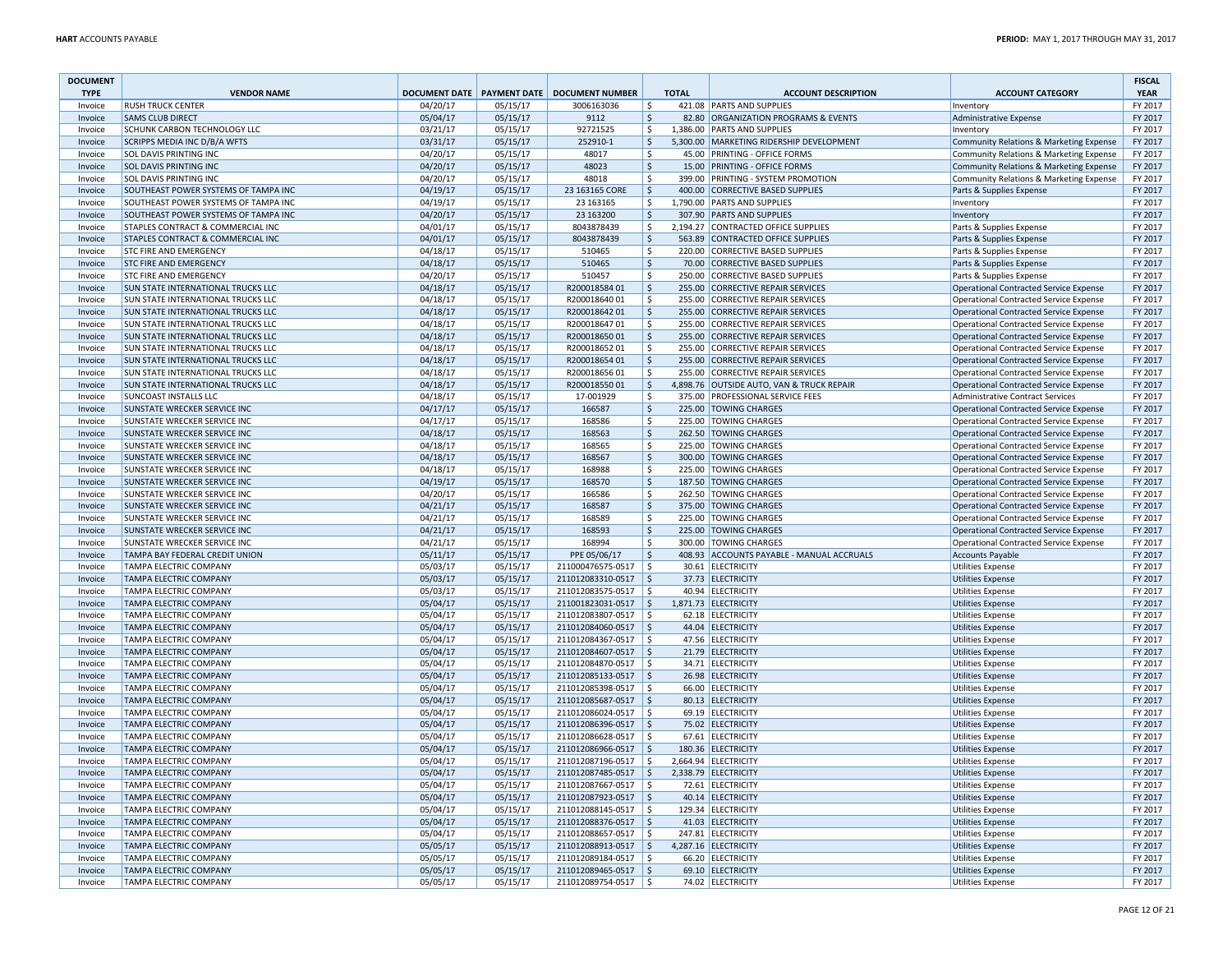| <b>DOCUMENT</b><br><b>TYPE</b> | <b>VENDOR NAME</b>                                                                                   | <b>DOCUMENT DATE   PAYMENT DATE</b> |                      | <b>DOCUMENT NUMBER</b>           | <b>TOTAL</b>       | <b>ACCOUNT DESCRIPTION</b>                                  | <b>ACCOUNT CATEGORY</b>                                                          | <b>FISCAL</b><br><b>YEAR</b> |
|--------------------------------|------------------------------------------------------------------------------------------------------|-------------------------------------|----------------------|----------------------------------|--------------------|-------------------------------------------------------------|----------------------------------------------------------------------------------|------------------------------|
| Invoice                        | <b>TAMPA ELECTRIC COMPANY</b>                                                                        | 05/05/17                            | 05/15/17             | $211012150069-0517$ \$           |                    | 65.20 ELECTRICITY                                           | <b>Utilities Expense</b>                                                         | FY 2017                      |
| Invoice                        | <b>TAMPA ELECTRIC COMPANY</b>                                                                        | 05/05/17                            | 05/15/17             | 211012150341-0517   \$           |                    | 41.74 ELECTRICITY                                           | <b>Utilities Expense</b>                                                         | FY 2017                      |
| Invoice                        | <b>TAMPA ELECTRIC COMPANY</b>                                                                        | 05/05/17                            | 05/15/17             | 211012150622-0517                | $\vert$ \$         | 39.53 ELECTRICITY                                           | <b>Utilities Expense</b>                                                         | FY 2017                      |
| Invoice                        | <b>TEAMSTERS LOCAL 79</b>                                                                            | 05/11/17                            | 05/15/17             | PPE 05/06/17                     | \$                 | 66.00 TEAMSTER UNION DUES                                   | <b>Accounts Payable</b>                                                          | FY 2017                      |
| Invoice                        | <b>TEAMSTERS LOCAL 79</b>                                                                            | 05/11/17                            | 05/15/17             | PPE 05/06/17                     | \$                 | 116.00 TEAMSTER UNION DUES                                  | <b>Accounts Payable</b>                                                          | FY 2017                      |
| Invoice                        | <b>TEAMSTERS LOCAL 79</b>                                                                            | 05/11/17                            | 05/15/17             | PPE 05/06/17                     | \$                 | 2,060.00 TEAMSTER UNION DUES                                | <b>Accounts Payable</b>                                                          | FY 2017                      |
| Invoice                        | THE PARTS HOUSE                                                                                      | 04/20/17                            | 05/15/17             | 21-320288                        | \$                 | 60.00 PARTS AND SUPPLIES                                    | Inventory                                                                        | FY 2017                      |
| Invoice                        | THOMAS, CYRUM                                                                                        | 05/09/17                            | 05/15/17             | 75%EUS3022B                      | \$                 | 20.21 TUITION REIMBURSEMENT PROG                            | Salary & Fringe Expense                                                          | FY 2017                      |
| Invoice                        | <b>THOMAS, CYRUM</b>                                                                                 | 05/09/17                            | 05/15/17             | 75%INR3202B                      | \$                 | 29.21 TUITION REIMBURSEMENT PROG                            | Salary & Fringe Expense                                                          | FY 2017                      |
| Invoice                        | <b>THOMAS, CYRUM</b>                                                                                 | 05/09/17                            | 05/15/17             | 75%SPN1121B                      | \$                 | 55.46 TUITION REIMBURSEMENT PROG                            | Salary & Fringe Expense                                                          | FY 2017                      |
| Invoice                        | TIMES PUBLISHING COMPANY D/B/A TAMPA BAY TIMES                                                       | 05/05/17                            | 05/15/17             | 469629                           | $\zeta$            | 53.00 ADVERTISING - LEGAL                                   | Community Relations & Marketing Expense                                          | FY 2017                      |
| Invoice                        | TOSHIBA BUSINESS SOLUTIONS INC                                                                       | 04/17/17                            | 05/15/17             | 13588322                         | \$                 | 2.530.11 LEASE AND RENTALS                                  | <b>Other Administrative Expenses</b>                                             | FY 2017                      |
| Invoice                        | TOSHIBA BUSINESS SOLUTIONS INC                                                                       | 04/17/17                            | 05/15/17             | 13588322                         | <sub>S</sub>       | 540.00 LEASE AND RENTALS                                    | <b>Other Administrative Expenses</b>                                             | FY 2017                      |
| Invoice                        | TOSHIBA BUSINESS SOLUTIONS INC                                                                       | 04/17/17                            | 05/15/17             | 13588322                         | \$                 | 86.84 LEASE AND RENTALS                                     | <b>Other Administrative Expenses</b>                                             | FY 2017                      |
| Invoice                        | TOSHIBA BUSINESS SOLUTIONS INC                                                                       | 04/17/17                            | 05/15/17             | 13588322                         | \$                 | 1.293.90 LEASE AND RENTALS                                  | <b>Other Administrative Expenses</b>                                             | FY 2017                      |
| Invoice                        | TRANSIT HOLDING INC DBA AFTERMARKET PARTS CO LLC                                                     | 04/21/17                            | 05/15/17             | 81172497                         | \$                 | 36.32 PARTS AND SUPPLIES<br>11,607.15 OPERATING CONTINGENCY | Inventory                                                                        | FY 2017                      |
| Invoice                        | <b>TRANSPRO CONSULTING LLC</b>                                                                       | 04/21/17<br>04/17/17                | 05/15/17<br>05/15/17 | 1901<br>TPL-2017026690           | \$<br>\$           | 40.00 GENERAL INVESTIGATION                                 | <b>Other Administrative Expenses</b><br>Self Insured General Liability Expense   | FY 2017<br>FY 2017           |
| Invoice<br>Invoice             | TROPICAL SURVEILLANCE & INVESTIGATIONS INC (TSI)<br>TROPICAL SURVEILLANCE & INVESTIGATIONS INC (TSI) | 04/17/17                            | 05/15/17             | TPL-2017027532                   | \$                 | 55.00 GENERAL INVESTIGATION                                 | Self Insured General Liability Expense                                           | FY 2017                      |
| Invoice                        | TROPICAL SURVEILLANCE & INVESTIGATIONS INC (TSI)                                                     | 04/17/17                            | 05/15/17             | TPL-2017028101                   | S.                 | 40.00 GENERAL INVESTIGATION                                 | Self Insured General Liability Expense                                           | FY 2017                      |
| Invoice                        | TROPICAL SURVEILLANCE & INVESTIGATIONS INC (TSI)                                                     | 04/17/17                            | 05/15/17             | TPL-2017028415                   | $\zeta$            | 28.00 GENERAL INVESTIGATION                                 | Self Insured General Liability Expense                                           | FY 2017                      |
| Invoice                        | TROPICAL SURVEILLANCE & INVESTIGATIONS INC (TSI)                                                     | 04/17/17                            | 05/15/17             | TPL-2017028442                   | Ŝ                  | 111.50 GENERAL INVESTIGATION                                | Self Insured General Liability Expense                                           | FY 2017                      |
| Invoice                        | TROPICAL SURVEILLANCE & INVESTIGATIONS INC (TSI)                                                     | 04/17/17                            | 05/15/17             | TPL-2017028465                   | \$                 | 108.00 GENERAL INVESTIGATION                                | Self Insured General Liability Expense                                           | FY 2017                      |
| Invoice                        | TROPICAL SURVEILLANCE & INVESTIGATIONS INC (TSI)                                                     | 04/17/17                            | 05/15/17             | TPL-2017028816                   | \$                 | 17.65 GENERAL INVESTIGATION                                 | Self Insured General Liability Expense                                           | FY 2017                      |
| Invoice                        | TROPICAL SURVEILLANCE & INVESTIGATIONS INC (TSI)                                                     | 04/17/17                            | 05/15/17             | TPL-2017028818                   | $\dot{\mathsf{S}}$ | 53.00 GENERAL INVESTIGATION                                 | Self Insured General Liability Expense                                           | FY 2017                      |
| Invoice                        | TROPICAL SURVEILLANCE & INVESTIGATIONS INC (TSI)                                                     | 04/17/17                            | 05/15/17             | TPL-2017028819                   | -\$                | 73.20 GENERAL INVESTIGATION                                 | Self Insured General Liability Expense                                           | FY 2017                      |
| Invoice                        | TROPICAL SURVEILLANCE & INVESTIGATIONS INC (TSI)                                                     | 04/17/17                            | 05/15/17             | TPL-2017028820                   | $\zeta$            | 43.25 GENERAL INVESTIGATION                                 | Self Insured General Liability Expense                                           | FY 2017                      |
| Invoice                        | TROPICAL SURVEILLANCE & INVESTIGATIONS INC (TSI)                                                     | 04/18/17                            | 05/15/17             | TPL-2017024302                   | \$                 | 44.25 GENERAL INVESTIGATION                                 | Self Insured General Liability Expense                                           | FY 2017                      |
| Invoice                        | TROPICAL SURVEILLANCE & INVESTIGATIONS INC (TSI)                                                     | 04/18/17                            | 05/15/17             | TPL-2017024950                   | \$                 | 95.00 GENERAL INVESTIGATION                                 | Self Insured General Liability Expense                                           | FY 2017                      |
| Invoice                        | TROPICAL SURVEILLANCE & INVESTIGATIONS INC (TSI)                                                     | 04/18/17                            | 05/15/17             | TPL-2017025881                   | \$                 | 135.00 GENERAL INVESTIGATION                                | Self Insured General Liability Expense                                           | FY 2017                      |
| Invoice                        | TROPICAL SURVEILLANCE & INVESTIGATIONS INC (TSI)                                                     | 04/18/17                            | 05/15/17             | TPL-2017025885                   | $\zeta$            | 80.00 GENERAL INVESTIGATION                                 | Self Insured General Liability Expense                                           | FY 2017                      |
| Invoice                        | TROPICAL SURVEILLANCE & INVESTIGATIONS INC (TSI)                                                     | 04/18/17                            | 05/15/17             | TPL-2017025886                   | \$                 | 95.00 GENERAL INVESTIGATION                                 | Self Insured General Liability Expense                                           | FY 2017                      |
| Invoice                        | TROPICAL SURVEILLANCE & INVESTIGATIONS INC (TSI)                                                     | 04/18/17                            | 05/15/17             | TPL-2017025889                   | \$                 | 95.00 GENERAL INVESTIGATION                                 | Self Insured General Liability Expense                                           | FY 2017                      |
| Invoice                        | TROPICAL SURVEILLANCE & INVESTIGATIONS INC (TSI)                                                     | 04/18/17                            | 05/15/17             | TPL-2017026696                   | \$                 | 40.00 GENERAL INVESTIGATION                                 | Self Insured General Liability Expense                                           | FY 2017                      |
| Invoice<br>Invoice             | TROPICAL SURVEILLANCE & INVESTIGATIONS INC (TSI)                                                     | 04/18/17<br>04/18/17                | 05/15/17             | TPL-2017026698                   | \$<br>\$           | 40.00 GENERAL INVESTIGATION<br>40.00 GENERAL INVESTIGATION  | Self Insured General Liability Expense                                           | FY 2017<br>FY 2017           |
| Invoice                        | TROPICAL SURVEILLANCE & INVESTIGATIONS INC (TSI)<br>TROPICAL SURVEILLANCE & INVESTIGATIONS INC (TSI) | 04/18/17                            | 05/15/17<br>05/15/17 | TPL-2017027540<br>TPL-2017027545 | $\zeta$            | 40.00 GENERAL INVESTIGATION                                 | Self Insured General Liability Expense<br>Self Insured General Liability Expense | FY 2017                      |
| Invoice                        | TROPICAL SURVEILLANCE & INVESTIGATIONS INC (TSI)                                                     | 04/18/17                            | 05/15/17             | TPL-2017027548                   | \$                 | 40.00 GENERAL INVESTIGATION                                 | Self Insured General Liability Expense                                           | FY 2017                      |
| Invoice                        | TROPICAL SURVEILLANCE & INVESTIGATIONS INC (TSI)                                                     | 04/18/17                            | 05/15/17             | TPL-2017027550                   | \$                 | 40.00 GENERAL INVESTIGATION                                 | Self Insured General Liability Expense                                           | FY 2017                      |
| Invoice                        | TROPICAL SURVEILLANCE & INVESTIGATIONS INC (TSI)                                                     | 04/18/17                            | 05/15/17             | TPL-2017027553                   | \$                 | 40.00 GENERAL INVESTIGATION                                 | Self Insured General Liability Expense                                           | FY 2017                      |
| Invoice                        | TROPICAL SURVEILLANCE & INVESTIGATIONS INC (TSI)                                                     | 04/18/17                            | 05/15/17             | TPL-2017027555                   | $\zeta$            | 40.00 GENERAL INVESTIGATION                                 | Self Insured General Liability Expense                                           | FY 2017                      |
| Invoice                        | TROPICAL SURVEILLANCE & INVESTIGATIONS INC (TSI)                                                     | 04/18/17                            | 05/15/17             | TPL-2017028099                   | \$                 | 55.00 GENERAL INVESTIGATION                                 | Self Insured General Liability Expense                                           | FY 2017                      |
| Invoice                        | TROPICAL SURVEILLANCE & INVESTIGATIONS INC (TSI)                                                     | 04/18/17                            | 05/15/17             | TPL-2017028103                   | \$                 | 55.00 GENERAL INVESTIGATION                                 | Self Insured General Liability Expense                                           | FY 2017                      |
| Invoice                        | TROPICAL SURVEILLANCE & INVESTIGATIONS INC (TSI)                                                     | 04/19/17                            | 05/15/17             | TPL-2017027547                   | \$                 | 40.00 GENERAL INVESTIGATION                                 | Self Insured General Liability Expense                                           | FY 2017                      |
| Invoice                        | TROPICAL SURVEILLANCE & INVESTIGATIONS INC (TSI)                                                     | 04/20/17                            | 05/15/17             | TPL-2017026692                   | \$                 | 40.00 GENERAL INVESTIGATION                                 | Self Insured General Liability Expense                                           | FY 2017                      |
| Invoice                        | TROPICAL SURVEILLANCE & INVESTIGATIONS INC (TSI)                                                     | 04/20/17                            | 05/15/17             | TPL-2017027544                   | S.                 | 40.00 GENERAL INVESTIGATION                                 | Self Insured General Liability Expense                                           | FY 2017                      |
| Invoice                        | TROPICAL SURVEILLANCE & INVESTIGATIONS INC (TSI)                                                     | 04/20/17                            | 05/15/17             | TPL-2017027551                   | $\zeta$            | 40.00 GENERAL INVESTIGATION                                 | Self Insured General Liability Expense                                           | FY 2017                      |
| Invoice                        | TROPICAL SURVEILLANCE & INVESTIGATIONS INC (TSI)                                                     | 04/20/17                            | 05/15/17             | TPL-2017027552                   | \$                 | 40.00 GENERAL INVESTIGATION                                 | Self Insured General Liability Expense                                           | FY 2017                      |
| Invoice                        | TROPICAL SURVEILLANCE & INVESTIGATIONS INC (TSI)                                                     | 04/20/17                            | 05/15/17             | TPL-2017030168                   | \$                 | 41.75 GENERAL INVESTIGATION                                 | Self Insured General Liability Expense                                           | FY 2017                      |
| Invoice                        | TROPICAL SURVEILLANCE & INVESTIGATIONS INC (TSI)                                                     | 04/20/17                            | 05/15/17             | TPL-2017030170                   | \$                 | 45.25 GENERAL INVESTIGATION                                 | Self Insured General Liability Expense                                           | FY 2017                      |
| Invoice                        | TROPICAL SURVEILLANCE & INVESTIGATIONS INC (TSI)                                                     | 04/21/17                            | 05/15/17             | TPL-2017022373                   | \$                 | 95.00 GENERAL INVESTIGATION                                 | Self Insured General Liability Expense                                           | FY 2017                      |
| Invoice                        | TROPICAL SURVEILLANCE & INVESTIGATIONS INC (TSI)                                                     | 04/21/17<br>04/21/17                | 05/15/17<br>05/15/17 | TPL-2017024956<br>TPL-2017024967 | \$<br>\$           | 40.00 GENERAL INVESTIGATION<br>40.00 GENERAL INVESTIGATION  | Self Insured General Liability Expense<br>Self Insured General Liability Expense | FY 2017<br>FY 2017           |
| Invoice                        | TROPICAL SURVEILLANCE & INVESTIGATIONS INC (TSI)                                                     | 04/21/17                            |                      |                                  | \$                 | 40.00 GENERAL INVESTIGATION                                 |                                                                                  | FY 2017                      |
| Invoice<br>Invoice             | TROPICAL SURVEILLANCE & INVESTIGATIONS INC (TSI)<br>TROPICAL SURVEILLANCE & INVESTIGATIONS INC (TSI) | 04/21/17                            | 05/15/17<br>05/15/17 | TPL-2017028100<br>TPL-2017030307 | \$                 | 8.40 GENERAL INVESTIGATION                                  | Self Insured General Liability Expense<br>Self Insured General Liability Expense | FY 2017                      |
| Invoice                        | TROPICAL SURVEILLANCE & INVESTIGATIONS INC (TSI)                                                     | 04/21/17                            | 05/15/17             | TPL-2017030365                   | ١ş                 | 63.95 GENERAL INVESTIGATION                                 | Self Insured General Liability Expense                                           | FY 2017                      |
| Invoice                        | TROPICAL SURVEILLANCE & INVESTIGATIONS INC (TSI)                                                     | 04/21/17                            | 05/15/17             | TPL-2017030369                   | \$                 | 20.65 GENERAL INVESTIGATION                                 | Self Insured General Liability Expense                                           | FY 2017                      |
| Invoice                        | TROPICAL SURVEILLANCE & INVESTIGATIONS INC (TSI)                                                     | 04/21/17                            | 05/15/17             | TPOL-2017029120                  | \$                 | 40.00 GENERAL INVESTIGATION                                 | Self Insured General Liability Expense                                           | FY 2017                      |
| Invoice                        | UNIFIRST CORPORATION                                                                                 | 04/19/17                            | 05/15/17             | 914 2163083                      | \$                 | 42.00 UNIFORMS                                              | Salary & Fringe Expense                                                          | FY 2017                      |
| Invoice                        | UNIFIRST CORPORATION                                                                                 | 04/19/17                            | 05/15/17             | 914 2163084                      | \$                 | 47.25 UNIFORMS                                              | Salary & Fringe Expense                                                          | FY 2017                      |
| Invoice                        | UNIFIRST CORPORATION                                                                                 | 04/19/17                            | 05/15/17             | 914 2163085                      | \$                 | 141.55 UNIFORMS                                             | Salary & Fringe Expense                                                          | FY 2017                      |
| Invoice                        | UNIFIRST CORPORATION                                                                                 | 04/19/17                            | 05/15/17             | 914 2163086                      | \$                 | 21.00 UNIFORMS                                              | Salary & Fringe Expense                                                          | FY 2017                      |
| Invoice                        | UNIFIRST CORPORATION                                                                                 | 04/19/17                            | 05/15/17             | 914 2163087                      | \$                 | 26.25 UNIFORMS                                              | Salary & Fringe Expense                                                          | FY 2017                      |
| Invoice                        | UNIFIRST CORPORATION                                                                                 | 04/19/17                            | 05/15/17             | 914 2163088                      | \$                 | 47.25 UNIFORMS                                              | Salary & Fringe Expense                                                          | FY 2017                      |
| Invoice                        | UNIFIRST CORPORATION                                                                                 | 04/19/17                            | 05/15/17             | 914 2163089                      | $\mathsf{S}$       | 15.75 UNIFORMS                                              | Salary & Fringe Expense                                                          | FY 2017                      |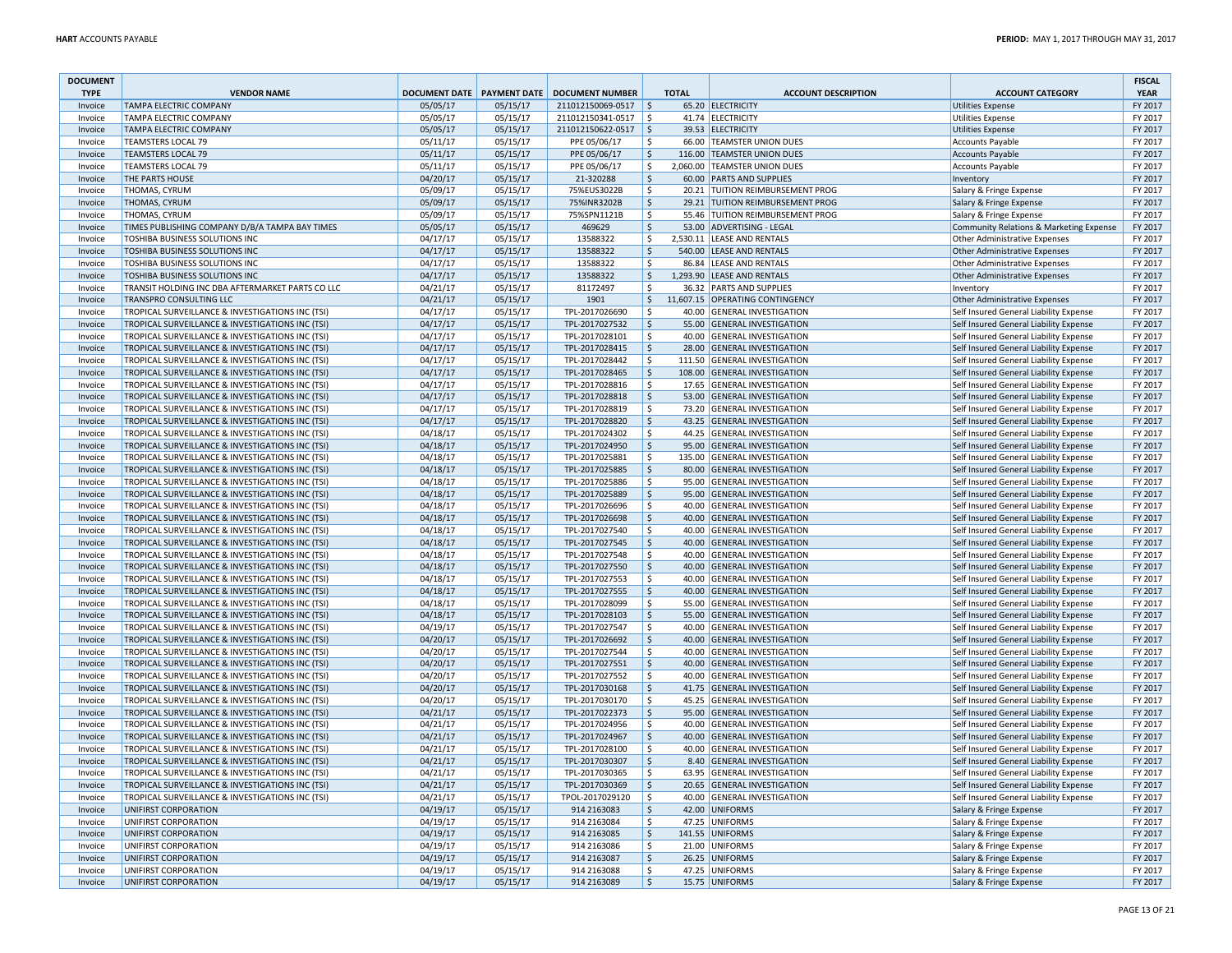| <b>DOCUMENT</b><br><b>TYPE</b> | <b>VENDOR NAME</b>                                                           |                      |                      | DOCUMENT DATE PAYMENT DATE DOCUMENT NUMBER |                     | <b>TOTAL</b> | <b>ACCOUNT DESCRIPTION</b>                                           | <b>ACCOUNT CATEGORY</b>                                                   | <b>FISCAL</b><br><b>YEAR</b> |
|--------------------------------|------------------------------------------------------------------------------|----------------------|----------------------|--------------------------------------------|---------------------|--------------|----------------------------------------------------------------------|---------------------------------------------------------------------------|------------------------------|
| Invoice                        | UNIFIRST CORPORATION                                                         | 04/19/17             | 05/15/17             | 914 2163089                                | -S                  |              | 5.25 UNIFORMS                                                        | Salary & Fringe Expense                                                   | FY 2017                      |
| Invoice                        | UNIFIRST CORPORATION                                                         | 04/19/17             | 05/15/17             | 914 2163089                                | \$                  |              | 2.03 UNIFORMS                                                        | Salary & Fringe Expense                                                   | FY 2017                      |
| Invoice                        | UNIFIRST CORPORATION                                                         | 04/19/17             | 05/15/17             | 914 2163089                                | \$                  |              | 10.50 UNIFORMS                                                       | Salary & Fringe Expense                                                   | FY 2017                      |
| Invoice                        | UNIFIRST CORPORATION                                                         | 04/19/17             | 05/15/17             | 914 2163089                                | \$                  |              | 21.00 UNIFORMS                                                       | Salary & Fringe Expense                                                   | FY 2017                      |
| Invoice                        | UNIFIRST CORPORATION                                                         | 04/19/17             | 05/15/17             | 914 2163090                                | .S                  |              | 222.41 UNIFORMS                                                      | Salary & Fringe Expense                                                   | FY 2017                      |
| Invoice                        | UNIFIRST CORPORATION                                                         | 04/19/17             | 05/15/17             | 914 2163091                                | \$                  |              | 98.60 UNIFORMS                                                       | Salary & Fringe Expense                                                   | FY 2017                      |
| Invoice                        | UNIFIRST CORPORATION                                                         | 04/19/17             | 05/15/17             | 914 2163092                                | \$                  |              | 3.51 UNIFORMS                                                        | Salary & Fringe Expense                                                   | FY 2017                      |
| Invoice                        | UNIFIRST CORPORATION                                                         | 04/19/17             | 05/15/17             | 914 2163092                                | \$                  |              | 21.03 UNIFORMS                                                       | Salary & Fringe Expense                                                   | FY 2017                      |
| Invoice                        | UNIFIRST CORPORATION                                                         | 04/19/17             | 05/15/17             | 914 2163092                                | \$                  |              | 5.36 UNIFORMS                                                        | Salary & Fringe Expense                                                   | FY 2017                      |
| Invoice                        | UNITED FIRE PROTECTION INC                                                   | 04/20/17             | 05/15/17             | IN00025170                                 | \$                  |              | 375.00 CONTRACT SERVICES                                             | <b>Operational Contracted Service Expense</b>                             | FY 2017                      |
| Invoice                        | UNITED FIRE PROTECTION INC                                                   | 04/20/17             | 05/15/17             | IN00025169                                 | $\ddot{\mathsf{S}}$ |              | 77.50 FACILITY REPAIRS & MAINTENANCE                                 | <b>Operational Contracted Service Expense</b>                             | FY 2017                      |
| Invoice                        | UNITED REFRIGERATION, INC                                                    | 05/11/17             | 05/15/17             | 56679730-00                                | \$                  |              | 96.53 FACILITY REPAIRS & MAINTENANCE                                 | <b>Operational Contracted Service Expense</b>                             | FY 2017                      |
| Invoice                        | UNITED WAY OF TAMPA BAY, INC.                                                | 05/11/17             | 05/15/17             | PPE 05/06/17                               | S.                  |              | 10.00 UNITED FUND - EMPLOYEES                                        | <b>Accounts Payable</b>                                                   | FY 2017                      |
| Invoice                        | UNITED WAY OF TAMPA BAY, INC.                                                | 05/11/17             | 05/15/17             | PPE 05/06/17                               | \$                  |              | 80.00 UNITED WAY FUND - EMPLOYEES                                    | <b>Accounts Payable</b>                                                   | FY 2017                      |
| Invoice                        | <b>UNUM PROVIDENT</b>                                                        | 02/27/17             | 05/15/17             | 03/2017                                    | <b>S</b>            |              | 546.57 A&D INSURANCE - EMPLOYER PAYABLE                              | <b>Accounts Payable</b>                                                   | FY 2017                      |
| Invoice                        | UNUM PROVIDENT                                                               | 02/27/17             | 05/15/17             | 03/2017                                    | <sub>S</sub>        |              | 9.20 A&D INSURANCE - EMPLOYER PAYABLE                                | Accounts Payable                                                          | FY 2017                      |
| Invoice                        | UNUM PROVIDENT                                                               | 04/01/17             | 05/15/17             | 04/2017                                    | Ŝ                   |              | 553.89 A&D INSURANCE - EMPLOYER PAYABLE                              | <b>Accounts Payable</b>                                                   | FY 2017                      |
| Invoice                        | <b>UNUM PROVIDENT</b>                                                        | 04/01/17             | 05/15/17             | 04/2017                                    | \$                  |              | 9.20 A&D INSURANCE - EMPLOYER PAYABLE                                | <b>Accounts Payable</b>                                                   | FY 2017                      |
| Invoice                        | <b>UNUM PROVIDENT</b>                                                        | 05/01/17             | 05/15/17             | 05/2017                                    | \$                  |              | 554.39 A&D INSURANCE - EMPLOYER PAYABLE                              | <b>Accounts Payable</b>                                                   | FY 2017                      |
| Invoice                        | <b>UNUM PROVIDENT</b>                                                        | 05/01/17             | 05/15/17             | 05/2017                                    | $\zeta$             |              | 9.20 A&D INSURANCE - EMPLOYER PAYABLE                                | <b>Accounts Payable</b>                                                   | FY 2017                      |
| Invoice                        | UNUM PROVIDENT                                                               | 02/27/17             | 05/15/17             | 03/2017                                    | \$                  |              | 59.70 AD&D INSURANCE - EMPLOYER PAYABLE                              | <b>Accounts Payable</b>                                                   | FY 2017                      |
| Invoice                        | <b>UNUM PROVIDENT</b>                                                        | 04/01/17             | 05/15/17             | 04/2017                                    | \$                  |              | 62.70 AD&D INSURANCE - EMPLOYER PAYABLE                              | <b>Accounts Payable</b>                                                   | FY 2017                      |
| Invoice                        | <b>UNUM PROVIDENT</b>                                                        | 05/01/17             | 05/15/17             | 05/2017                                    | S.                  |              | 62.70 AD&D INSURANCE - EMPLOYER PAYABLE                              | <b>Accounts Payable</b>                                                   | FY 2017                      |
| Invoice                        | <b>UNUM PROVIDENT</b>                                                        | 02/27/17             | 05/15/17             | 03/2017                                    | \$                  |              | 6,886.82 LIFE INSURANCE - EMPLOYER PAYABLE                           | <b>Accounts Payable</b>                                                   | FY 2017                      |
| Invoice                        | <b>UNUM PROVIDENT</b>                                                        | 02/27/17             | 05/15/17             | 03/2017                                    | Ś                   |              | 752.17 LIFE INSURANCE - EMPLOYER PAYABLE                             | <b>Accounts Payable</b>                                                   | FY 2017                      |
| Invoice                        | <b>UNUM PROVIDENT</b>                                                        | 02/27/17             | 05/15/17             | 03/2017                                    | \$                  |              | 115.92 LIFE INSURANCE - EMPLOYER PAYABLE                             | <b>Accounts Payable</b>                                                   | FY 2017                      |
| Invoice                        | <b>UNUM PROVIDENT</b>                                                        | 04/01/17             | 05/15/17             | 04/2017                                    | \$                  |              | 6,979.03 LIFE INSURANCE - EMPLOYER PAYABLE                           | <b>Accounts Payable</b>                                                   | FY 2017                      |
| Invoice                        | <b>UNUM PROVIDENT</b>                                                        | 04/01/17             | 05/15/17             | 04/2017                                    | S.                  |              | 789.97 LIFE INSURANCE - EMPLOYER PAYABLE                             | <b>Accounts Payable</b>                                                   | FY 2017                      |
| Invoice                        | UNUM PROVIDENT                                                               | 04/01/17             | 05/15/17             | 04/2017                                    | \$                  |              | 115.92 LIFE INSURANCE - EMPLOYER PAYABLE                             | Accounts Payable                                                          | FY 2017                      |
| Invoice                        | <b>UNUM PROVIDENT</b>                                                        | 05/01/17             | 05/15/17             | 05/2017                                    | $\mathsf{S}$        |              | 6,985.33 LIFE INSURANCE - EMPLOYER PAYABLE                           | <b>Accounts Payable</b>                                                   | FY 2017                      |
| Invoice                        | <b>UNUM PROVIDENT</b>                                                        | 05/01/17             | 05/15/17             | 05/2017                                    | <sup>\$</sup>       |              | 789.97 LIFE INSURANCE - EMPLOYER PAYABLE                             | <b>Accounts Payable</b>                                                   | FY 2017                      |
| Invoice                        | <b>UNUM PROVIDENT</b>                                                        | 05/01/17             | 05/15/17             | 05/2017                                    | S.                  |              | 115.92 LIFE INSURANCE - EMPLOYER PAYABLE                             | <b>Accounts Payable</b>                                                   | FY 2017                      |
| Invoice                        | <b>UNUM PROVIDENT</b>                                                        | 02/27/17             | 05/15/17             | 03/2017                                    | Ŝ.                  |              | 19,918.92 LONG-TERM DISABILITY INS - EMPLOYER PAYABLE                | <b>Accounts Payable</b>                                                   | FY 2017                      |
| Invoice                        | <b>UNUM PROVIDENT</b>                                                        | 02/27/17             | 05/15/17             | 03/2017                                    | <sup>S</sup>        |              | 2,250.06 LONG-TERM DISABILITY INS - EMPLOYER PAYABLE                 | <b>Accounts Payable</b>                                                   | FY 2017                      |
| Invoice                        | <b>UNUM PROVIDENT</b>                                                        | 02/27/17             | 05/15/17             | 03/2017                                    | <sup>\$</sup>       |              | 465.25 LONG-TERM DISABILITY INS - EMPLOYER PAYABLE                   | <b>Accounts Payable</b>                                                   | FY 2017                      |
| Invoice                        | <b>UNUM PROVIDENT</b>                                                        | 04/01/17             | 05/15/17             | 04/2017                                    | \$                  |              | 20,234.77 LONG-TERM DISABILITY INS - EMPLOYER PAYABLE                | <b>Accounts Payable</b>                                                   | FY 2017                      |
| Invoice                        | <b>UNUM PROVIDENT</b>                                                        | 04/01/17             | 05/15/17             | 04/2017                                    | S.                  |              | 2,366.68 LONG-TERM DISABILITY INS - EMPLOYER PAYABLE                 | <b>Accounts Payable</b>                                                   | FY 2017                      |
| Invoice                        | <b>UNUM PROVIDENT</b>                                                        | 04/01/17             | 05/15/17             | 04/2017                                    | \$                  |              | 465.25 LONG-TERM DISABILITY INS - EMPLOYER PAYABLE                   | Accounts Payable                                                          | FY 2017                      |
| Invoice                        | <b>UNUM PROVIDENT</b>                                                        | 05/01/17             | 05/15/17             | 05/2017                                    | \$                  |              | 20,257.18 LONG-TERM DISABILITY INS - EMPLOYER PAYABLE                | <b>Accounts Payable</b>                                                   | FY 2017                      |
| Invoice                        | <b>UNUM PROVIDENT</b>                                                        | 05/01/17             | 05/15/17             | 05/2017                                    | \$                  |              | 2,366.68 LONG-TERM DISABILITY INS - EMPLOYER PAYABLE                 | <b>Accounts Payable</b>                                                   | FY 2017                      |
| Invoice                        | <b>UNUM PROVIDENT</b>                                                        | 05/01/17             | 05/15/17             | 05/2017                                    | \$.                 |              | 465.25 LONG-TERM DISABILITY INS - EMPLOYER PAYABLE                   | <b>Accounts Payable</b>                                                   | FY 2017                      |
| Invoice                        | US DEPT OF EDUCATION NATIONAL PAYMENT CENTER                                 | 05/11/17             | 05/15/17             | PPE 05/06/17                               | \$                  |              | 283.94 ACCOUNTS PAYABLE - OTHER                                      | <b>Accounts Payable</b>                                                   | FY 2017                      |
| Invoice                        | WHITE, TINA                                                                  | 05/02/17             | 05/15/17             | 05/21/17 TRV                               | \$                  |              | 352.00 BUSINESS TRAVEL COSTS - STAFF                                 | Administrative Expense                                                    | FY 2017                      |
| Invoice                        | WINDHAM PROFESSIONALS, INC                                                   | 05/11/17             | 05/15/17             | PPE 05/06/17                               | \$                  |              | 355.09 ACCOUNTS PAYABLE - MANUAL ACCRUALS                            | <b>Accounts Payable</b>                                                   | FY 2017                      |
| Invoice                        | ZAMBELLA, CYNTHIA                                                            | 05/01/17             | 05/15/17             | 05/21/17 TRV                               | \$                  |              | 224.25 BUSINESS TRAVEL COSTS - STAFF                                 | Administrative Expense                                                    | FY 2017                      |
| Invoice                        | ZEP SALES AND SERVICE                                                        | 04/17/17             | 05/15/17             | 9002776711                                 | l \$                |              | 392.08 CHEMICALS, CLEANERS & EQUIP                                   | Parts & Supplies Expense                                                  | FY 2017                      |
| Invoice                        | ZEP SALES AND SERVICE                                                        | 04/17/17             | 05/15/17             | 9002776711                                 | \$                  |              | 1,393.06 CHEMICALS, CLEANERS & EQUIP                                 | Parts & Supplies Expense                                                  | FY 2017                      |
| Invoice                        | <b>ZEP SALES AND SERVICE</b>                                                 | 04/17/17             | 05/15/17             | 9002776711                                 | \$                  |              | 716.10 CHEMICALS, CLEANERS & EQUIP                                   | Parts & Supplies Expense                                                  | FY 2017                      |
| Invoice                        | A JANITORS CLOSET INC                                                        | 04/28/17             | 05/22/17             | 704910                                     | \$.                 |              | 794.10 CHEMICALS, JANITORIAL SUPPLIES                                | <b>Accounts Payable</b>                                                   | FY 2017                      |
| Invoice                        | A JANITORS CLOSET INC                                                        | 04/26/17             | 05/22/17             | 704866                                     | S.                  |              | 288.00 TOOLS, EQUIP & SHOP SUPPLIES                                  | Parts & Supplies Expense                                                  | FY 2017                      |
| Invoice                        | ABC BUS, INC.                                                                | 04/24/17             | 05/22/17             | 2471795                                    | Ŝ                   |              | 36.60 PARTS AND SUPPLIES                                             | Inventory                                                                 | FY 2017                      |
| Invoice                        | ABC BUS, INC.                                                                | 04/24/17             | 05/22/17             | 2471796                                    | \$                  |              | 699.50 PARTS AND SUPPLIES                                            | Inventory                                                                 | FY 2017                      |
| Invoice                        | ABC BUS, INC.                                                                | 04/24/17             | 05/22/17             | 2471798                                    | Ŝ                   |              | 263.25 PARTS AND SUPPLIES                                            | Inventory                                                                 | FY 2017                      |
| Invoice                        | ADVENTIST HEALTH SYSTEM SUNBELT INC DBA FLORIDA HOSPITAL                     | 04/01/17             | 05/22/17             | 2448559801-20170401 \$                     |                     |              | 841.00 DOT PHYSICAL                                                  | <b>Administrative Contract Services</b>                                   | FY 2017                      |
| Invoice                        | ADVENTIST HEALTH SYSTEM SUNBELT INC DBA FLORIDA HOSPITAL                     | 04/01/17             | 05/22/17             | 2448559801-20170401 \$                     |                     |              | 5,407.00 DRUG & ALCOHOL SCREENING FEES                               | <b>Administrative Contract Services</b>                                   | FY 2017                      |
| Invoice                        | ARKAY ACQUISITION LLC DBA GILLIG LLC<br>ARKAY ACQUISITION LLC DBA GILLIG LLC | 04/24/17             | 05/22/17             | 40333475<br>40334343                       | Ŝ.<br><sup>\$</sup> |              | 607.32 CORRECTIVE BASED SUPPLIES<br>656.78 CORRECTIVE BASED SUPPLIES | Parts & Supplies Expense                                                  | FY 2017<br>FY 2017           |
| Invoice                        |                                                                              | 04/26/17             | 05/22/17             |                                            |                     |              |                                                                      | Parts & Supplies Expense                                                  |                              |
| Invoice                        | ARKAY ACQUISITION LLC DBA GILLIG LLC                                         | 04/28/17             | 05/22/17             | 40335369                                   | S.                  |              | 6,261.32 PARTS AND SUPPLIES                                          | Inventory                                                                 | FY 2017                      |
| Invoice                        | <b>AUTONATION SSC</b>                                                        | 04/24/17             | 05/22/17             | 7417723                                    | Ŝ.                  |              | 65.41 CORRECTIVE BASED SUPPLIES                                      | Parts & Supplies Expense                                                  | FY 2017                      |
| Invoice<br>Invoice             | <b>BRANDON FORD</b><br><b>BRANDON FORD</b>                                   | 04/24/17<br>04/25/17 | 05/22/17<br>05/22/17 | 641682<br>641753                           | -Ś<br>Ŝ             |              | 282.96 CORRECTIVE BASED SUPPLIES<br>28.07 CORRECTIVE BASED SUPPLIES  | Parts & Supplies Expense<br>Parts & Supplies Expense                      | FY 2017<br>FY 2017           |
|                                | <b>BUCKEYE CLEANING CENTER</b>                                               | 04/25/17             | 05/22/17             | 135818                                     | \$                  |              | 339.74 CHEMICALS, CLEANERS & EQUIP                                   |                                                                           | FY 2017                      |
| Invoice<br>Invoice             | <b>BUTLER TRUCK SERVICE INC</b>                                              | 02/02/17             | 05/22/17             | 170126001                                  | S.                  |              | 873.28 CORRECTIVE REPAIR SERVICES                                    | Parts & Supplies Expense<br><b>Operational Contracted Service Expense</b> | FY 2017                      |
| Invoice                        | <b>BUTLER TRUCK SERVICE INC</b>                                              | 04/26/17             | 05/22/17             | 170426001                                  | $\zeta$             |              | 270.00 CORRECTIVE REPAIR SERVICES                                    | <b>Operational Contracted Service Expense</b>                             | FY 2017                      |
| Invoice                        | <b>C &amp; D PRINTING COMPANY</b>                                            | 04/24/17             | 05/22/17             | 17135165-D                                 | Ŝ.                  |              | 839.00 PRINTING - SYSTEM PROMOTION                                   | Community Relations & Marketing Expense                                   | FY 2017                      |
|                                |                                                                              |                      |                      |                                            |                     |              |                                                                      |                                                                           |                              |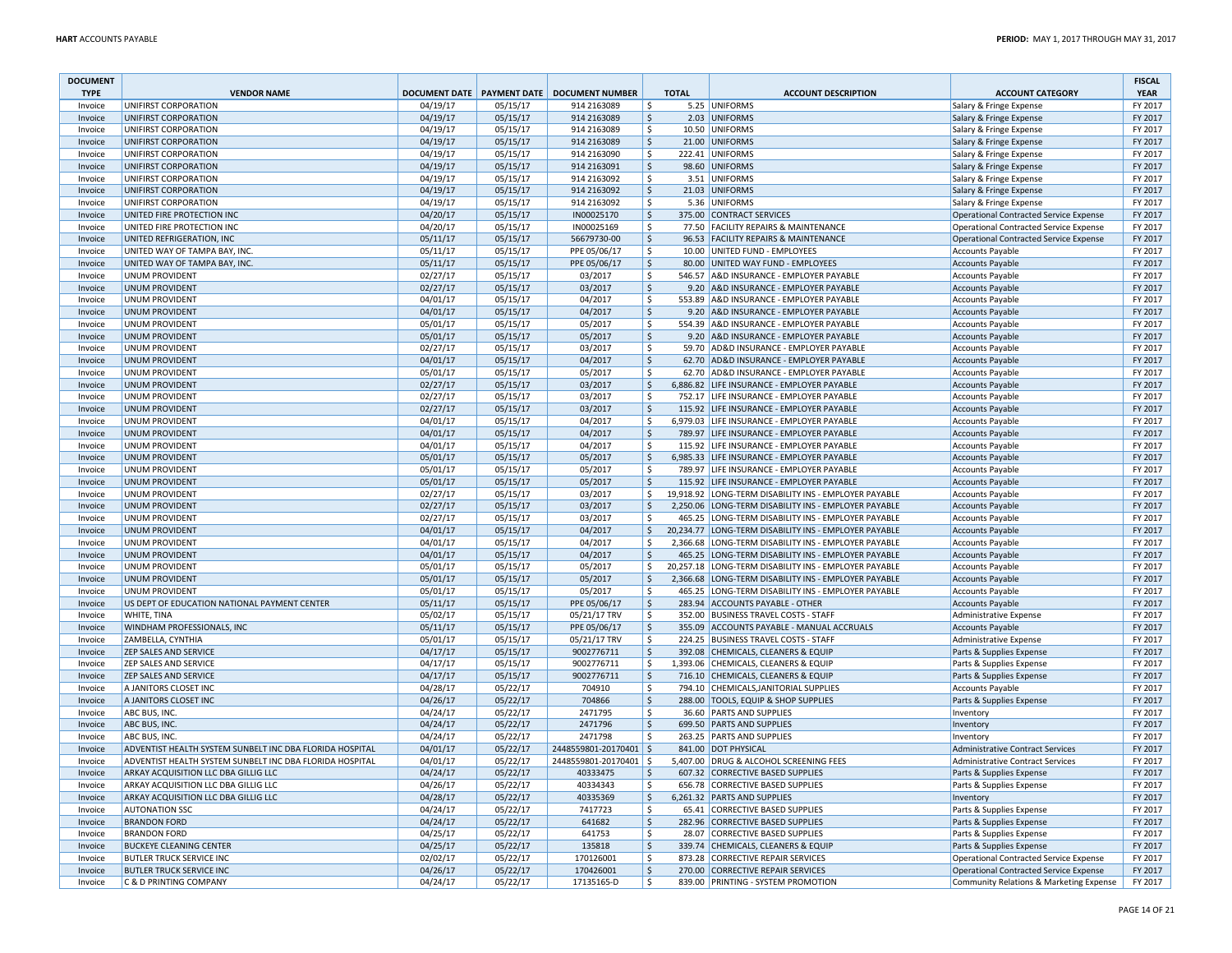| <b>DOCUMENT</b><br><b>TYPE</b> | <b>VENDOR NAME</b>                             |          |          | DOCUMENT DATE   PAYMENT DATE   DOCUMENT NUMBER |                    | <b>TOTAL</b> | <b>ACCOUNT DESCRIPTION</b>           | <b>ACCOUNT CATEGORY</b>                       | <b>FISCAL</b><br><b>YEAR</b> |
|--------------------------------|------------------------------------------------|----------|----------|------------------------------------------------|--------------------|--------------|--------------------------------------|-----------------------------------------------|------------------------------|
| Invoice                        | <b>C &amp; D PRINTING COMPANY</b>              | 04/24/17 | 05/22/17 | 17135270-D                                     | l \$               |              | 262.00 PRINTING - SYSTEM PROMOTION   | Community Relations & Marketing Expense       | FY 2017                      |
| Invoice                        | <b>C &amp; D PRINTING COMPANY</b>              | 04/25/17 | 05/22/17 | 17135210                                       | \$                 |              | 1,710.00 PRINTING - SYSTEM PROMOTION | Community Relations & Marketing Expense       | FY 2017                      |
| Invoice                        | C ROBINSON ASSOCIATES INC                      | 04/26/17 | 05/22/17 | HART01                                         | <sub>S</sub>       |              | 3,600.00 PROFESSIONAL SERVICE FEES   | <b>Administrative Contract Services</b>       | FY 2017                      |
| Invoice                        | <b>CAMBRIDGE SYSTEMATICS INC</b>               | 04/24/17 | 05/22/17 | 150078-16                                      | ۱Ś                 |              | 7,000.00 CONSULTANT FEES             | <b>Administrative Contract Services</b>       | FY 2017                      |
| Invoice                        | <b>CDW LLC</b>                                 | 04/27/17 | 05/22/17 | HRB1181                                        | ∣\$                |              | 778.51 REPAIR PARTS/MINOR EQUIP      | <b>Other Administrative Expenses</b>          | FY 2017                      |
| Invoice                        | <b>CDW LLC</b>                                 | 04/28/17 | 05/22/17 | HRJ4371                                        | ۱\$                |              | 44.00 REPAIR PARTS/MINOR EQUIP       | <b>Other Administrative Expenses</b>          | FY 2017                      |
| Invoice                        | <b>CDW LLC</b>                                 | 04/28/17 | 05/22/17 | <b>HRF9006</b>                                 | S,                 |              | 49.00 SUPPLIES/OFFICE/ART/JANITORIAL | Parts & Supplies Expense                      | FY 2017                      |
| Invoice                        | CHARTER COMMUNICATIONS INC DBA SPECTRUM        | 05/09/17 | 05/22/17 | 042451601050917                                | S.                 |              | 108.57 CABLE TELEVISION SERVICES     | <b>Utilities Expense</b>                      | FY 2017                      |
| Invoice                        | <b>CISCO SYSTEMS INC</b>                       | 04/27/17 | 05/22/17 | 7209295                                        | ∣\$                |              | 345.00 WEB HOSTING SERVICES          | <b>Operational Contracted Service Expense</b> | FY 2017                      |
| Invoice                        | CITY OF TAMPA GENERAL ACCOUNTING               | 05/10/17 | 05/22/17 | 1181359                                        | S.                 |              | 18,307.52 13 (C) BACK PENSION        | Salary & Fringe Expense                       | FY 2017                      |
| Invoice                        | <b>CITY OF TAMPA MCKAY BAY</b>                 | 05/10/17 | 05/22/17 | 1163776                                        | $\zeta$            |              | 13.77 DISPOSAL SERVICES              | <b>Operational Contracted Service Expense</b> | FY 2017                      |
| Invoice                        | CITY OF TAMPA PARKING DIVISION                 | 04/16/17 | 05/22/17 | 16374                                          | \$                 |              | 527.00 LEASES AND RENTAL             | Administrative Expense                        | FY 2017                      |
| Invoice                        | CITY OF TAMPA PARKING DIVISION                 | 04/16/17 | 05/22/17 | 16374                                          | $\mathsf{S}$       |              | 501.00 LEASES AND RENTAL             | Administrative Expense                        | FY 2017                      |
| Invoice                        | CITY OF TAMPA PARKING DIVISION                 | 05/16/17 | 05/22/17 | 16645                                          | S.                 |              | 1,028.00 LEASES AND RENTAL           | Administrative Expense                        | FY 2017                      |
| Invoice                        | <b>CITY OF TAMPA PARKING DIVISION</b>          | 04/16/17 | 05/22/17 | 16374                                          | l \$               |              | 314.02 PARKING FEES                  | <b>Other Administrative Expenses</b>          | FY 2017                      |
| Invoice                        | CITY OF TAMPA PARKING DIVISION                 | 05/16/17 | 05/22/17 | 16609                                          | ۱\$                |              | 282.25 PARKING FEES                  | <b>Other Administrative Expenses</b>          | FY 2017                      |
| Invoice                        | CITY OF TAMPA PARKING DIVISION                 | 05/16/17 | 05/22/17 | 16609                                          | $\ddot{\varsigma}$ |              | 2,878.40 PARKING FEES                | Administrative Expense                        | FY 2017                      |
| Invoice                        | <b>CITY OF TAMPA PARKING DIVISION</b>          | 05/16/17 | 05/22/17 | 16645                                          | Ŝ.                 |              | 13.98 PARKING FEES                   | Other Administrative Expenses                 | FY 2017                      |
| Invoice                        | CITY OF TAMPA PARKING DIVISION                 | 05/16/17 | 05/22/17 | 16645                                          | \$                 |              | 91.64 PARKING FEES                   | <b>Other Administrative Expenses</b>          | FY 2017                      |
| Invoice                        | <b>CITY OF TAMPA UTILITIES</b>                 | 05/10/17 | 05/22/17 | 0517/0314931                                   | S.                 |              | 161.95 WATER, SEWER & GARBAGE        | Utilities Expense                             | FY 2017                      |
| Invoice                        | <b>CITY OF TAMPA UTILITIES</b>                 | 05/11/17 | 05/22/17 | 0517/0051261                                   | l \$               |              | 4.95 WATER, SEWER & GARBAGE          | <b>Utilities Expense</b>                      | FY 2017                      |
| Invoice                        | <b>CITY OF TAMPA UTILITIES</b>                 | 05/11/17 | 05/22/17 | 0517/0051369-2                                 | ۱\$                |              | 50.83 WATER, SEWER & GARBAGE         | <b>Utilities Expense</b>                      | FY 2017                      |
| Invoice                        | <b>CITY OF TAMPA UTILITIES</b>                 | 05/11/17 | 05/22/17 | 0517/0051487                                   | $\ddot{\varsigma}$ |              | 8.25 WATER, SEWER & GARBAGE          | <b>Utilities Expense</b>                      | FY 2017                      |
| Invoice                        | <b>CITY OF TAMPA UTILITIES</b>                 | 05/11/17 | 05/22/17 | 0517/0307517-1                                 | ۱Ś                 |              | 296.64 WATER, SEWER & GARBAGE        | <b>Utilities Expense</b>                      | FY 2017                      |
| Invoice                        | <b>CITY OF TAMPA UTILITIES</b>                 | 05/11/17 | 05/22/17 | 0517/0307517-2                                 | l \$               |              | 721.85 WATER, SEWER & GARBAGE        | <b>Utilities Expense</b>                      | FY 2017                      |
| Invoice                        | <b>CITY OF TAMPA UTILITIES</b>                 | 05/11/17 | 05/22/17 | 0517/0307517-3                                 | ۱\$                |              | 610.80 WATER, SEWER & GARBAGE        | <b>Utilities Expense</b>                      | FY 2017                      |
| Invoice                        | <b>CITY OF TAMPA UTILITIES</b>                 | 05/11/17 | 05/22/17 | 0517/0326315                                   | $\zeta$            |              | 7.50 WATER, SEWER & GARBAGE          | <b>Utilities Expense</b>                      | FY 2017                      |
| Invoice                        | <b>CITY OF TAMPA UTILITIES</b>                 | 05/15/17 | 05/22/17 | 0517/0390311                                   | $\ddot{\varsigma}$ |              | 900.50 WATER, SEWER & GARBAGE        | <b>Utilities Expense</b>                      | FY 2017                      |
| Invoice                        | <b>CLASS C SOLUTIONS GROUP</b>                 | 04/25/17 | 05/22/17 | 1155219001                                     | \$                 |              | 73.68 CORRECTIVE BASED SUPPLIES      | Parts & Supplies Expense                      | FY 2017                      |
| Invoice                        | <b>CLASS C SOLUTIONS GROUP</b>                 | 04/27/17 | 05/22/17 | 1138284003                                     | S.                 |              | 72.15 CORRECTIVE BASED SUPPLIES      | Parts & Supplies Expense                      | FY 2017                      |
| Invoice                        | <b>CLASS C SOLUTIONS GROUP</b>                 | 04/27/17 | 05/22/17 | 1173929002                                     | ∣\$                |              | 361.56 CORRECTIVE BASED SUPPLIES     | Parts & Supplies Expense                      | FY 2017                      |
| Invoice                        | <b>CLASS C SOLUTIONS GROUP</b>                 | 04/28/17 | 05/22/17 | 1155219003                                     | \$                 |              | 5.42 CORRECTIVE BASED SUPPLIES       | Parts & Supplies Expense                      | FY 2017                      |
| Invoice                        | <b>CLASS C SOLUTIONS GROUP</b>                 | 04/28/17 | 05/22/17 | 1163814001                                     | $\mathsf{S}$       |              | 237.98 CORRECTIVE BASED SUPPLIES     | Parts & Supplies Expense                      | FY 2017                      |
| Invoice                        | <b>CLASS C SOLUTIONS GROUP</b>                 | 04/28/17 | 05/22/17 | 1173908001                                     | S.                 |              | 1,017.49 CORRECTIVE BASED SUPPLIES   | Parts & Supplies Expense                      | FY 2017                      |
| Invoice                        | COIN CURRENCY & DOCUMENT SYSTEMS OF FL INC     | 04/24/17 | 05/22/17 | 47176                                          | $\mathsf{S}$       |              | 472.52 CONTRACT SERVICES             | <b>Operational Contracted Service Expense</b> | FY 2017                      |
| Invoice                        | COMMERCIAL RISK MANAGEMENT INC                 | 04/25/17 | 05/22/17 | 04-9991                                        | ۱\$                |              | 3,249.00 CLAIM SERVICING FEES        | Self Insured Workers' Compensation Expense    | FY 2017                      |
| Invoice                        | CREATIVE BUS SALES, INC D/B/A TRANSIT PLUS     | 04/25/17 | 05/22/17 | 6020290                                        | $\ddot{\varsigma}$ |              | 221.18 CORRECTIVE BASED SUPPLIES     | Parts & Supplies Expense                      | FY 2017                      |
| Invoice                        | CREATIVE BUS SALES, INC D/B/A TRANSIT PLUS     | 04/25/17 | 05/22/17 | 6020709A                                       | S.                 |              | 853.68 CORRECTIVE BASED SUPPLIES     | Parts & Supplies Expense                      | FY 2017                      |
| Invoice                        | CREATIVE BUS SALES, INC D/B/A TRANSIT PLUS     | 04/27/17 | 05/22/17 | 6020654                                        | ∣\$                |              | 1,292.40 PARTS AND SUPPLIES          | Inventory                                     | FY 2017                      |
| Invoice                        | <b>CUMMINS INC</b>                             | 04/25/17 | 05/22/17 | 011-92512                                      | Ŝ.                 |              | 95,639.16 ASSOC CAP MAINT FY2016 POP | Capital Grant Expense                         | FY 2017                      |
| Invoice                        | <b>CUMMINS INC</b>                             | 04/25/17 | 05/22/17 | 011-92512 CORES                                | l \$               |              | 13,500.00 CORRECTIVE BASED SUPPLIES  | Parts & Supplies Expense                      | FY 2017                      |
| Invoice                        | <b>CUMMINS INC</b>                             | 04/26/17 | 05/22/17 | 011-92607                                      | \$                 |              | 24.12 CORRECTIVE BASED SUPPLIES      | Parts & Supplies Expense                      | FY 2017                      |
| Invoice                        | EARL W. COLVARD INC. DBA BOULEVARD TIRE CENTER | 04/27/17 | 05/22/17 | 19-177108                                      | \$                 |              | 25.00 TIRES PURCHASED                | Parts & Supplies Expense                      | FY 2017                      |
| Invoice                        | ELECTRIC SALES & SERVICE INC                   | 04/24/17 | 05/22/17 | 35819                                          | S.                 |              | 5,094.00 PARTS AND SUPPLIES          | Inventory                                     | FY 2017                      |
| Invoice                        | <b>ERS CORP</b>                                | 04/21/17 | 05/22/17 | 1713901                                        | l \$               |              | 3,428.00 CONTRACT SERVICES           | <b>Operational Contracted Service Expense</b> | FY 2017                      |
| Invoice                        | FIDELITY NATIONAL INFORMATION SERVICES, INC.   | 05/08/17 | 05/22/17 | 34404014                                       | ۱\$                |              | 1,042.03 BANKING FEES                | Administrative Expense                        | FY 2017                      |
| Invoice                        | <b>FINISHMASTER INC</b>                        | 04/25/17 | 05/22/17 | 76456908                                       | $\ddot{\varsigma}$ |              | 66.37 CORRECTIVE BASED SUPPLIES      | Parts & Supplies Expense                      | FY 2017                      |
| Invoice                        | <b>FINISHMASTER INC</b>                        | 04/25/17 | 05/22/17 | 76465333                                       | $\ddot{\varsigma}$ |              | 45.64 TOOLS, EQUIP & SHOP SUPPLIES   | Parts & Supplies Expense                      | FY 2017                      |
| Invoice                        | <b>FLEET PRIDE</b>                             | 04/25/17 | 05/22/17 | 84471851                                       | \$                 |              | 153.44 CORRECTIVE BASED SUPPLIES     | Parts & Supplies Expense                      | FY 2017                      |
| Invoice                        | FLEET PRODUCTS, INC.                           | 04/26/17 | 05/22/17 | 1476380                                        | S.                 |              | 25.82 TOOLS. EQUIP & SHOP SUPPLIES   | Parts & Supplies Expense                      | FY 2017                      |
| Invoice                        | FLEET PRODUCTS, INC.                           | 04/26/17 | 05/22/17 | 1476386                                        | ∣\$                |              | 463.14 TOOLS, EQUIP & SHOP SUPPLIES  | Parts & Supplies Expense                      | FY 2017                      |
| Invoice                        | FLEET PRODUCTS, INC.                           | 04/26/17 | 05/22/17 | 1476477                                        | \$                 |              | 132.77 TOOLS, EQUIP & SHOP SUPPLIES  | Parts & Supplies Expense                      | FY 2017                      |
| Invoice                        | FLEET PRODUCTS, INC.                           | 04/28/17 | 05/22/17 | 1477066                                        | ∣\$                |              | 463.14 TOOLS, EQUIP & SHOP SUPPLIES  | Parts & Supplies Expense                      | FY 2017                      |
| Invoice                        | <b>FRONTIER FLORIDA LLC</b>                    | 05/07/17 | 05/22/17 | 0517/6216583                                   | S.                 |              | 206.11 TELEPHONE                     | <b>Utilities Expense</b>                      | FY 2017                      |
| Invoice                        | <b>G&amp;K SERVICES CO</b>                     | 04/27/17 | 05/22/17 | 6071864177                                     | l \$               |              | 264.09 CONTRACT SERVICES             | <b>Operational Contracted Service Expense</b> | FY 2017                      |
| Invoice                        | <b>GATOR FORD TRUCK SALES</b>                  | 04/24/17 | 05/22/17 | 245391                                         | ۱\$                |              | 2,993.02 CORRECTIVE BASED SUPPLIES   | Parts & Supplies Expense                      | FY 2017                      |
| Invoice                        | <b>GATOR FORD TRUCK SALES</b>                  | 04/24/17 | 05/22/17 | 246797                                         | ∣\$                |              | 105.00 CORRECTIVE BASED SUPPLIES     | Parts & Supplies Expense                      | FY 2017                      |
| Invoice                        | <b>GATOR FORD TRUCK SALES</b>                  | 04/25/17 | 05/22/17 | 517631P                                        | $\zeta$            |              | 653.04 PARTS AND SUPPLIES            | Inventory                                     | FY 2017                      |
| Invoice                        | <b>GENFARE</b>                                 | 04/26/17 | 05/22/17 | 90118215                                       | \$                 |              | 950.00 CONTRACT SERVICES             | Operational Contracted Service Expense        | FY 2017                      |
| Invoice                        | <b>GENFARE</b>                                 | 04/25/17 | 05/22/17 | 90118149                                       | l \$               |              | 3,624.86 PARTS AND SUPPLIES          | Inventory                                     | FY 2017                      |
| Invoice                        | GENUINE PARTS CO DBA NAPA AUTO                 | 04/24/17 | 05/22/17 | 820098                                         | ∣\$                |              | 114.00 CORRECTIVE BASED SUPPLIES     | Parts & Supplies Expense                      | FY 2017                      |
| Invoice                        | GENUINE PARTS CO DBA NAPA AUTO                 | 04/26/17 | 05/22/17 | 820557                                         | \$                 |              | 187.88 CORRECTIVE BASED SUPPLIES     | Parts & Supplies Expense                      | FY 2017                      |
| Invoice                        | GENUINE PARTS CO DBA NAPA AUTO                 | 04/27/17 | 05/22/17 | 820778                                         | ∣\$                |              | 19.92 CORRECTIVE BASED SUPPLIES      | Parts & Supplies Expense                      | FY 2017                      |
| Invoice                        | GENUINE PARTS CO DBA NAPA AUTO                 | 04/27/17 | 05/22/17 | 820795                                         | l \$               |              | 106.87 CORRECTIVE BASED SUPPLIES     | Parts & Supplies Expense                      | FY 2017                      |
| Invoice                        | GENUINE PARTS CO DBA NAPA AUTO                 | 04/27/17 | 05/22/17 | 837739                                         | l \$               |              | 1,036.36 CORRECTIVE BASED SUPPLIES   | Parts & Supplies Expense                      | FY 2017                      |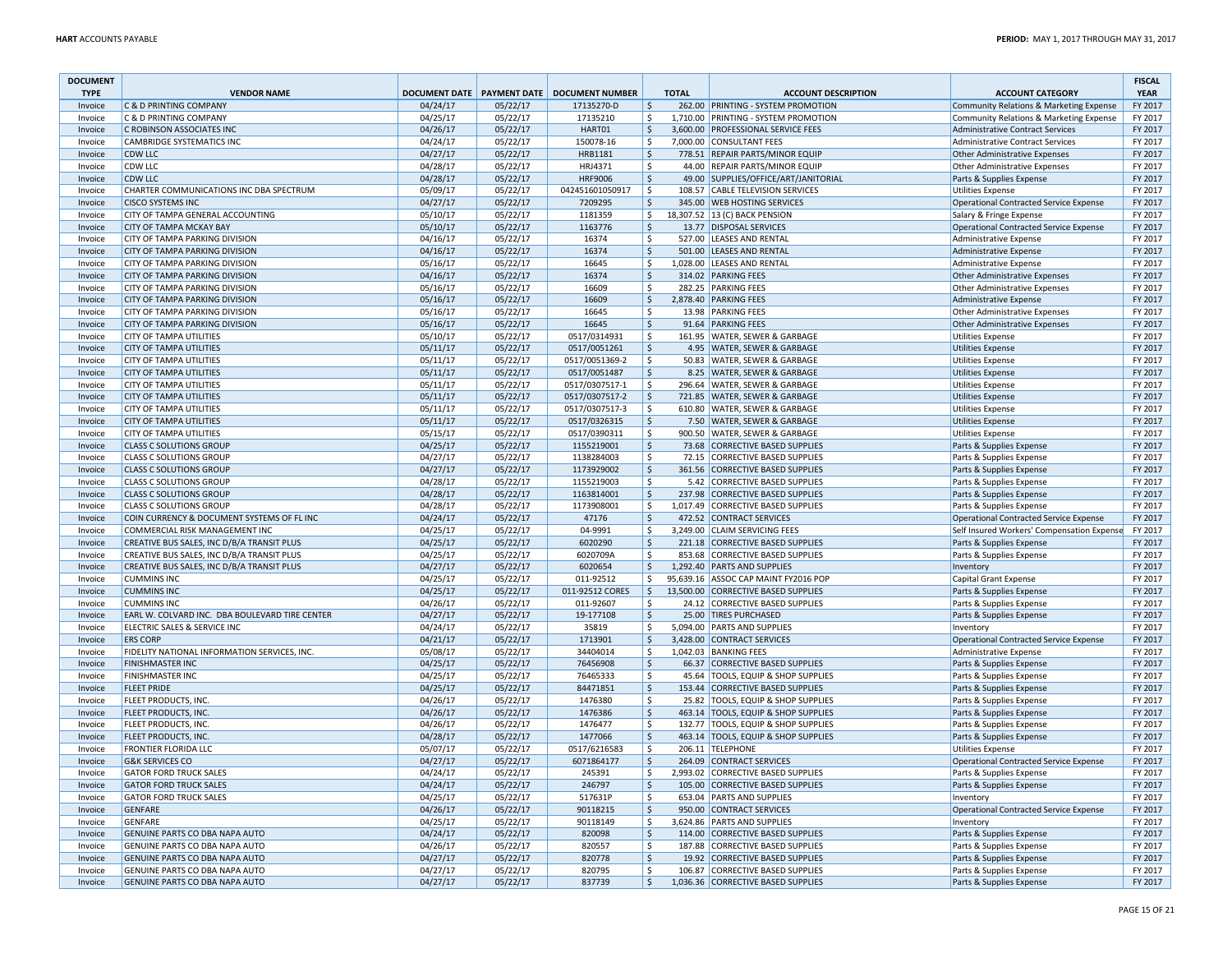| <b>DOCUMENT</b><br><b>TYPE</b> | <b>VENDOR NAME</b>                                                       |                      |                      | DOCUMENT DATE   PAYMENT DATE   DOCUMENT NUMBER |                    | <b>TOTAL</b>     | <b>ACCOUNT DESCRIPTION</b>                             | <b>ACCOUNT CATEGORY</b>                                    | <b>FISCAL</b><br><b>YEAR</b> |
|--------------------------------|--------------------------------------------------------------------------|----------------------|----------------------|------------------------------------------------|--------------------|------------------|--------------------------------------------------------|------------------------------------------------------------|------------------------------|
| Invoice                        | GENUINE PARTS CO DBA NAPA AUTO                                           | 05/15/17             | 05/22/17             | 823499                                         | -S                 |                  | 52.49 CORRECTIVE BASED SUPPLIES                        | Parts & Supplies Expense                                   | FY 2017                      |
| Invoice                        | GENUINE PARTS CO DBA NAPA AUTO                                           | 05/15/17             | 05/22/17             | 823627                                         | $\zeta$            |                  | 115.34 CORRECTIVE BASED SUPPLIES                       | Parts & Supplies Expense                                   | FY 2017                      |
| Invoice                        | GENUINE PARTS CO DBA NAPA AUTO                                           | 05/15/17             | 05/22/17             | 823513                                         | ۱\$                |                  | 1,390.03 PARTS AND SUPPLIES                            | Inventory                                                  | FY 2017                      |
| Invoice                        | GLOBAL EQUIPMENT CO, INC.                                                | 04/26/17             | 05/22/17             | 110962918                                      | \$                 |                  | 229.79 CORRECTIVE BASED SUPPLIES                       | Parts & Supplies Expense                                   | FY 2017                      |
| Invoice                        | <b>GOODYEAR TIRE &amp; RUBBER CO</b>                                     | 04/26/17             | 05/22/17             | 0083775977                                     | -Ś                 |                  | 3,391.85 TIRES LEASED - ADA/PARA FL-5307P-2017 POP     | Capital Grant Expense                                      | FY 2017                      |
| Invoice                        | <b>GOODYEAR TIRE &amp; RUBBER CO</b>                                     | 04/26/17             | 05/22/17             | 0083775978                                     | \$                 |                  | 2,408.40 TIRES LEASED - ADA/PARA FL-5307P-2017 POP     | <b>Capital Grant Expense</b>                               | FY 2017                      |
| Invoice                        | <b>GOODYEAR TIRE &amp; RUBBER CO</b>                                     | 04/26/17             | 05/22/17             | 0083775977                                     | Ŝ.                 |                  | 43,071.87 TIRES LEASED - BUS FL-5307P-2017 POP         | Capital Grant Expense                                      | FY 2017                      |
| Invoice                        | <b>GOODYEAR TIRE &amp; RUBBER CO</b>                                     | 04/26/17             | 05/22/17             | 0083775978                                     | S.                 |                  | 9,633.60 TIRES LEASED - BUS FL-5307P-2017 POP          | <b>Capital Grant Expense</b>                               | FY 2017                      |
| Invoice                        | <b>GRAINGER</b>                                                          | 04/24/17             | 05/22/17             | 9424791060                                     | \$                 |                  | 296.76 CORRECTIVE BASED SUPPLIES                       | Parts & Supplies Expense                                   | FY 2017                      |
| Invoice                        | <b>GRAINGER</b>                                                          | 04/27/17             | 05/22/17             | 9428420708                                     | l \$               |                  | 186.60 CORRECTIVE BASED SUPPLIES                       | Parts & Supplies Expense                                   | FY 2017                      |
| Invoice                        | <b>GRAINGER</b>                                                          | 04/26/17             | 05/22/17             | 9427972378                                     | -\$                |                  | 67.60 TOOLS, EQUIP & SHOP SUPPLIES                     | Parts & Supplies Expense                                   | FY 2017                      |
| Invoice                        | <b>GULF COAST THERMO KING</b>                                            | 04/25/17             | 05/22/17             | IV69155                                        | ∣\$                |                  | 109.44 CORRECTIVE BASED SUPPLIES                       | Parts & Supplies Expense                                   | FY 2017                      |
| Invoice                        | HAYS HOLDING CORP AKA VEREDUS                                            | 04/23/17             | 05/22/17             | 170010947                                      | -\$                |                  | 2,720.00 BUDGET FOR INHOUSE TEMP HELP                  | Salary & Fringe Expense                                    | FY 2017                      |
| Invoice                        | HEAVY DUTY LIFT & EQUIPMENT INC                                          | 04/24/17             | 05/22/17             | 2026869                                        | \$                 |                  | 1,562.60 CORRECTIVE BASED SUPPLIES                     | Parts & Supplies Expense                                   | FY 2017                      |
| Invoice                        | <b>HOME DEPOT</b>                                                        | 05/11/17             | 05/22/17             | 2972806                                        | -\$                |                  | 178.96 CORRECTIVE BASED SUPPLIES                       | Parts & Supplies Expense                                   | FY 2017                      |
| Invoice                        | <b>HOME DEPOT</b>                                                        | 05/16/17             | 05/22/17             | 7973145                                        | \$                 |                  | 58.63 CORRECTIVE BASED SUPPLIES                        | Parts & Supplies Expense                                   | FY 2017                      |
| Invoice                        | <b>HOME DEPOT</b>                                                        | 05/16/17             | 05/22/17             | 7973158                                        | -\$                |                  | 191.03 CORRECTIVE BASED SUPPLIES                       | Parts & Supplies Expense                                   | FY 2017                      |
| Invoice                        | HOWCO ENVIRONMENTAL SERVICES                                             | 04/24/17             | 05/22/17             | 0205261                                        | l \$               |                  | 130.00 CONTRACT SERVICES                               | <b>Operational Contracted Service Expense</b>              | FY 2017                      |
| Invoice                        | HOWCO ENVIRONMENTAL SERVICES                                             | 04/24/17             | 05/22/17             | 0205263                                        | \$                 |                  | 60.00 CONTRACT SERVICES                                | <b>Operational Contracted Service Expense</b>              | FY 2017                      |
| Invoice                        | HYDRAULIC ELECTRIC COMPONENT SUPPLY INC                                  | 04/26/17             | 05/22/17             | 0134468-IN                                     | S.                 |                  | 283.14 PARTS AND SUPPLIES                              | Inventory                                                  | FY 2017                      |
| Invoice                        | <b>INTEGRATED BUSINESS GROUP</b>                                         | 04/28/17             | 05/22/17             | INV012905                                      | -\$                |                  | 100.00 PROFESSIONAL SERVICE FEES                       | <b>Administrative Contract Services</b>                    | FY 2017                      |
| Invoice                        | JACOBS ENGINEERING GROUP INC                                             | 04/27/17             | 05/22/17             | $\overline{4}$                                 | $\zeta$            |                  | 62,786.86 437804-12801 PREMIUM TRANSIT STUDY           | <b>Capital Grant Expense</b>                               | FY 2017                      |
| Invoice                        | JAMES RIVER SOLUTIONS LLC                                                | 04/24/17             | 05/22/17             | S273493-IN                                     | -\$                | 12,001.08 DIESEL |                                                        | Fuel and Oil Expense                                       | FY 2017                      |
| Invoice                        | JAMES RIVER SOLUTIONS LLC                                                | 04/25/17             | 05/22/17             | S273494-IN                                     | \$                 | 11,864.78 DIESEL |                                                        | Fuel and Oil Expense                                       | FY 2017                      |
| Invoice                        | JAMES RIVER SOLUTIONS LLC                                                | 04/26/17             | 05/22/17             | S273495-IN                                     | S.                 | 11,870.65 DIESEL |                                                        | Fuel and Oil Expense                                       | FY 2017                      |
| Invoice                        | JAMES RIVER SOLUTIONS LLC                                                | 04/27/17             | 05/22/17             | S273497-IN                                     | S,                 | 11,815.70 DIESEL |                                                        | Fuel and Oil Expense                                       | FY 2017                      |
| Invoice                        | JAMES RIVER SOLUTIONS LLC                                                | 04/28/17             | 05/22/17             | S273498-IN                                     | S.                 | 11,601.92 DIESEL |                                                        | Fuel and Oil Expense                                       | FY 2017                      |
| Invoice                        | JAMES RIVER SOLUTIONS LLC                                                | 04/24/17             | 05/22/17             | S273493-IN                                     | S.                 |                  | 2,552.93 DIESEL & GAS EXCISE TAX                       | <b>Tax Expense</b>                                         | FY 2017                      |
| Invoice                        | JAMES RIVER SOLUTIONS LLC                                                | 04/25/17             | 05/22/17             | S273494-IN                                     | -Ś                 |                  | 2,544.05 DIESEL & GAS EXCISE TAX                       | <b>Tax Expense</b>                                         | FY 2017                      |
| Invoice                        | JAMES RIVER SOLUTIONS LLC                                                | 04/26/17             | 05/22/17             | S273495-IN                                     | S.                 |                  | 2,551.22 DIESEL & GAS EXCISE TAX                       | <b>Tax Expense</b>                                         | FY 2017                      |
| Invoice                        | JAMES RIVER SOLUTIONS LLC                                                | 04/27/17             | 05/22/17             | S273497-IN                                     | -\$                |                  | 2,546.78 DIESEL & GAS EXCISE TAX                       | <b>Tax Expense</b>                                         | FY 2017                      |
| Invoice                        | JAMES RIVER SOLUTIONS LLC                                                | 04/28/17             | 05/22/17             | S273498-IN                                     | \$                 |                  | 2,550.89 DIESEL & GAS EXCISE TAX                       | <b>Tax Expense</b>                                         | FY 2017                      |
| Invoice                        | JESTO TRANSMISSIONS OF FLORIDA                                           | 05/11/17             | 05/22/17             | 22865                                          | -\$                |                  | 1,675.00 CORRECTIVE REPAIR SERVICES                    | <b>Operational Contracted Service Expense</b>              | FY 2017                      |
| Invoice                        | KENWORTH OF CENTRAL FLORIDA INC                                          | 04/25/17             | 05/22/17             | C169918                                        | \$                 |                  | 16,616.50 PARTS AND SUPPLIES                           | Inventory                                                  | FY 2017                      |
| Invoice                        | <b>KIRKS AUTOMOTIVE INC</b>                                              | 04/28/17             | 05/22/17             | 1004927                                        | -Ś                 |                  | 2,325.00 PARTS AND SUPPLIES                            | Inventory                                                  | FY 2017                      |
| Invoice                        | <b>KIRKS AUTOMOTIVE INC</b>                                              | 04/28/17             | 05/22/17             | 1004968                                        | \$                 |                  | 223.82 PARTS AND SUPPLIES                              | Inventory                                                  | FY 2017                      |
| Invoice                        | LIFT-U DIV OF HOGAN MFG INC                                              | 04/28/17             | 05/22/17             | 182083                                         | $\zeta$            |                  | 418.24 CORRECTIVE BASED SUPPLIES                       | Parts & Supplies Expense                                   | FY 2017<br>FY 2017           |
| Invoice                        | MAYER ELECTRIC FIN CORP                                                  | 04/25/17             | 05/22/17             | 21929798                                       | l \$               |                  | 67.56 CORRECTIVE BASED SUPPLIES                        | Parts & Supplies Expense                                   |                              |
| Invoice                        | MIDWEST BUS CORPORATION                                                  | 04/28/17<br>04/26/17 | 05/22/17             | 42205<br>7866                                  | \$<br>S.           |                  | 16.49 PARTS AND SUPPLIES<br>6,925.00 CONTRACT SERVICES | Inventory<br><b>Operational Contracted Service Expense</b> | FY 2017<br>FY 2017           |
| Invoice<br>Invoice             | MILLENNIUM LAWN AND LANDSCAPE INC<br>MILLENNIUM REFRESHMENT SERVICES INC | 04/29/17             | 05/22/17<br>05/22/17 | 1986                                           | ۱ś                 |                  | 504.01 OPERATING CONTINGENCY                           | <b>Other Administrative Expenses</b>                       | FY 2017                      |
| Invoice                        | MLHJR, INC. D/B/A SNAP-ON TOOLS                                          | 04/27/17             | 05/22/17             | 04271727538                                    | \$                 |                  | 505.00 TOOLS, EQUIP & SHOP SUPPLIES                    | Parts & Supplies Expense                                   | FY 2017                      |
| Invoice                        | MOHAWK MANUFACTURING & SUPPLY CO                                         | 04/27/17             | 05/22/17             | U008024                                        | l \$               |                  | 131.64 PARTS AND SUPPLIES                              | Inventory                                                  | FY 2017                      |
| Invoice                        | MOHAWK MANUFACTURING & SUPPLY CO                                         | 04/28/17             | 05/22/17             | U008109                                        | $\ddot{\varsigma}$ |                  | 231.48 PARTS AND SUPPLIES                              | Inventory                                                  | FY 2017                      |
| Invoice                        | MOHAWK MANUFACTURING & SUPPLY CO                                         | 04/28/17             | 05/22/17             | U008110                                        | -\$                |                  | 234.48 PARTS AND SUPPLIES                              | Inventory                                                  | FY 2017                      |
| Invoice                        | MOHAWK MANUFACTURING & SUPPLY CO                                         | 04/26/17             | 05/22/17             | U007962                                        | \$                 |                  | 790.00 PARTS AND SUPPLIES                              | Inventory                                                  | FY 2017                      |
| Invoice                        | PETROLEUM PRODUCTS MONITORING INC                                        | 05/11/17             | 05/22/17             | 21848                                          | Ŝ.                 |                  | 1,350.00 FLUID AND CHEMICAL ANALYSIS                   | Operational Contracted Service Expense                     | FY 2017                      |
| Invoice                        | PRO CHEM INC                                                             | 04/26/17             | 05/22/17             | 0638621-IN                                     | S.                 |                  | 579.60 CORRECTIVE BASED SUPPLIES                       | Parts & Supplies Expense                                   | FY 2017                      |
| Invoice                        | PROVANTAGE LLC                                                           | 04/24/17             | 05/22/17             | 7903215                                        | \$                 |                  | 1,234.95 TOOLS, EQUIP & SHOP SUPPLIES                  | Parts & Supplies Expense                                   | FY 2017                      |
| Invoice                        | READYREFRESH                                                             | 04/24/17             | 05/22/17             | 07D0008438467                                  | <sub>S</sub>       |                  | 1,409.99 FACILITY REPAIRS & MAINTENANCE                | <b>Operational Contracted Service Expense</b>              | FY 2017                      |
| Invoice                        | SEABOARD DISTRIBUTION, INC                                               | 04/24/17             | 05/22/17             | 185796                                         | \$                 |                  | 3,960.00 ENGINE OIL (OIL & LUBE)                       | Fuel and Oil Expense                                       | FY 2017                      |
| Invoice                        | SEABOARD DISTRIBUTION, INC                                               | 04/24/17             | 05/22/17             | 185796                                         | \$                 |                  | 20.00 ENGINE OIL (OIL & LUBE)                          | Fuel and Oil Expense                                       | FY 2017                      |
| Invoice                        | SECURE ON-SITE SHREDDING                                                 | 04/27/17             | 05/22/17             | 2537042717                                     | \$                 |                  | 20.00 CONTRACT SERVICES                                | <b>Operational Contracted Service Expense</b>              | FY 2017                      |
| Invoice                        | SECURE ON-SITE SHREDDING                                                 | 04/27/17             | 05/22/17             | 2539042717                                     | \$                 |                  | 20.00 CONTRACT SERVICES                                | <b>Operational Contracted Service Expense</b>              | FY 2017                      |
| Invoice                        | SECURE ON-SITE SHREDDING                                                 | 04/27/17             | 05/22/17             | 2541042717                                     | Ŝ.                 |                  | 20.00 CONTRACT SERVICES                                | <b>Operational Contracted Service Expense</b>              | FY 2017                      |
| Invoice                        | SECURE ON-SITE SHREDDING                                                 | 04/27/17             | 05/22/17             | 2543042717                                     | ١ş                 |                  | 40.00 CONTRACT SERVICES                                | <b>Operational Contracted Service Expense</b>              | FY 2017                      |
| Invoice                        | SECURE ON-SITE SHREDDING                                                 | 04/27/17             | 05/22/17             | 2545042717                                     | \$                 |                  | 32.00 CONTRACT SERVICES                                | <b>Operational Contracted Service Expense</b>              | FY 2017                      |
| Invoice                        | SIMON, CHESTER                                                           | 05/16/17             | 05/22/17             | 04/04/17 TR                                    | l \$               |                  | 76.83 BUSINESS TRAVEL COSTS - STAFF                    | Administrative Expense                                     | FY 2017                      |
| Invoice                        | STAPLES CONTRACT & COMMERCIAL INC                                        | 04/29/17             | 05/22/17             | 8044299417                                     | \$                 |                  | 2,628.41 CONTRACTED OFFICE SUPPLIES                    | Parts & Supplies Expense                                   | FY 2017                      |
| Invoice                        | <b>STC FIRE AND EMERGENCY</b>                                            | 04/25/17             | 05/22/17             | 510431                                         | ∣\$                |                  | 330.20 CORRECTIVE BASED SUPPLIES                       | Parts & Supplies Expense                                   | FY 2017                      |
| Invoice                        | <b>STC FIRE AND EMERGENCY</b>                                            | 04/28/17             | 05/22/17             | 510521                                         | ۱\$                |                  | 383.10 CORRECTIVE BASED SUPPLIES                       | Parts & Supplies Expense                                   | FY 2017                      |
| Invoice                        | STELLAR INDUSTRIAL SUPPLY INC                                            | 04/24/17             | 05/22/17             | 3774711                                        | \$                 |                  | 87.78 PARTS AND SUPPLIES                               | Inventory                                                  | FY 2017                      |
| Invoice                        | SUN STATE INTERNATIONAL TRUCKS LLC                                       | 04/26/17             | 05/22/17             | R20001840801                                   | ۱\$                |                  | 255.00 CORRECTIVE REPAIR SERVICES                      | <b>Operational Contracted Service Expense</b>              | FY 2017                      |
| Invoice                        | SUN STATE INTERNATIONAL TRUCKS LLC                                       | 04/26/17             | 05/22/17             | R20001841001                                   | $\ddot{\varsigma}$ |                  | 255.00 CORRECTIVE REPAIR SERVICES                      | Operational Contracted Service Expense                     | FY 2017                      |
| Invoice                        | <b>SUN STATE INTERNATIONAL TRUCKS LLC</b>                                | 04/26/17             | 05/22/17             | R20001841201                                   | l \$               |                  | 255.00 CORRECTIVE REPAIR SERVICES                      | Operational Contracted Service Expense                     | FY 2017                      |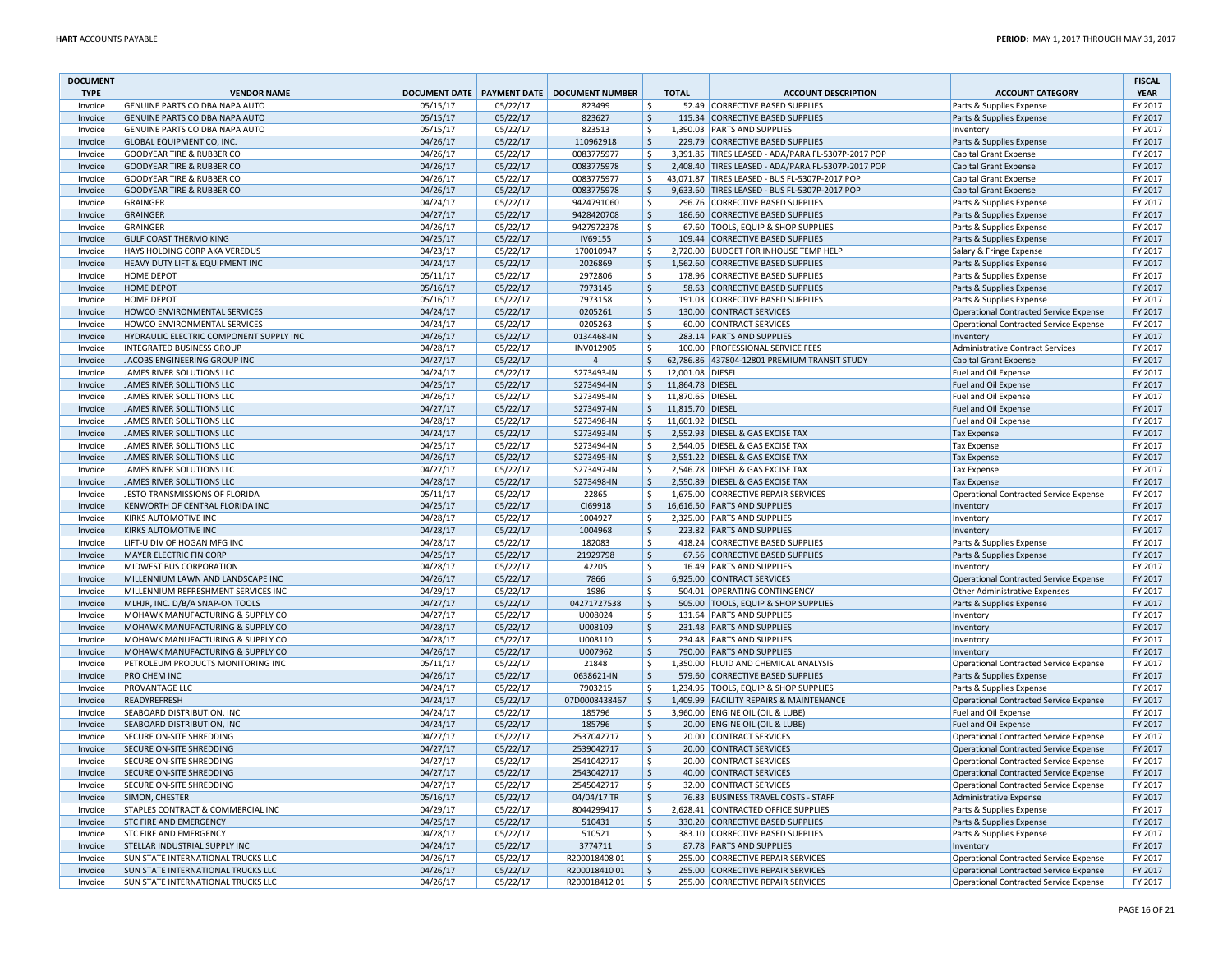| <b>DOCUMENT</b><br><b>TYPE</b> | <b>VENDOR NAME</b>                                                               | <b>DOCUMENT DATE</b> |                      | <b>PAYMENT DATE   DOCUMENT NUMBER</b> |                     | <b>TOTAL</b> | <b>ACCOUNT DESCRIPTION</b>                                                                                                 | <b>ACCOUNT CATEGORY</b>                            | <b>FISCAL</b><br><b>YEAR</b> |
|--------------------------------|----------------------------------------------------------------------------------|----------------------|----------------------|---------------------------------------|---------------------|--------------|----------------------------------------------------------------------------------------------------------------------------|----------------------------------------------------|------------------------------|
| Invoice                        | <b>SUN STATE INTERNATIONAL TRUCKS LLC</b>                                        | 04/26/17             | 05/22/17             | R20001872601                          | I\$.                |              | 255.00 CORRECTIVE REPAIR SERVICES                                                                                          | Operational Contracted Service Expense             | FY 2017                      |
| Invoice                        | <b>SUN STATE INTERNATIONAL TRUCKS LLC</b>                                        | 04/28/17             | 05/22/17             | X10029774401                          | \$                  |              | 1,116.18 PARTS AND SUPPLIES                                                                                                | Inventory                                          | FY 2017                      |
| Invoice                        | <b>SUNSTATE WRECKER SERVICE INC</b>                                              | 04/24/17             | 05/22/17             | 168877                                | \$                  |              | 84.00 TOWING CHARGES                                                                                                       | Operational Contracted Service Expense             | FY 2017                      |
| Invoice                        | <b>SUNSTATE WRECKER SERVICE INC</b>                                              | 04/24/17             | 05/22/17             | 168932                                | \$                  |              | 300.00 TOWING CHARGES                                                                                                      | Operational Contracted Service Expense             | FY 2017                      |
| Invoice                        | <b>SUNSTATE WRECKER SERVICE INC</b>                                              | 04/25/17             | 05/22/17             | 168597                                | $\mathsf{S}$        |              | 300.00 TOWING CHARGES                                                                                                      | Operational Contracted Service Expense             | FY 2017                      |
| Invoice                        | <b>SUNSTATE WRECKER SERVICE INC</b>                                              | 04/25/17             | 05/22/17             | 168933                                | \$                  |              | 225.00 TOWING CHARGES                                                                                                      | Operational Contracted Service Expense             | FY 2017                      |
| Invoice                        | <b>SUNSTATE WRECKER SERVICE INC</b>                                              | 04/28/17             | 05/22/17             | 169426                                | \$                  |              | 375.00 TOWING CHARGES                                                                                                      | Operational Contracted Service Expense             | FY 2017                      |
| Invoice                        | SUNSTATE WRECKER SERVICE INC                                                     | 04/28/17             | 05/22/17             | 169427                                | Ŝ.                  |              | 300.00 TOWING CHARGES                                                                                                      | Operational Contracted Service Expense             | FY 2017                      |
| Invoice                        | <b>SURGE SUPPRESSION LLC</b>                                                     | 04/28/17             | 05/22/17             | 45139                                 | $\zeta$             |              | 49,400.00 STREETCAR MAINT ACTIVITIES FL-2016-062 FY14,15,16                                                                | Capital Grant Expense                              | FY 2017                      |
| Invoice                        | <b>SUTRAK CORPORATION</b>                                                        | 04/28/17             | 05/22/17             | IN02116                               | Ś.                  |              | 46,800.00 STREETCAR MAINT ACTIVITIES FL-2016-062 FY14,15,16                                                                | <b>Capital Grant Expense</b>                       | FY 2017                      |
| Invoice                        | <b>SUTRAK CORPORATION</b>                                                        | 04/28/17             | 05/22/17             | IN02116                               | \$                  |              | 12,800.00 STREETCAR MAINT ACTIVITIES FL-54-0009                                                                            | Capital Grant Expense                              | FY 2017                      |
| Invoice                        | TAMPA ARMATURE WORKS INC DBA TAW TAMPA                                           | 04/27/17             | 05/22/17             | 26112282                              | \$                  |              | 327.60 CONTRACT SERVICES                                                                                                   | Operational Contracted Service Expense             | FY 2017                      |
| Invoice                        | TAMPA ARMATURE WORKS INC DBA TAW TAMPA                                           | 04/24/17             | 05/22/17             | 11016705                              | \$                  |              | 18,225.00 STREETCAR MAINT ACTIVITIES FL-2016-062 FY14,15,16                                                                | Capital Grant Expense                              | FY 2017                      |
| Invoice                        | TAMPA ARMATURE WORKS INC DBA TAW TAMPA                                           | 04/28/17             | 05/22/17             | 11016754                              | \$                  |              | 18,225.00 STREETCAR MAINT ACTIVITIES FL-2016-062 FY14,15,16                                                                | Capital Grant Expense                              | FY 2017                      |
| Invoice                        | TAMPA ARMATURE WORKS INC DBA TAW TAMPA                                           | 04/28/17             | 05/22/17             | 11016755                              | S.                  |              | 18,225.00 STREETCAR MAINT ACTIVITIES FL-2016-062 FY14,15,16                                                                | <b>Capital Grant Expense</b>                       | FY 2017                      |
| Invoice                        | TAMPA ARMATURE WORKS INC DBA TAW TAMPA<br>TAMPA ARMATURE WORKS INC DBA TAW TAMPA | 04/28/17<br>04/28/17 | 05/22/17<br>05/22/17 | 11016760<br>11016761                  | \$<br>\$            |              | 18,225.00 STREETCAR MAINT ACTIVITIES FL-2016-062 FY14,15,16<br>18,225.00 STREETCAR MAINT ACTIVITIES FL-2016-062 FY14,15,16 | Capital Grant Expense                              | FY 2017<br>FY 2017           |
| Invoice                        | <b>TAMPA ELECTRIC COMPANY</b>                                                    | 05/09/17             | 05/22/17             | 211012150812-0517                     | $\vert$ \$          |              | 10,825.42 ELECTRICITY                                                                                                      | Capital Grant Expense<br><b>Utilities Expense</b>  | FY 2017                      |
| Invoice<br>Invoice             | <b>TAMPA ELECTRIC COMPANY</b>                                                    | 05/15/17             | 05/22/17             | 211012151059-0517 \$                  |                     |              | 39.03 ELECTRICITY                                                                                                          | <b>Utilities Expense</b>                           | FY 2017                      |
| Invoice                        | <b>TAMPA ELECTRIC COMPANY</b>                                                    | 05/15/17             | 05/22/17             | 211012151307-0517 \$                  |                     |              | 40.74 ELECTRICITY                                                                                                          | <b>Utilities Expense</b>                           | FY 2017                      |
| Invoice                        | <b>TAMPA ELECTRIC COMPANY</b>                                                    | 05/15/17             | 05/22/17             | 211012151570-0517 \$                  |                     |              | 619.30 ELECTRICITY                                                                                                         | <b>Utilities Expense</b>                           | FY 2017                      |
| Invoice                        | <b>TAMPA ELECTRIC COMPANY</b>                                                    | 05/15/17             | 05/22/17             | 211012151794-0517 \$                  |                     |              | 24.70 ELECTRICITY                                                                                                          | <b>Utilities Expense</b>                           | FY 2017                      |
| Invoice                        | <b>TAMPA ELECTRIC COMPANY</b>                                                    | 05/15/17             | 05/22/17             | 211012152065-0517 \$                  |                     |              | 21.12 ELECTRICITY                                                                                                          | <b>Utilities Expense</b>                           | FY 2017                      |
| Invoice                        | <b>TAMPA ELECTRIC COMPANY</b>                                                    | 05/16/17             | 05/22/17             | 211012152305-0517 \$                  |                     |              | 20.45 ELECTRICITY                                                                                                          | <b>Utilities Expense</b>                           | FY 2017                      |
| Invoice                        | <b>TAMPA ELECTRIC COMPANY</b>                                                    | 05/16/17             | 05/22/17             | 211012152636-0517 \$                  |                     |              | 63.54 ELECTRICITY                                                                                                          | <b>Utilities Expense</b>                           | FY 2017                      |
| Invoice                        | <b>TRANSDEV SERVICES INC</b>                                                     | 04/26/17             | 05/22/17             | 0003                                  | \$                  |              | 17,213.00 PURCHASED TRANSPORTATION                                                                                         | Operational Contracted Service Expense             | FY 2017                      |
| Invoice                        | <b>TRANSDEV SERVICES INC</b>                                                     | 04/26/17             | 05/22/17             | 0004                                  | \$                  |              | 9,142.00 PURCHASED TRANSPORTATION                                                                                          | Operational Contracted Service Expense             | FY 2017                      |
| Invoice                        | <b>TRANSDEV SERVICES INC</b>                                                     | 04/26/17             | 05/22/17             | 0005                                  | Ŝ                   |              | 9,163.00 PURCHASED TRANSPORTATION                                                                                          | Operational Contracted Service Expense             | FY 2017                      |
| Invoice                        | TROPICAL SURVEILLANCE & INVESTIGATIONS INC (TSI)                                 | 04/24/17             | 05/22/17             | TPL-2017026693                        | $\vert$ \$          |              | 80.00 GENERAL INVESTIGATION                                                                                                | Self Insured General Liability Expense             | FY 2017                      |
| Invoice                        | TROPICAL SURVEILLANCE & INVESTIGATIONS INC (TSI)                                 | 04/24/17             | 05/22/17             | TPL-2017028102                        | -\$                 |              | 55.00 GENERAL INVESTIGATION                                                                                                | Self Insured General Liability Expense             | FY 2017                      |
| Invoice                        | TROPICAL SURVEILLANCE & INVESTIGATIONS INC (TSI)                                 | 04/24/17             | 05/22/17             | TPL-2017030904                        | l\$                 |              | 48.00 GENERAL INVESTIGATION                                                                                                | Self Insured General Liability Expense             | FY 2017                      |
| Invoice                        | TROPICAL SURVEILLANCE & INVESTIGATIONS INC (TSI)                                 | 04/25/17             | 05/22/17             | TPL-2017029575                        | \$                  |              | 40.00 GENERAL INVESTIGATION                                                                                                | Self Insured General Liability Expense             | FY 2017                      |
| Invoice                        | TROPICAL SURVEILLANCE & INVESTIGATIONS INC (TSI)                                 | 04/25/17             | 05/22/17             | TPL-2017029578                        | \$                  |              | 40.00 GENERAL INVESTIGATION                                                                                                | Self Insured General Liability Expense             | FY 2017                      |
| Invoice                        | TROPICAL SURVEILLANCE & INVESTIGATIONS INC (TSI)                                 | 04/25/17             | 05/22/17             | TPL-2017029585                        | \$                  |              | 40.00 GENERAL INVESTIGATION                                                                                                | Self Insured General Liability Expense             | FY 2017                      |
| Invoice                        | TROPICAL SURVEILLANCE & INVESTIGATIONS INC (TSI)                                 | 04/25/17             | 05/22/17             | TPL-2017029588                        | \$                  |              | 40.00 GENERAL INVESTIGATION                                                                                                | Self Insured General Liability Expense             | FY 2017                      |
| Invoice                        | TROPICAL SURVEILLANCE & INVESTIGATIONS INC (TSI)                                 | 04/25/17             | 05/22/17             | TPL-2017029593                        | $\ddot{\mathsf{S}}$ |              | 40.00 GENERAL INVESTIGATION                                                                                                | Self Insured General Liability Expense             | FY 2017                      |
| Invoice                        | TROPICAL SURVEILLANCE & INVESTIGATIONS INC (TSI)                                 | 04/26/17             | 05/22/17             | TPL-2017031618                        | \$                  |              | 13.45 GENERAL INVESTIGATION                                                                                                | Self Insured General Liability Expense             | FY 2017                      |
| Invoice                        | TROPICAL SURVEILLANCE & INVESTIGATIONS INC (TSI)                                 | 04/27/17             | 05/22/17             | TPL-2017030124                        | Ŝ.                  |              | 40.00 GENERAL INVESTIGATION                                                                                                | Self Insured General Liability Expense             | FY 2017                      |
| Invoice                        | TROPICAL SURVEILLANCE & INVESTIGATIONS INC (TSI)                                 | 04/27/17             | 05/22/17             | TPL-2017031899                        | l \$                |              | 28.00 GENERAL INVESTIGATION                                                                                                | Self Insured General Liability Expense             | FY 2017                      |
| Invoice                        | TROPICAL SURVEILLANCE & INVESTIGATIONS INC (TSI)                                 | 04/27/17             | 05/22/17             | TPL-2017031904                        | Ŝ.                  |              | 57.00 GENERAL INVESTIGATION                                                                                                | Self Insured General Liability Expense             | FY 2017                      |
| Invoice                        | TROPICAL SURVEILLANCE & INVESTIGATIONS INC (TSI)                                 | 04/28/17             | 05/22/17             | TPL-2017027543                        | l\$                 |              | 95.00 GENERAL INVESTIGATION                                                                                                | Self Insured General Liability Expense             | FY 2017                      |
| Invoice                        | TROPICAL SURVEILLANCE & INVESTIGATIONS INC (TSI)                                 | 04/28/17             | 05/22/17             | TPL-2017029582                        | \$                  |              | 80.00 GENERAL INVESTIGATION                                                                                                | Self Insured General Liability Expense             | FY 2017                      |
| Invoice                        | TROPICAL SURVEILLANCE & INVESTIGATIONS INC (TSI)                                 | 04/28/17             | 05/22/17             | TPL-2017029592                        | \$                  |              | 95.00 GENERAL INVESTIGATION                                                                                                | Self Insured General Liability Expense             | FY 2017                      |
| Invoice                        | TROPICAL SURVEILLANCE & INVESTIGATIONS INC (TSI)                                 | 04/28/17             | 05/22/17             | TPL-2017031256                        | -\$                 |              | 55.00 GENERAL INVESTIGATION                                                                                                | Self Insured General Liability Expense             | FY 2017                      |
| Invoice                        | TROPICAL SURVEILLANCE & INVESTIGATIONS INC (TSI)                                 | 04/28/17             | 05/22/17             | TPL-2017031257                        | \$                  |              | 55.00 GENERAL INVESTIGATION                                                                                                | Self Insured General Liability Expense             | FY 2017                      |
| Invoice                        | TUDI MECHANICAL SYSTEMS                                                          | 04/25/17             | 05/22/17             | 115150                                | \$                  |              | 442.38 FACILITY REPAIRS & MAINTENANCE                                                                                      | Operational Contracted Service Expense             | FY 2017                      |
| Invoice                        | UNIFIRST CORPORATION                                                             | 04/24/17             | 05/22/17             | 914 2164617                           | \$                  |              | 11.52 CONTRACT SERVICES                                                                                                    | Operational Contracted Service Expense             | FY 2017                      |
| Invoice                        | UNIFIRST CORPORATION                                                             | 04/26/17             | 05/22/17             | 914 2166030                           | \$                  |              | 42.00 UNIFORMS                                                                                                             | Salary & Fringe Expense                            | FY 2017                      |
| Invoice                        | UNIFIRST CORPORATION                                                             | 04/26/17             | 05/22/17             | 914 2166031<br>914 2166032            | l \$<br>\$          |              | 47.25 UNIFORMS<br>141.55 UNIFORMS                                                                                          | Salary & Fringe Expense<br>Salary & Fringe Expense | FY 2017<br>FY 2017           |
| Invoice<br>Invoice             | UNIFIRST CORPORATION<br>UNIFIRST CORPORATION                                     | 04/26/17<br>04/26/17 | 05/22/17<br>05/22/17 | 914 2166033                           | $\ddot{\varsigma}$  |              | 21.00 UNIFORMS                                                                                                             | Salary & Fringe Expense                            | FY 2017                      |
| Invoice                        | UNIFIRST CORPORATION                                                             | 04/26/17             | 05/22/17             | 914 2166034                           | \$                  |              | 26.25 UNIFORMS                                                                                                             | Salary & Fringe Expense                            | FY 2017                      |
| Invoice                        | UNIFIRST CORPORATION                                                             | 04/26/17             | 05/22/17             | 914 2166035                           | \$                  |              | 47.25 UNIFORMS                                                                                                             | Salary & Fringe Expense                            | FY 2017                      |
| Invoice                        | UNIFIRST CORPORATION                                                             | 04/26/17             | 05/22/17             | 914 2166036                           | S.                  |              | 15.75 UNIFORMS                                                                                                             | Salary & Fringe Expense                            | FY 2017                      |
| Invoice                        | UNIFIRST CORPORATION                                                             | 04/26/17             | 05/22/17             | 914 2166036                           | \$                  |              | 5.25 UNIFORMS                                                                                                              | Salary & Fringe Expense                            | FY 2017                      |
| Invoice                        | UNIFIRST CORPORATION                                                             | 04/26/17             | 05/22/17             | 914 2166036                           | l \$                |              | 2.03 UNIFORMS                                                                                                              | Salary & Fringe Expense                            | FY 2017                      |
| Invoice                        | UNIFIRST CORPORATION                                                             | 04/26/17             | 05/22/17             | 914 2166036                           | l\$                 |              | 10.50 UNIFORMS                                                                                                             | Salary & Fringe Expense                            | FY 2017                      |
| Invoice                        | UNIFIRST CORPORATION                                                             | 04/26/17             | 05/22/17             | 914 2166036                           | \$                  |              | 21.00 UNIFORMS                                                                                                             | Salary & Fringe Expense                            | FY 2017                      |
| Invoice                        | UNIFIRST CORPORATION                                                             | 04/26/17             | 05/22/17             | 914 2166037                           | l \$                |              | 222.41 UNIFORMS                                                                                                            | Salary & Fringe Expense                            | FY 2017                      |
| Invoice                        | UNIFIRST CORPORATION                                                             | 04/26/17             | 05/22/17             | 914 2166038                           | \$                  |              | 98.60 UNIFORMS                                                                                                             | Salary & Fringe Expense                            | FY 2017                      |
| Invoice                        | UNIFIRST CORPORATION                                                             | 04/26/17             | 05/22/17             | 914 2166039                           | $\ddot{\varsigma}$  |              | 3.51 UNIFORMS                                                                                                              | Salary & Fringe Expense                            | FY 2017                      |
| Invoice                        | UNIFIRST CORPORATION                                                             | 04/26/17             | 05/22/17             | 914 2166039                           | \$                  |              | 21.03 UNIFORMS                                                                                                             | Salary & Fringe Expense                            | FY 2017                      |
| Invoice                        | UNIFIRST CORPORATION                                                             | 04/26/17             | 05/22/17             | 914 2166039                           | \$                  |              | 5.36 UNIFORMS                                                                                                              | Salary & Fringe Expense                            | FY 2017                      |
| Invoice                        | UNIVERSAL PROTECTION SERVICE LLC DBA ALLIED UNIVERSAL                            | 04/27/17             | 05/22/17             | 6965542                               | \$                  |              | 39,405.20 SECURITY SERVICES                                                                                                | Operational Contracted Service Expense             | FY 2017                      |
| Invoice                        | USIS INC                                                                         | 04/28/17             | 05/22/17             | CI-USIS-000358                        | I \$                |              | 26,000.75   INSURANCE PREMIUMS SELF, PD & PL                                                                               | Insurance Premiums & Actuarial Study               | FY 2017                      |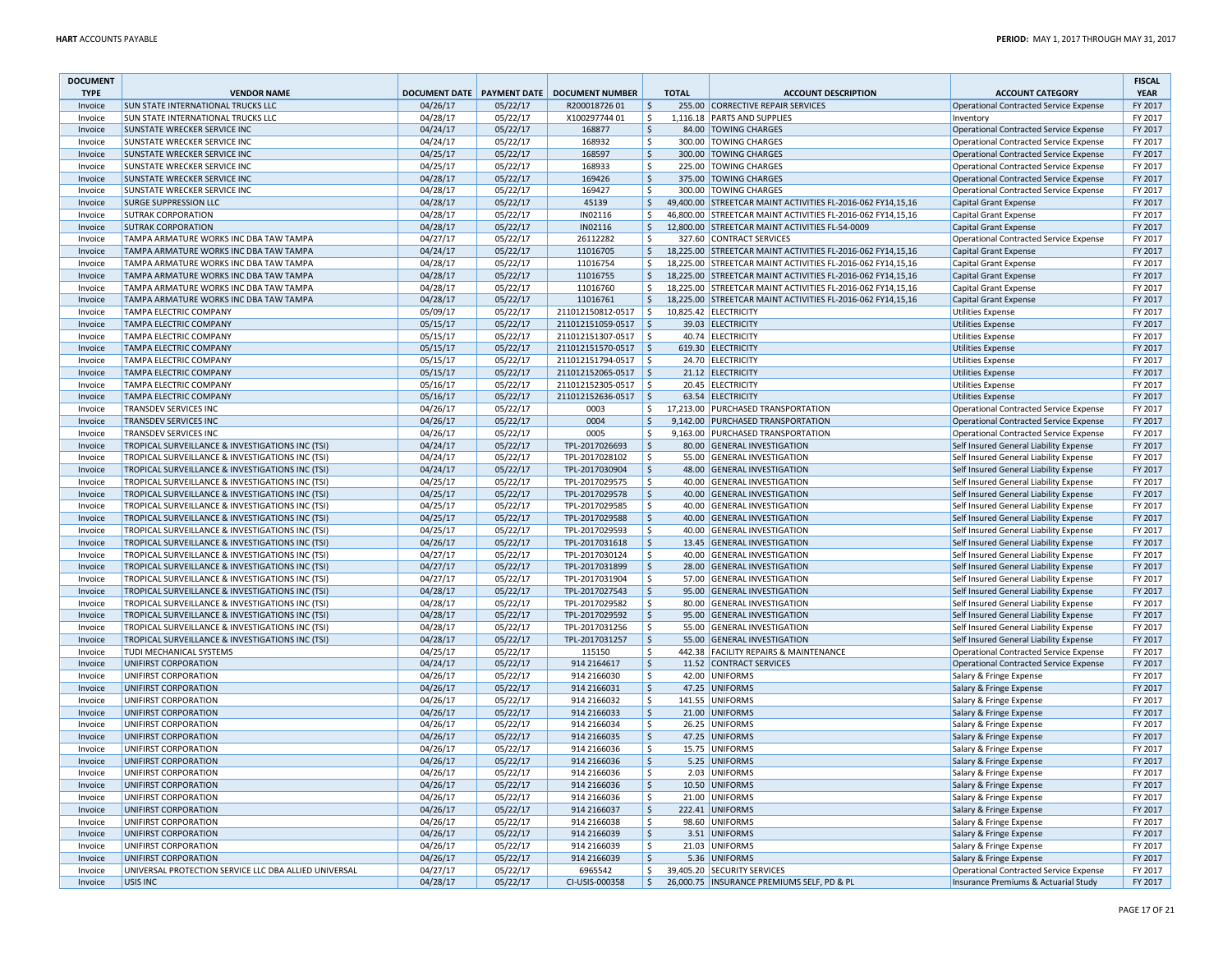| <b>DOCUMENT</b><br><b>TYPE</b> | <b>VENDOR NAME</b>                                       |                      |                      | DOCUMENT DATE   PAYMENT DATE   DOCUMENT NUMBER | <b>TOTAL</b>              | <b>ACCOUNT DESCRIPTION</b>                                             | <b>ACCOUNT CATEGORY</b>                            | <b>FISCAL</b><br><b>YEAR</b> |
|--------------------------------|----------------------------------------------------------|----------------------|----------------------|------------------------------------------------|---------------------------|------------------------------------------------------------------------|----------------------------------------------------|------------------------------|
| Invoice                        | <b>WORLD ONE INC</b>                                     | 04/01/17             | 05/22/17             | 60466                                          | <b>S</b>                  | 475.10 RECYCLING SERVICES                                              | <b>Operational Contracted Service Expense</b>      | FY 2017                      |
| Invoice                        | <b>WORLD ONE INC</b>                                     | 04/01/17             | 05/22/17             | 60467                                          | S.                        | 929.07 RECYCLING SERVICES                                              | <b>Operational Contracted Service Expense</b>      | FY 2017                      |
| Invoice                        | <b>WRIGHT EXPRESS FINANCIAL SERV CORP</b>                | 04/30/17             | 05/22/17             | 49601979                                       | S.                        | 4.567.58 GASOLINE                                                      | Fuel and Oil Expense                               | FY 2017                      |
| Invoice                        | WRIGHT EXPRESS FINANCIAL SERV CORP                       | 04/30/17             | 05/22/17             | 49601979                                       | \$                        | 6,851.38 GASOLINE                                                      | Fuel and Oil Expense                               | FY 2017                      |
| Invoice                        | <b>WURTH USA INC</b>                                     | 04/28/17             | 05/22/17             | 95694693                                       | \$                        | 593.05 TOOLS, EQUIP & SHOP SUPPLIES                                    | Parts & Supplies Expense                           | FY 2017                      |
| Invoice                        | ZABATT POWER SYSTEMS INC                                 | 04/27/17             | 05/22/17             | 153267                                         | \$                        | 1,760.00 CORRECTIVE BASED SUPPLIES                                     | Parts & Supplies Expense                           | FY 2017                      |
| Invoice                        | ZABATT POWER SYSTEMS INC                                 | 04/27/17             | 05/22/17             | 153267                                         | .S                        | 232.00 CORRECTIVE BASED SUPPLIES                                       | Parts & Supplies Expense                           | FY 2017                      |
| Invoice                        | <b>ZABATT POWER SYSTEMS INC</b>                          | 04/27/17             | 05/22/17             | 153267                                         | $\mathsf{S}$              | 216.00 CORRECTIVE BASED SUPPLIES                                       | Parts & Supplies Expense                           | FY 2017                      |
| Invoice                        | ZABATT POWER SYSTEMS INC                                 | 04/27/17             | 05/22/17             | 153267                                         | Ŝ                         | 264.63 CORRECTIVE BASED SUPPLIES                                       | Parts & Supplies Expense                           | FY 2017                      |
| Invoice                        | A JANITORS CLOSET INC                                    | 05/01/17             | 05/26/17             | 704951                                         | $\dot{\mathsf{S}}$        | 790.80 CHEMICALS, JANITORIAL SUPPLIES                                  | Accounts Payable                                   | FY 2017                      |
| Invoice                        | A JANITORS CLOSET INC                                    | 05/02/17             | 05/26/17             | 704977                                         | S.                        | 399.90 CHEMICALS, JANITORIAL SUPPLIES                                  | <b>Accounts Payable</b>                            | FY 2017                      |
| Invoice                        | A JANITORS CLOSET INC                                    | 05/22/17             | 05/26/17             | 705525                                         | $\mathsf{S}$              | 1,442.95 CHEMICALS, JANITORIAL SUPPLIES                                | <b>Accounts Payable</b>                            | FY 2017                      |
| Invoice                        | A JANITORS CLOSET INC                                    | 05/17/17             | 05/26/17             | 705403                                         | Ŝ.                        | 333.63 TOOLS, EQUIP & SHOP SUPPLIES                                    | Parts & Supplies Expense                           | FY 2017                      |
| Invoice                        | ABC BUS, INC.                                            | 05/03/17             | 05/26/17             | 2477769                                        | \$                        | 73.20 PARTS AND SUPPLIES                                               | Inventory                                          | FY 2017                      |
| Invoice                        | ABC BUS, INC.                                            | 05/05/17             | 05/26/17             | 2479366                                        | .S                        | 411.00 PARTS AND SUPPLIES                                              | Inventory                                          | FY 2017                      |
| Invoice                        | ABDEL-RAHMAN, AHMED                                      | 05/22/17             | 05/26/17             | 25%CET1172                                     | <sub>S</sub>              | 82.04 TUITION REIMBURSEMENT PROG                                       | Salary & Fringe Expense                            | FY 2017                      |
| Invoice                        | ABDEL-RAHMAN, AHMED                                      | 05/22/17             | 05/26/17             | 25%CET1172B                                    | \$                        | 18.90 TUITION REIMBURSEMENT PROG                                       | Salary & Fringe Expense                            | FY 2017                      |
| Invoice                        | ABDEL-RAHMAN, AHMED                                      | 05/22/17             | 05/26/17             | 25%CGS1103                                     | \$                        | 78.29 TUITION REIMBURSEMENT PROG                                       | Salary & Fringe Expense                            | FY 2017                      |
| Invoice                        | ABDEL-RAHMAN, AHMED                                      | 05/22/17             | 05/26/17             | 25%CGS1103B                                    | \$                        | 31.65 TUITION REIMBURSEMENT PROG                                       | Salary & Fringe Expense                            | FY 2017                      |
| Invoice                        | ABDEL-RAHMAN, AHMED                                      | 05/22/17             | 05/26/17             | 25%CTS1305                                     | $\mathsf{S}$              | 78.29 TUITION REIMBURSEMENT PROG                                       | Salary & Fringe Expense                            | FY 2017                      |
| Invoice                        | ABDEL-RAHMAN, AHMED                                      | 05/22/17             | 05/26/17             | 25%CTS1305B                                    | Ŝ.                        | 19.74 TUITION REIMBURSEMENT PROG                                       | Salary & Fringe Expense                            | FY 2017                      |
| Invoice                        | ABDEL-RAHMAN, AHMED                                      | 05/22/17             | 05/26/17             | 25%STA2023                                     | $\mathsf{S}$              | 78.29 TUITION REIMBURSEMENT PROG                                       | Salary & Fringe Expense                            | FY 2017                      |
| Invoice                        | ABDEL-RAHMAN, AHMED                                      | 05/22/17             | 05/26/17             | 25%STA2023B                                    | \$                        | 40.47 TUITION REIMBURSEMENT PROG                                       | Salary & Fringe Expense                            | FY 2017                      |
| Invoice                        | ADVENTIST HEALTH SYSTEM SUNBELT INC DBA FLORIDA HOSPITAL | 05/01/17             | 05/26/17             | 116386                                         | \$                        | 126.00 DOT PHYSICAL                                                    | <b>Administrative Contract Services</b>            | FY 2017                      |
| Invoice                        | <b>AIRGAS INC</b>                                        | 04/30/17             | 05/26/17             | 9944408122                                     | \$                        | 98.90 TOOLS, EQUIP & SHOP SUPPLIES                                     | Parts & Supplies Expense                           | FY 2017                      |
| Invoice                        | <b>AIRGAS INC</b>                                        | 04/30/17             | 05/26/17             | 9944409189                                     | \$                        | 209.85 TOOLS, EQUIP & SHOP SUPPLIES                                    | Parts & Supplies Expense                           | FY 2017                      |
| Invoice                        | <b>AIRGAS INC</b>                                        | 05/03/17             | 05/26/17             | 9063111921                                     | \$                        | 89.87 TOOLS, EQUIP & SHOP SUPPLIES                                     | Parts & Supplies Expense                           | FY 2017                      |
| Invoice                        | AMALGAMATED TRANSIT UNION                                | 05/25/17             | 05/26/17             | PPE 05/20/17                                   | \$                        | 1,006.65 ATU UNION DUES - EMPLOYEES                                    | <b>Accounts Payable</b>                            | FY 2017                      |
| Invoice                        | <b>AMALGAMATED TRANSIT UNION</b>                         | 05/25/17             | 05/26/17             | PPE 05/20/17                                   | S.                        | 290.81 ATU UNION DUES - EMPLOYEES                                      | <b>Accounts Payable</b>                            | FY 2017                      |
| Invoice                        | AMALGAMATED TRANSIT UNION<br>AMALGAMATED TRANSIT UNION   | 05/25/17<br>05/25/17 | 05/26/17<br>05/26/17 | PPE 05/20/17<br>PPE 05/20/17                   | $\ddot{\mathsf{S}}$<br>S. | 6,688.63 ATU UNION DUES - EMPLOYEES<br>1.85 ATU UNION DUES - EMPLOYEES | <b>Accounts Payable</b><br><b>Accounts Payable</b> | FY 2017<br>FY 2017           |
| Invoice<br>Invoice             | AMALGAMATED TRANSIT UNION                                | 05/25/17             | 05/26/17             | PPE 05/20/17                                   | $\zeta$                   | 31.24 ATU UNION DUES - EMPLOYEES                                       | <b>Accounts Payable</b>                            | FY 2017                      |
| Invoice                        | <b>AMALGAMATED TRANSIT UNION</b>                         | 05/25/17             | 05/26/17             | PPE 05/20/17 ASSESS   \$                       |                           | 225.00 ATU UNION DUES - EMPLOYEES                                      | <b>Accounts Payable</b>                            | FY 2017                      |
| Invoice                        | AMALGAMATED TRANSIT UNION                                | 05/25/17             | 05/26/17             | PPE 05/20/17 ASSESS                            | l \$                      | 65.00 ATU UNION DUES - EMPLOYEES                                       | <b>Accounts Payable</b>                            | FY 2017                      |
| Invoice                        | AMALGAMATED TRANSIT UNION                                | 05/25/17             | 05/26/17             | PPE 05/20/17 ASSESS                            | S.                        | 1,490.00 ATU UNION DUES - EMPLOYEES                                    | <b>Accounts Payable</b>                            | FY 2017                      |
| Invoice                        | AMAZON HOSE & RUBBER CO.                                 | 05/01/17             | 05/26/17             | 212891-00                                      | $\mathsf{S}$              | 21.63 CORRECTIVE BASED SUPPLIES                                        | Parts & Supplies Expense                           | FY 2017                      |
| Invoice                        | ANCO SUPERIOR INC                                        | 05/02/17             | 05/26/17             | 92434                                          | \$.                       | 924.00 PARTS AND SUPPLIES                                              | Inventory                                          | FY 2017                      |
| Invoice                        | <b>ARCHIVE CORPORATION</b>                               | 05/01/17             | 05/26/17             | 0133557                                        | $\zeta$                   | 937.14 CONTRACT SERVICES                                               | <b>Operational Contracted Service Expense</b>      | FY 2017                      |
| Invoice                        | <b>ARCHIVE CORPORATION</b>                               | 05/01/17             | 05/26/17             | 0133739                                        | \$                        | 860.76 PROFESSIONAL SERVICE FEES                                       | <b>Administrative Contract Services</b>            | FY 2017                      |
| Invoice                        | ARKAY ACQUISITION LLC DBA GILLIG LLC                     | 05/01/17             | 05/26/17             | 40335833                                       | $\zeta$                   | 183.90 CORRECTIVE BASED SUPPLIES                                       | Parts & Supplies Expense                           | FY 2017                      |
| Invoice                        | ARKAY ACQUISITION LLC DBA GILLIG LLC                     | 05/03/17             | 05/26/17             | 40336864                                       | .S                        | 3,983.35 CORRECTIVE BASED SUPPLIES                                     | Parts & Supplies Expense                           | FY 2017                      |
| Invoice                        | ARKAY ACQUISITION LLC DBA GILLIG LLC                     | 05/03/17             | 05/26/17             | 40336865                                       | Ŝ.                        | 560.92 CORRECTIVE BASED SUPPLIES                                       | Parts & Supplies Expense                           | FY 2017                      |
| Invoice                        | ARKAY ACQUISITION LLC DBA GILLIG LLC                     | 05/03/17             | 05/26/17             | 40336866                                       | Ŝ                         | 95.81 CORRECTIVE BASED SUPPLIES                                        | Parts & Supplies Expense                           | FY 2017                      |
| Invoice                        | ARKAY ACQUISITION LLC DBA GILLIG LLC                     | 05/05/17             | 05/26/17             | 40337704                                       | Ŝ.                        | 264.22 CORRECTIVE BASED SUPPLIES                                       | Parts & Supplies Expense                           | FY 2017                      |
| Invoice                        | ARKAY ACQUISITION LLC DBA GILLIG LLC                     | 05/03/17             | 05/26/17             | 40336863                                       | Ŝ                         | 7,800.00 PARTS AND SUPPLIES                                            | Inventory                                          | FY 2017                      |
| Invoice                        | <b>AUTONATION SSC</b>                                    | 05/03/17             | 05/26/17             | 7428579                                        | \$.                       | 112.97 CORRECTIVE BASED SUPPLIES                                       | Parts & Supplies Expense                           | FY 2017                      |
| Invoice                        | <b>BA MERCHANT SERVICES</b>                              | 05/10/17             | 05/26/17             | REMI 1243053                                   | Ŝ.                        | 141.44 BANKING FEES                                                    | Administrative Expense                             | FY 2017                      |
| Invoice                        | <b>BA MERCHANT SERVICES</b>                              | 05/16/17             | 05/26/17             | REMI 1244811                                   | $\mathsf{S}$              | 618.09 BANKING FEES                                                    | <b>Administrative Expense</b>                      | FY 2017                      |
| Invoice                        | <b>BA MERCHANT SERVICES</b>                              | 05/16/17             | 05/26/17             | REMI 1244812                                   | Ś.                        | 468.61 BANKING FEES                                                    | Administrative Expense                             | FY 2017                      |
| Invoice                        | <b>BA MERCHANT SERVICES</b>                              | 05/16/17             | 05/26/17             | REMI 1244813                                   | Ŝ.                        | 495.36 BANKING FEES                                                    | Administrative Expense                             | FY 2017                      |
| Invoice                        | <b>BA MERCHANT SERVICES</b>                              | 05/16/17             | 05/26/17             | REMI 1244814                                   | Ŝ                         | 15.72 BANKING FEES                                                     | <b>Administrative Expense</b>                      | FY 2017                      |
| Invoice                        | <b>BARCO, LISA</b>                                       | 05/17/17             | 05/26/17             | 06/03/17 TRV                                   | <sub>S</sub>              | 192.00 BUSINESS TRAVEL COSTS - STAFF                                   | Administrative Expense                             | FY 2017                      |
| Invoice                        | <b>BERROA, CATHY</b>                                     | 04/27/17             | 05/26/17             | PPE 04/22/17                                   | Ŝ                         | 197.85 ACCOUNTS PAYABLE - MANUAL ACCRUALS                              | <b>Accounts Payable</b>                            | FY 2017                      |
| Invoice                        | <b>BRACKIN, GREGORY A.</b>                               | 05/23/17             | 05/26/17             | 05/03/17 TR                                    | $\zeta$                   | 250.54 BUSINESS TRAVEL COSTS - STAFF                                   | Administrative Expense                             | FY 2017                      |
| Invoice                        | <b>BRANDON FORD</b>                                      | 05/05/17             | 05/26/17             | C 31977                                        | S.                        | 384.00 CORRECTIVE REPAIR SERVICES                                      | <b>Operational Contracted Service Expense</b>      | FY 2017                      |
| Invoice                        | <b>BROWN, JOAN</b>                                       | 05/17/17             | 05/26/17             | 06/03/17 TRV                                   | $\ddot{\mathsf{S}}$       | 192.00 BUSINESS TRAVEL COSTS - STAFF                                   | <b>Administrative Expense</b>                      | FY 2017                      |
| Invoice                        | <b>BUTLER TRUCK SERVICE INC</b>                          | 05/04/17             | 05/26/17             | 170504008                                      | \$                        | 397.00 CORRECTIVE REPAIR SERVICES                                      | <b>Operational Contracted Service Expense</b>      | FY 2017                      |
| Invoice                        | <b>BYTEMARK INC</b>                                      | 05/01/17             | 05/26/17             | 1745                                           | $\dot{\mathsf{S}}$        | 220.64 BANKING FEES REGIONAL FAREBOX                                   | <b>Administrative Expense</b>                      | FY 2017                      |
| Invoice                        | <b>BYTEMARK INC</b>                                      | 05/04/17             | 05/26/17             | 1754                                           | .S                        | 787.56 BANKING FEES REGIONAL FAREBOX                                   | <b>Administrative Expense</b>                      | FY 2017                      |
| Invoice                        | CAREERBUILDER LLC DBA AURICO REPORTS LLC                 | 04/30/17             | 05/26/17             | AUR1021358                                     | $\dot{\mathsf{S}}$        | 176.10 EMPLOYMENT PROCESS SERVICES                                     | <b>Administrative Contract Services</b>            | FY 2017                      |
| Invoice                        | <b>CAREWORKS USA, LTD</b>                                | 05/04/17             | 05/26/17             | 83634                                          | .S                        | 2,366.40 PROFESSIONAL SERVICE FEES                                     | <b>Administrative Contract Services</b>            | FY 2017                      |
| Invoice                        | <b>CATAPULT SYSTEMS LLC</b>                              | 05/01/17             | 05/26/17             | C065969                                        | <sub>S</sub>              | 6,000.00 COMPUTER SOFTWARE SVC. FEES                                   | <b>Operational Contracted Service Expense</b>      | FY 2017                      |
| Invoice                        | <b>CATAPULT SYSTEMS LLC</b>                              | 05/01/17             | 05/26/17             | C065968                                        | .S                        | 8,320.00 OPERATING CONTINGENCY                                         | <b>Other Administrative Expenses</b>               | FY 2017                      |
| Invoice                        | <b>CDW LLC</b>                                           | 05/01/17             | 05/26/17             | HRQ6971                                        | <sub>S</sub>              | 20.00 REPAIR PARTS/MINOR EQUIP                                         | <b>Other Administrative Expenses</b>               | FY 2017                      |
| Invoice                        | <b>CITY OF TAMPA UTILITIES</b>                           | 05/17/17             | 05/26/17             | 0517/0077088                                   | Ŝ.                        | 1,185.17 WATER, SEWER & GARBAGE                                        | <b>Utilities Expense</b>                           | FY 2017                      |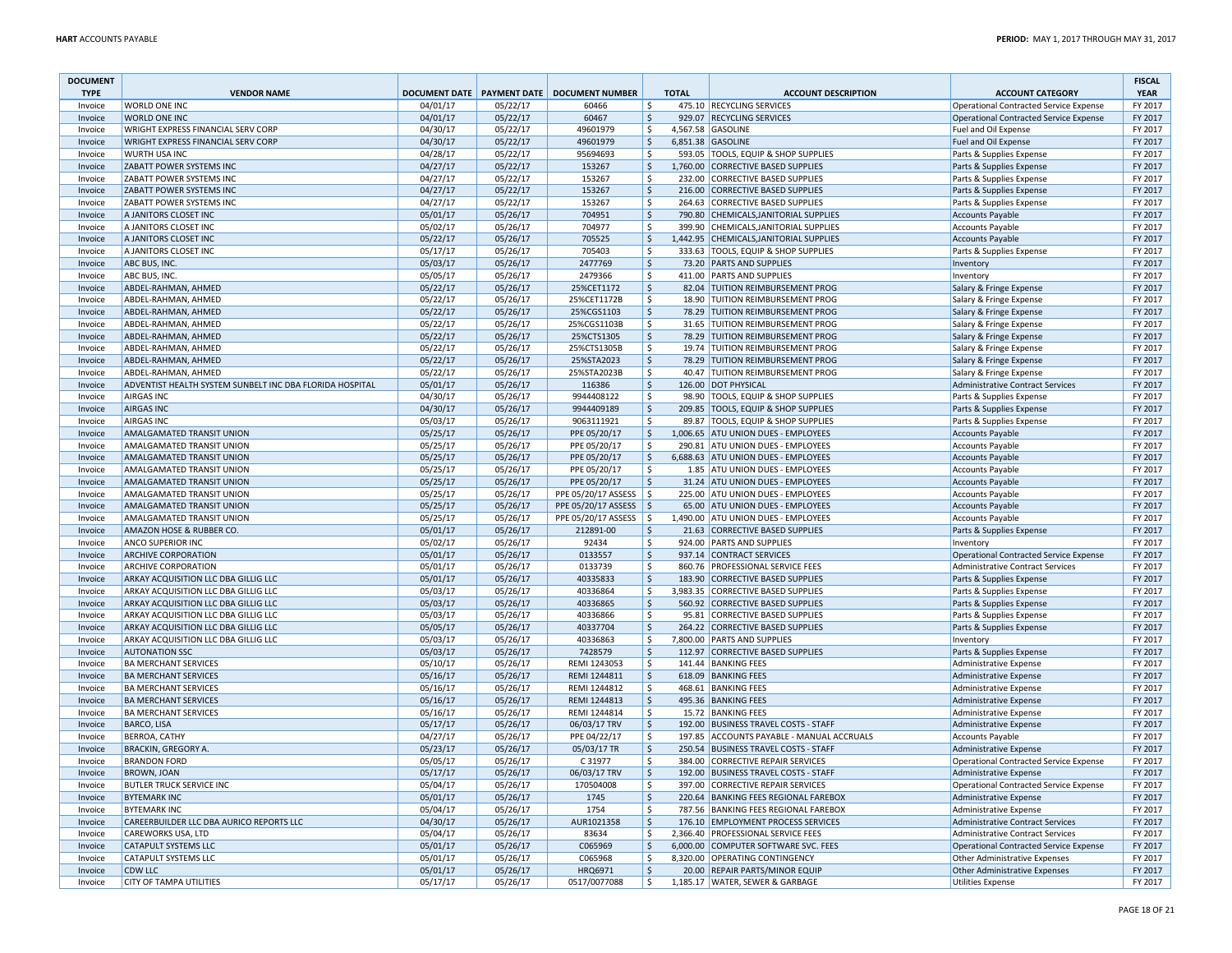| <b>DOCUMENT</b><br><b>TYPE</b> | <b>VENDOR NAME</b>                               |                      |                      | DOCUMENT DATE   PAYMENT DATE   DOCUMENT NUMBER |                                   | <b>TOTAL</b> | <b>ACCOUNT DESCRIPTION</b>                                                                       | <b>ACCOUNT CATEGORY</b>                                                  | <b>FISCAL</b><br><b>YEAR</b> |
|--------------------------------|--------------------------------------------------|----------------------|----------------------|------------------------------------------------|-----------------------------------|--------------|--------------------------------------------------------------------------------------------------|--------------------------------------------------------------------------|------------------------------|
| Invoice                        | <b>CLASS C SOLUTIONS GROUP</b>                   | 05/01/17             | 05/26/17             | 1128005001                                     | l \$                              |              | 237.98 CORRECTIVE BASED SUPPLIES                                                                 | Parts & Supplies Expense                                                 | FY 2017                      |
| Invoice                        | <b>CLASS C SOLUTIONS GROUP</b>                   | 05/01/17             | 05/26/17             | 1132473001                                     | \$                                |              | 237.98 CORRECTIVE BASED SUPPLIES                                                                 | Parts & Supplies Expense                                                 | FY 2017                      |
| Invoice                        | <b>CLASS C SOLUTIONS GROUP</b>                   | 05/01/17             | 05/26/17             | 1173929001                                     | $\zeta$                           |              | 107.26 CORRECTIVE BASED SUPPLIES                                                                 | Parts & Supplies Expense                                                 | FY 2017                      |
| Invoice                        | <b>CLASS C SOLUTIONS GROUP</b>                   | 05/02/17             | 05/26/17             | 1183520001                                     | l \$                              |              | 147.18 CORRECTIVE BASED SUPPLIES                                                                 | Parts & Supplies Expense                                                 | FY 2017                      |
| Invoice                        | <b>CLASS C SOLUTIONS GROUP</b>                   | 05/03/17             | 05/26/17             | 1183520002                                     | ∣\$                               |              | 103.83 CORRECTIVE BASED SUPPLIES                                                                 | Parts & Supplies Expense                                                 | FY 2017                      |
| Invoice                        | <b>CLASS C SOLUTIONS GROUP</b>                   | 05/05/17             | 05/26/17             | 1192412001                                     | ۱\$.                              |              | 399.71 CORRECTIVE BASED SUPPLIES                                                                 | Parts & Supplies Expense                                                 | FY 2017                      |
| Invoice                        | COIN CURRENCY & DOCUMENT SYSTEMS OF FL INC       | 05/05/17             | 05/26/17             | 47378                                          | ∣\$                               |              | 574.92 CONTRACT SERVICES                                                                         | Operational Contracted Service Expense                                   | FY 2017                      |
| Invoice                        | CREATIVE BUS SALES, INC D/B/A TRANSIT PLUS       | 05/02/17             | 05/26/17             | 22806691                                       | $\mathsf{S}$                      |              | 152.58 CORRECTIVE BASED SUPPLIES                                                                 | Parts & Supplies Expense                                                 | FY 2017                      |
| Invoice                        | CREATIVE BUS SALES, INC D/B/A TRANSIT PLUS       | 05/02/17             | 05/26/17             | 6020819B                                       | l \$                              |              | 343.76 CORRECTIVE BASED SUPPLIES                                                                 | Parts & Supplies Expense                                                 | FY 2017                      |
| Invoice                        | CREATIVE BUS SALES, INC D/B/A TRANSIT PLUS       | 05/03/17             | 05/26/17             | 6020709B                                       | $\mathsf{S}$                      |              | 33.84 CORRECTIVE BASED SUPPLIES                                                                  | Parts & Supplies Expense                                                 | FY 2017                      |
| Invoice                        | CREATIVE BUS SALES, INC D/B/A TRANSIT PLUS       | 05/04/17             | 05/26/17             | 6020819A                                       | ∣\$                               |              | 101.90 CORRECTIVE BASED SUPPLIES                                                                 | Parts & Supplies Expense                                                 | FY 2017                      |
| Invoice                        | CREATIVE BUS SALES, INC D/B/A TRANSIT PLUS       | 05/05/17             | 05/26/17             | 6020897                                        | -\$                               |              | 1,428.94 CORRECTIVE BASED SUPPLIES                                                               | Parts & Supplies Expense                                                 | FY 2017                      |
| Invoice                        | <b>CRUMPTON WELDING SUPPLY INC</b>               | 04/30/17             | 05/26/17             | 06007342                                       | ۱\$                               |              | 327.30 TOOLS, EQUIP & SHOP SUPPLIES                                                              | Parts & Supplies Expense                                                 | FY 2017                      |
| Invoice                        | <b>CRUMPTON WELDING SUPPLY INC</b>               | 04/30/17             | 05/26/17             | 06008234                                       | $\mathsf{S}$                      |              | 30.44 TOOLS, EQUIP & SHOP SUPPLIES                                                               | Parts & Supplies Expense                                                 | FY 2017                      |
| Invoice                        | <b>CUMMINS INC</b>                               | 05/02/17             | 05/26/17             | 011-92978                                      | ∣\$                               |              | 21.60 CORRECTIVE BASED SUPPLIES                                                                  | Parts & Supplies Expense                                                 | FY 2017                      |
| Invoice                        | <b>CUMMINS INC</b>                               | 05/02/17             | 05/26/17             | 011-93029                                      | ۱\$.                              |              | 275.00 CORRECTIVE BASED SUPPLIES                                                                 | Parts & Supplies Expense                                                 | FY 2017                      |
| Invoice                        | DADE PAPER COMPANY                               | 05/01/17             | 05/26/17             | 11321594                                       | ∣\$                               |              | 431.20 CHEMICALS, CLEANERS & EQUIP                                                               | Parts & Supplies Expense                                                 | FY 2017                      |
| Invoice                        | <b>DADE PAPER COMPANY</b>                        | 05/03/17             | 05/26/17             | 11330788<br>217124                             | Ŝ.                                |              | 2,494.29 CHEMICALS, JANITORIAL SUPPLIES<br>571.15 UNIFORMS                                       | Inventory                                                                | FY 2017                      |
| Invoice                        | <b>DESIGNLAB INC</b>                             | 05/01/17             | 05/26/17             |                                                | l \$<br>Ŝ.                        |              |                                                                                                  | Salary & Fringe Expense                                                  | FY 2017                      |
| Invoice                        | <b>DESIGNLAB INC</b><br>DIAMOND VIEW STUDIOS LLC | 05/01/17<br>04/06/17 | 05/26/17             | 217124<br>201703317F                           | \$                                |              | 9,481.22 UNIFORMS<br>2,900.00 EMPLOYEE DEVELOPMENT FUND                                          | Salary & Fringe Expense                                                  | FY 2017<br>FY 2017           |
| Invoice<br>Invoice             | EARL W. COLVARD INC. DBA BOULEVARD TIRE CENTER   | 05/03/17             | 05/26/17<br>05/26/17 | 19-GS177322                                    | -\$                               |              | 147.11 TIRES PURCHASED                                                                           | Administrative Expense                                                   | FY 2017                      |
|                                | EARL W. COLVARD INC. DBA BOULEVARD TIRE CENTER   | 05/05/17             | 05/26/17             | 19-177404                                      | ∣\$                               |              | 25.00 TIRES PURCHASED                                                                            | Parts & Supplies Expense                                                 | FY 2017                      |
| Invoice<br>Invoice             | <b>FASTENAL COMPANY</b>                          | 05/01/17             | 05/26/17             | <b>FLTAM83305</b>                              | l \$                              |              | 46.76 CORRECTIVE BASED SUPPLIES                                                                  | Parts & Supplies Expense<br>Parts & Supplies Expense                     | FY 2017                      |
| Invoice                        | <b>FEDERAL EXPRESS CORP</b>                      | 05/09/17             | 05/26/17             | 5-796-71809                                    | ∣\$                               |              | 68.09 POSTAGE                                                                                    |                                                                          | FY 2017                      |
| Invoice                        | <b>FEDERAL EXPRESS CORP</b>                      | 05/09/17             | 05/26/17             | 5-796-71809                                    | ۱\$.                              |              | 20.56 POSTAGE                                                                                    | Other Administrative Expenses<br>Community Relations & Marketing Expense | FY 2017                      |
| Invoice                        | <b>FEDERAL EXPRESS CORP</b>                      | 05/16/17             | 05/26/17             | 5-803-16951                                    | ∣\$                               |              | 70.54 POSTAGE                                                                                    | Other Administrative Expenses                                            | FY 2017                      |
| Invoice                        | <b>FEDERAL EXPRESS CORP</b>                      | 05/16/17             | 05/26/17             | 5-803-16951                                    | $\mathsf{S}$                      |              | 10.23 POSTAGE                                                                                    | Community Relations & Marketing Expense                                  | FY 2017                      |
| Invoice                        | <b>FEIGENBAUM, STEVEN</b>                        | 05/24/17             | 05/26/17             | 05/07/17 TR                                    | l \$                              |              | 71.05 BUSINESS TRAVEL COSTS - STAFF                                                              | Administrative Expense                                                   | FY 2017                      |
| Invoice                        | <b>FIVE POINTS SERVICES INC</b>                  | 05/03/17             | 05/26/17             | 11729                                          | $\mathsf{S}$                      |              | 363.00 DIESEL EXHAUST FLUID                                                                      | Fuel and Oil Expense                                                     | FY 2017                      |
| Invoice                        | <b>FLEET PRIDE</b>                               | 05/02/17             | 05/26/17             | 84626250                                       | \$                                |              | 299.80 PARTS AND SUPPLIES                                                                        | Inventory                                                                | FY 2017                      |
| Invoice                        | FLEET PRODUCTS, INC.                             | 05/01/17             | 05/26/17             | 1477380                                        | \$                                |              | 122.22 CORRECTIVE BASED SUPPLIES                                                                 | Parts & Supplies Expense                                                 | FY 2017                      |
| Invoice                        | <b>FRONTIER FLORIDA LLC</b>                      | 05/13/17             | 05/26/17             | 0517/2251445                                   | ∣\$                               |              | 243.84 TELEPHONE                                                                                 | <b>Utilities Expense</b>                                                 | FY 2017                      |
| Invoice                        | <b>G&amp;K SERVICES CO</b>                       | 05/04/17             | 05/26/17             | 6071867511                                     | l \$                              |              | 147.45 CONTRACT SERVICES                                                                         | Operational Contracted Service Expense                                   | FY 2017                      |
| Invoice                        | <b>GENFARE</b>                                   | 05/02/17             | 05/26/17             | 90118337                                       | l \$                              |              | 193.68 CORRECTIVE BASED SUPPLIES                                                                 | Parts & Supplies Expense                                                 | FY 2017                      |
| Invoice                        | GENUINE PARTS CO DBA NAPA AUTO                   | 05/18/17             | 05/26/17             | 824211                                         | ۱\$.                              |              | 101.45 CORRECTIVE BASED SUPPLIES                                                                 | Parts & Supplies Expense                                                 | FY 2017                      |
| Invoice                        | GENUINE PARTS CO DBA NAPA AUTO                   | 05/22/17             | 05/26/17             | 824748                                         | ∣\$                               |              | 143.91 CORRECTIVE BASED SUPPLIES                                                                 | Parts & Supplies Expense                                                 | FY 2017                      |
| Invoice                        | GODBERSEN SMITH CONST CO D/B/A GOMACO CORP       | 05/02/17             | 05/26/17             | 669733                                         | -\$                               |              | 7,069.07 CORRECTIVE BASED SUPPLIES                                                               | Parts & Supplies Expense                                                 | FY 2017                      |
| Invoice                        | <b>GOVERNMENT PAYMENT CONSULTING LLC</b>         | 05/01/17             | 05/26/17             | 1186                                           | l \$                              |              | 613.60 CONTRACT SERVICES                                                                         | Operational Contracted Service Expense                                   | FY 2017                      |
| Invoice                        | GRAINGER                                         | 05/02/17             | 05/26/17             | 9431981365                                     | Ŝ.                                |              | 873.30 CORRECTIVE BASED SUPPLIES                                                                 | Parts & Supplies Expense                                                 | FY 2017                      |
| Invoice                        | GRAINGER                                         | 05/03/17             | 05/26/17             | 9433944874                                     | \$                                |              | 285.56 CORRECTIVE BASED SUPPLIES                                                                 | Parts & Supplies Expense                                                 | FY 2017                      |
| Invoice                        | GRAINGER                                         | 05/05/17             | 05/26/17             | 9436536214                                     | -\$                               |              | 1,265.66 CORRECTIVE BASED SUPPLIES                                                               | Parts & Supplies Expense                                                 | FY 2017                      |
| Invoice                        | GRAINGER                                         | 05/05/17             | 05/26/17             | 9436536222                                     | ∣\$                               |              | 78.80 CORRECTIVE BASED SUPPLIES                                                                  | Parts & Supplies Expense                                                 | FY 2017                      |
| Invoice                        | GRAINGER                                         | 05/02/17             | 05/26/17             | 9432854967                                     | Ŝ.                                |              | 135.94 TOOLS, EQUIP & SHOP SUPPLIES                                                              | Parts & Supplies Expense                                                 | FY 2017                      |
| Invoice                        | GRAINGER                                         | 05/02/17             | 05/26/17             | 9432854975                                     | l \$                              |              | 85.48 TOOLS, EQUIP & SHOP SUPPLIES                                                               | Parts & Supplies Expense                                                 | FY 2017                      |
| Invoice                        | GRAYROBINSON, P.A.                               | 05/03/17             | 05/26/17             | 10705097                                       | ۱\$.                              |              | 8,000.00 LEGAL FEES GENERAL COUNSEL                                                              | Administrative Contract Services                                         | FY 2017                      |
| Invoice                        | <b>GULF COAST THERMO KING</b>                    | 05/01/17             | 05/26/17             | IV69251                                        | $\zeta$                           |              | 168.74 PARTS AND SUPPLIES                                                                        | Inventory                                                                | FY 2017                      |
| Invoice                        | <b>GULF COAST THERMO KING</b>                    | 05/04/17             | 05/26/17             | IV69251A                                       | $\mathsf{S}$                      |              | 107.12 PARTS AND SUPPLIES                                                                        | Inventory                                                                | FY 2017                      |
| Invoice                        | HAYS HOLDING CORP AKA VEREDUS                    | 04/30/17             | 05/26/17             | 170012066                                      | l \$                              |              | 2,720.00 BUDGET FOR INHOUSE TEMP HELP                                                            | Salary & Fringe Expense                                                  | FY 2017                      |
| Invoice                        | <b>HERITAGE PROPANE</b>                          | 05/17/17             | 05/26/17             | 3065062556                                     | Ŝ.                                |              | 58.86 PROPANE FACILITIES                                                                         | <b>Utilities Expense</b>                                                 | FY 2017                      |
| Invoice                        | <b>HIDAY &amp; RICKE PA</b>                      | 05/25/17             | 05/26/17             | PPE 05/20/17                                   | l \$                              |              | 66.50 ACCOUNTS PAYABLE - MANUAL ACCRUALS                                                         | Accounts Payable                                                         | FY 2017                      |
| Invoice                        | HILLSBOROUGH TRANSIT AUTHORITY ERF               | 05/25/17             | 05/26/17             | PPE 05/20/17                                   | -\$                               |              | 55.00 EMPLOYEE RECREATION FUND                                                                   | Accounts Payable                                                         | FY 2017                      |
| Invoice                        | <b>HILLSBOROUGH TRANSIT AUTHORITY ERF</b>        | 05/25/17             | 05/26/17             | PPE 05/20/17                                   | $\zeta$                           |              | 5.00 EMPLOYEE RECREATION FUND                                                                    | <b>Accounts Payable</b>                                                  | FY 2017                      |
| Invoice                        | <b>HILLSBOROUGH TRANSIT AUTHORITY ERF</b>        | 05/25/17             | 05/26/17             | PPE 05/20/17                                   | Ŝ.                                |              | 367.50 EMPLOYEE RECREATION FUND                                                                  | Accounts Payable                                                         | FY 2017                      |
| Invoice                        | HILLSBOROUGH TRANSIT AUTHORITY PETTY CASH        | 05/18/17             | 05/26/17             | FIN 05/18/17                                   | ∣\$                               |              | 29.96 BUSINESS MEETING COST                                                                      | Administrative Expense                                                   | FY 2017                      |
| Invoice                        | HILLSBOROUGH TRANSIT AUTHORITY PETTY CASH        | 05/18/17             | 05/26/17             | FIN 05/18/17                                   | ١s                                |              | 24.17 BUSINESS TRAVEL COSTS - STAFF                                                              | Administrative Expense                                                   | FY 2017                      |
| Invoice                        | HILLSBOROUGH TRANSIT AUTHORITY PETTY CASH        | 05/18/17             | 05/26/17             | FIN 05/18/17                                   | l \$                              |              | 22.00 MARKETING COMMUNITY OUTREACH--COMPLIANCE OFFICE--- Community Relations & Marketing Expense |                                                                          | FY 2017                      |
| Invoice                        | HILLSBOROUGH TRANSIT AUTHORITY PETTY CASH        | 05/18/17             | 05/26/17             | FIN 05/18/17                                   | l \$                              |              | 10.70 MARKETING COMMUNITY PARTNERSHIP                                                            | Community Relations & Marketing Expense                                  | FY 2017                      |
| Invoice                        | HILLSBOROUGH TRANSIT AUTHORITY PETTY CASH        | 05/18/17             | 05/26/17             | FIN 05/18/17                                   | l \$                              |              | 39.41 MARKETING RIDERSHIP DEVELOPMENT                                                            | Community Relations & Marketing Expense                                  | FY 2017                      |
| Invoice                        | <b>HOME DEPOT</b>                                | 05/08/17             | 05/26/17             | 5153628                                        | Ŝ.                                |              | 502.38 CONTRACT SERVICES                                                                         | Operational Contracted Service Expense                                   | FY 2017                      |
| Invoice                        | <b>HOME DEPOT</b>                                | 05/08/17             | 05/26/17             | 5153628                                        | l \$                              |              | 287.55 CORRECTIVE BASED SUPPLIES                                                                 | Parts & Supplies Expense                                                 | FY 2017                      |
| Invoice                        | <b>HOME DEPOT</b>                                | 05/20/17             | 05/26/17             | 3153879                                        | \$                                |              | 162.25 CORRECTIVE BASED SUPPLIES                                                                 | Parts & Supplies Expense                                                 | FY 2017                      |
| Invoice                        | INTERNAL REVENUE SERVICE                         | 05/25/17             | 05/26/17             | PPE 05/20/17                                   | $\zeta$                           |              | 1,001.41 ACCOUNTS PAYABLE - MANUAL ACCRUALS                                                      | Accounts Payable                                                         | FY 2017                      |
| Invoice                        | J2 CLOUD SERVICES INC DBA EFAX CORPORATE         | 04/30/17             | 05/26/17             | 904285                                         | S.                                |              | 199.55 COMPUTER SOFTWARE SVC. FEES                                                               | Operational Contracted Service Expense                                   | FY 2017                      |
| Invoice                        | JAMES RIVER SOLUTIONS LLC                        | 05/02/17             | 05/26/17             | S277940-IN                                     | $\frac{1}{2}$ \$ 11,429.03 DIESEL |              |                                                                                                  | Fuel and Oil Expense                                                     | FY 2017                      |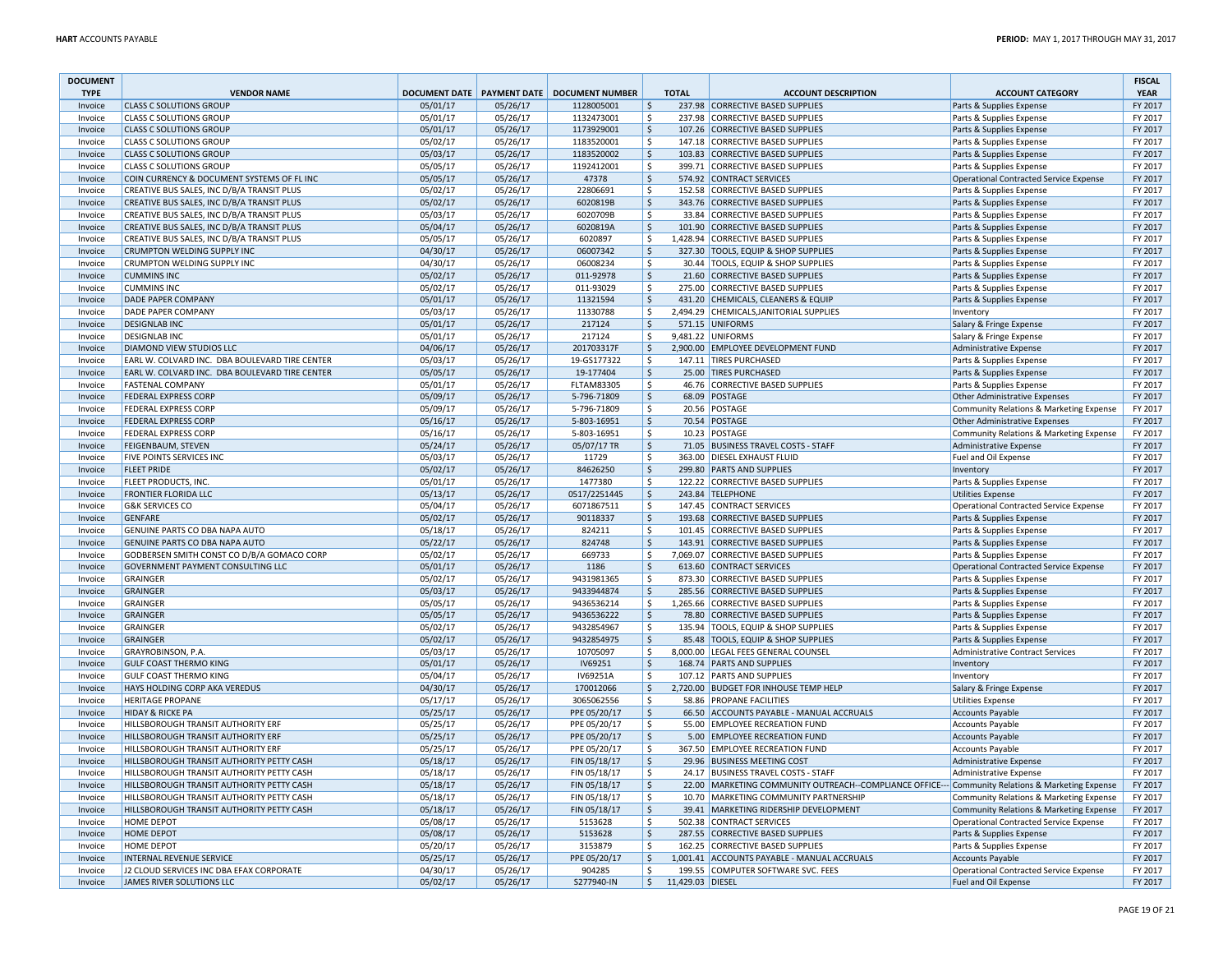| <b>DOCUMENT</b><br><b>TYPE</b> | <b>VENDOR NAME</b>                           |          |          | DOCUMENT DATE   PAYMENT DATE   DOCUMENT NUMBER |                    | <b>TOTAL</b>     | <b>ACCOUNT DESCRIPTION</b>                | <b>ACCOUNT CATEGORY</b>                       | <b>FISCAL</b><br><b>YEAR</b> |
|--------------------------------|----------------------------------------------|----------|----------|------------------------------------------------|--------------------|------------------|-------------------------------------------|-----------------------------------------------|------------------------------|
| Invoice                        | JAMES RIVER SOLUTIONS LLC                    | 05/02/17 | 05/26/17 | S277941-IN                                     | S.                 | 11,419.84 DIESEL |                                           | Fuel and Oil Expense                          | FY 2017                      |
| Invoice                        | JAMES RIVER SOLUTIONS LLC                    | 05/04/17 | 05/26/17 | S277943-IN                                     | -\$                | 11,248.10 DIESEL |                                           | Fuel and Oil Expense                          | FY 2017                      |
| Invoice                        | JAMES RIVER SOLUTIONS LLC                    | 05/05/17 | 05/26/17 | S277944-IN                                     | -\$                | 10,863.89 DIESEL |                                           | Fuel and Oil Expense                          | FY 2017                      |
| Invoice                        | JAMES RIVER SOLUTIONS LLC                    | 05/02/17 | 05/26/17 | S277940-IN                                     | <sub>\$</sub>      |                  | 2,552.93 DIESEL & GAS EXCISE TAX          | <b>Tax Expense</b>                            | FY 2017                      |
| Invoice                        | JAMES RIVER SOLUTIONS LLC                    | 05/02/17 | 05/26/17 | S277941-IN                                     | Ŝ                  |                  | 2,550.89 DIESEL & GAS EXCISE TAX          | <b>Tax Expense</b>                            | FY 2017                      |
| Invoice                        | JAMES RIVER SOLUTIONS LLC                    | 05/04/17 | 05/26/17 | S277943-IN                                     | ۱\$                |                  | 2,537.90 DIESEL & GAS EXCISE TAX          | <b>Tax Expense</b>                            | FY 2017                      |
| Invoice                        | JAMES RIVER SOLUTIONS LLC                    | 05/05/17 | 05/26/17 | S277944-IN                                     | -Ś                 |                  | 2,551.22 DIESEL & GAS EXCISE TAX          | <b>Tax Expense</b>                            | FY 2017                      |
| Invoice                        | JEFFREY R TILLEY DBA FYREBOSS LLC            | 05/10/17 | 05/26/17 | 2017107                                        | S,                 |                  | 2,750.00 CORRECTIVE REPAIR SERVICES       | Operational Contracted Service Expense        | FY 2017                      |
| Invoice                        | JEFFREY R TILLEY DBA FYREBOSS LLC            | 05/10/17 | 05/26/17 | 2017108                                        | -S                 |                  | 250.00 CORRECTIVE REPAIR SERVICES         | Operational Contracted Service Expense        | FY 2017                      |
| Invoice                        | JEFFREY R TILLEY DBA FYREBOSS LLC            | 05/10/17 | 05/26/17 | 2017109                                        | l \$               |                  | 125.00 CORRECTIVE REPAIR SERVICES         | <b>Operational Contracted Service Expense</b> | FY 2017                      |
| Invoice                        | JEFFREY R TILLEY DBA FYREBOSS LLC            | 05/10/17 | 05/26/17 | 2017110                                        | -\$                |                  | 2,530.00 CORRECTIVE REPAIR SERVICES       | Operational Contracted Service Expense        | FY 2017                      |
| Invoice                        | JONES, ERNESTINE                             | 04/27/17 | 05/26/17 | PPE 04/22/17                                   | ۱\$                |                  | 89.13 ACCOUNTS PAYABLE - MANUAL ACCRUALS  | <b>Accounts Payable</b>                       | FY 2017                      |
| Invoice                        | KIRKS AUTOMOTIVE INC                         | 04/06/17 | 05/26/17 | 1004196                                        | ۱\$                |                  | 198.00 PARTS AND SUPPLIES                 | Inventory                                     | FY 2017                      |
| Invoice                        | KIRKS AUTOMOTIVE INC                         | 05/03/17 | 05/26/17 | 1005105                                        | <sub>\$</sub>      |                  | 1,390.00 PARTS AND SUPPLIES               | Inventory                                     | FY 2017                      |
| Invoice                        | LA GACETA PUBLISHING INC                     | 05/05/17 | 05/26/17 | 17-1327                                        | -S                 |                  | 35.00 ADVERTISING - LEGAL                 | Community Relations & Marketing Expense       | FY 2017                      |
| Invoice                        | MARTIN, TIMOTHY                              | 05/25/17 | 05/26/17 | OP EMP MAY 2017                                | ۱\$                |                  | 100.00 ACCOUNTS PAYABLE - MANUAL ACCRUALS | <b>Accounts Payable</b>                       | FY 2017                      |
| Invoice                        | MAYER ELECTRIC FIN CORP                      | 05/17/17 | 05/26/17 | 22019569                                       | -\$                |                  | 102.96 CORRECTIVE BASED SUPPLIES          | Parts & Supplies Expense                      | FY 2017                      |
| Invoice                        | MILLER, ABREN                                | 05/22/17 | 05/26/17 | 05/17 UNIFORM                                  | ∣\$                |                  | 200.00 UNIFORMS                           | Salary & Fringe Expense                       | FY 2017                      |
|                                | MOHAWK MANUFACTURING & SUPPLY CO             | 05/02/17 | 05/26/17 | U008272                                        | \$                 |                  | 652.92 PARTS AND SUPPLIES                 | Inventory                                     | FY 2017                      |
| Invoice                        |                                              |          |          |                                                | l \$               |                  |                                           |                                               | FY 2017                      |
| Invoice                        | MOHAWK MANUFACTURING & SUPPLY CO             | 05/04/17 | 05/26/17 | U008455                                        |                    |                  | 964.74 PARTS AND SUPPLIES                 | Inventory                                     | FY 2017                      |
| Invoice                        | <b>NATIONAL DRIVE</b>                        | 05/25/17 | 05/26/17 | PPE 05/20/17                                   | ۱\$.               |                  | 4.00 TEAMSTER UNION DUES                  | Accounts Payable                              |                              |
| Invoice                        | NICOLAS, NIXON                               | 05/18/17 | 05/26/17 | 25%MGT4302                                     | \$                 |                  | 158.39 TUITION REIMBURSEMENT PROG         | Salary & Fringe Expense                       | FY 2017                      |
| Invoice                        | NICOLAS, NIXON                               | 05/18/17 | 05/26/17 | 25%MGT4302B                                    | ۱\$                |                  | 52.45 TUITION REIMBURSEMENT PROG          | Salary & Fringe Expense                       | FY 2017                      |
| Invoice                        | NUNEZ, EMMANUEL                              | 05/17/17 | 05/26/17 | 06/03/17 TRV                                   | <sub>\$</sub>      |                  | 240.00 BUSINESS TRAVEL COSTS - STAFF      | Administrative Expense                        | FY 2017                      |
| Invoice                        | OFFICE DEPOT INC                             | 04/30/17 | 05/26/17 | 7984777                                        | -Ś                 |                  | 778.11 CONTRACTED OFFICE SUPPLIES         | Parts & Supplies Expense                      | FY 2017                      |
| Invoice                        | OFFICE DEPOT INC                             | 04/30/17 | 05/26/17 | 923556426001                                   | ۱\$                |                  | 243.99 CORRECTIVE BASED SUPPLIES          | Parts & Supplies Expense                      | FY 2017                      |
| Invoice                        | PEOPLES GAS COMPANY                          | 05/18/17 | 05/26/17 | 211012153790-0517                              | ۱s                 |                  | 61.88 NATURAL GAS                         | <b>Utilities Expense</b>                      | FY 2017                      |
| Invoice                        | PINELLAS SUNCOAST TRANSIT AUTHORITY          | 04/30/17 | 05/26/17 | 26995                                          | \$                 |                  | 4,377.50 INTER/COUNTY PASSPORT            | Fare Revenue                                  | FY 2017                      |
| Invoice                        | PRO MOWER, INC.                              | 05/02/17 | 05/26/17 | 249768                                         | <sub>S</sub>       |                  | 93.78 CORRECTIVE BASED SUPPLIES           | Parts & Supplies Expense                      | FY 2017                      |
| Invoice                        | REGGIES AFFORDABLE HEATING AND COOLING LLC   | 05/05/17 | 05/26/17 | PO# 17001979                                   | $\mathsf{S}$       |                  | 25,000.00 FACILITY REPAIRS & MAINTENANCE  | <b>Operational Contracted Service Expense</b> | FY 2017                      |
| Invoice                        | REGGIES AFFORDABLE HEATING AND COOLING LLC   | 05/05/17 | 05/26/17 | PO# 17001979                                   | -\$                |                  | 750.00 FACILITY REPAIRS & MAINTENANCE     | Operational Contracted Service Expense        | FY 2017                      |
| Invoice                        | REPUBLIC SVS OF FL LP DBA REPUBLIC WASTE SVS | 04/30/17 | 05/26/17 | 0696-000657158                                 | ۱\$                |                  | 641.35 WATER, SEWER & GARBAGE             | <b>Utilities Expense</b>                      | FY 2017                      |
| Invoice                        | RICHARD P JOBLOVE, PA                        | 05/25/17 | 05/26/17 | PPE 05/20/17                                   | -S                 |                  | 125.00 ACCOUNTS PAYABLE - MANUAL ACCRUALS | <b>Accounts Payable</b>                       | FY 2017                      |
| Invoice                        | RIVERA, NORMAN                               | 06/05/17 | 05/26/17 | 06/04/17 TRV                                   | ۱\$                |                  | 396.75 BUSINESS TRAVEL COSTS - STAFF      | Administrative Expense                        | FY 2017                      |
| Invoice                        | SCHINDLER ELEVATOR CORP                      | 05/01/17 | 05/26/17 | 8104523198                                     | S.                 |                  | 909.39 CONTRACT SERVICES                  | Operational Contracted Service Expense        | FY 2017                      |
| Invoice                        | SCHINDLER ELEVATOR CORP                      | 05/01/17 | 05/26/17 | 8104524193                                     | ۱\$                |                  | 696.03 CONTRACT SERVICES                  | Operational Contracted Service Expense        | FY 2017                      |
| Invoice                        | SCRIPPS MEDIA INC D/B/A WFTS                 | 04/30/17 | 05/26/17 | 252910-2                                       | -Ś                 |                  | 1,200.00 MARKETING RIDERSHIP DEVELOPMENT  | Community Relations & Marketing Expense       | FY 2017                      |
| Invoice                        | <b>SEABOARD DISTRIBUTION, INC</b>            | 05/04/17 | 05/26/17 | 186346                                         | \$                 |                  | 1,227.90 ANTI FREEZE/COOLANT              | Fuel and Oil Expense                          | FY 2017                      |
| Invoice                        | SEABOARD DISTRIBUTION, INC                   | 05/04/17 | 05/26/17 | 186346                                         | <sub>S</sub>       |                  | 8.25 ANTI FREEZE/COOLANT                  | Fuel and Oil Expense                          | FY 2017                      |
| Invoice                        | SEABOARD DISTRIBUTION, INC                   | 05/04/17 | 05/26/17 | 186306                                         | $\mathsf{S}$       |                  | 794.12 ENGINE OIL (OIL & LUBE)            | <b>Fuel and Oil Expense</b>                   | FY 2017                      |
| Invoice                        | SECURE WASTE DISPOSAL INC                    | 04/30/17 | 05/26/17 | 110749                                         | \$                 |                  | 60.90 CONTRACT SERVICES                   | Operational Contracted Service Expense        | FY 2017                      |
| Invoice                        | <b>SMITH FENCE COMPANY</b>                   | 05/06/17 | 05/26/17 | 25159                                          | ۱\$                |                  | 1,325.00 CORRECTIVE BASED SUPPLIES        | Parts & Supplies Expense                      | FY 2017                      |
| Invoice                        | SODEXO FITNESS CENTER NETPARK                | 05/25/17 | 05/26/17 | PPE 05/20/17                                   | ۱\$                |                  | 80.25 ACCOUNTS PAYABLE - MANUAL ACCRUALS  | <b>Accounts Payable</b>                       | FY 2017                      |
| Invoice                        | <b>SOL DAVIS PRINTING INC</b>                | 05/04/17 | 05/26/17 | 48119                                          | <sub>\$</sub>      |                  | 1,435.00 PRINTING - OFFICE FORMS          | Community Relations & Marketing Expense       | FY 2017                      |
| Invoice                        | SOUTHERN COACH PARTS CO                      | 05/05/17 | 05/26/17 | 64150                                          | Ś                  |                  | 1,097.24 PARTS AND SUPPLIES               | Inventory                                     | FY 2017                      |
| Invoice                        | SOUTHERN COACH PARTS CO                      | 05/05/17 | 05/26/17 | 64156                                          | ۱\$                |                  | 85.26 PARTS AND SUPPLIES                  | Inventory                                     | FY 2017                      |
| Invoice                        | SSI LUBRICANTS, LLC                          | 05/04/17 | 05/26/17 | 47361                                          | \$                 |                  | 715.00 ENGINE OIL (OIL & LUBE)            | Fuel and Oil Expense                          | FY 2017                      |
| Invoice                        | <b>SSI LUBRICANTS, LLC</b>                   | 05/04/17 | 05/26/17 | 47361                                          | \$                 |                  | 2.50 ENGINE OIL (OIL & LUBE)              | Fuel and Oil Expense                          | FY 2017                      |
| Invoice                        | STATE OF FLORIDA                             | 05/19/17 | 05/26/17 | 2K-4165                                        | \$                 |                  | 88.96 TELEPHONE                           | <b>Utilities Expense</b>                      | FY 2017                      |
| Invoice                        | STEWART, GEORGE                              | 05/18/17 | 05/26/17 | 25%SHRMCP                                      | S.                 |                  | 348.75 TUITION REIMBURSEMENT PROG         | Salary & Fringe Expense                       | FY 2017                      |
| Invoice                        | SUNSTATE WRECKER SERVICE INC                 | 05/02/17 | 05/26/17 | 168598                                         | \$                 |                  | 225.00 TOWING CHARGES                     | Operational Contracted Service Expense        | FY 2017                      |
| Invoice                        | SUNSTATE WRECKER SERVICE INC                 | 05/02/17 | 05/26/17 | 168599                                         | \$                 |                  | 300.00 TOWING CHARGES                     | Operational Contracted Service Expense        | FY 2017                      |
|                                | TAB PRODUCTS CO, LLC D/B/A AMES              |          |          |                                                |                    |                  |                                           | Community Relations & Marketing Expense       |                              |
| Invoice                        |                                              | 05/02/17 | 05/26/17 | 2367817                                        | ۱\$                |                  | 459.00 PRINTING - OFFICE FORMS            |                                               | FY 2017                      |
| Invoice                        | TAB PRODUCTS CO, LLC D/B/A AMES              | 05/02/17 | 05/26/17 | 2367818                                        | $\ddot{\varsigma}$ |                  | 25.00 PRINTING - OFFICE FORMS             | Community Relations & Marketing Expense       | FY 2017                      |
| Invoice                        | TAMPA ARMATURE WORKS INC DBA TAW TAMPA       | 05/02/17 | 05/26/17 | 26112592                                       | <sub>S</sub>       |                  | 172.00 CONTRACT SERVICES                  | Operational Contracted Service Expense        | FY 2017                      |
| Invoice                        | TAMPA ARMATURE WORKS INC DBA TAW TAMPA       | 05/02/17 | 05/26/17 | 26112593                                       | ١Ş                 |                  | 144.00 CONTRACT SERVICES                  | Operational Contracted Service Expense        | FY 2017                      |
| Invoice                        | TAMPA ARMATURE WORKS INC DBA TAW TAMPA       | 05/04/17 | 05/26/17 | 26112772                                       | -\$                |                  | 200.00 CONTRACT SERVICES                  | Operational Contracted Service Expense        | FY 2017                      |
| Invoice                        | TAMPA BAY FEDERAL CREDIT UNION               | 05/25/17 | 05/26/17 | PPE 05/20/17                                   | l \$               |                  | 490.80 ACCOUNTS PAYABLE - MANUAL ACCRUALS | Accounts Payable                              | FY 2017                      |
| Invoice                        | TAMPA ELECTRIC COMPANY                       | 05/17/17 | 05/26/17 | 211012152933-0517 \$                           |                    |                  | 211.28 ELECTRICITY                        | <b>Utilities Expense</b>                      | FY 2017                      |
| Invoice                        | <b>TAMPA ELECTRIC COMPANY</b>                | 05/18/17 | 05/26/17 | 211012153196-0517 \$                           |                    |                  | 5,521.28 ELECTRICITY                      | <b>Utilities Expense</b>                      | FY 2017                      |
| Invoice                        | TAMPA ELECTRIC COMPANY                       | 05/18/17 | 05/26/17 | 211012153535-0517 \$                           |                    |                  | 2,297.37 ELECTRICITY                      | <b>Utilities Expense</b>                      | FY 2017                      |
| Invoice                        | TAMPA ELECTRIC COMPANY                       | 05/18/17 | 05/26/17 | 211012154251-0517 \$                           |                    |                  | 6,644.67 ELECTRICITY                      | <b>Utilities Expense</b>                      | FY 2017                      |
| Invoice                        | TAMPA ELECTRIC COMPANY                       | 05/18/17 | 05/26/17 | 211012154509-0517 \$                           |                    |                  | 1,671.58 ELECTRICITY                      | <b>Utilities Expense</b>                      | FY 2017                      |
| Invoice                        | TAMPA ELECTRIC COMPANY                       | 05/18/17 | 05/26/17 | 211012154749-0517 \$                           |                    |                  | 303.92 ELECTRICITY                        | <b>Utilities Expense</b>                      | FY 2017                      |
| Invoice                        | <b>TAMPA ELECTRIC COMPANY</b>                | 05/19/17 | 05/26/17 | 211012154939-0517   \$                         |                    |                  | 345.28 ELECTRICITY                        | <b>Utilities Expense</b>                      | FY 2017                      |